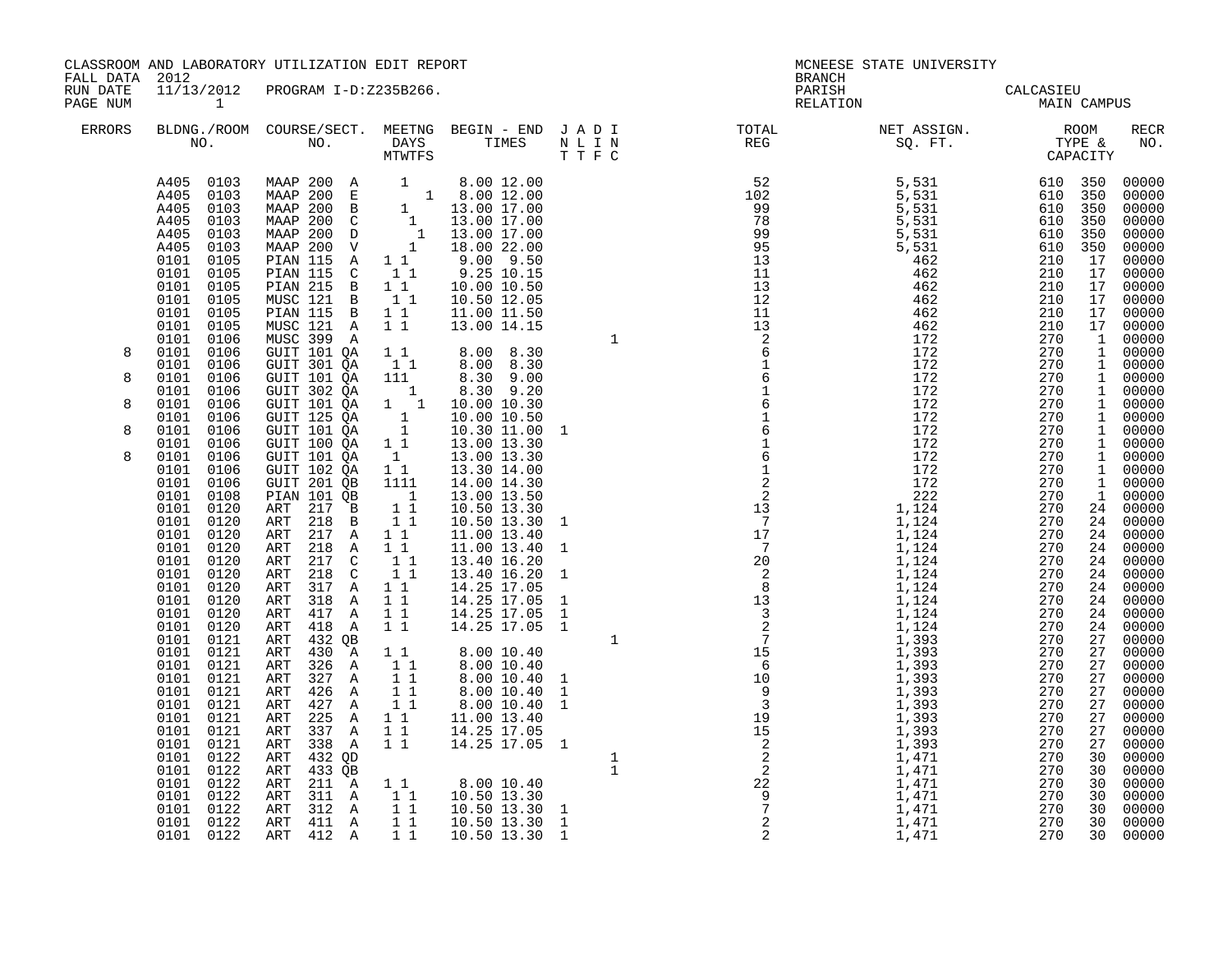| FALL DATA                                      | 2012                                                                                                                                                                                                                                                                                                                                                                                                                                                                                                                                                                                                                                                                                                                          | CLASSROOM AND LABORATORY UTILIZATION EDIT REPORT                                                                                                                                                                                                                                                                                                                                                                                                                                                                                                                                                                                                                                                                                                                                                                                                                                                                                          |                 |                                                                                                                                                                                                                                                                                                                                                                                                                                                                                                                                                                                                                                     |                                     | MCNEESE STATE UNIVERSITY                                                                                                               |                                        |                                                                                           |
|------------------------------------------------|-------------------------------------------------------------------------------------------------------------------------------------------------------------------------------------------------------------------------------------------------------------------------------------------------------------------------------------------------------------------------------------------------------------------------------------------------------------------------------------------------------------------------------------------------------------------------------------------------------------------------------------------------------------------------------------------------------------------------------|-------------------------------------------------------------------------------------------------------------------------------------------------------------------------------------------------------------------------------------------------------------------------------------------------------------------------------------------------------------------------------------------------------------------------------------------------------------------------------------------------------------------------------------------------------------------------------------------------------------------------------------------------------------------------------------------------------------------------------------------------------------------------------------------------------------------------------------------------------------------------------------------------------------------------------------------|-----------------|-------------------------------------------------------------------------------------------------------------------------------------------------------------------------------------------------------------------------------------------------------------------------------------------------------------------------------------------------------------------------------------------------------------------------------------------------------------------------------------------------------------------------------------------------------------------------------------------------------------------------------------|-------------------------------------|----------------------------------------------------------------------------------------------------------------------------------------|----------------------------------------|-------------------------------------------------------------------------------------------|
| RUN DATE<br>PAGE NUM                           | $\overline{\mathbf{a}}$                                                                                                                                                                                                                                                                                                                                                                                                                                                                                                                                                                                                                                                                                                       | 11/13/2012 PROGRAM I-D:Z235B266.                                                                                                                                                                                                                                                                                                                                                                                                                                                                                                                                                                                                                                                                                                                                                                                                                                                                                                          |                 |                                                                                                                                                                                                                                                                                                                                                                                                                                                                                                                                                                                                                                     | <b>BRANCH</b><br>PARISH<br>RELATION | CALCASIEU<br>MAIN CAMPUS                                                                                                               |                                        |                                                                                           |
| <b>ERRORS</b>                                  |                                                                                                                                                                                                                                                                                                                                                                                                                                                                                                                                                                                                                                                                                                                               |                                                                                                                                                                                                                                                                                                                                                                                                                                                                                                                                                                                                                                                                                                                                                                                                                                                                                                                                           |                 |                                                                                                                                                                                                                                                                                                                                                                                                                                                                                                                                                                                                                                     |                                     | A BLDNG./ROOM COURSE/SECT. MEETNG BEGIN - END JADI TOTAL TOTAL NET ASSIGN. NET ASSIGN. ROOM ROOM NO. DAYS TIMES NLIN REG SQ.FT. TYPE & |                                        | <b>RECR</b><br>NO.                                                                        |
| 4<br>4<br>8<br>8<br>8<br>8<br>8<br>8<br>8<br>8 | 0101 0125<br>0101 0125<br>0101 0125<br>0101 0126<br>0101 0126<br>0101 0126<br>0101 0126<br>0101 0126<br>0101 0126<br>0101 0126<br>$0101$ $0136$<br>0101<br>0136<br>0101<br>0136<br>0101 0136<br>0101 0141<br>0101 0141<br>0101 0141<br>0101 0141<br>0101 0141<br>0101 0141<br>0101<br>0141<br>0101 0141<br>0101 0141<br>0101 0201<br>0101 0201<br>0101 0201<br>0101 0201<br>0101 0201<br>0101<br>0201<br>0101<br>0201<br>0101<br>0202<br>0101<br>0202<br>0101<br>0202<br>0202<br>0101<br>0101 0202<br>0101 0202<br>0101 0202<br>0101 0202<br>0101 0202<br>0202<br>0101<br>0101<br>0202<br>0101 0202<br>0202<br>0101<br>0202<br>0101<br>0101<br>0202<br>0101<br>0202<br>0101<br>0202<br>0101<br>0202<br>0101 0202<br>0101 0202 | 0101 0125 ART 325 A<br>ART 432 A<br>ART 435 A<br>ART 444 A<br>ART 432 QE<br>ART 433 QC<br>ART 322 A<br>ART 423 A<br>ART 424 A 11<br>ART 322 B 11<br>ART 423 B<br>MUSC 398 A 11<br>MUSC 398 A 1 1 14.00 15.50 1<br>MUSC 498 A 1 1 14.00 15.50 1<br>MUSC 190 A 1 15.15 16.30<br>THEA 292 V1 1 19.00 19.50<br>THEA 292 V2<br>THEA 392 V2<br>THEA 392 V2<br>THEA 212 A 1 1 9.25 10.15<br>THEA 212 A 1 1 10.15 10.40<br>THEA 212 A 1 1<br>THEA 176 A 1 1<br>THEA 176 A 1 1<br>NUSC 101 B 1<br>MUSC 101 A 1<br>MUSC 402 A 1<br>MUSC 201 A 1<br>ART 105 A 1 1 11.00 13.40<br>MUSC 312 A<br>ART 105 B<br>PIAN 100 QB<br>PIAN 101 A<br>PIAN $102$ A<br>CLAR 203 QA<br>OBOE 201 QA<br>CLAR 103 QA<br>CLAR 103 QA 1 9.00 9.30<br>MUSC 372 A 1 9.00 9.50<br>CLAR 201 QA 1 9.30 10.20<br>PTAN 103 A 1 9.30 10.20<br>PTAN 103 A 1 9.30 10.20<br>PTAN 103 A 1 9.30 10.20<br>TRPT 125 QA 1 9.30 10.20<br>CLAR 101 QA 1 10.00 10.30<br>CLAR 125 QA 1 10.30 | 11<br>$1\quad1$ | $\begin{bmatrix} 1 & 1 & 8 & 0 & 0 & 1 & 0 & 4 & 0 \\ 1 & 1 & 0 & 0 & 0 & 1 & 0 & 0 & 0 \\ 0 & 0 & 0 & 0 & 1 & 0 & 0 & 0 & 0 \\ 0 & 0 & 0 & 0 & 0 & 0 & 0 & 0 & 0 \\ 0 & 0 & 0 & 0 & 0 & 0 & 0 & 0 & 0 \\ 0 & 0 & 0 & 0 & 0 & 0 & 0 & 0 & 0 \\ 0 & 0 & 0 & 0 & 0 & 0 & 0 & 0 & 0 \\ 0 & 0 & 0 & 0 & 0 & 0 & 0 & 0 & $<br>8.00 10.40 1<br>$8.00\;10.40$<br>13.40 16.20<br>13.40 16.20<br>14.00 15.50<br>10.50 11.40<br>11.40 12.05<br>$8.25$ $9.15$<br>$8.25$ $9.15$<br>$9.25$ 10.15<br>9.50 10.40<br>1 12.00 12.50<br>1 1 14.25 17.05<br>$\begin{array}{cccc} 1 & 8.00 & 8.50 \\ 1 & 8.30 & 9.00 \\ 1 & 9.00 & 9.30 \\ \end{array}$ | 311114411553331<br>2                | 237<br>237<br>237<br>237<br>237                                                                                                        | 310<br>310<br>310<br>$\frac{310}{310}$ | $\begin{bmatrix} 1 & 00000 \\ 1 & 00000 \\ 1 & 00000 \end{bmatrix}$<br>1 00000<br>1 00000 |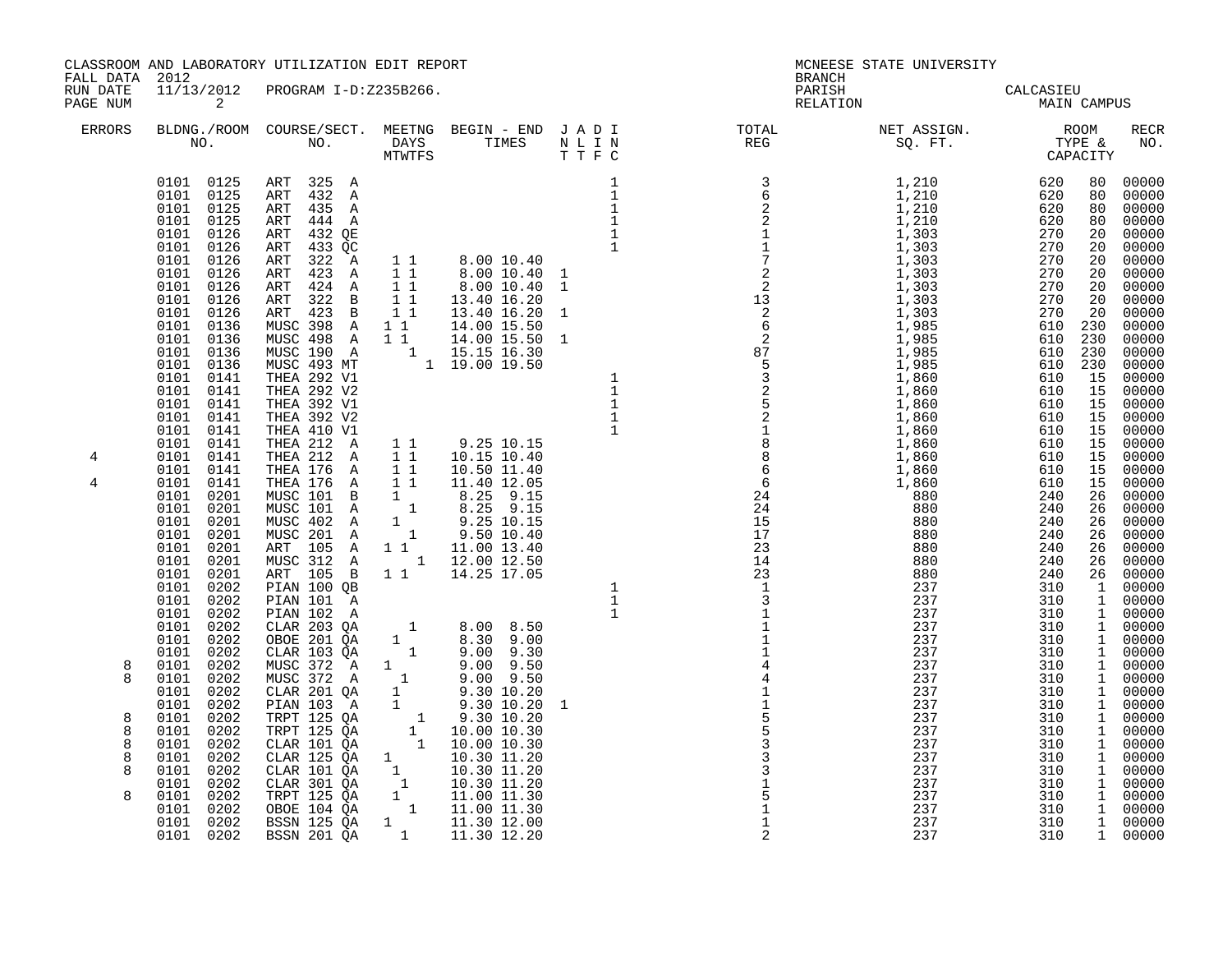| FALL DATA 2012       |                         |              | CLASSROOM AND LABORATORY UTILIZATION EDIT REPORT                                                                                                                                                                                                                                                          |                                                          |                                                                                                                                                                                                                                                                                                           |  | MCNEESE STATE UNIVERSITY<br><b>BRANCH</b>                                                                                                                                                                                                                                                                                                                                                                                                                                                                                                                                                                            |  |             |
|----------------------|-------------------------|--------------|-----------------------------------------------------------------------------------------------------------------------------------------------------------------------------------------------------------------------------------------------------------------------------------------------------------|----------------------------------------------------------|-----------------------------------------------------------------------------------------------------------------------------------------------------------------------------------------------------------------------------------------------------------------------------------------------------------|--|----------------------------------------------------------------------------------------------------------------------------------------------------------------------------------------------------------------------------------------------------------------------------------------------------------------------------------------------------------------------------------------------------------------------------------------------------------------------------------------------------------------------------------------------------------------------------------------------------------------------|--|-------------|
| RUN DATE<br>PAGE NUM | $\overline{\mathbf{3}}$ |              | 11/13/2012 PROGRAM I-D:Z235B266.                                                                                                                                                                                                                                                                          |                                                          |                                                                                                                                                                                                                                                                                                           |  | PARISH<br>CALCASIEU<br>MAIN CAMPUS<br>RELATION                                                                                                                                                                                                                                                                                                                                                                                                                                                                                                                                                                       |  |             |
| ERRORS               |                         |              |                                                                                                                                                                                                                                                                                                           |                                                          |                                                                                                                                                                                                                                                                                                           |  | BLDNG./ROOM COURSE/SECT. MEETNG BEGIN – END JADI TOTAL NET ASSIGN. NET ASSIGN. NO ROOM NO. DAYS TIMES NLIN REG<br>NO. NO. DAYS TIMES NLIN REG SQ.FT. TYPE &<br>MTWTFS TTFC<br>$\begin{smallmatrix} \text{TOTAL} & \text{RIST} & \text{ASDICAR} \\ \text{RBS} & \text{SD} & \text{STT} & \text{TSDICAR} \\ \text{RBS} & \text{STT} & \text{STBSE} & \text{SLO} \\ \text{CADRCTUT} & \text{CCDPACITAR} & \text{HOD} \\ \text{CADRCTUT} & \text{GADRCTUT} & \text{HOD} \\ \text{CADRCTUT} & \text{GADRCTUT} & \text{HOD} \\ \text{CADRCTUT} & \text{GADRCTUT} & \text{GADRCTUT} \\ \text{CADRCTUT} & \text{GADRCTUT} &$ |  | <b>RECR</b> |
| 8                    |                         |              | $\begin{tabular}{cccc} 0101 & 0202 & CLAR 125 QA & 1 & 13.00 13.30 \\ 0101 & 0202 & PLAN 301 A & 1 & 13.00 13.50 \\ 0101 & 0202 & OBOE 101 QA & 1 & 13.00 14.50 1 \\ 0101 & 0202 & TRPT 125 QA & 1 & 14.00 14.30 \\ 0101 & 0202 & BSSN 201 QA & 1 & 14.00 14.50 \\ 0101 & 0202 & CLAR 101 QA & 1 & 14.00$ |                                                          | $\begin{array}{cccccc} & 1 & 13.00 & 13.50 \\ & 1 & 13.00 & 14.50 & 1 \\ & 1 & 14.00 & 14.50 & 1 \\ & 1 & 14.00 & 14.50 & 1 \\ & 1 & 14.00 & 14.50 & 1 \\ & 1 & 14.00 & 14.50 & 1 \\ & 1 & 15.00 & 15.30 & 1 \\ & 1 & 1 & 15.00 & 15.30 & 1 \\ & 1 & 9.30 & 10.00 & 1 \\ & 1 & 9.30 & 10.00 & 1 \\ & 1 &$ |  |                                                                                                                                                                                                                                                                                                                                                                                                                                                                                                                                                                                                                      |  |             |
| 8                    |                         |              |                                                                                                                                                                                                                                                                                                           |                                                          |                                                                                                                                                                                                                                                                                                           |  |                                                                                                                                                                                                                                                                                                                                                                                                                                                                                                                                                                                                                      |  |             |
| 8                    |                         |              |                                                                                                                                                                                                                                                                                                           |                                                          |                                                                                                                                                                                                                                                                                                           |  |                                                                                                                                                                                                                                                                                                                                                                                                                                                                                                                                                                                                                      |  |             |
|                      |                         |              |                                                                                                                                                                                                                                                                                                           |                                                          |                                                                                                                                                                                                                                                                                                           |  |                                                                                                                                                                                                                                                                                                                                                                                                                                                                                                                                                                                                                      |  |             |
| 8                    |                         |              |                                                                                                                                                                                                                                                                                                           |                                                          |                                                                                                                                                                                                                                                                                                           |  |                                                                                                                                                                                                                                                                                                                                                                                                                                                                                                                                                                                                                      |  |             |
|                      | 0101 0203               |              | FLTE 125 QB                                                                                                                                                                                                                                                                                               |                                                          |                                                                                                                                                                                                                                                                                                           |  |                                                                                                                                                                                                                                                                                                                                                                                                                                                                                                                                                                                                                      |  |             |
|                      | 0101 0203               |              | MUSC 490 A                                                                                                                                                                                                                                                                                                |                                                          |                                                                                                                                                                                                                                                                                                           |  |                                                                                                                                                                                                                                                                                                                                                                                                                                                                                                                                                                                                                      |  |             |
|                      | 0101                    | 0203         |                                                                                                                                                                                                                                                                                                           |                                                          |                                                                                                                                                                                                                                                                                                           |  |                                                                                                                                                                                                                                                                                                                                                                                                                                                                                                                                                                                                                      |  |             |
| 8                    | 0101 0203<br>0101 0203  |              | FLTE 403 QA<br>FLTE 101 QA<br>FLTE 201 QA                                                                                                                                                                                                                                                                 |                                                          |                                                                                                                                                                                                                                                                                                           |  |                                                                                                                                                                                                                                                                                                                                                                                                                                                                                                                                                                                                                      |  |             |
|                      | 0101                    | 0203         |                                                                                                                                                                                                                                                                                                           |                                                          | $\begin{array}{rrrr} 1 & 9.30 & 10.00 & 1 \ 1 & 10.00 & 10.50 & 1 \ 1 & 10.00 & 10.50 & 1 \ 1 & 11.00 & 11.30 & 1 \ 11.00 & 11.50 & 1 \ 1 & 12.00 & 12.30 & 1 \ 1 & 8.00 & 8.25 & 1 \end{array}$                                                                                                          |  |                                                                                                                                                                                                                                                                                                                                                                                                                                                                                                                                                                                                                      |  |             |
|                      | 0101                    | 0203         | FLTE 125 QA<br>FLTE 203 QA                                                                                                                                                                                                                                                                                |                                                          |                                                                                                                                                                                                                                                                                                           |  |                                                                                                                                                                                                                                                                                                                                                                                                                                                                                                                                                                                                                      |  |             |
|                      | 0101                    | 0203         | FLTE 201 QA                                                                                                                                                                                                                                                                                               |                                                          |                                                                                                                                                                                                                                                                                                           |  |                                                                                                                                                                                                                                                                                                                                                                                                                                                                                                                                                                                                                      |  |             |
|                      | 0101<br>0101            | 0203<br>0203 | FLTE 401 QA<br>FLTE 103 QA                                                                                                                                                                                                                                                                                |                                                          |                                                                                                                                                                                                                                                                                                           |  |                                                                                                                                                                                                                                                                                                                                                                                                                                                                                                                                                                                                                      |  |             |
| 8                    | 0101                    | 0203         | FLTE 101 QA                                                                                                                                                                                                                                                                                               |                                                          |                                                                                                                                                                                                                                                                                                           |  |                                                                                                                                                                                                                                                                                                                                                                                                                                                                                                                                                                                                                      |  |             |
| 4                    | 0101                    | 0205         | MUSC 101 A                                                                                                                                                                                                                                                                                                |                                                          |                                                                                                                                                                                                                                                                                                           |  |                                                                                                                                                                                                                                                                                                                                                                                                                                                                                                                                                                                                                      |  |             |
|                      | 0101 0205               |              | MUSC 101 A                                                                                                                                                                                                                                                                                                |                                                          |                                                                                                                                                                                                                                                                                                           |  |                                                                                                                                                                                                                                                                                                                                                                                                                                                                                                                                                                                                                      |  |             |
|                      | 0101 0205<br>0101 0205  |              | MUSC 101 A 1<br>MUSC 201 A 1 1                                                                                                                                                                                                                                                                            |                                                          | $\begin{array}{@{}lllllllll@{}} & & & 0.00 & 0.25 \ 1 & & 8.00 & 9.55 \ 1 & & 9.00 & 9.15 \ 1 & & 9.00 & 9.50 \ 1 & & 9.25 & 9.50 \ 1 & & & 9.25 & 10.40 \end{array}$                                                                                                                                     |  |                                                                                                                                                                                                                                                                                                                                                                                                                                                                                                                                                                                                                      |  |             |
| 4                    | 0101 0205               |              | MUSC 201 A                                                                                                                                                                                                                                                                                                |                                                          |                                                                                                                                                                                                                                                                                                           |  |                                                                                                                                                                                                                                                                                                                                                                                                                                                                                                                                                                                                                      |  |             |
|                      | 0101 0205               |              | MUSC 201 A                                                                                                                                                                                                                                                                                                | $\begin{smallmatrix}&&1\\&&1\\&&1\\1&1\end{smallmatrix}$ |                                                                                                                                                                                                                                                                                                           |  |                                                                                                                                                                                                                                                                                                                                                                                                                                                                                                                                                                                                                      |  |             |
|                      | 0101                    | 0205         | MUSC 411 A<br>MUSC 101 D                                                                                                                                                                                                                                                                                  |                                                          | 10.00 10.50                                                                                                                                                                                                                                                                                               |  |                                                                                                                                                                                                                                                                                                                                                                                                                                                                                                                                                                                                                      |  |             |
|                      | 0101<br>0101            | 0205<br>0205 | MUSC 312 A                                                                                                                                                                                                                                                                                                | 11<br>$1\quad1$                                          | 11.15 12.05<br>12.00 12.50                                                                                                                                                                                                                                                                                |  |                                                                                                                                                                                                                                                                                                                                                                                                                                                                                                                                                                                                                      |  |             |
|                      | 0101                    | 0205         | MUSC 312 A                                                                                                                                                                                                                                                                                                |                                                          | $1$ 12.00 12.50<br>1 12.15 13.05                                                                                                                                                                                                                                                                          |  |                                                                                                                                                                                                                                                                                                                                                                                                                                                                                                                                                                                                                      |  |             |
|                      | 0101                    | 0205         | MUSC 128 A                                                                                                                                                                                                                                                                                                |                                                          |                                                                                                                                                                                                                                                                                                           |  |                                                                                                                                                                                                                                                                                                                                                                                                                                                                                                                                                                                                                      |  |             |
|                      | 0101<br>0101            | 0205         | MUSC 128 A<br>MUSC 131 A                                                                                                                                                                                                                                                                                  |                                                          | 1 12.15 13.05<br>1 1 13.00 14.15                                                                                                                                                                                                                                                                          |  |                                                                                                                                                                                                                                                                                                                                                                                                                                                                                                                                                                                                                      |  |             |
|                      | 0101                    | 0205<br>0205 | THEA 472 A                                                                                                                                                                                                                                                                                                |                                                          | 1 1 13.40 14.55                                                                                                                                                                                                                                                                                           |  |                                                                                                                                                                                                                                                                                                                                                                                                                                                                                                                                                                                                                      |  |             |
|                      | 0101 0206               |              | MUSC 399 B                                                                                                                                                                                                                                                                                                |                                                          |                                                                                                                                                                                                                                                                                                           |  |                                                                                                                                                                                                                                                                                                                                                                                                                                                                                                                                                                                                                      |  |             |
|                      | 0101                    | 0206         | PERC 103 0                                                                                                                                                                                                                                                                                                | $\mathbf{1}$                                             | $9.00$ $9.50$                                                                                                                                                                                                                                                                                             |  |                                                                                                                                                                                                                                                                                                                                                                                                                                                                                                                                                                                                                      |  |             |
|                      | 0101 0206<br>0101 0206  |              | PERC 101 QA<br>PERC 303 QA                                                                                                                                                                                                                                                                                |                                                          | $\begin{bmatrix} 1 & 1 & 9 & 00 & 9 & 50 \\ 1 & 9 & 00 & 9 & 50 \end{bmatrix}$                                                                                                                                                                                                                            |  |                                                                                                                                                                                                                                                                                                                                                                                                                                                                                                                                                                                                                      |  |             |
|                      | 0101 0206               |              | PERC 301 $\tilde{Q}A$                                                                                                                                                                                                                                                                                     |                                                          |                                                                                                                                                                                                                                                                                                           |  |                                                                                                                                                                                                                                                                                                                                                                                                                                                                                                                                                                                                                      |  |             |
|                      | 0101                    | 0206         | PERC 302 QA                                                                                                                                                                                                                                                                                               |                                                          | $\begin{array}{cccc} 1 & 10.00 & 10.50 \\ 1 & 10.00 & 10.50 \\ 11 & 10.00 & 10.50 \\ \end{array}$                                                                                                                                                                                                         |  |                                                                                                                                                                                                                                                                                                                                                                                                                                                                                                                                                                                                                      |  |             |
|                      | 0101                    | 0206         | PERC 101 QA                                                                                                                                                                                                                                                                                               |                                                          |                                                                                                                                                                                                                                                                                                           |  |                                                                                                                                                                                                                                                                                                                                                                                                                                                                                                                                                                                                                      |  |             |
|                      | 0101<br>0101            | 0206<br>0206 | PERC 201 QA                                                                                                                                                                                                                                                                                               | $\begin{bmatrix} 11 \\ 1 \end{bmatrix}$                  | 11.00 11.50<br>11.00 11.50                                                                                                                                                                                                                                                                                |  |                                                                                                                                                                                                                                                                                                                                                                                                                                                                                                                                                                                                                      |  |             |
|                      | 0101 0206               |              | PERC 301 QA<br>PERC 305 $\tilde{Q}A$                                                                                                                                                                                                                                                                      |                                                          | 13.00 13.50                                                                                                                                                                                                                                                                                               |  |                                                                                                                                                                                                                                                                                                                                                                                                                                                                                                                                                                                                                      |  |             |
|                      | 0101                    | 0206         | PERC 101 QA                                                                                                                                                                                                                                                                                               | $\begin{smallmatrix}1&&\\&1\\1&1\end{smallmatrix}$       | 13.00 13.50                                                                                                                                                                                                                                                                                               |  |                                                                                                                                                                                                                                                                                                                                                                                                                                                                                                                                                                                                                      |  |             |
|                      | 0101                    | 0206         | MUSC 490 E                                                                                                                                                                                                                                                                                                |                                                          | $\begin{array}{rrrr} 1 & 13.00 & 13.50 \ 1 & 15.00 & 15.50 \ 1 & 15.00 & 15.50 \ 1 & 15.15 & 16.30 \ 1 & 15.15 & 16.30 \end{array}$                                                                                                                                                                       |  |                                                                                                                                                                                                                                                                                                                                                                                                                                                                                                                                                                                                                      |  |             |
|                      | 0101                    | 0206         | PERC 101 QA<br>MUSC 490 E                                                                                                                                                                                                                                                                                 |                                                          |                                                                                                                                                                                                                                                                                                           |  |                                                                                                                                                                                                                                                                                                                                                                                                                                                                                                                                                                                                                      |  |             |
|                      | 0101 0206<br>0101       | 0206         | MUSC 190 A                                                                                                                                                                                                                                                                                                |                                                          |                                                                                                                                                                                                                                                                                                           |  |                                                                                                                                                                                                                                                                                                                                                                                                                                                                                                                                                                                                                      |  |             |
|                      | 0101                    | 0206         |                                                                                                                                                                                                                                                                                                           |                                                          | 1   15.15   17.05                                                                                                                                                                                                                                                                                         |  |                                                                                                                                                                                                                                                                                                                                                                                                                                                                                                                                                                                                                      |  |             |
|                      | 0101                    | 0212         | MUSC 389 A<br>HARP 125 A                                                                                                                                                                                                                                                                                  |                                                          |                                                                                                                                                                                                                                                                                                           |  |                                                                                                                                                                                                                                                                                                                                                                                                                                                                                                                                                                                                                      |  |             |
|                      | 0101 0212               |              | HARP 125 A<br>PIAN 125 A<br>SAXO 201 QA 1 9.00 9.50                                                                                                                                                                                                                                                       |                                                          |                                                                                                                                                                                                                                                                                                           |  |                                                                                                                                                                                                                                                                                                                                                                                                                                                                                                                                                                                                                      |  |             |
|                      | 0101 0221               |              |                                                                                                                                                                                                                                                                                                           |                                                          |                                                                                                                                                                                                                                                                                                           |  |                                                                                                                                                                                                                                                                                                                                                                                                                                                                                                                                                                                                                      |  |             |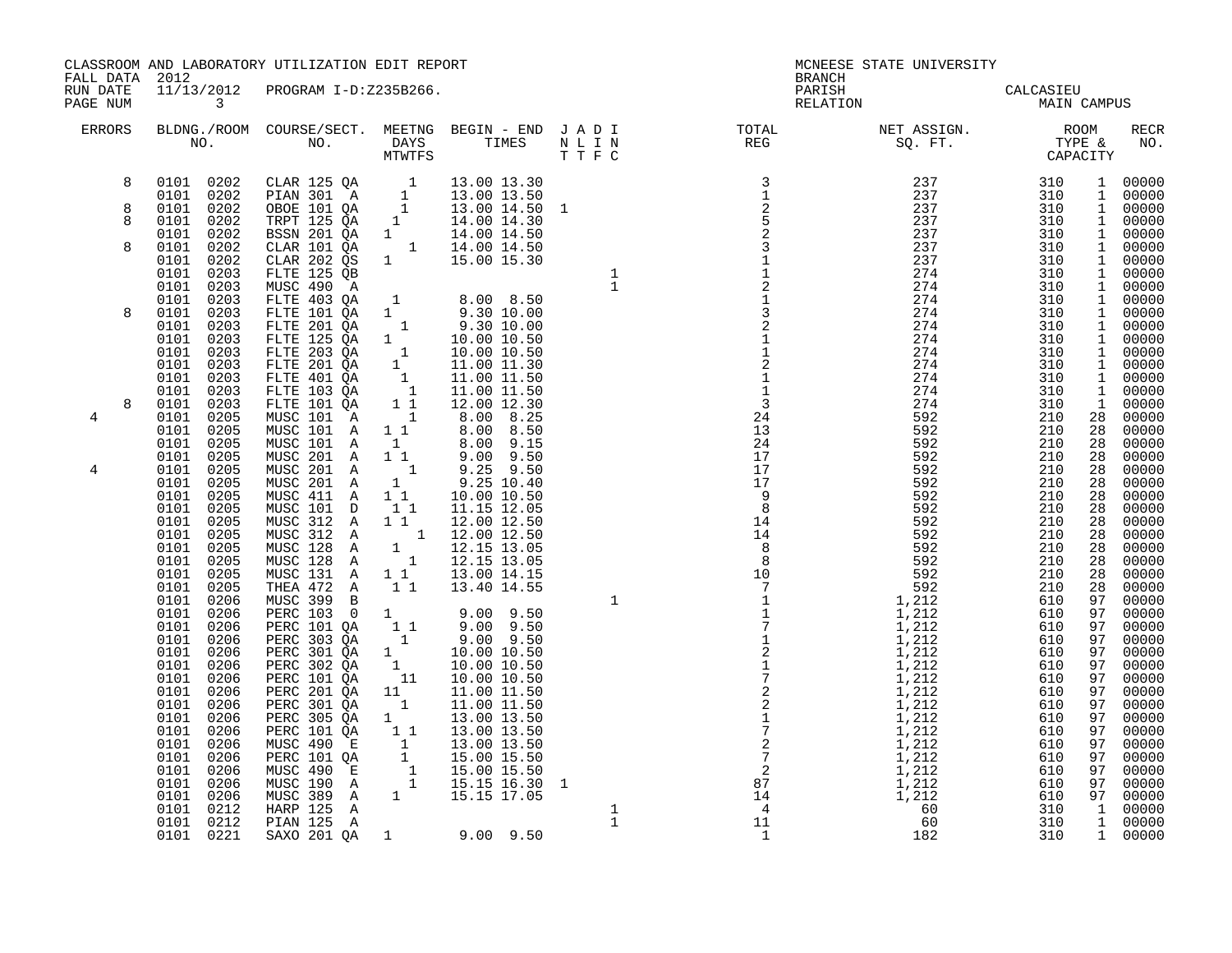| FALL DATA 2012       |                                                                     | CLASSROOM AND LABORATORY UTILIZATION EDIT REPORT                                                                                                                                                                                                                                                             |                                                                   |                                                                                                                             | <b>BRANCH</b>      | MCNEESE STATE UNIVERSITY                                                                                                                                                                                                                                                                                                                                                                                                             |  |                    |
|----------------------|---------------------------------------------------------------------|--------------------------------------------------------------------------------------------------------------------------------------------------------------------------------------------------------------------------------------------------------------------------------------------------------------|-------------------------------------------------------------------|-----------------------------------------------------------------------------------------------------------------------------|--------------------|--------------------------------------------------------------------------------------------------------------------------------------------------------------------------------------------------------------------------------------------------------------------------------------------------------------------------------------------------------------------------------------------------------------------------------------|--|--------------------|
| RUN DATE<br>PAGE NUM | $\overline{4}$                                                      | 11/13/2012 PROGRAM I-D:Z235B266.                                                                                                                                                                                                                                                                             |                                                                   |                                                                                                                             | PARISH<br>RELATION | CALCASIEU<br>MAIN CAMPUS                                                                                                                                                                                                                                                                                                                                                                                                             |  |                    |
| ERRORS               |                                                                     |                                                                                                                                                                                                                                                                                                              |                                                                   |                                                                                                                             |                    | BLDNG./ROOM COURSE/SECT. MEETNG BEGIN – END JADI TOTAL NET ASSIGN. NET ASSIGN. NO. ROOM COURSE REG REG REG REG REG SQ. FT. TYPE &                                                                                                                                                                                                                                                                                                    |  | <b>RECR</b><br>NO. |
| 8                    |                                                                     | $\begin{array}{cccccc} 0101 & 0221 & \text{SAXO} & 203 & \text{QA} & 1 & 9.30 & 10.20 \\ 0101 & 0221 & \text{SAXO} & 101 & \text{QA} & 1 & 9.30 & 10.20 \\ 0101 & 0221 & \text{SAXO} & 125 & \text{A} & 1 & 10.30 & 11.00 \\ 0101 & 0221 & \text{SAXO} & 401 & \text{QA} & 1 & 11.00 & 11.50 \\ \end{array}$ |                                                                   |                                                                                                                             |                    | $\begin{smallmatrix} \textbf{N} & \textbf{R} & \textbf{R} & \textbf{R} & \textbf{R} & \textbf{R} & \textbf{R} & \textbf{R} & \textbf{R} & \textbf{R} & \textbf{R} & \textbf{R} & \textbf{R} & \textbf{R} & \textbf{R} & \textbf{R} & \textbf{R} & \textbf{R} & \textbf{R} & \textbf{R} & \textbf{R} & \textbf{R} & \textbf{R} & \textbf{R} & \textbf{R} & \textbf{R} & \textbf{R} & \textbf{R} & \textbf{R} & \textbf{R} & \textbf{$ |  |                    |
| 8<br>8<br>8          | 0101 0221<br>0101 0221<br>0101 0221<br>0101 0221                    | SAXO 101 $\tilde{Q}A$ 1<br>SAXO 101 QA<br>SAXO 125 A<br>SAXO 101 QA                                                                                                                                                                                                                                          | $\mathbf{1}$                                                      | 12.00 12.50<br>$\begin{array}{cccc} 1 & 12.30 & 13.20 \\ 1 & 12.30 & 13.20 \\ 1 & 14.00 & 14.30 \end{array}$<br>14.30 15.20 |                    |                                                                                                                                                                                                                                                                                                                                                                                                                                      |  |                    |
|                      | 0101<br>0222<br>0101<br>0222<br>0101 0222<br>0101<br>0222           | MUSC 371 A<br>MUSC 371 A<br>MUED 320 A<br>MUSC 101 B                                                                                                                                                                                                                                                         | 1<br>$\begin{smallmatrix} &1\\&1\1\end{smallmatrix}$<br>$1\quad1$ | $7.50$ 8.40<br>$7.50$ 8.40<br>$6.00$ $9.15$<br>$9.00$ $9.50$                                                                |                    |                                                                                                                                                                                                                                                                                                                                                                                                                                      |  |                    |
| 4                    | 0101 0222<br>0101 0222<br>0101 0222<br>0101 0222<br>0101 0222       | MUSC 402 A<br>MUSC 402 A 1<br>MUSC 402 A 1<br>MUSC 402 A 1 10.15 10.40<br>MUSC 493 MT 1 13.00 13.50<br>THEA 260 A                                                                                                                                                                                            | $1\quad1$                                                         | 9.25 10.15<br>$9.25$ 10.40<br>13.00 14.15                                                                                   |                    |                                                                                                                                                                                                                                                                                                                                                                                                                                      |  |                    |
| 4                    | 0101 0222<br>0101 0224<br>0101 0224<br>0101<br>0224<br>0101<br>0224 | MUSC 493 MW 1 15.15 16.30<br>MUSC 101 B 1 8.00 8.25<br>MUSC 101 C 11 8.00 8.50<br>MUSC 493 MG<br>MUSC 101 B                                                                                                                                                                                                  |                                                                   | $\begin{array}{cccc} 1 & 0.00 & 0.00 \\ 1 & 8.00 & 8.50 \\ 1 & 8.00 & 9.15 \end{array}$                                     |                    |                                                                                                                                                                                                                                                                                                                                                                                                                                      |  |                    |
|                      | 0101<br>0224<br>0101 0224<br>0101<br>0224<br>0101 0224              | THEA 161 A 1 1 1<br>THEA 150 RA<br>THEA 161 B 111<br>MUSC 408 A 11                                                                                                                                                                                                                                           | 1 1 1                                                             | $9.00$ $9.50$<br>10.00 10.50<br>10.00 10.50 1<br>10.50 11.40                                                                |                    |                                                                                                                                                                                                                                                                                                                                                                                                                                      |  |                    |
| 4                    | 0101 0224<br>0101 0224<br>0101 0224<br>0101 0224                    | MUSC 408 A 1 1<br>FFND 101LP1 1 12.00 12.50<br>MUSC 315 A 1 1 13.00 14.15<br>MUSC 493 MP 1 15.15 16.30                                                                                                                                                                                                       |                                                                   | 11.40 12.05                                                                                                                 |                    |                                                                                                                                                                                                                                                                                                                                                                                                                                      |  |                    |
|                      | 0101 0225<br>0101 0237<br>0101 0237<br>0101 0237<br>0101 A0103      | MUSC 481 A<br>MUSC 493MZ1<br>MUSC 493MZ2<br>MUSC 493MZ3<br>THEA 291 V1                                                                                                                                                                                                                                       |                                                                   |                                                                                                                             |                    |                                                                                                                                                                                                                                                                                                                                                                                                                                      |  |                    |
|                      | 0101 A0103<br>0101 A0103<br>0101 A0103<br>0101 A0107                | THEA 291 V2<br>THEA 391 V1<br>THEA 391 V2<br>ART 228 C                                                                                                                                                                                                                                                       | $1\quad1$                                                         | 8.00 10.40                                                                                                                  |                    |                                                                                                                                                                                                                                                                                                                                                                                                                                      |  |                    |
|                      | 0101 A0107<br>0101 A0107<br>0101 A0107<br>0101 A0107                | ART 328 C<br>ART 328 D<br>ART 329 A<br>ART 428 A 11                                                                                                                                                                                                                                                          | 11<br>$1\quad1$<br>11                                             | 8.00 10.40 1<br>11.00 13.40<br>11.00 13.40<br>11.00 13.40                                                                   |                    |                                                                                                                                                                                                                                                                                                                                                                                                                                      |  |                    |
|                      | 0101 A0107<br>0101 A0108<br>0101 A0108<br>0101 A0108                | ART 429 A 11<br>ART 351 A 1 1<br>ART 102 A 1 1<br>ART 102 B 1 1<br>FFND 101 LV 1                                                                                                                                                                                                                             |                                                                   | 11.00 13.40<br>8.00 10.40<br>8.00 10.40<br>10.50 13.30                                                                      |                    |                                                                                                                                                                                                                                                                                                                                                                                                                                      |  |                    |
|                      | 0101 A0108<br>0101 A0108<br>0101 A0108<br>0101 A0108                | ART 101 A 1 1<br>ART 101 RA 1 1<br>ART 200 V                                                                                                                                                                                                                                                                 |                                                                   | 11.00 11.50<br>14.25 17.05<br>14.25 17.05 1<br>1 17.25 20.05                                                                |                    |                                                                                                                                                                                                                                                                                                                                                                                                                                      |  |                    |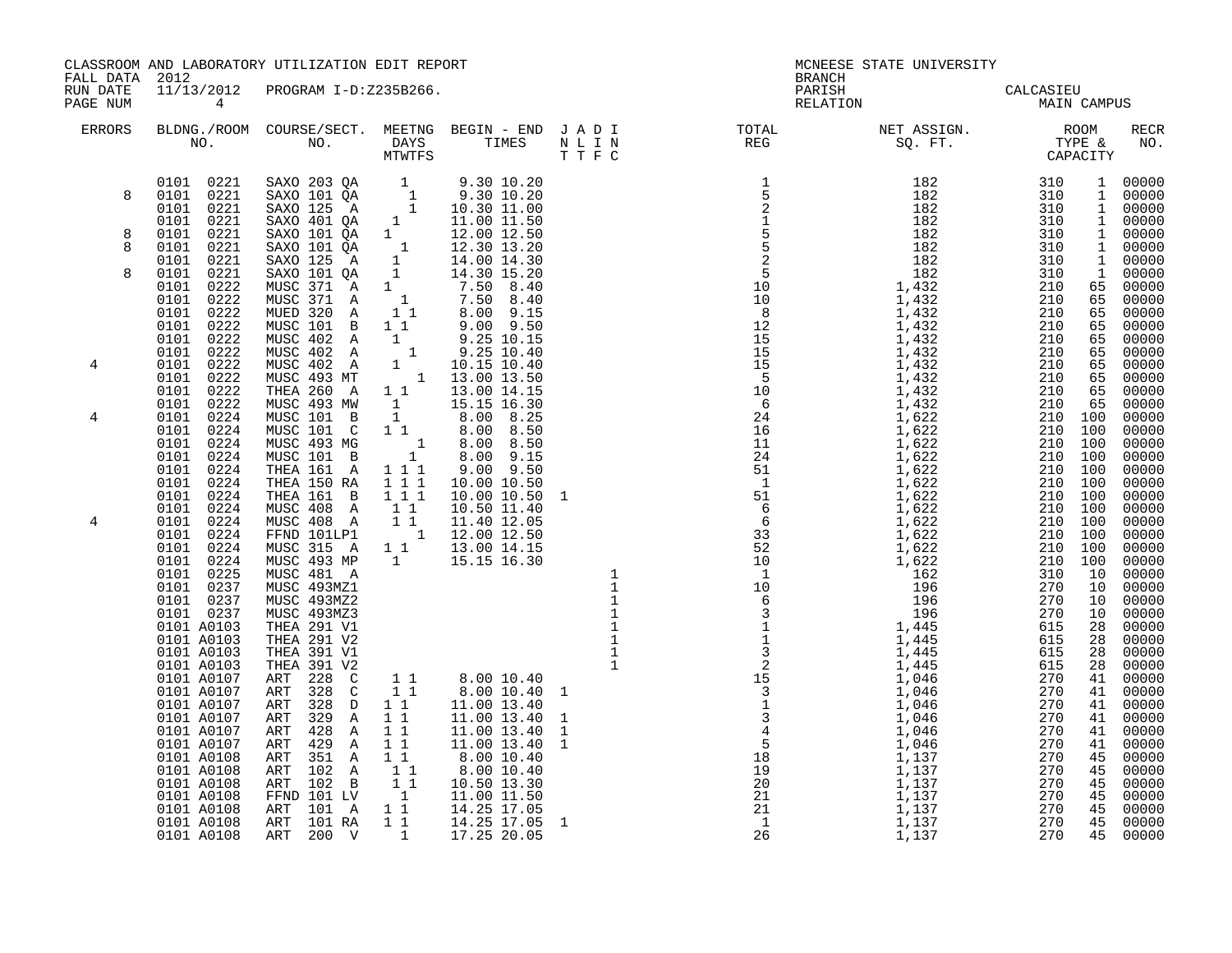|  | CLASSROOM AND LABORATORY UTILIZATION EDIT REPORT |  |
|--|--------------------------------------------------|--|
|  |                                                  |  |

FALL DATA 2012 BRANCH

RUN DATE 11/13/2012 PROGRAM I-D:Z235B266.<br>PAGENUM 15 PAGENUM 15

| <b>ERRORS</b>    | NO.                                                                                                                                                                                                                          | BLDNG./ROOM COURSE/SECT.<br>NO.                                                                                                                                                                                                                                         | MEETNG<br>DAYS<br>MTWTFS                                                                                                                                    | BEGIN - END<br>TIMES                                                                                                                                                                                           | JADI<br>NLIN<br>TTFC                                  | TOTAL<br>REG                                                                                                                                                        | NET ASSIGN.<br>SQ. FT.                                                                                                                   | ROOM<br>TYPE &<br>CAPACITY                                                                                                                                               | <b>RECR</b><br>NO.                                                                                                                                                              |
|------------------|------------------------------------------------------------------------------------------------------------------------------------------------------------------------------------------------------------------------------|-------------------------------------------------------------------------------------------------------------------------------------------------------------------------------------------------------------------------------------------------------------------------|-------------------------------------------------------------------------------------------------------------------------------------------------------------|----------------------------------------------------------------------------------------------------------------------------------------------------------------------------------------------------------------|-------------------------------------------------------|---------------------------------------------------------------------------------------------------------------------------------------------------------------------|------------------------------------------------------------------------------------------------------------------------------------------|--------------------------------------------------------------------------------------------------------------------------------------------------------------------------|---------------------------------------------------------------------------------------------------------------------------------------------------------------------------------|
|                  | 0101 A0108<br>0101 A0113<br>0101 A0113<br>0101 A0113<br>0101 A0113<br>0101 A0113<br>0101 A0113<br>0101 A0113<br>0101 A0117<br>0101 A0119<br>0101 A0119<br>0101 A0119<br>0101 A0119<br>0101 A0119<br>0101 A0119<br>0101 A0201 | 400 V<br>ART<br>371 QB<br>ART<br>362 A<br>ART<br>ART<br>363 A<br>367 A<br>ART<br>INOV 180 A<br>461 A<br>ART<br>365CS1<br>ART<br>203 V<br>ART<br>ART<br>245 A<br>245<br>ART<br>$\mathbf B$<br>345 A<br>ART<br>ART<br>346 A<br>ART<br>445 A<br>ART<br>446 A<br>MUSC 333 A | 1<br>11<br>11<br>$1\quad1$<br>11<br>$1\quad1$<br>$\overline{\phantom{0}}$<br>1 1<br>$1\,1$<br>$1\quad1$<br>$1\quad1$<br>$1\quad1$<br>$1\quad1$<br>$1\quad1$ | 17.25 20.05 1<br>9.00 10.15<br>10.50 12.05<br>11.00 12.15<br>12.15 13.30<br>13.00 14.15<br>16.00 17.15<br>17.25 20.05<br>8.00 10.40<br>11.00 13.40<br>13.40 16.20<br>13.40 16.20<br>13.40 16.20<br>13.40 16.20 | 1<br>1<br>$\mathbf{1}$<br>1<br>$\mathbf 1$            | $\begin{array}{c} 12 \\ 1 \\ 42 \\ 28 \\ 29 \\ 24 \\ 25 \\ 10 \\ \end{array}$<br>20<br>21<br>$\overline{7}$<br>$\begin{array}{c} 7 \\ 5 \\ 3 \\ 6 \\ 6 \end{array}$ | 1,137<br>1,095<br>1,095<br>1,095<br>1,095<br>1,095<br>1,095<br>1,095<br>496<br>1,108<br>1,108<br>1,108<br>1,108<br>1,108<br>1,108<br>254 | 270<br>45<br>210<br>73<br>210<br>73<br>210<br>73<br>210<br>73<br>210<br>73<br>73<br>210<br>210<br>73<br>210<br>17<br>210<br>44<br>210<br>210<br>210<br>210<br>210<br>310 | 00000<br>00000<br>00000<br>00000<br>00000<br>00000<br>00000<br>00000<br>00000<br>00000<br>44<br>00000<br>00000<br>44<br>00000<br>44<br>00000<br>44<br>44<br>00000<br>00000<br>1 |
| 8                | 0101 A0201<br>0101 A0201<br>0101 A0201<br>0101 A0201<br>0101 A0201<br>0101 A0201<br>0101 A0201<br>0101 A0202<br>0101 A0202<br>0101 A0202<br>0101 A0202<br>0101 A0202                                                         | PIAN 303 QA<br>PIAN 201 QA<br>PIAN 101 QA<br>PIAN 201 QA<br>PIAN 401 QA<br>PIAN 301 QA<br>PIAN 101 QA<br>MUSC 311 A<br>MUSC 396 A<br>STBS 101 QA<br>STBS 102 QA                                                                                                         | $\mathbf{1}$<br>$\overline{\mathbf{1}}$<br>1<br>$\frac{1}{1}$<br>$1\quad 1$<br>$\overline{1}$<br>1<br>11                                                    | $9.00$ $9.50$<br>$9.00$ $9.50$<br>10.00 10.50<br>10.00 10.50<br>11.00 11.50<br>11.00 11.50<br>15.00 15.50<br>10.00 10.50                                                                                       | 1<br>1<br>$\mathbf{1}$<br>$\mathbf 1$<br>$\mathbf{1}$ | $\mathbf{1}$<br>$\sqrt{2}$<br>$\frac{2}{2}$<br>2<br>$\mathbf{1}$<br>$\overline{c}$<br>$\overline{c}$<br>$\overline{\mathbf{c}}$<br>$\mathbf{1}$<br>$\overline{c}$   | 254<br>254<br>254<br>254<br>254<br>254<br>254<br>251<br>251<br>251<br>251<br>251                                                         | 310<br>310<br>310<br>310<br>310<br>310<br>310<br>310<br>310<br>310<br>310<br>310                                                                                         | 00000<br>1<br>$\mathbf 1$<br>00000<br>$\mathbf 1$<br>00000<br>1<br>00000<br>00000<br>1<br>00000<br>1<br>00000<br>1<br>1<br>00000<br>00000<br>1<br>00000<br>1<br>1<br>00000      |
| 8<br>8<br>8<br>8 | 0101 A0202<br>0101 A0202<br>0101 A0202<br>0101 A0202<br>0101 A0203<br>0101 A0203<br>0101 A0203<br>0101 A0203<br>0101 A0203<br>0101 A0203<br>0101 A0203                                                                       | CELO 102 QA<br>VILN 101 QA<br>VILN 301 QA<br>CELO 401 QA<br>VILA 101 QA<br>MUSC 445 QA<br>VOIC 125 QB<br>VOIC 101 QB<br>VOIC 125 QB<br>VOIC 102 QB<br>VOIC 101 QB<br>VOIC 102 QB                                                                                        | 1<br>$\mathbf{1}$<br>$\overline{\phantom{1}}$<br>1<br>$\mathbf{1}$<br>$1 \quad$<br>$\overline{1}$<br>1<br>$\mathbf{1}$                                      | 11.00 11.50<br>11.00 11.50<br>11.00 11.50<br>14.00 14.50<br>$9.00$ $9.30$<br>$9.00$ $9.50$<br>9.30 10.00<br>9.30 10.20<br>10.00 10.50<br>10.00 10.50                                                           | 1                                                     | 12<br>2<br>$\overline{2}$                                                                                                                                           | 251<br>251<br>251<br>251<br>238<br>238<br>238<br>238<br>238<br>238<br>238                                                                | 310<br>310<br>310<br>310<br>310<br>310<br>310<br>310<br>310<br>310<br>310                                                                                                | 1<br>00000<br>00000<br>1<br>00000<br>1<br>1<br>00000<br>1<br>00000<br>00000<br>1<br>00000<br>1<br>00000<br>1<br>$\mathbf 1$<br>00000<br>1<br>00000<br>00000<br>1<br>1<br>00000  |
| 8                | 0101 A0203<br>0101 A0203                                                                                                                                                                                                     | VOIC 125 QB<br>VILN 125 QA                                                                                                                                                                                                                                              | $\begin{array}{c} 1 \\ 1 \\ 1 \end{array}$<br>$\mathbf{1}$<br>$\mathbf{1}$                                                                                  | 11.00 11.30<br>11.00 11.50                                                                                                                                                                                     |                                                       | 5                                                                                                                                                                   | 238<br>238                                                                                                                               | 310<br>310<br>310                                                                                                                                                        | $\mathbf 1$<br>00000<br>1<br>00000                                                                                                                                              |
| 8<br>8<br>8<br>8 | 0101 A0203<br>0101 A0203<br>0101 A0203<br>0101 A0203<br>0101 A0203<br>0101 A0203                                                                                                                                             | VOIC 301 QB<br>VOIC 201 QB<br>VOIC 303 QB<br>VOIC 101 QB<br>VOIC 125 QB<br>VOIC 101 QB                                                                                                                                                                                  | 1<br>11<br>$\overline{\phantom{0}}$<br>$1 \quad 1$<br>$\overline{1}$<br>$1\quad1$                                                                           | 11.00 11.50<br>11.00 11.50<br>11.00 11.50<br>13.00 13.50<br>13.30 14.00<br>14.00 14.50                                                                                                                         | 1                                                     | 3                                                                                                                                                                   | 238<br>238<br>238<br>238<br>238<br>238                                                                                                   | 310<br>310<br>310<br>310<br>310                                                                                                                                          | $\mathbf 1$<br>00000<br>00000<br>1<br>$\mathbf 1$<br>00000<br>$\mathbf 1$<br>00000<br>00000<br>1<br>1<br>00000                                                                  |
| 8<br>8           | 0101 A0203<br>0101 A0203                                                                                                                                                                                                     | VOIC 201 QB<br>VOIC 125 OB                                                                                                                                                                                                                                              | $\mathbf{1}$<br>1                                                                                                                                           | 14.00 14.50<br>15.00 15.30                                                                                                                                                                                     |                                                       | 3<br>5                                                                                                                                                              | 238<br>238                                                                                                                               | 310<br>310                                                                                                                                                               | 1<br>00000<br>$\mathbf{1}$<br>00000                                                                                                                                             |

# MCNEESE STATE UNIVERSITY

| PAGE NUM      | 5                                                                                                                                                                                  |                                                                                                                                                                                                              |                                                                                                                                                             |                                                                                                                                                                                 |                                                             |                                                                                                                                | RELATION                                                                                                            | MAIN CAMPUS                                                                             |                                                                                              |                                                                                                                   |
|---------------|------------------------------------------------------------------------------------------------------------------------------------------------------------------------------------|--------------------------------------------------------------------------------------------------------------------------------------------------------------------------------------------------------------|-------------------------------------------------------------------------------------------------------------------------------------------------------------|---------------------------------------------------------------------------------------------------------------------------------------------------------------------------------|-------------------------------------------------------------|--------------------------------------------------------------------------------------------------------------------------------|---------------------------------------------------------------------------------------------------------------------|-----------------------------------------------------------------------------------------|----------------------------------------------------------------------------------------------|-------------------------------------------------------------------------------------------------------------------|
| <b>ERRORS</b> | BLDNG./ROOM<br>NO.                                                                                                                                                                 | COURSE/SECT.<br>NO.                                                                                                                                                                                          | DAYS<br>MTWTFS                                                                                                                                              | MEETNG BEGIN - END<br>TIMES                                                                                                                                                     | TTFC                                                        | J A D I TOTAL REG<br>TOTAL                                                                                                     | NET ASSIGN.<br>SQ. FT.                                                                                              | ROOM<br>TYPE &<br>CAPACIT<br>CAPACITY                                                   |                                                                                              | <b>RECR</b><br>NO.                                                                                                |
|               | 0101 A0108<br>0101 A0113<br>0101 A0113<br>0101 A0113<br>0101 A0113<br>0101 A0113<br>0101 A0113<br>0101 A0113<br>0101 A0117<br>0101 A0119<br>0101 A0119<br>0101 A0119<br>0101 A0119 | 400 V<br>ART<br>371 QB<br>ART<br>362 A<br>ART<br>ART<br>363 A<br>367 A<br>ART<br>INOV 180 A<br>461 A<br>ART<br>365CS1<br>ART<br>203 V<br>ART<br>245 A<br>ART<br>245 B<br>ART<br>345 A<br>ART<br>346 A<br>ART | $\overline{\mathbf{1}}$<br>$1\quad1$<br>11<br>$1\quad1$<br>11<br>11<br>$\overline{\phantom{0}}$ 1<br>$1\quad1$<br>$1\quad1$<br>11<br>$1\quad1$<br>$1\quad1$ | 17.25 20.05 1<br>9.0010.15<br>10.50 12.05<br>11.00 12.15<br>12.15 13.30<br>13.00 14.15<br>16.00 17.15<br>17.25 20.05<br>8.00 10.40<br>11.00 13.40<br>13.40 16.20<br>13.40 16.20 | $\mathbf{1}$<br>-1                                          | $\begin{array}{r} 12 \\ 1 \\ 42 \\ 28 \\ 19 \\ 24 \\ 25 \\ 17 \\ 20 \\ 21 \\ 7 \\ 5 \\ 3 \\ 6 \\ 6 \\ 6 \\ 1 \\ 2 \end{array}$ | $1,137$<br>$1,095$<br>1,095<br>1,095<br>1,095<br>1,095<br>1,095<br>1,095<br>496<br>1,108<br>1,108<br>1,108<br>1,108 | 270<br>210<br>210<br>210<br>210<br>210<br>210<br>210<br>210<br>210<br>210<br>210<br>210 | 45<br>73<br>73<br>73<br>73<br>73<br>73<br>73<br>17<br>44<br>44<br>44<br>44                   | 00000<br>00000<br>00000<br>00000<br>00000<br>00000<br>00000<br>00000<br>00000<br>00000<br>00000<br>00000<br>00000 |
| 8             | 0101 A0119<br>0101 A0119<br>0101 A0201<br>0101 A0201<br>0101 A0201<br>0101 A0201                                                                                                   | 445 A<br>ART<br>ART 446 A<br>MUSC 333 A<br>PIAN 303 QA<br>PIAN 201 QA<br>PIAN 101 QA<br>PIAN 201 QA                                                                                                          | 11<br>$1\quad1$<br>$1 \quad$<br>$\begin{bmatrix} & & 1 \\ & & 1 \\ & & 1 \end{bmatrix}$                                                                     | 13.40 16.20<br>13.40 16.20 1<br>$9.00$ $9.50$<br>$9.00$ $9.50$<br>10.00 10.50                                                                                                   | 1<br>$\mathbf 1$                                            | $\sqrt{2}$                                                                                                                     | 1,108<br>1,108<br>254<br>254<br>254<br>254                                                                          | 210<br>210<br>310<br>310<br>310<br>310                                                  | 44<br>44<br>1<br>$\mathbf{1}$<br>$\mathbf{1}$<br>1<br>$\mathbf{1}$                           | 00000<br>00000<br>00000<br>00000<br>00000<br>00000                                                                |
|               | 0101 A0201<br>0101 A0201<br>0101 A0201<br>0101 A0201<br>0101 A0202<br>0101 A0202<br>0101 A0202<br>0101 A0202                                                                       | PIAN 401 QA<br>PIAN 301 QA<br>PIAN 101 QA<br>MUSC 311 A<br>MUSC 396 A<br>STBS 101 QA<br>STBS 102 QA                                                                                                          | $1\quad1$<br>$\overline{1}$<br>1                                                                                                                            | 10.00 10.50 1<br>11.00 11.50<br>11.00 11.50<br>15.00 15.50                                                                                                                      | $\mathbf{1}$<br>$\mathbf{1}$<br>$\mathbf{1}$<br>$\mathbf 1$ | $\begin{array}{c}\n2 \\ 2 \\ 2 \\ 2\n\end{array}$<br>$\mathbf 1$<br>$\overline{c}$<br>$1\,$                                    | 254<br>254<br>254<br>254<br>251<br>251<br>251<br>251                                                                | 310<br>310<br>310<br>310<br>310<br>310<br>310<br>310                                    | 1<br>1<br>$\mathbf{1}$<br>$\mathbf{1}$<br>$\mathbf{1}$<br>$\mathbf{1}$<br>$\mathbf{1}$       | 00000<br>00000<br>00000<br>00000<br>00000<br>00000<br>00000<br>00000                                              |
|               | 0101 A0202<br>0101 A0202<br>0101 A0202<br>0101 A0202<br>0101 A0202<br>0101 A0203                                                                                                   | CELO 102 QA<br>VILN 101 QA<br>VILN 301 QA<br>CELO 401 QA<br>VILA 101 QA<br>MUSC 445 QA                                                                                                                       | 11<br>1<br>$\overline{1}$<br>$\overline{\phantom{a}}$<br>$1 \quad \blacksquare$                                                                             | 10.00 10.50<br>11.00 11.50<br>11.00 11.50<br>11.00 11.50<br>14.00 14.50                                                                                                         | $\mathbf{1}$                                                | $\overline{c}$<br>$\mathbf{1}$<br>$\mathbf 1$<br>$1\,$<br>$\mathbf{1}$<br>12                                                   | 251<br>251<br>251<br>251<br>251<br>238                                                                              | 310<br>310<br>310<br>310<br>310<br>310                                                  | $\mathbf{1}$<br>$\mathbf{1}$<br>$\mathbf{1}$<br>$\mathbf{1}$<br>$\mathbf{1}$<br>$\mathbf{1}$ | 00000<br>00000<br>00000<br>00000<br>00000<br>00000                                                                |
| 8             | 0101 A0203                                                                                                                                                                         | VOIC 125 QB                                                                                                                                                                                                  | 1                                                                                                                                                           | $9.00$ $9.30$                                                                                                                                                                   |                                                             | $\sqrt{5}$                                                                                                                     | 238                                                                                                                 | 310                                                                                     | $\mathbf{1}$                                                                                 | 00000                                                                                                             |
| 8<br>8        | 0101 A0203<br>0101 A0203<br>0101 A0203                                                                                                                                             | VOIC 101 QB<br>VOIC 125 QB<br>VOIC 102 QB                                                                                                                                                                    | $1 \quad \blacksquare$<br>$\overline{\phantom{0}}$ 1<br>1                                                                                                   | $9.00$ $9.50$<br>9.30 10.00<br>9.30 10.20                                                                                                                                       |                                                             | $\overline{7}$<br>5<br>$\overline{a}$                                                                                          | 238<br>238<br>238                                                                                                   | 310<br>310<br>310                                                                       | $\mathbf{1}$<br>$\mathbf{1}$<br>1                                                            | 00000<br>00000<br>00000                                                                                           |
| 8             | 0101 A0203                                                                                                                                                                         | VOIC 101 QB                                                                                                                                                                                                  | $\begin{smallmatrix}1&&\\&1\\1&&\\&1\end{smallmatrix}$                                                                                                      | 10.00 10.50                                                                                                                                                                     |                                                             | $\sqrt{ }$<br>$\overline{a}$                                                                                                   | 238<br>238                                                                                                          | 310<br>310                                                                              | $\mathbf{1}$<br>$\mathbf{1}$                                                                 | 00000<br>00000                                                                                                    |
| 8             | 0101 A0203<br>0101 A0203                                                                                                                                                           | VOIC 102 QB<br>VOIC 125 QB                                                                                                                                                                                   |                                                                                                                                                             | 10.00 10.50<br>11.00 11.30                                                                                                                                                      |                                                             | 5                                                                                                                              | 238                                                                                                                 | 310                                                                                     | $\mathbf{1}$                                                                                 | 00000                                                                                                             |
|               | 0101 A0203                                                                                                                                                                         | VILN 125 QA                                                                                                                                                                                                  | $\mathbf{1}$                                                                                                                                                | 11.00 11.50                                                                                                                                                                     |                                                             | $\mathbf 1$                                                                                                                    | 238                                                                                                                 | 310                                                                                     | $\mathbf{1}$                                                                                 | 00000                                                                                                             |
|               | 0101 A0203                                                                                                                                                                         | VOIC 301 QB                                                                                                                                                                                                  | 1                                                                                                                                                           | 11.00 11.50                                                                                                                                                                     | -1                                                          | $\mathbf 1$                                                                                                                    | 238                                                                                                                 | 310                                                                                     | $\mathbf{1}$                                                                                 | 00000                                                                                                             |
| 8             | 0101 A0203                                                                                                                                                                         | VOIC 201 QB                                                                                                                                                                                                  | 11                                                                                                                                                          | 11.00 11.50                                                                                                                                                                     |                                                             | $\mathbf{3}$                                                                                                                   | 238                                                                                                                 | 310                                                                                     | $\mathbf{1}$                                                                                 | 00000                                                                                                             |
|               | 0101 A0203                                                                                                                                                                         | VOIC 303 QB                                                                                                                                                                                                  | $\overline{1}$                                                                                                                                              | 11.00 11.50                                                                                                                                                                     |                                                             | $\frac{2}{7}$                                                                                                                  | 238                                                                                                                 | 310                                                                                     | $\mathbf{1}$                                                                                 | 00000                                                                                                             |
| 8<br>8        | 0101 A0203<br>0101 A0203                                                                                                                                                           | VOIC 101 QB<br>VOIC 125 QB                                                                                                                                                                                   | $1 \quad 1$<br>$\overline{1}$                                                                                                                               | 13.00 13.50<br>13.30 14.00                                                                                                                                                      |                                                             |                                                                                                                                | 238<br>238                                                                                                          | 310<br>310                                                                              | $\mathbf{1}$<br>$\mathbf{1}$                                                                 | 00000<br>00000                                                                                                    |
| 8             | 0101 A0203                                                                                                                                                                         | VOIC 101 QB                                                                                                                                                                                                  | $1\quad1$                                                                                                                                                   | 14.00 14.50                                                                                                                                                                     |                                                             | $\frac{5}{7}$                                                                                                                  | 238                                                                                                                 | 310                                                                                     | $\mathbf{1}$                                                                                 | 00000                                                                                                             |
| 8             | 0101 A0203                                                                                                                                                                         | VOIC 201 QB                                                                                                                                                                                                  |                                                                                                                                                             | 14.00 14.50                                                                                                                                                                     |                                                             | 3                                                                                                                              | 238                                                                                                                 | 310                                                                                     | 1                                                                                            | 00000                                                                                                             |
| 8             | 0101 A0203                                                                                                                                                                         | VOIC 125 QB                                                                                                                                                                                                  | $\begin{smallmatrix}1\cr-1\end{smallmatrix}$                                                                                                                | 15.00 15.30                                                                                                                                                                     |                                                             | $\frac{5}{2}$                                                                                                                  | 238                                                                                                                 | 310                                                                                     | $\mathbf{1}$                                                                                 | 00000                                                                                                             |
|               | 0101 A0203                                                                                                                                                                         | VOIC 303 QB                                                                                                                                                                                                  | $1 \quad \blacksquare$                                                                                                                                      | 15.00 15.50                                                                                                                                                                     |                                                             |                                                                                                                                | 238                                                                                                                 | 310                                                                                     | $\mathbf{1}$                                                                                 | 00000                                                                                                             |
| 8             | 0101 A0203                                                                                                                                                                         | VOIC 101 QB                                                                                                                                                                                                  | 1                                                                                                                                                           | 16.00 16.50                                                                                                                                                                     |                                                             | 7                                                                                                                              | 238                                                                                                                 | 310                                                                                     |                                                                                              | 1 00000                                                                                                           |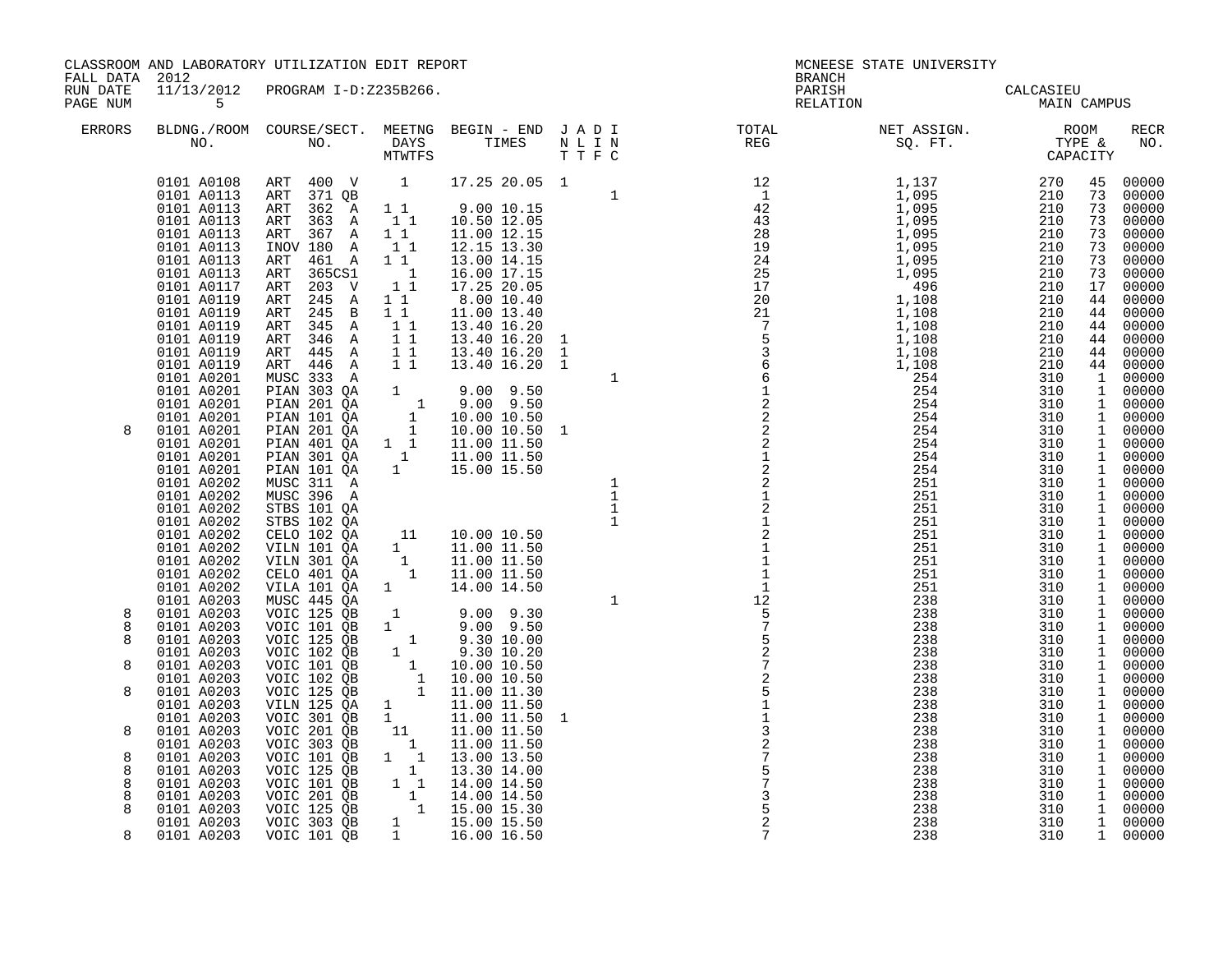| PAGE NUM                   | $\overline{6}$                                                                                                                                                                                                                                                                                                                                                                                                                                                                                                                                                 | 11/13/2012 PROGRAM I-D:Z235B266.                                                                                                                                                                                                                                                                                                                                                                                                                                                                                                                                                              |                                                                                                                                                                                                                                                                                                                                                                                                  | CLASSROOM AND LABORATORY UTILIZATION EDIT REPORT                                                                                                                                                                                                                                                                                                                                                                                                                                                                                                                                          |        | <b>BRANCH</b><br>PARISH<br>RELATION                                                                                                                                                             | MCNEESE STATE UNIVERSITY<br>CALCASIEU<br>CALCASIEU<br>MAIN CAMPUS                                                                                                                                                    |                                                                                                                                                                      |                                                                          |                                                                                                                                                                                                                                                                                                                                                                                                                                                                                                                                                                      |
|----------------------------|----------------------------------------------------------------------------------------------------------------------------------------------------------------------------------------------------------------------------------------------------------------------------------------------------------------------------------------------------------------------------------------------------------------------------------------------------------------------------------------------------------------------------------------------------------------|-----------------------------------------------------------------------------------------------------------------------------------------------------------------------------------------------------------------------------------------------------------------------------------------------------------------------------------------------------------------------------------------------------------------------------------------------------------------------------------------------------------------------------------------------------------------------------------------------|--------------------------------------------------------------------------------------------------------------------------------------------------------------------------------------------------------------------------------------------------------------------------------------------------------------------------------------------------------------------------------------------------|-------------------------------------------------------------------------------------------------------------------------------------------------------------------------------------------------------------------------------------------------------------------------------------------------------------------------------------------------------------------------------------------------------------------------------------------------------------------------------------------------------------------------------------------------------------------------------------------|--------|-------------------------------------------------------------------------------------------------------------------------------------------------------------------------------------------------|----------------------------------------------------------------------------------------------------------------------------------------------------------------------------------------------------------------------|----------------------------------------------------------------------------------------------------------------------------------------------------------------------|--------------------------------------------------------------------------|----------------------------------------------------------------------------------------------------------------------------------------------------------------------------------------------------------------------------------------------------------------------------------------------------------------------------------------------------------------------------------------------------------------------------------------------------------------------------------------------------------------------------------------------------------------------|
| ERRORS                     |                                                                                                                                                                                                                                                                                                                                                                                                                                                                                                                                                                |                                                                                                                                                                                                                                                                                                                                                                                                                                                                                                                                                                                               |                                                                                                                                                                                                                                                                                                                                                                                                  |                                                                                                                                                                                                                                                                                                                                                                                                                                                                                                                                                                                           |        |                                                                                                                                                                                                 | BLDNG./ROOM COURSE/SECT. MEETNG BEGIN – END JADI TOTAL MET ASSIGN. MET ASSIGN. ROOM ROOM NO. DAYS TIMES NLIN REG REG SQ.FT. TYPE &                                                                                   |                                                                                                                                                                      |                                                                          | RECR<br>NO.                                                                                                                                                                                                                                                                                                                                                                                                                                                                                                                                                          |
| 8<br>8<br>8<br>8<br>8<br>8 | 0101 A0204A<br>0101 A0204A<br>0101 A0204A<br>0101 A0204A<br>0101 A0204A<br>0101 A0204A<br>0101 A0204A<br>0101 A0204A<br>0101 A0204A<br>0101 A0204A<br>0101 A0204A<br>0101 A0204A<br>0101 A0204B<br>0101 A0206A<br>0101 A0207<br>0101 A0207<br>0101 A0207<br>0101 A0207<br>0101 A0207<br>0101 A0207<br>0101 A0207<br>0101 A0207<br>0101 A0207<br>0101 A0207<br>0101 A0207<br>0101 A0207<br>0101 A0208<br>0101 A0208<br>0101 A0208<br>0101 A0208<br>0101 A0208<br>0101 A0208<br>0101 A0208<br>0101 A0208<br>0101 A0208<br>0101 A0208<br>0101 A0208<br>0101 A0208 | 0101 A0204A VOIC 201 QA<br>0101 A0204A VOIC 401 QA<br>VOIC 125 QA<br>VOIC 101 QA<br>VOIC 302 QA<br>VOIC 302 QA<br>VOIC 301 QA<br>VOIC 125 QA<br>VOIC 102 QA<br>VOIC 125 QA<br>VOIC 401 QA<br>VOIC 301 QA<br>MUED 425 A<br>MUSC 414 QA<br>MUED 425 A<br>MUSC 353 A<br>MUSC 362 A<br>MUSC 394 A<br>MUSC 318 A<br>MUSC 353 B<br>MUSC 495 A<br>MUSC 397 QB<br>MUSC 398 A<br>MUSC 498 A<br>MUSC 495 A<br>MUSC 397 A<br>MUSC 291 A<br>MUSC 291 A<br>MUSC 123 A<br>MUSC 223 A<br>MUSC 394 A<br>MUSC 123 B 1 1 1<br>MUSC 487 A<br>MUSC 495 A<br>MUSC 389 B<br>MUSC 495 A<br>MUSC 410 A<br>MUSC 493 MA | 11<br>$\begin{smallmatrix}1&&\\&1\end{smallmatrix}$<br>$\begin{smallmatrix} 1\\1\\1 \end{smallmatrix}$<br>$\begin{array}{cc} & 1 \\ & 1 \end{array}$<br>$\mathbf{1}$<br>1 1 1<br>$1\quad1$<br>11<br>111<br>11<br>$1\quad1$<br>$\overline{1}$<br>$1\quad1$<br>11<br>11<br>$\frac{1}{1}$<br>$\overline{1}$<br>111<br>$1\quad1$<br>$1\quad1$<br>11<br>1 1<br>$\overline{1}$<br>11<br>$1\quad1$<br>1 | 10.00 10.30<br>10.00 10.50<br>10.00 10.50<br>11.00 11.50<br>11.00 11.50<br>13.00 13.30<br>13.30 14.20<br>$\begin{bmatrix} 1 & 14.00 & 14.30 \\ 1 & 15.30 & 16.20 \end{bmatrix}$<br>16.00 16.50<br>1 1 10.00 10.50<br>1 1 8.00 8.50<br>$9.00$ $9.50$<br>9.25 10.40<br>10.50 12.05<br>11.00 11.50<br>12.15 13.30<br>13.00 13.50<br>13.00 13.50<br>14.00 15.50<br>14.00 15.50<br>14.20 15.10<br>15.15 16.30<br>8.25 9.15<br>8.25 9.15<br>$9.00$ $9.50$<br>9.25 10.40<br>10.50 12.05<br>11.00 11.50<br>12.30 14.20<br>13.00 13.50<br>13.00 14.15<br>14.20 15.10<br>15.15 16.05<br>15.15 16.30 | 1<br>1 | 1<br>$\overline{2}$<br>$\frac{1}{3}$<br>$\frac{1}{3}$<br>$\frac{4}{2}$<br>$\frac{1}{2}$<br>$\frac{2}{3}$<br>$\frac{3}{4}$<br>$\frac{4}{1}$<br>$\frac{1}{4}$<br>$\overline{a}$<br>$\overline{3}$ | 1,666<br>1,666<br>1,666<br>1,666<br>1,666<br>1,666<br>1,666<br>1,666<br>1,666<br>1,666<br>1,666<br>1,666<br>1,029<br>1,029<br>1,029<br>1,029<br>1,029<br>1,029<br>1,029<br>1,029<br>1,029<br>1,029<br>1,029<br>1,029 | 210<br>210<br>210<br>210<br>210<br>210<br>210<br>210<br>210<br>210<br>210<br>210<br>210<br>210<br>210<br>210<br>210<br>210<br>210<br>210<br>210<br>210<br>210<br>210 | $\mathbf{1}$<br>47<br>47<br>47<br>47<br>47<br>47<br>47<br>41<br>41<br>41 | 1 00000<br>1 00000<br>1 00000<br>1 00000<br>1 00000<br>1 00000<br>1 00000<br>1 00000<br>1 00000<br>1 00000<br>1 00000<br>1 00000<br>1 00000<br>1 00000<br>00000<br>$\frac{1}{47}$ 00000<br>47 00000<br>00000<br>00000<br>$\begin{array}{c} 47 & 00000 \\ 47 & 00000 \\ 47 & 00000 \end{array}$<br>00000<br>00000<br>00000<br>00000<br>00000<br>47 00000<br>41 00000<br>00000<br>00000<br>41 00000<br>$\begin{matrix} 41 & 00000 \\ 41 & 00000 \end{matrix}$<br>00000<br>41 00000<br>41 00000<br>$\begin{bmatrix} 41 & 00000 \\ 41 & 00000 \end{bmatrix}$<br>41 00000 |
| 4<br>8<br>8<br>8           | 0101 A0208<br>0101 A0208<br>0101 A0210<br>0101 A0210<br>0101 A0210<br>0101 A0210<br>0101 A0211<br>0101 A0211<br>0101 A0211<br>0101 A0211<br>0101 A0211                                                                                                                                                                                                                                                                                                                                                                                                         | MUSC 410 A<br>MUSC 493 MT<br>MUSC 490 B<br>FRHN 201 QA<br>FRHN 101 QA<br>FRHN 101 QA<br>MUSC 490 C<br>TRPT 303 QA<br>TRPT 301 QA<br>TRPT 101 QA<br>TRPT 101 QA                                                                                                                                                                                                                                                                                                                                                                                                                                | 11<br>$\mathbf{1}$                                                                                                                                                                                                                                                                                                                                                                               | 16.05 16.30<br>$\begin{array}{rrrr} & 1 & 19.00 & 19.50 \ 1 & & 9.00 & 9.50 \ 1 & & 9.00 & 10.50 \end{array}$<br>1 10.00 10.50<br>$1$ 13.00 13.50<br>$\begin{array}{cccc} 1 & 9.00 & 9.30 \\ 11 & 10.00 & 10.50 \\ 1 & 10.00 & 10.50 \end{array}$<br>1 10.30 11.20                                                                                                                                                                                                                                                                                                                        | 1      | $\begin{array}{c}\n2 \\ 2 \\ 1 \\ 2 \\ 3\n\end{array}$<br>$\sqrt{6}$<br>6                                                                                                                       | 1,029<br>1,029<br>256<br>256<br>256<br>256<br>232<br>232<br>232<br>232<br>232                                                                                                                                        | 210<br>210<br>310<br>310<br>310<br>310<br>310<br>310<br>310<br>310<br>310                                                                                            |                                                                          | 41 00000<br>41 00000<br>1 00000<br>1 00000<br>1 00000<br>$\begin{bmatrix} 1 & 00000 \\ 1 & 00000 \end{bmatrix}$<br>1 00000<br>1 00000<br>1 00000<br>1 00000                                                                                                                                                                                                                                                                                                                                                                                                          |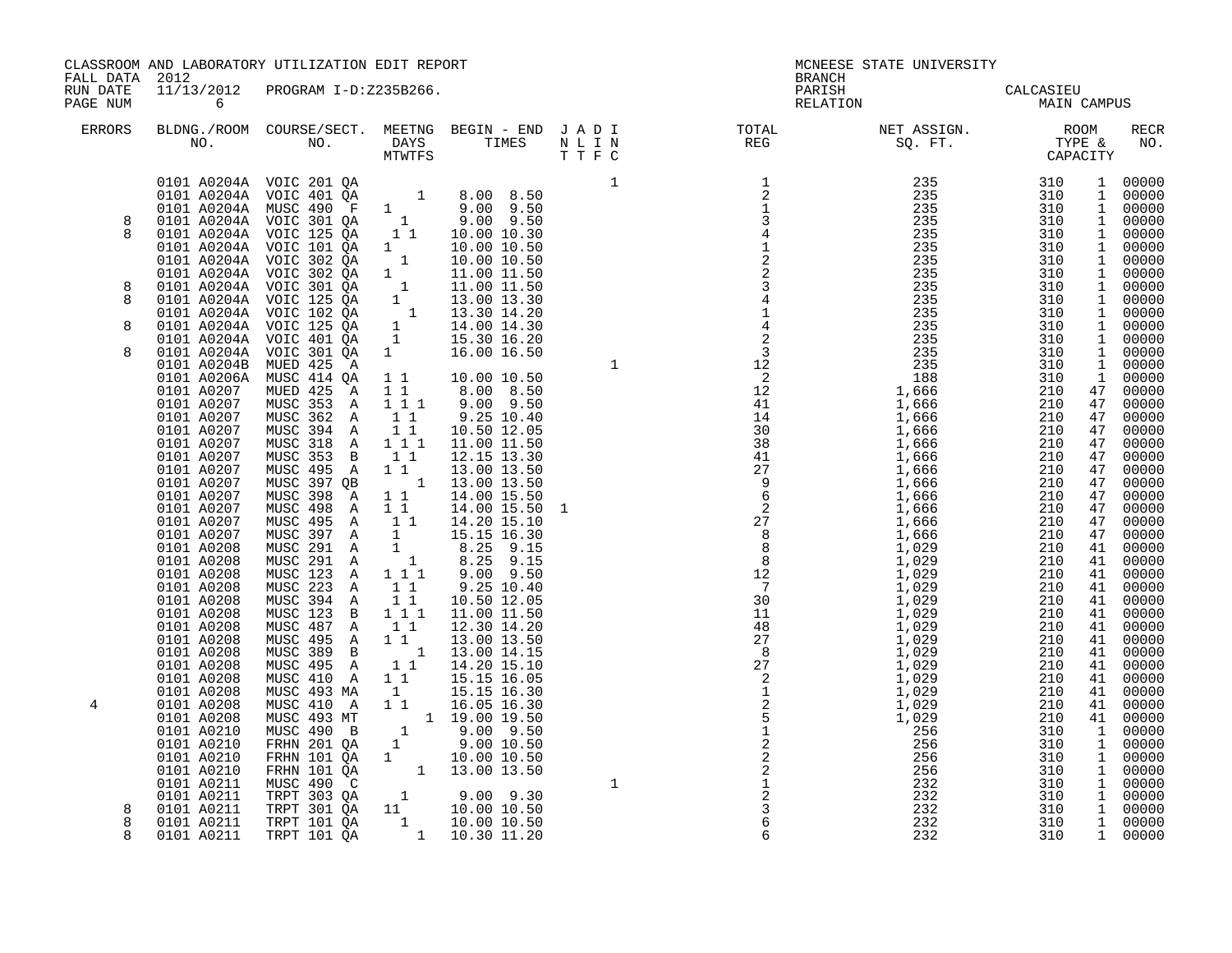| FALL DATA<br>RUN DATE<br>PAGE NUM | 2012<br>$\overline{7}$                                                                       | CLASSROOM AND LABORATORY UTILIZATION EDIT REPORT<br>11/13/2012 PROGRAM I-D:Z235B266.                                                                                                                                                                                                             |                                                                       |                                                                                                                                                           |                                                                              | <b>BRANCH</b><br>PARISH<br>RELATION | MCNEESE STATE UNIVERSITY                                                                                                                                                                                                                                                                                                                      | CALCASIEU<br><b>MAIN CAMPUS</b>                         |    |                                                                                         |
|-----------------------------------|----------------------------------------------------------------------------------------------|--------------------------------------------------------------------------------------------------------------------------------------------------------------------------------------------------------------------------------------------------------------------------------------------------|-----------------------------------------------------------------------|-----------------------------------------------------------------------------------------------------------------------------------------------------------|------------------------------------------------------------------------------|-------------------------------------|-----------------------------------------------------------------------------------------------------------------------------------------------------------------------------------------------------------------------------------------------------------------------------------------------------------------------------------------------|---------------------------------------------------------|----|-----------------------------------------------------------------------------------------|
| <b>ERRORS</b>                     |                                                                                              |                                                                                                                                                                                                                                                                                                  |                                                                       |                                                                                                                                                           |                                                                              |                                     | BLDNG./ROOM COURSE/SECT. MEETNG BEGIN - END JADI TOTAL NET ASSIGN.     ROOM ROOM COURSE/SECT. MEETNG BEGIN - END JADI TOTAL TOTAL NET ASSIGN.     ROOM ROOM NO.     DAYS     TIMES     N L I N                                                                                                                                                |                                                         |    | RECR<br>NO.                                                                             |
| 8<br>8                            | 0101 A0211<br>0101 A0211<br>0101 A0211                                                       | 0101 A0211 TRPT 303 QA<br>TRPT 101 QA 1 1<br>TRPT 301 QA<br>TRPT 201 QA                                                                                                                                                                                                                          | $\overline{1}$<br>$\begin{bmatrix} 1 \\ 1 \end{bmatrix}$              | 11.00 11.50<br>13.00 13.50<br>13.00 13.50<br>13.00 13.50                                                                                                  |                                                                              |                                     |                                                                                                                                                                                                                                                                                                                                               | $\begin{array}{c} 310 \\ 310 \\ 310 \end{array}$<br>310 |    | 1 00000<br>1 00000<br>1 00000<br>1 00000                                                |
| 8                                 | 0101 A0211<br>0101 A0211<br>0101 A0212<br>0101 A0212                                         | TRPT 101 QA<br>TRPT 201 QA<br>MUSC 200 QC<br>MUSC 493 ME                                                                                                                                                                                                                                         | $1\overline{1}$                                                       | 14.00 14.50                                                                                                                                               | $\begin{array}{c} 1 \\ 1 \end{array}$                                        |                                     |                                                                                                                                                                                                                                                                                                                                               | 310<br>310<br>310<br>310                                |    | 1 00000<br>1 00000<br>1 00000<br>1 00000                                                |
| 8                                 | 0101 A0212<br>0101 A0212<br>0101 A0212<br>0101 A0212                                         | BARI 101 QA<br>TUBA 201 QA<br>TRBN 201 A<br>TUBA 101 QA                                                                                                                                                                                                                                          |                                                                       |                                                                                                                                                           |                                                                              |                                     |                                                                                                                                                                                                                                                                                                                                               | 310<br>310<br>310<br>310                                |    | 1 00000<br>1 00000<br>1 00000<br>1 00000                                                |
| 8                                 | 0101 A0212<br>0101 A0212<br>0101 A0212<br>0101 A0212<br>0101 A0212                           | TUBA 301 QA<br>BARI 101 QA<br>TRBN 101 QA<br>TRBN 305 QA<br>TUBA 201 QA                                                                                                                                                                                                                          |                                                                       | $\begin{array}{cccc} 1 & 11.00 & 11.50 \ 1 & 11.00 & 11.50 \ 1 & 12.00 & 12.50 \ 1 & 13.00 & 13.50 \ 1 & 13.00 & 13.50 \ 1 & 13.00 & 13.50 \ \end{array}$ |                                                                              |                                     |                                                                                                                                                                                                                                                                                                                                               | 310<br>310<br>310<br>310<br>310                         |    | 1 00000<br>1 00000<br>1 00000<br>$\begin{bmatrix} 1 & 00000 \\ 1 & 00000 \end{bmatrix}$ |
| 8                                 | 0101 A0212<br>0101 A0212<br>0101 A0212<br>0101 A0212<br>0101 A0212                           | TRBN 125 QA<br>TUBA 302 QA<br>BARI 101 QA<br>TRBN 202 QL                                                                                                                                                                                                                                         | $1$ <sup>-</sup><br>$\begin{smallmatrix}1\cr-1\end{smallmatrix}$<br>1 | 14.00 14.30<br>14.00 14.50<br>14.00 14.50<br>14.30 15.20                                                                                                  |                                                                              |                                     |                                                                                                                                                                                                                                                                                                                                               | 310<br>310<br>310<br>310<br>310                         |    | 1 00000<br>1 00000<br>1 00000<br>$\begin{bmatrix} 1 & 00000 \\ 1 & 00000 \end{bmatrix}$ |
| 4<br>4<br>4                       | 0101 A0212<br>0103 0103<br>0103 0103<br>0103 0103                                            | TREN 202 QL 1 14.30 15.20<br>TREN 301 QA 1 15.00 15.50<br>MUSC 490 D 1 15.30 16.20<br>NURS 402 LA 1 8.00 16.00<br>NURS 402 LB 1 8.00 16.00<br>NURS 402 LC 1 8.00 16.00<br>NURS 402 LC 1 8.00 16.00<br>NURS 402 LD 1 8.00 16.00<br>NURS 402 LD                                                    |                                                                       |                                                                                                                                                           | 1<br>$\mathbf{1}$                                                            | $\overline{1}$                      | 252<br>1,180                                                                                                                                                                                                                                                                                                                                  | 310<br>110<br>110<br>110                                |    | 1 00000<br>74 00000<br>74 00000<br>74 00000                                             |
| 4<br>4<br>4                       | 0103 0103<br>0103 0103<br>0103<br>0103<br>0103<br>0103<br>0103<br>0103                       | <b>NURS 390 B</b><br>FFND 101 N1                                                                                                                                                                                                                                                                 |                                                                       | $\begin{array}{cccc} 11 & & 9.00 & 10.15 \\ 1 & & 11.00 & 11.50 \end{array}$                                                                              | $\mathbf{1}$<br>$\mathbf{1}$                                                 |                                     |                                                                                                                                                                                                                                                                                                                                               | 110<br>110<br>110<br>110<br>110                         |    | 74 00000<br>74 00000<br>74 00000<br>$74$ 00000<br>$74$ 00000                            |
|                                   | 0103<br>0103<br>0103<br>0104<br>0103<br>0104<br>0103<br>0104<br>0103<br>0104<br>0103<br>0104 | NURS 391 B<br>NURS 390 A<br>NURS 390 WO<br>NUAD 103 A<br>NURS 103 A<br>NURS 210 A                                                                                                                                                                                                                | 11                                                                    | 11 14.00 15.15<br>11 9.00 10.15<br>9.00 10.15<br>$\begin{array}{rrrr} 1 & 10.00 & 10.50 \ 1 & 10.00 & 10.50 \ 1 & 11.00 & 11.50 \end{array}$              | 1<br>$\mathbf 1$                                                             |                                     | 252<br>1,180<br>1,180<br>1,180<br>1,180<br>1,180<br>1,180<br>1,180<br>1,180<br>1,180<br>1,179<br>1,179<br>1,179<br>1,179<br>1,179<br>1,179<br>1,179<br>1,179<br>2,900<br>2,900<br>2,900<br>2,900<br>2,900<br>2,900<br>2,900<br>2,900<br>2,900<br>2,900<br>2,900<br>2,900<br>2,900<br>2,900<br>2,900<br>2,900<br>2,900<br>2,900<br>2,900<br>2, | 110<br>110<br>110<br>110<br>110<br>110                  | 74 | 74 00000<br>74 00000<br>74 00000<br>74 00000<br>00000<br>74 00000                       |
| 4<br>4                            | 0103<br>0104<br>0103<br>0104<br>0103<br>0104<br>0103<br>0104<br>0103<br>0105<br>0103<br>0105 | FFND 101 N2<br>FFND 101 N9<br>NURS 210 B<br>NURS 391 A<br>NURS 424 LA                                                                                                                                                                                                                            | $\mathbf{1}$                                                          | $\begin{array}{rrrr} 1 & 13.00 & 13.50 \ 1 & 13.00 & 13.50 \ 1 & 13.00 & 13.50 \end{array}$<br>11  14.00  15.15<br>6.30 16.00<br>$6.30\;16.00$            | $\mathbf 1$                                                                  |                                     |                                                                                                                                                                                                                                                                                                                                               | 110<br>110<br>110<br>110<br>110 267<br>110 267          | 74 | $74$ 00000<br>$74$ 00000<br>00000<br>74 00000<br>267 00000                              |
| 4<br>4<br>4<br>4                  | 0103<br>0105<br>0103<br>0105<br>0103<br>0105<br>0103<br>0105<br>0103<br>0105                 | NURS 424 LB 1<br>NURS 424 LC 1<br>NURS 424 LB<br>NURS 424 LC<br>NURS 424 LD<br>1 6.30 16.00<br>NURS 424 LE<br>1 6.30 16.00<br>NURS 424 LE<br>1 6.30 16.00<br>NURS 425 LA<br>1 6.30 16.00<br>NURS 425 LA<br>1 6.30 16.00<br>NURS 425 LA<br>1 6.30 16.00<br>NURS 425 LA<br>1 6.30 16.00<br>NURS 42 |                                                                       |                                                                                                                                                           | $\mathbf{1}$<br>$\mathbf{1}$<br>$\mathbf{1}$<br>$\mathbf{1}$<br>$\mathbf{1}$ |                                     | 2,900<br>$2,900$<br>$2,900$<br>$2,900$<br>$2,900$<br>$2,900$<br>$2,900$<br>$2,900$                                                                                                                                                                                                                                                            | 110 267<br>110 267<br>110 267<br>110 267<br>110 267     |    | $00000$<br>00000<br>00000<br>00000<br>00000<br>00000                                    |
| 4<br>4<br>4                       | 0103<br>0105<br>0103 0105<br>0103 0105                                                       |                                                                                                                                                                                                                                                                                                  |                                                                       |                                                                                                                                                           | $\mathbf{1}$<br>$\mathbf{1}$<br>$\mathbf{1}$                                 |                                     |                                                                                                                                                                                                                                                                                                                                               | 110 267<br>110 267<br>110 267                           |    | 00000<br>00000<br>00000                                                                 |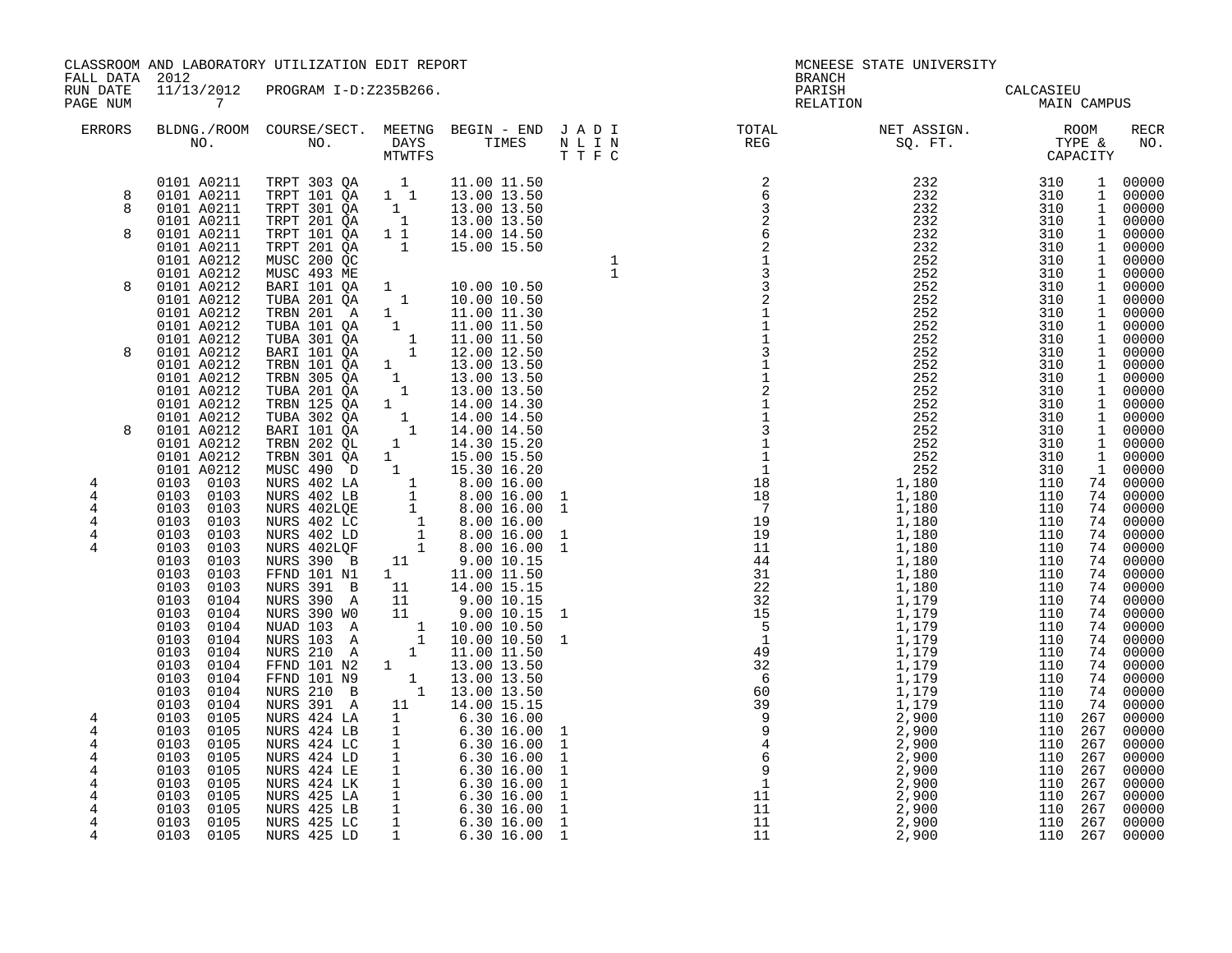| FALL DATA            | 2012                         | CLASSROOM AND LABORATORY UTILIZATION EDIT REPORT |                     |                                                                                                                                                                                                                                                                                                 |                              | <b>BRANCH</b>                                                                                                            | MCNEESE STATE UNIVERSITY                                                                                                                                                                                                                                                                                        |                                 |            |                    |
|----------------------|------------------------------|--------------------------------------------------|---------------------|-------------------------------------------------------------------------------------------------------------------------------------------------------------------------------------------------------------------------------------------------------------------------------------------------|------------------------------|--------------------------------------------------------------------------------------------------------------------------|-----------------------------------------------------------------------------------------------------------------------------------------------------------------------------------------------------------------------------------------------------------------------------------------------------------------|---------------------------------|------------|--------------------|
| RUN DATE<br>PAGE NUM | 11/13/2012<br>8              | PROGRAM I-D:Z235B266.                            |                     |                                                                                                                                                                                                                                                                                                 |                              | PARISH<br>RELATION                                                                                                       |                                                                                                                                                                                                                                                                                                                 | CALCASIEU<br><b>MAIN CAMPUS</b> |            |                    |
| <b>ERRORS</b>        |                              |                                                  |                     |                                                                                                                                                                                                                                                                                                 |                              | BLDNG./ROOM COURSE/SECT. MEETNG BEGIN – END JADI TOTAL TOTAL NET ASSIGN. ROOM ROOM NO. DAYS TIMES NLIN REG SQ.FT. TYPE & |                                                                                                                                                                                                                                                                                                                 |                                 |            | <b>RECR</b><br>NO. |
| 4                    | 0103 0105                    |                                                  |                     | $6.30\ 16.00$                                                                                                                                                                                                                                                                                   |                              |                                                                                                                          | $2,900$<br>$2,900$<br>$2,900$<br>$2,900$<br>$2,900$<br>$2,900$<br>$2,900$<br>$2,900$<br>$2,900$<br>$2,900$<br>$2,900$<br>$2,900$<br>$2,900$<br>$2,900$<br>$2,900$<br>$2,900$<br>$2,900$<br>$2,900$<br>$2,900$<br>$2,900$<br>$2,900$<br>$2,900$<br>$2,900$<br>$2,900$<br>$2,900$<br>$2,900$<br>$2,900$<br>$2,90$ | 110 267                         |            | 00000              |
| 4                    | 0103<br>0105                 |                                                  |                     | 6.30 16.00                                                                                                                                                                                                                                                                                      | $\mathbf{1}$                 |                                                                                                                          |                                                                                                                                                                                                                                                                                                                 | 110 267                         |            | 00000              |
| 4                    | 0103<br>0105<br>0103         |                                                  |                     | 6.30 16.00                                                                                                                                                                                                                                                                                      | $\mathbf{1}$                 |                                                                                                                          |                                                                                                                                                                                                                                                                                                                 | 110 267<br>110 267              |            | 00000              |
| 4<br>4               | 0105<br>0103<br>0105         |                                                  |                     | 6.3016.00<br>$6.30\ 16.00$                                                                                                                                                                                                                                                                      | $\mathbf{1}$<br>$\mathbf{1}$ |                                                                                                                          |                                                                                                                                                                                                                                                                                                                 | 110 267                         |            | 00000<br>00000     |
| 4                    | 0103<br>0105                 |                                                  |                     |                                                                                                                                                                                                                                                                                                 | $\mathbf{1}$                 |                                                                                                                          |                                                                                                                                                                                                                                                                                                                 | 110 267                         |            | 00000              |
| 4                    | 0103<br>0105                 |                                                  |                     | 6.30 16.00<br>6.30 16.00                                                                                                                                                                                                                                                                        | $\mathbf{1}$                 |                                                                                                                          |                                                                                                                                                                                                                                                                                                                 | 110 267                         |            | 00000              |
| 4                    | 0103<br>0105                 |                                                  |                     | $6.30\;16.00$                                                                                                                                                                                                                                                                                   | $\mathbf{1}$                 |                                                                                                                          |                                                                                                                                                                                                                                                                                                                 | 110                             | 267        | 00000              |
| 4                    | 0103<br>0105                 |                                                  |                     | 6.30 16.00                                                                                                                                                                                                                                                                                      | $\mathbf{1}$                 |                                                                                                                          |                                                                                                                                                                                                                                                                                                                 | 110 267                         |            | 00000              |
| $\overline{4}$       | 0103<br>0105                 | NURS 315 LA                                      | $\mathbf{1}$        | 6.45 13.15                                                                                                                                                                                                                                                                                      |                              |                                                                                                                          |                                                                                                                                                                                                                                                                                                                 | 110 267                         |            | 00000              |
| 4<br>4               | 0103<br>0105<br>0103<br>0105 | NURS 315 LB<br>NURS 315 LC                       | $\overline{1}$<br>1 | 6.45 13.15<br>6.45 13.15                                                                                                                                                                                                                                                                        | $\mathbf 1$<br>$\mathbf{1}$  |                                                                                                                          |                                                                                                                                                                                                                                                                                                                 | 110 267<br>110                  | 267        | 00000<br>00000     |
| 4                    | 0103<br>0105                 | NURS 315 LD                                      | $\mathbf{1}$        | 6.45 13.15                                                                                                                                                                                                                                                                                      | $\mathbf{1}$                 |                                                                                                                          |                                                                                                                                                                                                                                                                                                                 | 110 267                         |            | 00000              |
| 4                    | 0103<br>0105                 | NURS 315 LE                                      | 1                   | 6.45 13.15                                                                                                                                                                                                                                                                                      | $\mathbf{1}$                 |                                                                                                                          |                                                                                                                                                                                                                                                                                                                 | 110 267                         |            | 00000              |
| 4                    | 0103<br>0105                 | NURS 315 LF                                      | $\mathbf{1}$        | 6.45 13.15<br>6.45 13.15                                                                                                                                                                                                                                                                        | $\mathbf{1}$                 |                                                                                                                          |                                                                                                                                                                                                                                                                                                                 | 110 267                         |            | 00000              |
| 4                    | 0103<br>0105                 | NURS 315 LG                                      | $\overline{1}$      |                                                                                                                                                                                                                                                                                                 | $\mathbf{1}$                 |                                                                                                                          |                                                                                                                                                                                                                                                                                                                 | 110                             | 267        | 00000              |
| 4                    | 0103<br>0105                 | NURS 315 LH                                      |                     |                                                                                                                                                                                                                                                                                                 |                              |                                                                                                                          |                                                                                                                                                                                                                                                                                                                 | 110 267                         |            | 00000<br>00000     |
| 4<br>4               | 0103<br>0105<br>0103<br>0105 | NURS 315 LI<br>NURS 315 LJ                       |                     |                                                                                                                                                                                                                                                                                                 | $\mathbf{1}$<br>$\mathbf{1}$ |                                                                                                                          |                                                                                                                                                                                                                                                                                                                 | 110<br>110 267                  | 267        | 00000              |
| 4                    | 0103<br>0105                 | NURS 315 LK                                      |                     |                                                                                                                                                                                                                                                                                                 | $\mathbf{1}$                 |                                                                                                                          |                                                                                                                                                                                                                                                                                                                 | 110                             | 267        | 00000              |
| 4                    | 0103<br>0105                 | NURS 315 LL                                      |                     |                                                                                                                                                                                                                                                                                                 | $\mathbf{1}$                 |                                                                                                                          |                                                                                                                                                                                                                                                                                                                 | 110 267                         |            | 00000              |
| 4                    | 0103<br>0105                 | NURS 315 LM                                      |                     |                                                                                                                                                                                                                                                                                                 | $\mathbf{1}$                 |                                                                                                                          |                                                                                                                                                                                                                                                                                                                 | 110 267                         |            | 00000              |
| 4                    | 0103<br>0105                 | NURS 315 LN                                      |                     |                                                                                                                                                                                                                                                                                                 | $\mathbf 1$                  |                                                                                                                          |                                                                                                                                                                                                                                                                                                                 | 110 267                         |            | 00000              |
| 4                    | 0103<br>0105                 | NURS 320 LA                                      |                     |                                                                                                                                                                                                                                                                                                 |                              |                                                                                                                          |                                                                                                                                                                                                                                                                                                                 | 110 267<br>110                  |            | 00000              |
| 4<br>4               | 0103<br>0105<br>0103<br>0105 | NURS 320 LB<br>NURS 320 LC                       |                     |                                                                                                                                                                                                                                                                                                 | 1<br>$\mathbf{1}$            |                                                                                                                          |                                                                                                                                                                                                                                                                                                                 | 110 267                         | 267        | 00000<br>00000     |
| 4                    | 0103<br>0105                 | NURS 320 LD                                      |                     |                                                                                                                                                                                                                                                                                                 | $\mathbf{1}$                 |                                                                                                                          |                                                                                                                                                                                                                                                                                                                 | 110 267                         |            | 00000              |
| 4                    | 0103<br>0105                 | NURS 320 LE                                      |                     |                                                                                                                                                                                                                                                                                                 | $\mathbf{1}$                 |                                                                                                                          |                                                                                                                                                                                                                                                                                                                 | 110                             | 267        | 00000              |
| $\overline{4}$       | 0103<br>0105                 | NURS 320 LL                                      |                     |                                                                                                                                                                                                                                                                                                 | $\mathbf{1}$                 |                                                                                                                          |                                                                                                                                                                                                                                                                                                                 | 110                             | 267        | 00000              |
| 4                    | 0103<br>0105                 | NURS 320 LG                                      |                     |                                                                                                                                                                                                                                                                                                 |                              |                                                                                                                          |                                                                                                                                                                                                                                                                                                                 | 110 267                         |            | 00000              |
| $\overline{4}$<br>4  | 0103<br>0105<br>0103<br>0105 | NURS 320 LH<br>NURS 320 LI                       |                     |                                                                                                                                                                                                                                                                                                 | 1<br>$\mathbf{1}$            |                                                                                                                          |                                                                                                                                                                                                                                                                                                                 | 110 267<br>110 267              |            | 00000<br>00000     |
| 4                    | 0103<br>0105                 | NURS 320 LJ                                      |                     |                                                                                                                                                                                                                                                                                                 | $\mathbf{1}$                 |                                                                                                                          |                                                                                                                                                                                                                                                                                                                 | 110                             | 267        | 00000              |
| 4                    | 0103<br>0105                 | NURS 320 LK                                      |                     |                                                                                                                                                                                                                                                                                                 | $\mathbf{1}$                 |                                                                                                                          |                                                                                                                                                                                                                                                                                                                 | 110 267                         |            | 00000              |
| 4                    | 0103<br>0105                 | NURS 320 LM                                      |                     |                                                                                                                                                                                                                                                                                                 | $\mathbf{1}$                 |                                                                                                                          |                                                                                                                                                                                                                                                                                                                 | 110 267                         |            | 00000              |
| 4                    | 0103<br>0105                 | NURS 400 LA                                      |                     |                                                                                                                                                                                                                                                                                                 |                              |                                                                                                                          |                                                                                                                                                                                                                                                                                                                 | 110 267                         |            | 00000              |
| 4                    | 0103<br>0105                 | NURS 400 LB                                      |                     |                                                                                                                                                                                                                                                                                                 | $\mathbf 1$                  |                                                                                                                          |                                                                                                                                                                                                                                                                                                                 | 110                             | 267        | 00000              |
| 4<br>4               | 0103<br>0105<br>0103<br>0105 | NURS 400 LC<br>NURS 400 LD                       |                     |                                                                                                                                                                                                                                                                                                 | $\mathbf{1}$<br>$\mathbf{1}$ |                                                                                                                          |                                                                                                                                                                                                                                                                                                                 | 110 267<br>110 267              |            | 00000<br>00000     |
| 4                    | 0103<br>0105                 | NURS 400 LE                                      |                     |                                                                                                                                                                                                                                                                                                 | $\mathbf{1}$                 |                                                                                                                          |                                                                                                                                                                                                                                                                                                                 | 110 267                         |            | 00000              |
| 4                    | 0103<br>0105                 | NURS 400LQK                                      |                     |                                                                                                                                                                                                                                                                                                 | $\mathbf{1}$                 |                                                                                                                          |                                                                                                                                                                                                                                                                                                                 | 110                             | 267        | 00000              |
| 4                    | 0103<br>0105                 | NURS 400 LF                                      |                     |                                                                                                                                                                                                                                                                                                 |                              |                                                                                                                          |                                                                                                                                                                                                                                                                                                                 | 110                             | 267        | 00000              |
| 4                    | 0103<br>0105                 | NURS 400 LG                                      |                     |                                                                                                                                                                                                                                                                                                 | 1                            |                                                                                                                          |                                                                                                                                                                                                                                                                                                                 | 110                             | 267        | 00000              |
| $\overline{4}$       | 0103<br>0105                 | NURS 400 LH                                      |                     | $\begin{array}{cccc} 1 & 6.45 & 13.15 \\ 1 & 6.45 & 13.15 \\ 1 & 6.45 & 13.15 \\ 1 & 6.45 & 13.15 \\ 1 & 6.45 & 13.15 \\ 1 & 6.45 & 13.15 \\ 1 & 6.45 & 13.15 \\ 1 & 6.45 & 13.15 \\ 1 & 6.45 & 13.15 \\ 1 & 6.45 & 13.15 \\ 1 & 6.45 & 14.00 \\ 1 & 6.45 & 14.00 \\ 1 & 6.45 & 14.00 \\ 1 & 6$ | $\mathbf 1$                  |                                                                                                                          |                                                                                                                                                                                                                                                                                                                 | 110 267                         |            | 00000              |
| 4<br>4               | 0103<br>0105<br>0103<br>0105 | NURS 400 LI<br>NURS 400 LJ                       |                     |                                                                                                                                                                                                                                                                                                 | $\mathbf 1$<br>$\mathbf{1}$  |                                                                                                                          |                                                                                                                                                                                                                                                                                                                 | 110<br>110                      | 267<br>267 | 00000<br>00000     |
| 4                    | 0103<br>0105                 | NURS 400LQL                                      |                     |                                                                                                                                                                                                                                                                                                 | $\mathbf{1}$                 |                                                                                                                          |                                                                                                                                                                                                                                                                                                                 | 110 267                         |            | 00000              |
| 4                    | 0103<br>0105                 | NURS 318 LA                                      |                     |                                                                                                                                                                                                                                                                                                 |                              |                                                                                                                          |                                                                                                                                                                                                                                                                                                                 | 110 267                         |            | 00000              |
| 4                    | 0103<br>0105                 | NURS 318 LB                                      |                     |                                                                                                                                                                                                                                                                                                 | $\mathbf{1}$                 | $\begin{array}{c} 9 \\ 9 \\ 8 \\ 9 \end{array}$                                                                          |                                                                                                                                                                                                                                                                                                                 | 110 267                         |            | 00000              |
| 4                    | 0103<br>0105                 | NURS 318 LC                                      |                     |                                                                                                                                                                                                                                                                                                 | $\mathbf{1}$                 |                                                                                                                          | 2,900                                                                                                                                                                                                                                                                                                           | 110                             | 267        | 00000              |
| 4                    | 0103<br>0105                 | NURS 318 LD                                      |                     |                                                                                                                                                                                                                                                                                                 | $\mathbf{1}$                 | 9                                                                                                                        | 2,900                                                                                                                                                                                                                                                                                                           | 110                             | 267        | 00000              |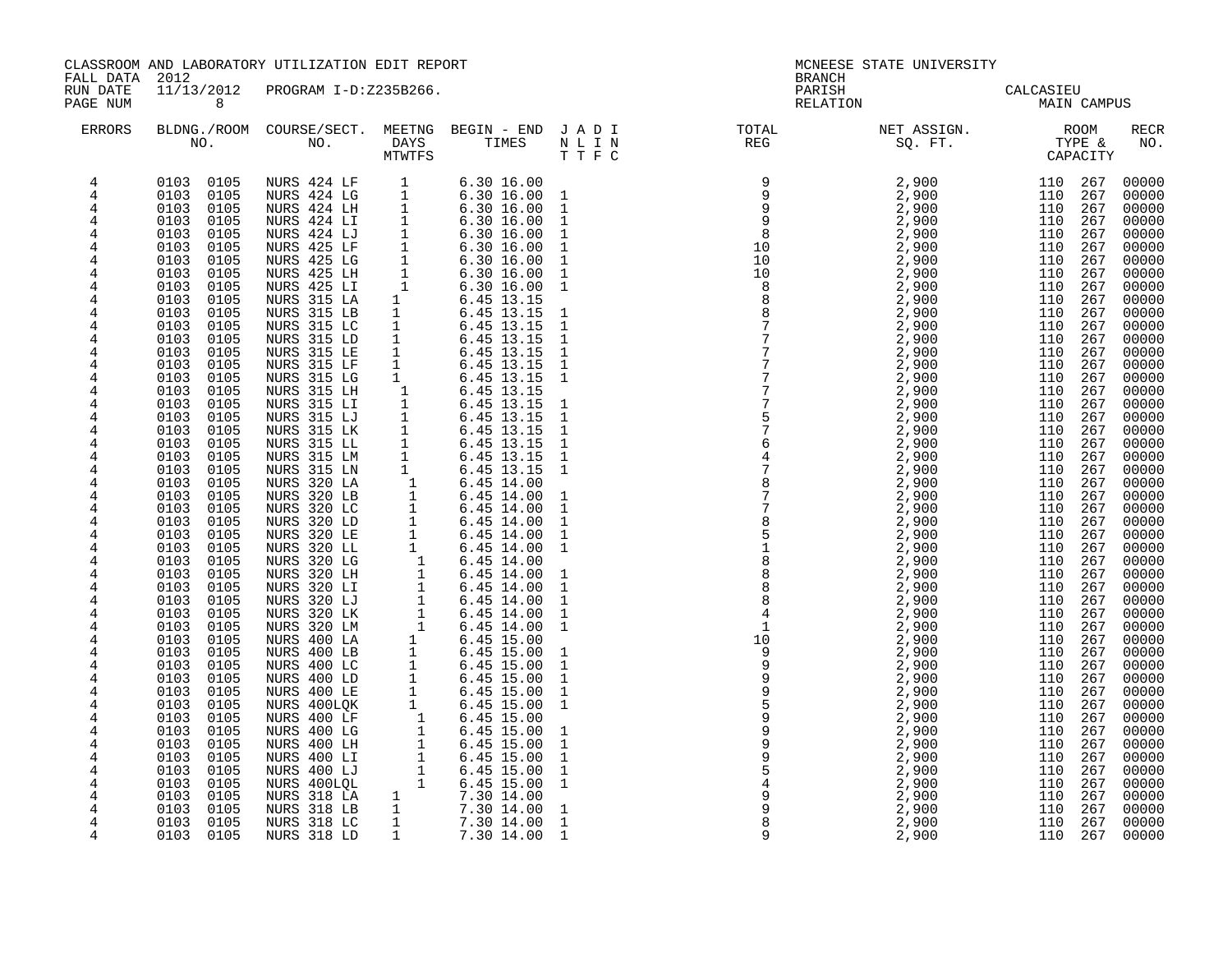| FALL DATA 2012                                                                                      |                                                                                                                                                                                                                                                                                                                                                                                                                                                                                                                                                                                                                                                                                                | CLASSROOM AND LABORATORY UTILIZATION EDIT REPORT                                                                                                                                                                                                                                                                                                                                                                                                                                                                                                                                                                                                                                                                                                                                                                                                                                                                                                                                                                                                                                                                                                                                                                       |                                                                                                                                                                                       |                                                                                                                                                                                                                                                                                                                                                                                                                                                       | <b>BRANCH</b>                                                                                                                                                                                                                                                                                                                                                                                                  | MCNEESE STATE UNIVERSITY |             |                                                                                                                                                                                                                                                                                                                                                                                                                                                                               |
|-----------------------------------------------------------------------------------------------------|------------------------------------------------------------------------------------------------------------------------------------------------------------------------------------------------------------------------------------------------------------------------------------------------------------------------------------------------------------------------------------------------------------------------------------------------------------------------------------------------------------------------------------------------------------------------------------------------------------------------------------------------------------------------------------------------|------------------------------------------------------------------------------------------------------------------------------------------------------------------------------------------------------------------------------------------------------------------------------------------------------------------------------------------------------------------------------------------------------------------------------------------------------------------------------------------------------------------------------------------------------------------------------------------------------------------------------------------------------------------------------------------------------------------------------------------------------------------------------------------------------------------------------------------------------------------------------------------------------------------------------------------------------------------------------------------------------------------------------------------------------------------------------------------------------------------------------------------------------------------------------------------------------------------------|---------------------------------------------------------------------------------------------------------------------------------------------------------------------------------------|-------------------------------------------------------------------------------------------------------------------------------------------------------------------------------------------------------------------------------------------------------------------------------------------------------------------------------------------------------------------------------------------------------------------------------------------------------|----------------------------------------------------------------------------------------------------------------------------------------------------------------------------------------------------------------------------------------------------------------------------------------------------------------------------------------------------------------------------------------------------------------|--------------------------|-------------|-------------------------------------------------------------------------------------------------------------------------------------------------------------------------------------------------------------------------------------------------------------------------------------------------------------------------------------------------------------------------------------------------------------------------------------------------------------------------------|
| RUN DATE<br>PAGE NUM                                                                                | 11/13/2012<br>$\overline{9}$                                                                                                                                                                                                                                                                                                                                                                                                                                                                                                                                                                                                                                                                   | PROGRAM I-D:Z235B266.                                                                                                                                                                                                                                                                                                                                                                                                                                                                                                                                                                                                                                                                                                                                                                                                                                                                                                                                                                                                                                                                                                                                                                                                  |                                                                                                                                                                                       |                                                                                                                                                                                                                                                                                                                                                                                                                                                       | PARISH<br>RELATION                                                                                                                                                                                                                                                                                                                                                                                             | CALCASIEU<br>MAIN C      | MAIN CAMPUS |                                                                                                                                                                                                                                                                                                                                                                                                                                                                               |
| ERRORS                                                                                              |                                                                                                                                                                                                                                                                                                                                                                                                                                                                                                                                                                                                                                                                                                |                                                                                                                                                                                                                                                                                                                                                                                                                                                                                                                                                                                                                                                                                                                                                                                                                                                                                                                                                                                                                                                                                                                                                                                                                        |                                                                                                                                                                                       |                                                                                                                                                                                                                                                                                                                                                                                                                                                       | $\begin{tabular}{lllllllllllllllllll} \textsc{BLONG.} \textsc{F1} & \textsc{R1} & \textsc{R2} & \textsc{R3} & \textsc{R4} & \textsc{R5} & \textsc{R5} & \textsc{R6} & \textsc{R6} & \textsc{R6} & \textsc{R6} & \textsc{R6} & \textsc{R6} & \textsc{R6} & \textsc{R6} & \textsc{R6} & \textsc{R6} & \textsc{R6} & \textsc{R6} & \textsc{R6} & \textsc{R6} & \textsc{R6} & \textsc{R6} & \textsc{R6} & \textsc$ |                          |             | RECR<br>NO.                                                                                                                                                                                                                                                                                                                                                                                                                                                                   |
| 4<br>$\,4$<br>4<br>4<br>4<br>4<br>4<br>$\overline{4}$<br>$\overline{4}$<br>$\overline{4}$<br>4<br>4 | 0103<br>0105<br>0103<br>0105<br>0103 0105<br>0103 0105<br>0103 0105<br>0103 0105<br>0103 0105<br>0103 0105<br>0103<br>0105<br>0103<br>0105<br>0103<br>0105<br>0103 0105<br>0103<br>0105<br>0103<br>0105<br>0103<br>0105<br>0103 0105<br>$0103$ $0105$<br>0103 0105<br>0103<br>0105<br>0103<br>0105<br>0103 0105<br>0103<br>0105<br>0103<br>0105<br>0103<br>0105<br>0103 0106<br>0103 0106<br>0103 0106<br>0103<br>0118<br>0103<br>0118<br>$0103$ $0118$<br>0103 0118<br>0103 0118B<br>0103 0122<br>0103 0122<br>0103 0122<br>0103 0122<br>0103<br>0122<br>$\begin{array}{cc} 0103 & 0122 \\ 0103 & 0122 \end{array}$<br>0103<br>0122<br>0103<br>0122<br>0103<br>0128<br>0103 0128<br>0103 0128 | $\begin{tabular}{cccc} 0103 & 0105 & NURS & 318 & LE & 1 & 7.30 & 14.00 & 1013 & 0105 & NURS & 318 & LF & 1 & 7.30 & 14.00 & 1013 & 0105 & NURS & 318 & LG & 1 & 7.30 & 14.00 & 1013 & 0105 & NURS & 318 & LI & 1 & 7.30 & 14.00 & 1013 & 0105 & NURS & 318 & LI & 1 & 7.30 & 14.00 & 1013 & 0105 & NURS & $<br>NURS 315 A<br>NURS 315 A 11 8.00 9.15<br>NURS 310 A 1 8.00 11.50<br>NURS 319 LB 1 8.00 15.30 1<br>NURS 319 LB 1 8.00 15.30 1<br>NURS 319 LE 1 8.00 15.30 1<br>NURS 319 LE 1 8.00 15.30 1<br>NURS 319 LE 1 8.00 15.30 1<br>NURS 319 LF 1 8.00 15.30 1<br>NURS<br>NURS 402 A<br>NURS 424 A<br>NURS 319 A<br>NURS 303 A<br>NURS 403 A<br>NURS 425 A<br>NURS 302 A<br>NURS 326WH0<br>NURS 326WH0 1 16.00 18.20 1<br>NURS 326WH1 1 16.00 18.20 1<br>NURS 326WH2 1 16.00 18.20 1<br>NURS 326WH3 1 16.00 18.20 1<br>NURS 326WH4 1 16.00 18.20 1<br>NURS 326WH5 1 16.00 18.20 1<br>NURS 326WH5 1 16.00 18.20 1<br>FFND 101 N4 1 10.00<br>MCOM 491 A<br>MCOM 492 A<br>MCOM 493 A<br>MCOM 496 A<br>MCOM 371 A<br>MCOM 481 B<br>MCOM 210 B 1 1<br>MCOM 355 A 111<br>MCOM 312 A<br>MCOM 409 A<br>FFND 101LM1<br>MCOM 231 A<br>MCOM 210 A<br>MCOM 231 B<br>COMM 201 A 1 1 1<br>COMM 201 RA 1 1 1<br>COMM 201 G2 1 1 | 11<br>$11^{-1}$<br>11<br>11<br>1<br>$1\overline{1}$<br>$\begin{array}{rrrr} & 1 & 1 & 1 \\ & 1 & 1 & 1 \end{array}$<br>$\begin{smallmatrix}1\1\1\end{smallmatrix}$<br>$1\quad1$<br>11 | 7.30 14.00 1<br>$7.30$ 14.00 1<br>$7.30$ 14.00 1<br>8.00 9.15<br>11.00 11.50<br>12.15 14.05<br>12.30 13.45<br>$\begin{matrix}11 & 13.00 & 15.50 \\ 11 & 13.55 & 15.10 \\ 11 & 14.15 & 16.05\end{matrix}$<br>11   15.15   16.30<br>16.00 18.20<br>1 1 10.50 12.05<br>$9.00$ $9.50$<br>$9.25$ 10.40<br>10.00 10.50<br>11.00 11.50<br>11.00 11.50 1<br>11.00 12.00<br>12.15 13.30<br>13.00 14.15<br>13.40 14.55<br>8.00 8.50<br>8.00 8.50 1<br>8.00 9.15 |                                                                                                                                                                                                                                                                                                                                                                                                                |                          |             | 00000<br>00000<br>00000<br>00000<br>00000<br>00000<br>00000<br>00000<br>00000<br>00000<br>00000<br>00000<br>00000<br>00000<br>00000<br>00000<br>00000<br>00000<br>00000<br>00000<br>00000<br>00000<br>00000<br>00000<br>00000<br>00000<br>00000<br>00000<br>00000<br>00000<br>00000<br>00000<br>00000<br>00000<br>00000<br>00000<br>00000<br>00000<br>00000<br>00000<br>00000<br>00000<br>00000<br>00000<br>00000<br>00000<br>00000<br>00000<br>00000<br>46 00000<br>46 00000 |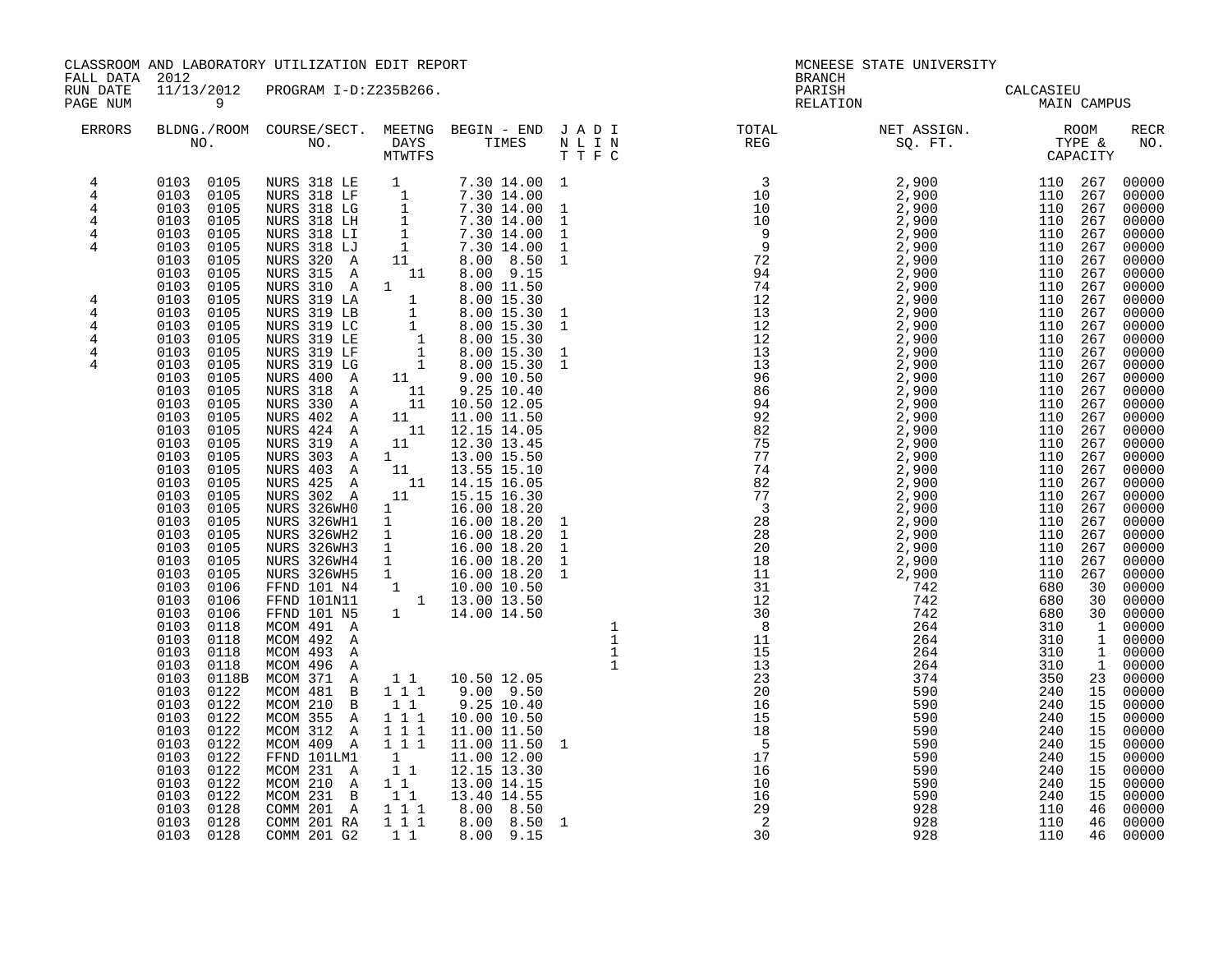| FALL DATA 2012                                                                |                                                                                                                                                                                                                                                                                                                                                                                                                                                                                                                                                                                                                | CLASSROOM AND LABORATORY UTILIZATION EDIT REPORT                                                                                                                                                                                                                                                                                                                                                                                                                                                                                                                                                                                                                                                                                                                                                                                                                                                                                                                                                                                                                                                                   |                                                                                                                                                                                                                                                                                                                                |                                                                                                                                                                                                                                                                                                                                                                                                          |                                                                                                                                                    | <b>BRANCH</b>                                                                                                                                                                                                                                                                                                                                                                                                                                                                                                                                     | MCNEESE STATE UNIVERSITY                                                                                                                                                                                                                                                             |                                                                                                              |                                                                                                                                                                                                                      |                                                                                                                                                                                                                                                                                                                                                                                                                                                                                                                                                               |
|-------------------------------------------------------------------------------|----------------------------------------------------------------------------------------------------------------------------------------------------------------------------------------------------------------------------------------------------------------------------------------------------------------------------------------------------------------------------------------------------------------------------------------------------------------------------------------------------------------------------------------------------------------------------------------------------------------|--------------------------------------------------------------------------------------------------------------------------------------------------------------------------------------------------------------------------------------------------------------------------------------------------------------------------------------------------------------------------------------------------------------------------------------------------------------------------------------------------------------------------------------------------------------------------------------------------------------------------------------------------------------------------------------------------------------------------------------------------------------------------------------------------------------------------------------------------------------------------------------------------------------------------------------------------------------------------------------------------------------------------------------------------------------------------------------------------------------------|--------------------------------------------------------------------------------------------------------------------------------------------------------------------------------------------------------------------------------------------------------------------------------------------------------------------------------|----------------------------------------------------------------------------------------------------------------------------------------------------------------------------------------------------------------------------------------------------------------------------------------------------------------------------------------------------------------------------------------------------------|----------------------------------------------------------------------------------------------------------------------------------------------------|---------------------------------------------------------------------------------------------------------------------------------------------------------------------------------------------------------------------------------------------------------------------------------------------------------------------------------------------------------------------------------------------------------------------------------------------------------------------------------------------------------------------------------------------------|--------------------------------------------------------------------------------------------------------------------------------------------------------------------------------------------------------------------------------------------------------------------------------------|--------------------------------------------------------------------------------------------------------------|----------------------------------------------------------------------------------------------------------------------------------------------------------------------------------------------------------------------|---------------------------------------------------------------------------------------------------------------------------------------------------------------------------------------------------------------------------------------------------------------------------------------------------------------------------------------------------------------------------------------------------------------------------------------------------------------------------------------------------------------------------------------------------------------|
| RUN DATE<br>PAGE NUM                                                          | 11/13/2012<br>10                                                                                                                                                                                                                                                                                                                                                                                                                                                                                                                                                                                               | PROGRAM I-D:Z235B266.                                                                                                                                                                                                                                                                                                                                                                                                                                                                                                                                                                                                                                                                                                                                                                                                                                                                                                                                                                                                                                                                                              |                                                                                                                                                                                                                                                                                                                                |                                                                                                                                                                                                                                                                                                                                                                                                          |                                                                                                                                                    | PARISH<br>RELATION                                                                                                                                                                                                                                                                                                                                                                                                                                                                                                                                |                                                                                                                                                                                                                                                                                      | CALCASIEU<br><b>MAIN CAMPUS</b>                                                                              |                                                                                                                                                                                                                      |                                                                                                                                                                                                                                                                                                                                                                                                                                                                                                                                                               |
| <b>ERRORS</b>                                                                 |                                                                                                                                                                                                                                                                                                                                                                                                                                                                                                                                                                                                                |                                                                                                                                                                                                                                                                                                                                                                                                                                                                                                                                                                                                                                                                                                                                                                                                                                                                                                                                                                                                                                                                                                                    |                                                                                                                                                                                                                                                                                                                                |                                                                                                                                                                                                                                                                                                                                                                                                          |                                                                                                                                                    | $\begin{tabular}{lllllllllllllllllllll} \textsc{BLDNG.} \textsc{ROOM} & \textsc{CUIRSE/SECT.} & \textsc{METING} & \textsc{BEGIN} & - & \textsc{END} & \textsc{J} & \textsc{A} & \textsc{D} & \textsc{I} & & & \textsc{TOTIL} & & & \textsc{NET} & \textsc{ASIGN.} & & & \textsc{ROOM} \\ \textsc{NO.} & \textsc{NO.} & \textsc{DAYS} & \textsc{TIMES} & \textsc{N} & \textsc{L} & \textsc{I} & \textsc{N} & & \textsc{EFG} & & & \textsc{SQ$                                                                                                      |                                                                                                                                                                                                                                                                                      |                                                                                                              |                                                                                                                                                                                                                      | RECR<br>NO.                                                                                                                                                                                                                                                                                                                                                                                                                                                                                                                                                   |
| 8<br>8<br>4<br>$\overline{4}$<br>4<br>4<br>4<br>$\overline{4}$<br>4<br>8<br>4 | 0103 0128<br>0103 0128<br>0103 0128<br>0103 0128<br>0103 0128<br>0103 0128<br>0103<br>0128<br>0103<br>0128<br>$0103$ $0128$<br>0103 0128<br>0103<br>0128<br>0103<br>0202<br>0103<br>0202<br>0103<br>0202<br>0103 0202<br>0103<br>0202<br>0103<br>0202<br>0103<br>0202<br>0103<br>0202<br>0103<br>0213<br>0213<br>0103<br>0103 0213<br>0103 0213<br>0103 0213<br>0103 0213<br>0103 0213<br>0103 0213<br>0103 0213<br>0103 0213<br>0103<br>0215<br>0215<br>0103<br>0103 0215<br>0103<br>0215<br>0103<br>0215<br>0103<br>0215<br>0103 0215<br>0103 0215<br>0103 0215<br>0103 0215<br>0103<br>0103<br>0103<br>0103 | MCOM 481 A 111<br>MCOM 131 A<br>COMM 301WHA<br>MCOM 442 A<br>MCOM 400 A<br>COMM 201 J2<br>MCOM 353 A<br>MCOM 385 A<br>$\begin{tabular}{lcccc} MCOM & 385 & A & 1 & 1 & 13.40 & 14.55 \\ COMM & 382 & V & 1 & 17.25 & 20.05 \\ COMM & 205WHB & 1 & 17.25 & 20.05 \\ COMM & 205WHB & 1 & 17.25 & 20.05 \\ NURS & 310 & LA & 1 & 8.00 & 11.00 \\ NURS & 310 & LB & 1 & 8.00 & 11.00 & 1 \\ NURS & 310 & LC & 1 & 8.00 & 11.00 & 1 \\ NURS & 310 & LC & 1$<br>NUAD 106 LA<br>NUAD 106 LB<br>NUAD 106 LC<br>NUAD 106 LD<br>NUAD 106 LD 11 6.45 14.00<br>NUAD 208 LD 11 6.46 13.00<br>NUAD 103 A 1 12.00 14.50<br>NURS 103 A 1 12.00 14.50<br>NURS 310 LA 1 12.00 14.50<br>NURS 310 LB 1 12.00 14.50<br>NURS 310 LB 1 12.00 14.50<br>NURS 310 LE 1 12.00 14.50<br>NURS 310<br>0103 0221A COMM 201 G3<br>0103 0221A COMM 201 B<br>0221A COMM 201 RB<br>0221A COMM 201 H2<br>0221A COMM 201 I<br>0103 0221A COMM 201 D<br>0103 0221A COMM 201 J3<br>0221A COMM 201 E2<br>0103 0221A COMM 201 K 11 13.40 14.55<br>0103 0221A COMM 201 RK 1 1 13.40 14.55<br>0103 0221A COMM 201 F 1 1 14.25 15.40<br>0103 0221A COMM 201 K1 | $\begin{smallmatrix}1&1\\1&1&1\end{smallmatrix}$<br>$\begin{bmatrix} 1 \\ 1 \end{bmatrix}$<br>11<br>$1^{\overline{1}}$<br>11<br>$1\quad1$<br>$\begin{smallmatrix}1&1&1\\1&1&1\end{smallmatrix}$<br>$\begin{array}{rr} 1 & 1 \\ 1 & 1 \end{array}$<br>1 1 1<br>$\begin{bmatrix} 1 \\ 1 \end{bmatrix}$<br>$1\quad1$<br>$1\quad1$ | $9.00$ $9.50$<br>$9.25$ $10.40$<br>10.00 10.50<br>10.50 12.05<br>12.00 12.50<br>12.15 13.30<br>13.00 14.15<br>13.40 14.55<br>$\begin{array}{cccc} 11 & 6.45 & 14.00 \\ 11 & 6.45 & 14.00 \\ 11 & 6.45 & 14.00 \\ 11 & 6.45 & 14.00 \end{array}$<br>11 6.45 14.00<br>8.00 9.15<br>$9.00$ $9.50$<br>$9.00$ $9.50$<br>9.25 10.40<br>10.50 12.05<br>12.00 12.50<br>12.15 13.30<br>13.00 14.15<br>15.05 16.20 | 1<br>$\mathbf{1}$<br>$\mathbf{1}$<br>1<br><sup>1</sup><br>$\mathbf{1}$<br>1<br>$\mathbf{1}$<br>$\mathbf{1}$<br>1<br>$\overline{1}$<br>$\mathbf{1}$ | 25<br>33<br>30<br>17<br>30<br>27<br>36<br>26<br>20<br>30<br>30<br>10<br>10<br>10<br>10<br>10<br>10<br>$\overline{\phantom{0}}$ 8<br>6<br>10<br>- 9<br>$\begin{array}{cccc} 10 & 987 \\ 9 & 987 \\ 10 & 987 \\ 10 & 987 \\ 10 & 987 \\ 2 & 987 \\ 2 & 987 \\ 2 & 987 \\ 2 & 987 \\ 10 & 1,012 \\ 10 & 1,012 \\ 10 & 1,012 \\ 10 & 1,012 \\ 10 & 1,012 \\ 10 & 1,012 \\ 10 & 1,012 \\ 10 & 1,012 \\ 2 & 6 & 1,012 \\ 2 & 6 & 1,012 \\ 3 & 1,012 \\ 4 & 1,012 \\ 5 &$<br>30<br>30<br>30<br>$\overline{30}$<br>31<br>29<br>$\overline{1}$<br>30<br>29 | 928 110<br>928 110<br>928 110<br>928 110<br>928 110<br>928 110<br>928 110<br>928 110<br>928 110<br>928 110<br>928 110<br>928 110<br>928 110<br>928 110<br>996<br>996<br>996<br>996<br>996<br>996<br>996<br>987<br>987<br>804<br>804<br>804<br>804<br>804<br>804<br>804<br>804<br>804 | 220<br>220<br>220<br>220<br>220<br>220<br>220<br>110<br>110<br>110<br>110<br>110<br>110<br>110<br>110<br>110 | 46<br>46<br>46<br>46<br>46<br>46<br>46<br>46<br>46<br>46<br>16<br>16<br>16<br>16<br>20<br>20<br>20<br>20<br>20<br>20<br>20<br>20<br>20<br>20<br>20<br>20<br>30<br>30<br>30<br>30<br>30<br>30<br>30<br>30<br>30<br>30 | 00000<br>00000<br>00000<br>00000<br>00000<br>00000<br>00000<br>46 00000<br>46 00000<br>00000<br>00000<br>16 00000<br>16 00000<br>00000<br>16 00000<br>16 00000<br>00000<br>00000<br>00000<br>00000<br>$\frac{20}{20}$ 00000<br>20 00000<br>00000<br>00000<br>00000<br>00000<br>$00000$<br>00000<br>$\frac{20}{20}$ 00000<br>20 00000<br>20 00000<br>20 00000<br>$\frac{20}{20}$ 00000<br>20 00000<br>00000<br>00000<br>$00000$<br>00000<br>00000<br>$00000$<br>00000<br>$00000$<br>00000<br>00000<br>30 00000<br>00000<br>30 00000<br>00000<br>00000<br>00000 |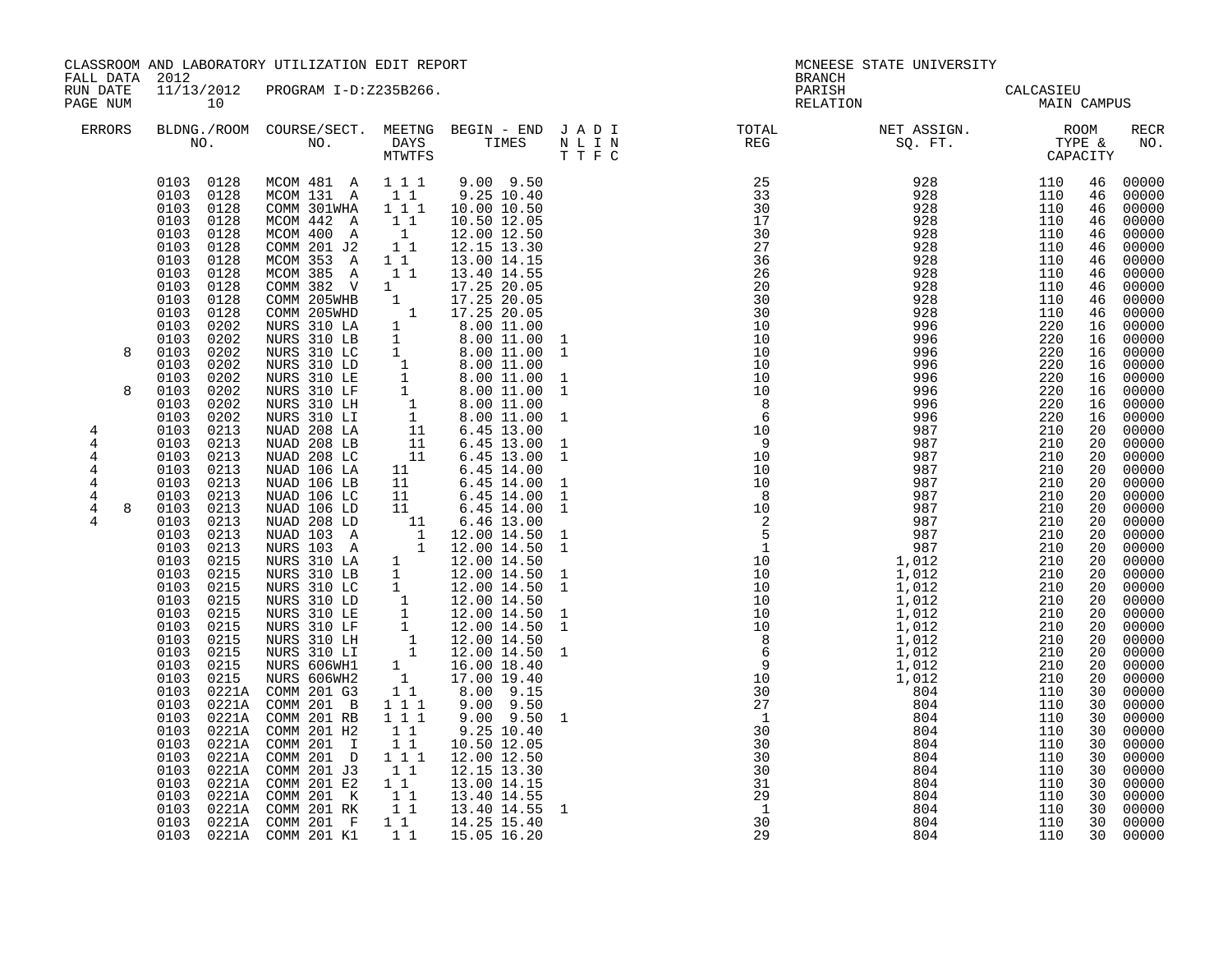| FALL DATA 2012       |                                                                                                                                                                                                                                                                                                                                                                                                                                                                                                                                                                                                                                                                                                                                                                                            | CLASSROOM AND LABORATORY UTILIZATION EDIT REPORT                                                                                                                                                                                                                                                                                                                                                                                                                                                                               |                                                                                                                                                                                                                                                                                                                                                                                                                                                                                                                                                                                                                                                                                                                                                                                                                                                                                                                                                                                                                                                                                                                                                                                                                                                                                                                                 | <b>BRANCH</b>                                                                                        | MCNEESE STATE UNIVERSITY                                                                                                                                                                                                                           |                                                                                                                                       |                                                                                                                                                                                                                 |
|----------------------|--------------------------------------------------------------------------------------------------------------------------------------------------------------------------------------------------------------------------------------------------------------------------------------------------------------------------------------------------------------------------------------------------------------------------------------------------------------------------------------------------------------------------------------------------------------------------------------------------------------------------------------------------------------------------------------------------------------------------------------------------------------------------------------------|--------------------------------------------------------------------------------------------------------------------------------------------------------------------------------------------------------------------------------------------------------------------------------------------------------------------------------------------------------------------------------------------------------------------------------------------------------------------------------------------------------------------------------|---------------------------------------------------------------------------------------------------------------------------------------------------------------------------------------------------------------------------------------------------------------------------------------------------------------------------------------------------------------------------------------------------------------------------------------------------------------------------------------------------------------------------------------------------------------------------------------------------------------------------------------------------------------------------------------------------------------------------------------------------------------------------------------------------------------------------------------------------------------------------------------------------------------------------------------------------------------------------------------------------------------------------------------------------------------------------------------------------------------------------------------------------------------------------------------------------------------------------------------------------------------------------------------------------------------------------------|------------------------------------------------------------------------------------------------------|----------------------------------------------------------------------------------------------------------------------------------------------------------------------------------------------------------------------------------------------------|---------------------------------------------------------------------------------------------------------------------------------------|-----------------------------------------------------------------------------------------------------------------------------------------------------------------------------------------------------------------|
| RUN DATE<br>PAGE NUM | 11                                                                                                                                                                                                                                                                                                                                                                                                                                                                                                                                                                                                                                                                                                                                                                                         | 11/13/2012 PROGRAM I-D:Z235B266.                                                                                                                                                                                                                                                                                                                                                                                                                                                                                               |                                                                                                                                                                                                                                                                                                                                                                                                                                                                                                                                                                                                                                                                                                                                                                                                                                                                                                                                                                                                                                                                                                                                                                                                                                                                                                                                 | PARISH<br>RELATION                                                                                   | CALCASIEU<br>MAIN CAMPUS                                                                                                                                                                                                                           | CALCASIEU                                                                                                                             |                                                                                                                                                                                                                 |
| <b>ERRORS</b>        |                                                                                                                                                                                                                                                                                                                                                                                                                                                                                                                                                                                                                                                                                                                                                                                            |                                                                                                                                                                                                                                                                                                                                                                                                                                                                                                                                |                                                                                                                                                                                                                                                                                                                                                                                                                                                                                                                                                                                                                                                                                                                                                                                                                                                                                                                                                                                                                                                                                                                                                                                                                                                                                                                                 |                                                                                                      |                                                                                                                                                                                                                                                    |                                                                                                                                       | <b>RECR</b><br>NO.                                                                                                                                                                                              |
| 4                    | 0103 0224<br>0103<br>0224<br>0103<br>0224<br>0103<br>0224<br>0103<br>0224<br>0103<br>0224<br>0103<br>0224<br>0103<br>0224<br>0103<br>0224<br>0103 0224<br>0103<br>0224<br>0103<br>0224<br>0103<br>0304<br>0103<br>0304<br>0103<br>0304<br>0103<br>0304<br>0103<br>0304<br>0103<br>0304<br>0103<br>0304<br>0103<br>0304<br>0103<br>0304<br>0201<br>0106<br>0201 0106<br>0201<br>0106<br>0201 0106<br>0201<br>0106<br>0201<br>0106<br>0201<br>0106<br>0201<br>0106<br>0201<br>0106<br>0201<br>0106<br>0201<br>0106<br>0201<br>0106<br>0201<br>0106<br>0202<br>0101<br>0202<br>0101<br>0202<br>0101<br>0202<br>0101<br>0202<br>0101<br>0202<br>0101<br>0202<br>0107<br>0202<br>0109<br>0202<br>0109<br>0202<br>0109<br>0202<br>0109<br>0202<br>0109<br>0202<br>0109<br>0202 0109<br>0202 0109 | COMM 201 G1<br>COMM 205 B 111<br>COMM 201 H1<br>COMM 205 C<br>COMM 205 D<br>COMM 201 C<br>COMM 201 D2<br>COMM 201 J1<br>COMM 201 E1<br>COMM 306 A<br>COMM 205 E 1 1<br>MUSC 487 A<br>MUSC 499 A<br>MUSC 390 V1<br>MUSC 390 V2<br>MUSC 390 V3<br>MUSC 389 A<br>MUSC 499 V<br>HHP 168 E<br>168 B<br>HHP<br>164 B<br>HHP<br>HHP<br>168 A<br>168 C<br>HHP<br>164 A<br>HHP<br>160 A<br>HHP<br>622 B<br>HHP<br>633 A<br>HHP<br>HHP<br>655 A<br>465 A<br>HHP<br>HHP<br>488 A<br>$448$ A $1^11$<br>HHP<br>425 A<br>HHP<br>285 A<br>HHP | 0103 0221A COMM 205RWH 1 17.25 20.05<br>0103 0221A COMM 205WHC 1 17.25 20.05 1<br>COMM 205 A 1 1 1 8.00 8.50<br>$8.00$ $9.15$<br>11<br>$9.00$ $9.50$<br>$1\quad1$<br>$9.25$ 10.40<br>$1 1 1$<br>10.00 10.50<br>11<br>10.50 12.05<br>1 1 1<br>11.00 11.50<br>$1 1 1$<br>12.00 12.50<br>11<br>12.15 13.30<br>$1\quad1$<br>13.00 14.15<br>11<br>13.40 14.55<br>15.05 16.20<br>COMM 205 E 11 15.05 16.20<br>NUAD 106 LE 11 6.45 14.00<br>NUAD 208 A 11 9.30 11.20<br>FFND 101 N7 1 11.00 11.50<br>FFND 101 N6 1 13.00 13.50<br>FFND 101 N8 1 13.00 13.50<br>FFND 101 N8 1 13.00 13.50<br>NUAD 205 A 1 13.00 14.50<br>NUAD 205<br>1 1 12.30 14.20<br>$1\quad1$<br>14.00 15.50<br>$1$ 1 4.30 16.30<br>1 14.30 16.30<br>1 14.30 16.30<br>$\begin{array}{rrrr} & 1 & 15.15 & 17.05 \\ 1 & 15.15 & 17.05 \\ \end{array}$<br>NUSC 390 V1 1 17.00 19.00<br>MUSC 390 V2 1 17.00 19.00<br>MUSC 390 V2 1 17.00 19.00<br>MUSC 390 V3 1 17.00 19.00<br>MUSC 390 V1 1 18.00 21.00<br>MUSC 390 V2 1 18.00 21.00<br>MUSC 390 V2 1 18.00 21.00<br>MUSC 390 V3 1 18.00 21.00<br>$1 1 1$<br>8.00 8.50<br>8.00 9.15<br>$1\quad1$<br>11<br>9.25 10.40<br>$1 1 1$<br>10.00 10.50<br>10.50 12.05<br>$1\quad1$<br>1 1 1 1 11.00 11.50<br>$1\quad1$<br>10.50 12.05<br>1 1 1 8.00 8.50<br>$1\quad1$<br>$1\quad1$<br>$9.25$ $10.40$<br>$1 1 1$<br>10.00 10.50 | $\frac{25}{30}$<br>30<br>30<br>30<br>29<br>29<br>28<br>25<br>$\frac{29}{5}$<br>38<br>$\overline{31}$ | $\begin{array}{cccc} 1 & 804 & 110 \\ 30 & 804 & 110 \\ 29 & 592 & 260 \\ 30 & 592 & 260 \\ 30 & 592 & 260 \\ 29 & 592 & 260 \\ 29 & 592 & 260 \\ \end{array}$<br>592<br>592<br>592<br>592<br>592<br>592<br>592<br>592<br>592<br>847<br>847<br>847 | 30<br>30<br>30<br>30<br>260<br>30<br>260<br>30<br>260<br>30<br>260<br>30<br>260<br>30<br>260<br>30<br>260<br>260<br>110<br>110<br>110 | 30 00000<br>30 00000<br>00000<br>00000<br>00000<br>00000<br>00000<br>00000<br>00000<br>00000<br>00000<br>00000<br>$\begin{bmatrix} 30 & 00000 \\ 30 & 00000 \\ 42 & 00000 \end{bmatrix}$<br>42 00000<br>4200000 |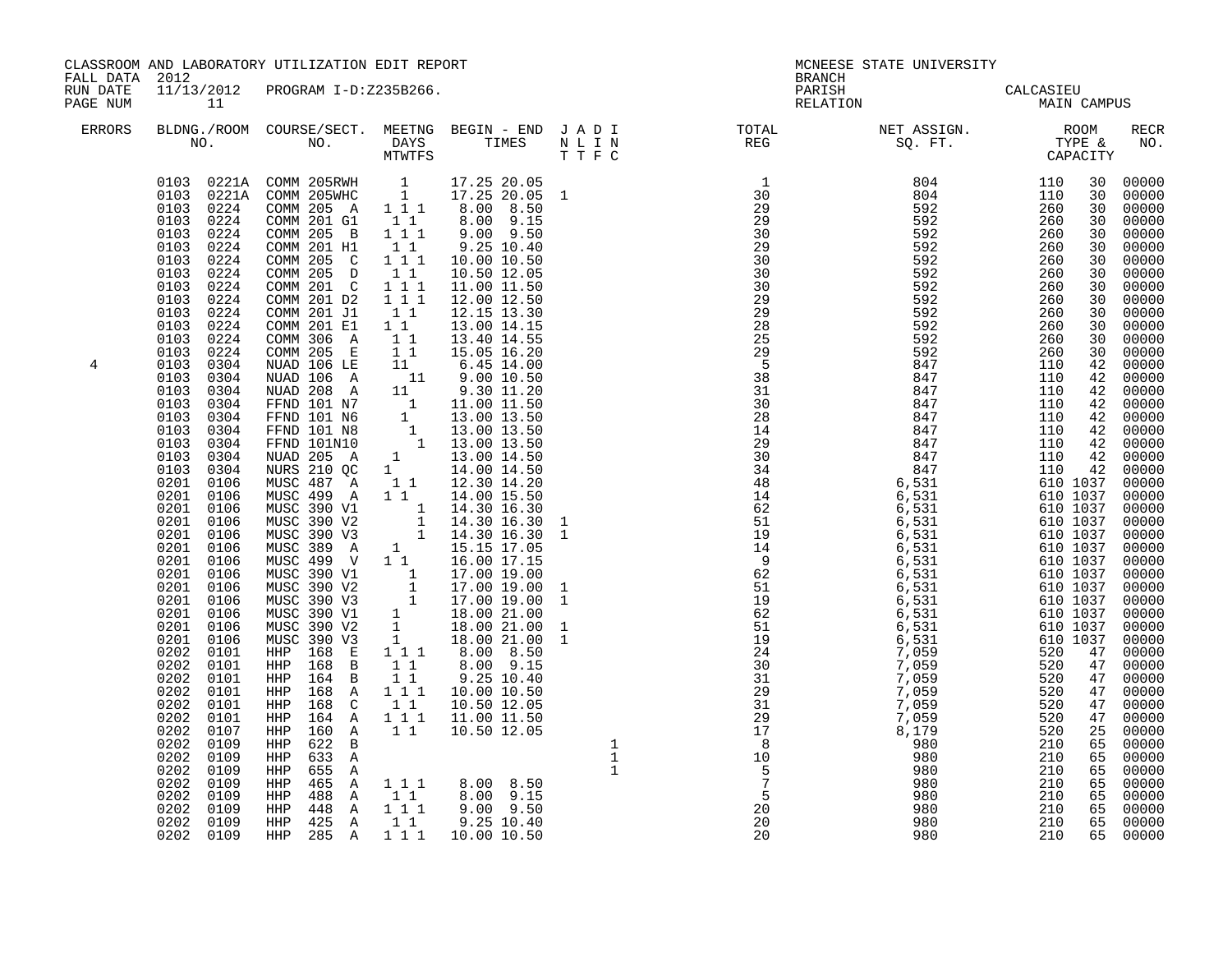| FALL DATA 2012       |                                                                                                                                                                                                                                                                                                                                                                                                                                                                                                                                                                                                                                                                                                                                                                                          | CLASSROOM AND LABORATORY UTILIZATION EDIT REPORT                                                                |  |                |                   |                   |                |                         |
|----------------------|------------------------------------------------------------------------------------------------------------------------------------------------------------------------------------------------------------------------------------------------------------------------------------------------------------------------------------------------------------------------------------------------------------------------------------------------------------------------------------------------------------------------------------------------------------------------------------------------------------------------------------------------------------------------------------------------------------------------------------------------------------------------------------------|-----------------------------------------------------------------------------------------------------------------|--|----------------|-------------------|-------------------|----------------|-------------------------|
| RUN DATE<br>PAGE NUM | 11/13/2012<br>12                                                                                                                                                                                                                                                                                                                                                                                                                                                                                                                                                                                                                                                                                                                                                                         |                                                                                                                 |  |                |                   |                   |                |                         |
| <b>ERRORS</b>        |                                                                                                                                                                                                                                                                                                                                                                                                                                                                                                                                                                                                                                                                                                                                                                                          |                                                                                                                 |  |                |                   |                   |                |                         |
|                      | 0202 0109<br>0202 0109<br>0202 0109<br>0202<br>0109<br>0202<br>0109<br>0202<br>0109<br>0202<br>0110<br>0202<br>0120<br>0202<br>0120<br>0202<br>0120<br>0202<br>0120<br>0202<br>0120<br>0202<br>0120<br>0202<br>0154<br>0202 0154<br>0202 0154<br>0202<br>0154<br>0202 0154<br>0202 0154<br>0202 0154<br>0202<br>0201<br>0202 0201<br>0202<br>0201<br>0202<br>0220<br>0202<br>0220<br>0202<br>0220<br>0202<br>0220<br>0202<br>0220<br>0205<br>0119<br>0205<br>0119<br>0205<br>0119<br>0205<br>0119<br>0205<br>0119<br>0205<br>0119<br>0205<br>0119<br>0205<br>0119<br>0205 0119<br>0205<br>0119<br>0205<br>0119<br>0205<br>0119<br>0205<br>0119<br>0205<br>0120<br>0205<br>0120<br>0205<br>0120<br>0205<br>0120<br>0205<br>0205<br>0205<br>0120<br>0205<br>0120<br>0205 0120<br>0205 0120 | ENGL 101 D 11 11.00 11.50<br>FFND 101BA1 1 12.00 12.50<br>FFND 101G2 1 12.00 12.50<br>ECON 203 D 11 12.15 13.30 |  | 30<br>30<br>53 | 964<br>964<br>964 | 110<br>110<br>110 | 60<br>60<br>60 | 00000<br>00000<br>00000 |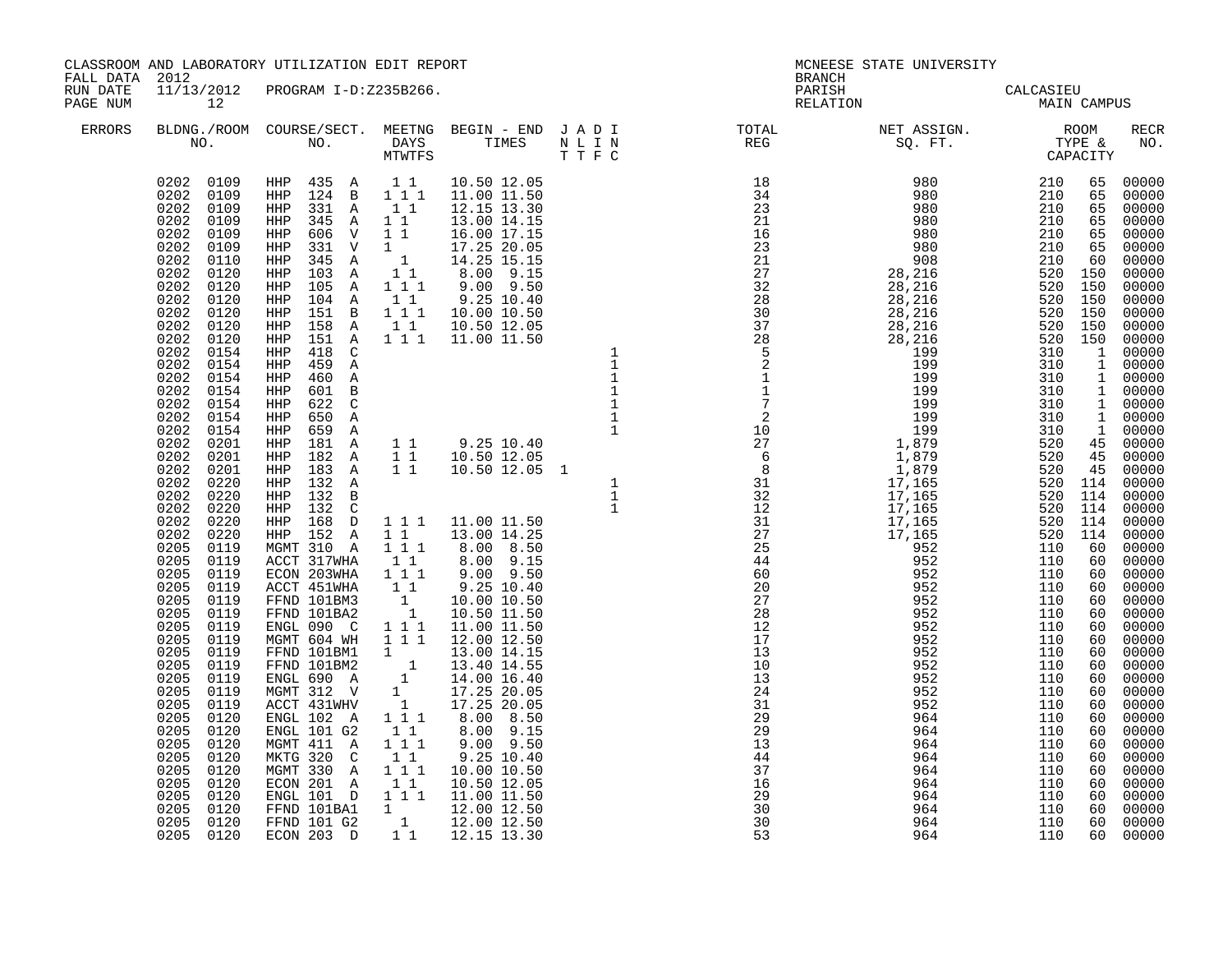| FALL DATA 2012       |                  | CLASSROOM AND LABORATORY UTILIZATION EDIT REPORT |  | <b>BRANCH</b>                                                                                                                                                                                                                                                                                                                                                                                                                              | MCNEESE STATE UNIVERSITY                                                                                                                                                                                                                                                                                                                                     |                                                                                                                                                                                                                                                                                                                                |                                                                                                                                                                                                                                                          |                                                                                                                                                                                                                                                                                                                                                                                                                                                                                                                                                            |
|----------------------|------------------|--------------------------------------------------|--|--------------------------------------------------------------------------------------------------------------------------------------------------------------------------------------------------------------------------------------------------------------------------------------------------------------------------------------------------------------------------------------------------------------------------------------------|--------------------------------------------------------------------------------------------------------------------------------------------------------------------------------------------------------------------------------------------------------------------------------------------------------------------------------------------------------------|--------------------------------------------------------------------------------------------------------------------------------------------------------------------------------------------------------------------------------------------------------------------------------------------------------------------------------|----------------------------------------------------------------------------------------------------------------------------------------------------------------------------------------------------------------------------------------------------------|------------------------------------------------------------------------------------------------------------------------------------------------------------------------------------------------------------------------------------------------------------------------------------------------------------------------------------------------------------------------------------------------------------------------------------------------------------------------------------------------------------------------------------------------------------|
| RUN DATE<br>PAGE NUM | 11/13/2012<br>13 | PROGRAM I-D:Z235B266.                            |  | PARISH<br>RELATION                                                                                                                                                                                                                                                                                                                                                                                                                         | CALCASIEU<br>MAIN CAMPUS                                                                                                                                                                                                                                                                                                                                     |                                                                                                                                                                                                                                                                                                                                |                                                                                                                                                                                                                                                          |                                                                                                                                                                                                                                                                                                                                                                                                                                                                                                                                                            |
| <b>ERRORS</b>        |                  |                                                  |  | $\begin{tabular}{lllllllllllllllllllll} \textsc{BLONG.} \textsc{F100M.} & \textsc{CUIRSE/SECT.} & \textsc{METING.} & \textsc{BEGIN - END.} & \textsc{J A D I} & \textsc{DTQTAL} & \textsc{NET ASSIGN.} & \textsc{ROOM} \\ \textsc{NO.} & \textsc{NO.} & \textsc{DAYS} & \textsc{TIMES} & \textsc{N L I N} & \textsc{REG} & \textsc{SQ. FT.} & \textsc{TTPE & \texttt{C} \\ \textsc{MTVFTS} & \textsc{DTT T F C} & \textsc{STG} & \textsc{$ |                                                                                                                                                                                                                                                                                                                                                              |                                                                                                                                                                                                                                                                                                                                |                                                                                                                                                                                                                                                          | <b>RECR</b><br>NO.                                                                                                                                                                                                                                                                                                                                                                                                                                                                                                                                         |
| 4                    |                  |                                                  |  | $\begin{small} \textbf{0.13}_{\text{1.5}} \textbf{0.14}_{\text{2.5}} \textbf{0.15}_{\text{2.5}} \textbf{0.15}_{\text{2.5}} \textbf{0.15}_{\text{2.5}} \textbf{0.15}_{\text{2.5}} \textbf{0.15}_{\text{2.5}} \textbf{0.15}_{\text{2.5}} \textbf{0.15}_{\text{2.5}} \textbf{0.15}_{\text{2.5}} \textbf{0.15}_{\text{2.5}} \textbf{0.15}_{\text{2.5}} \textbf{0.15}_{\text{2.5}} \textbf{0.1$                                                 | $\begin{array}{cccc} 25 & & & & 964 & & & 110 \\ 14 & & & & 964 & & & 110 \\ 11 & & & & 964 & & & 110 \\ 29 & & & & 964 & & & 110 \\ 48 & & & & 952 & & & 110 \\ 48 & & & & & 952 & & & 110 \\ 49 & & & & & & & 110 \\ 49 & & & & & & & & 110 \\ 49 & & & & & & & & 110 \\ 40 & & & & & & & & 110 \\ 40 & & & & & & & & 110 \\ 41 & & & & & & & & 110 \\ 42$ | 110<br>110<br>110<br>110<br>110<br>110<br>110<br>110<br>110<br>110<br>110<br>110<br>110<br>110<br>110<br>110<br>110<br>110<br>110<br>110<br>110<br>110<br>310<br>310<br>310<br>310<br>310<br>310<br>310<br>310<br>110<br>110<br>110<br>110<br>110<br>110<br>110<br>110<br>110<br>110<br>110<br>110<br>110<br>110<br>110<br>110 | 60<br>60<br>60<br>60<br>60<br>60<br>60<br>60<br>60<br>60<br>60<br>60<br>60<br>60<br>60<br>60<br>40<br>40<br>40<br>40<br>40<br>40<br>40<br>40<br>40<br>40<br>40<br>$5^{\circ}$<br>$5^{\circ}$<br>75<br>75<br>75<br>75<br>75<br>75<br>50<br>50<br>50<br>50 | 00000<br>00000<br>00000<br>00000<br>00000<br>00000<br>00000<br>00000<br>00000<br>00000<br>00000<br>00000<br>00000<br>00000<br>00000<br>00000<br>00000<br>00000<br>00000<br>00000<br>$00000$<br>00000<br>00000<br>00000<br>00000<br>$00000$<br>$00000$<br>00000<br>$\frac{5}{5}$ 00000<br>5 00000<br>5 00000<br>5 00000<br>$\frac{5}{5}$ 00000<br>5 00000<br>$\frac{5}{75}$ 00000<br>75 00000<br>75 00000<br>75 00000<br>75 00000<br>00000<br>00000<br>75 00000<br>00000<br>00000<br>00000<br>$00000$<br>$00000$<br>$00000$<br>$00000$<br>00000<br>50 00000 |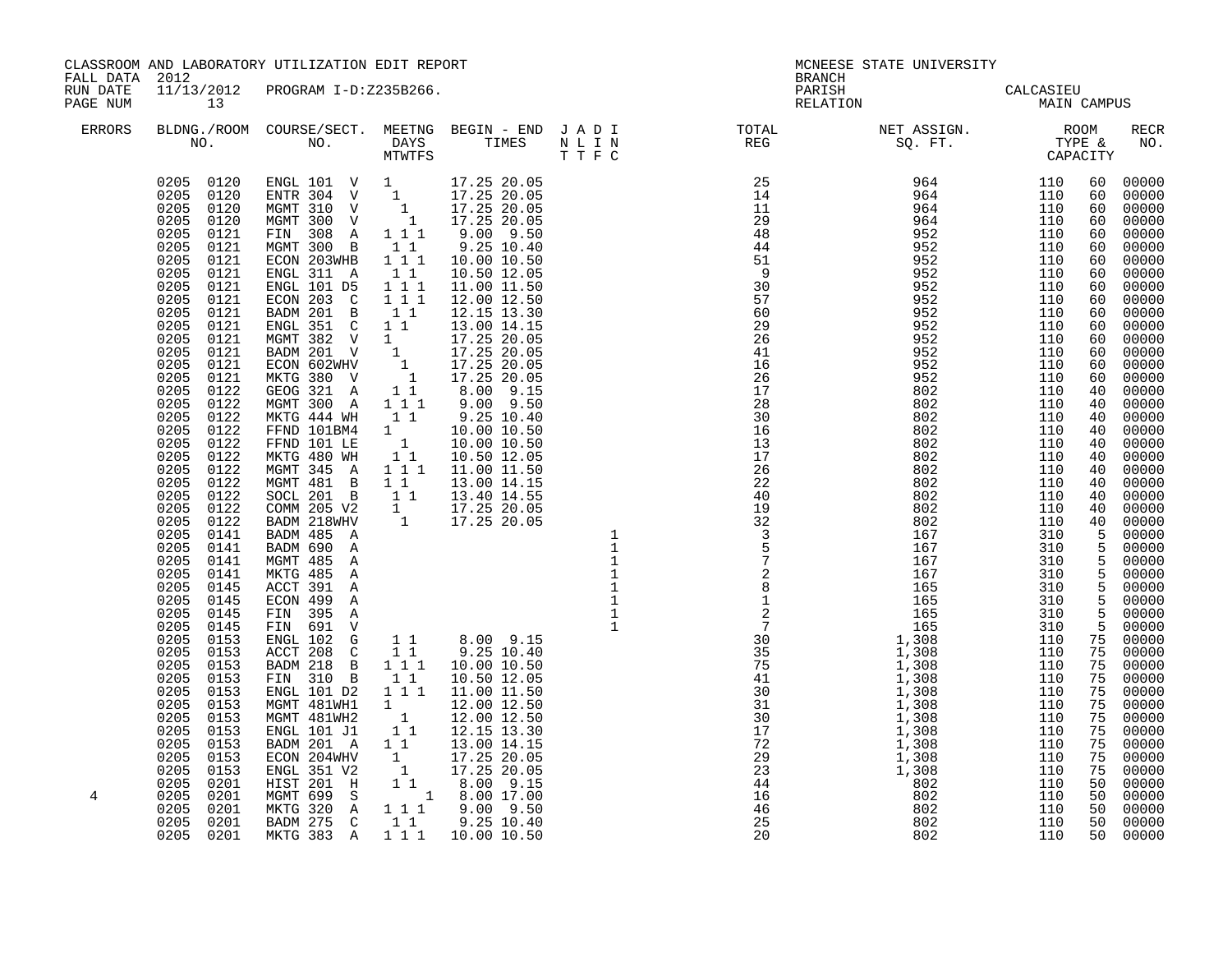|                                                                                                   |                                                                                                                                                                                                                                                                                                                                                                                                                                                                                                                                                                                                                                                                                                                                                                 | CLASSROOM AND LABORATORY UTILIZATION EDIT REPORT                                                                                                                                                                                                                                                                                                                                                                                                                                                                                                                                                                                                                                                                                                                                                                                                                                                                                                                                                                                                                                                                                                                                                                                                                          |                                                                |                                                                                                                                                                                                                                                                                                                                                       |                                                                                                                                                                                                                                                                                                                                                                                                                                                                                                                                                    | MCNEESE STATE UNIVERSITY                                    |                                                             |                      |                                                                                                                                  |
|---------------------------------------------------------------------------------------------------|-----------------------------------------------------------------------------------------------------------------------------------------------------------------------------------------------------------------------------------------------------------------------------------------------------------------------------------------------------------------------------------------------------------------------------------------------------------------------------------------------------------------------------------------------------------------------------------------------------------------------------------------------------------------------------------------------------------------------------------------------------------------|---------------------------------------------------------------------------------------------------------------------------------------------------------------------------------------------------------------------------------------------------------------------------------------------------------------------------------------------------------------------------------------------------------------------------------------------------------------------------------------------------------------------------------------------------------------------------------------------------------------------------------------------------------------------------------------------------------------------------------------------------------------------------------------------------------------------------------------------------------------------------------------------------------------------------------------------------------------------------------------------------------------------------------------------------------------------------------------------------------------------------------------------------------------------------------------------------------------------------------------------------------------------------|----------------------------------------------------------------|-------------------------------------------------------------------------------------------------------------------------------------------------------------------------------------------------------------------------------------------------------------------------------------------------------------------------------------------------------|----------------------------------------------------------------------------------------------------------------------------------------------------------------------------------------------------------------------------------------------------------------------------------------------------------------------------------------------------------------------------------------------------------------------------------------------------------------------------------------------------------------------------------------------------|-------------------------------------------------------------|-------------------------------------------------------------|----------------------|----------------------------------------------------------------------------------------------------------------------------------|
| FALL DATA 2012<br>RUN DATE<br>PAGE NUM                                                            | 14                                                                                                                                                                                                                                                                                                                                                                                                                                                                                                                                                                                                                                                                                                                                                              | 11/13/2012 PROGRAM I-D:Z235B266.                                                                                                                                                                                                                                                                                                                                                                                                                                                                                                                                                                                                                                                                                                                                                                                                                                                                                                                                                                                                                                                                                                                                                                                                                                          |                                                                |                                                                                                                                                                                                                                                                                                                                                       | <b>BRANCH</b><br>PARISH<br>RELATION                                                                                                                                                                                                                                                                                                                                                                                                                                                                                                                | CALCASIEU<br>MAIN CAMPUS                                    |                                                             |                      |                                                                                                                                  |
| ERRORS                                                                                            |                                                                                                                                                                                                                                                                                                                                                                                                                                                                                                                                                                                                                                                                                                                                                                 |                                                                                                                                                                                                                                                                                                                                                                                                                                                                                                                                                                                                                                                                                                                                                                                                                                                                                                                                                                                                                                                                                                                                                                                                                                                                           |                                                                | T T F C                                                                                                                                                                                                                                                                                                                                               | $\begin{tabular}{lllllllllllllllllllll} \textsc{BLONG.} \textsc{F1} & \textsc{R1} & \textsc{R2} & \textsc{R3} & \textsc{R4} & \textsc{R5} & \textsc{R5} & \textsc{R6} & \textsc{R6} & \textsc{R6} & \textsc{R6} & \textsc{R6} & \textsc{R6} & \textsc{R6} & \textsc{R6} & \textsc{R6} & \textsc{R6} & \textsc{R6} & \textsc{R6} & \textsc{R6} & \textsc{R6} & \textsc{R6} & \textsc{R6} & \textsc{R6} & \text$                                                                                                                                     |                                                             |                                                             |                      | RECR<br>NO.                                                                                                                      |
| 4<br>$\overline{4}$<br>8<br>4<br>8<br>4<br>8<br>$\overline{4}$<br>8<br>4<br>8<br>8<br>4<br>8<br>8 | 0205 0201<br>0205 0201<br>0205<br>0201<br>0205<br>0201<br>0205<br>0201<br>0205<br>0201<br>0205<br>0201<br>0205<br>0201<br>0205<br>0201<br>0205<br>0201<br>0205<br>0201<br>0205<br>0201<br>0205<br>0203<br>0205<br>0203<br>0203<br>0205<br>0205<br>0203<br>0205<br>0203<br>0205<br>0203<br>0205<br>0203<br>0205<br>0203<br>0205<br>0203<br>0205<br>0203<br>0205<br>0203<br>0205<br>0203<br>0205<br>0203<br>0205<br>0203<br>0205<br>0203<br>0205<br>0203<br>0205<br>0203<br>0205<br>0203<br>0205<br>0203<br>0205<br>0203<br>0205<br>02051<br>0205<br>02051<br>0205<br>02051<br>0205<br>02051<br>02051<br>0205<br>0205<br>02051<br>0205<br>02052<br>0205<br>0205<br>02052<br>0205<br>02052<br>0205<br>02061<br>0205<br>02061<br>0205<br>02062<br>0205<br>0205 0301 | PHIL 251 C 11<br>PHIL 201 B 111<br>ENGL 101 E2<br>PHIL 102 C 1 1<br>PHIL 201 C 1 1<br>PHIL 201 RC 1 1<br>PHIL 201 RC 1 1 13.00 14.15 1<br>ENGL 673 A 1 14.00 16.40<br>ENGL 671 A 1 14.00 16.40<br>ENGL 671 A 1 17.25 20.05<br>MKTG 351 WH 1 17.25 20.05<br>MKTG 375 WH 1 17.25 20.05<br>PHIL 331 V 1 17.25 20.05<br>MKTG 620 V 1 17.25 20.05<br>OSBC 10<br>EDTC 245 B 1 1 1 10.00 10.50<br>EDTC 245 C<br>0SBC 105WH1 1 12.00 12.50<br>0SBC 207WH1 1 12.15 13.30<br>0SBC 207WH3 1 12.15 13.30<br>0SBC 207WH3 1 12.15 13.30<br>0SBC 207WH2 1 13.00 13.50<br>0SBC 105WH2 1 13.00 13.50<br>EDUC 191 V 1 1 16.00 16.50<br>OSBC 361 V 11<br>OSBC 315 V<br>EDTC 100 V1<br>OSBC 307 WH<br>EDTC 245 A<br>EDTC 100 A 1 1<br>EDTC 100 B 1 1 10.00 10.50<br>FFND 101DE2 1 11.00 11.50<br>FFND 101QDE 1 11.00 11.50<br>EDTC 617 WH 1<br>EDTC 100 A 1 1<br>02052 EDTC 100 B 1 1<br>FFND 101DE2 1 11.0010.50<br>FFND 101DE2 1 11.0011.50<br>FFND 101QDE 1 11.0011.50<br>EDTC 639 V 1 16.0017.15<br>EDTC 626 WH 1 17.25 20.05<br>EDTC 621 WH 1 17.25 20.05<br>EDTC 245WH 1 16.0017.15<br>02061 EDTC 621 WH<br>0205 02062 EDTC 611 WH 1 16.00 17.15<br>0205 02062 EDLD 671 V 1 17.25 20.05<br>0205 0301 BADM 275 A 1 1 1 8.00 8.50<br>0205 0301 MGMT 370 B 1 1 8.00 9.15<br>ECON 403 A 111 | $1 1 1$<br>$1\quad1$<br>$\begin{bmatrix} 1 \\ 1 \end{bmatrix}$ | 10.50 12.05<br>11.00 11.50<br>12.00 12.50<br>12.15 13.30<br>13.00 14.15<br>13.00 14.15 1<br>1 1 1 11.00 11.50<br>12.15 13.30 1<br>16.00 17.15<br>16.00 17.15<br>17.25 18.15<br>$\begin{array}{cccc} 1 & 17.25 & 20.05 \\ 1 & 1 & 9.00 & 9.50 \end{array}$<br>10.00 10.50<br>17.25 20.05<br>10.00 10.50<br>10.00 10.50<br>11.00 11.50<br>$9.00$ $9.50$ | $\begin{smallmatrix} \text{R} & \text{R} & \text{R} & \text{R} & \text{R} & \text{R} & \text{R} & \text{R} & \text{R} \\ \text{T} & \text{T} & \text{R} & \text{R} & \text{R} & \text{R} & \text{R} & \text{R} \\ \text{T} & \text{T} & \text{R} & \text{R} & \text{R} & \text{R} & \text{R} \\ \text{R} & \text{R} & \text{R} & \text{R} & \text{R} & \text{R} & \text{R} \\ \text{R} & \text{R} & \text{R} & \text{R} & \text{R} & \text$<br>$\frac{25}{33}$<br>$\frac{33}{6}$<br>$\frac{6}{4}$<br>13<br>17<br>15<br>23<br>14<br>35<br>21<br>- 9 | 830<br>830<br>830<br>830<br>830<br>830<br>802<br>802<br>802 | 240<br>240<br>240<br>240<br>240<br>240<br>110<br>110<br>110 | 22<br>22<br>22<br>22 | 00000<br>00000<br>00000<br>$\begin{bmatrix} 22 & 00000 \\ 22 & 00000 \end{bmatrix}$<br>00000<br>45 00000<br>45 00000<br>45 00000 |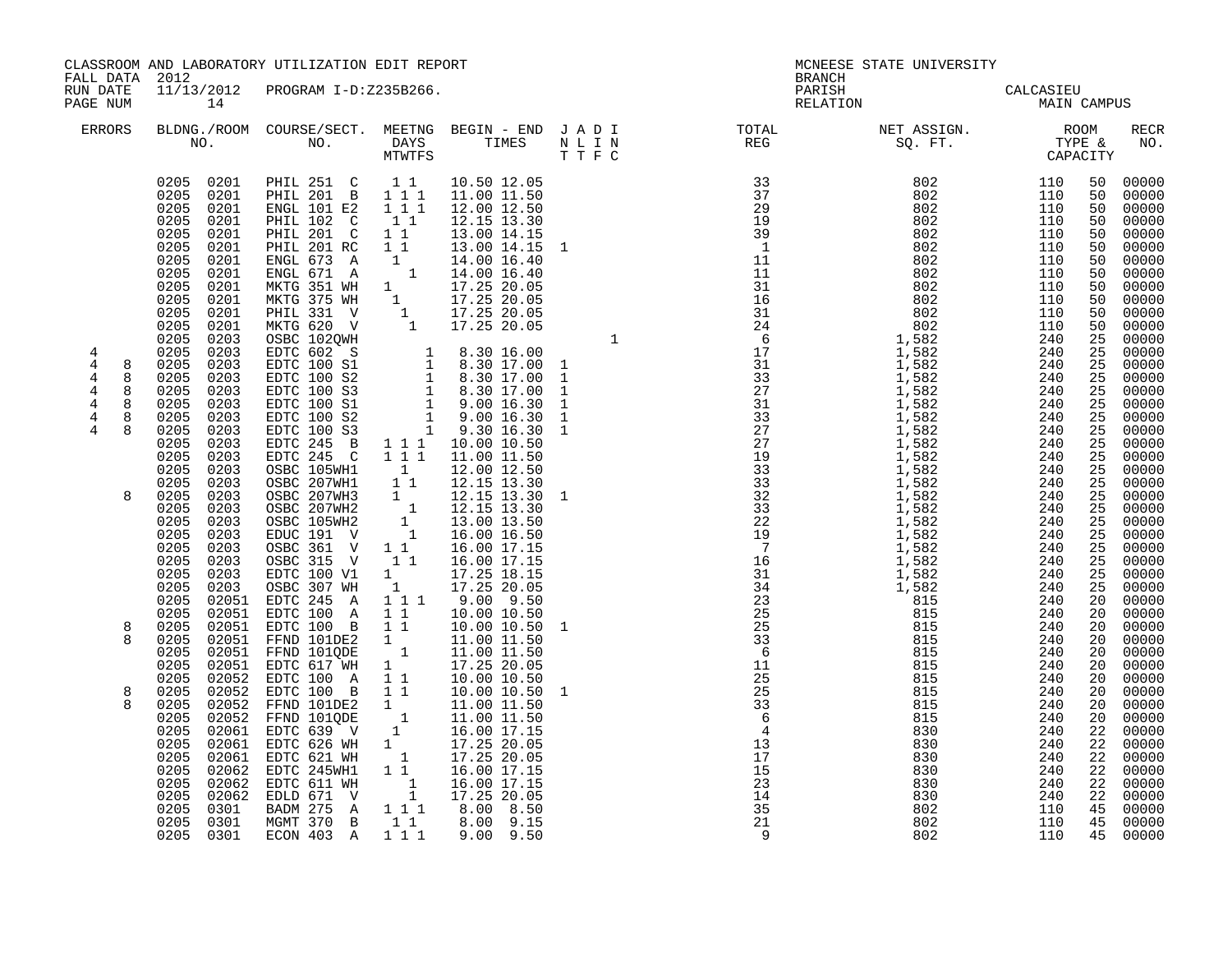| FALL DATA 2012       |                                                                                                                                                                                                                                                                                                                                                                                                                                                                                                                                                                                                                                                                                                                                                                                                     | CLASSROOM AND LABORATORY UTILIZATION EDIT REPORT                                                                                                                                                                                                                                                                                                                                                                                                                                                                                                                                                                                                                                                                                                                                                                                                                                                                                                                                                                                                                                                                                                                                                                                                                                                                                                                                     |                                          |                                                                                                                                                                                                                                                                                                                                                                                                                                                                                                        | <b>BRANCH</b>                                                                                                                                                                                                                                                                                                                                                                                                                                                  | MCNEESE STATE UNIVERSITY                 |  |                                                                                                                                                                                                                                                                                                                                                                                                                                                                                                                                                                                                                                                                                                                                                                                                                                                                                     |
|----------------------|-----------------------------------------------------------------------------------------------------------------------------------------------------------------------------------------------------------------------------------------------------------------------------------------------------------------------------------------------------------------------------------------------------------------------------------------------------------------------------------------------------------------------------------------------------------------------------------------------------------------------------------------------------------------------------------------------------------------------------------------------------------------------------------------------------|--------------------------------------------------------------------------------------------------------------------------------------------------------------------------------------------------------------------------------------------------------------------------------------------------------------------------------------------------------------------------------------------------------------------------------------------------------------------------------------------------------------------------------------------------------------------------------------------------------------------------------------------------------------------------------------------------------------------------------------------------------------------------------------------------------------------------------------------------------------------------------------------------------------------------------------------------------------------------------------------------------------------------------------------------------------------------------------------------------------------------------------------------------------------------------------------------------------------------------------------------------------------------------------------------------------------------------------------------------------------------------------|------------------------------------------|--------------------------------------------------------------------------------------------------------------------------------------------------------------------------------------------------------------------------------------------------------------------------------------------------------------------------------------------------------------------------------------------------------------------------------------------------------------------------------------------------------|----------------------------------------------------------------------------------------------------------------------------------------------------------------------------------------------------------------------------------------------------------------------------------------------------------------------------------------------------------------------------------------------------------------------------------------------------------------|------------------------------------------|--|-------------------------------------------------------------------------------------------------------------------------------------------------------------------------------------------------------------------------------------------------------------------------------------------------------------------------------------------------------------------------------------------------------------------------------------------------------------------------------------------------------------------------------------------------------------------------------------------------------------------------------------------------------------------------------------------------------------------------------------------------------------------------------------------------------------------------------------------------------------------------------------|
| RUN DATE<br>PAGE NUM | 15                                                                                                                                                                                                                                                                                                                                                                                                                                                                                                                                                                                                                                                                                                                                                                                                  | 11/13/2012 PROGRAM I-D:Z235B266.                                                                                                                                                                                                                                                                                                                                                                                                                                                                                                                                                                                                                                                                                                                                                                                                                                                                                                                                                                                                                                                                                                                                                                                                                                                                                                                                                     |                                          |                                                                                                                                                                                                                                                                                                                                                                                                                                                                                                        |                                                                                                                                                                                                                                                                                                                                                                                                                                                                | PARISH CALCASIEU<br>RELATION MAIN CAMPUS |  |                                                                                                                                                                                                                                                                                                                                                                                                                                                                                                                                                                                                                                                                                                                                                                                                                                                                                     |
| <b>ERRORS</b>        |                                                                                                                                                                                                                                                                                                                                                                                                                                                                                                                                                                                                                                                                                                                                                                                                     |                                                                                                                                                                                                                                                                                                                                                                                                                                                                                                                                                                                                                                                                                                                                                                                                                                                                                                                                                                                                                                                                                                                                                                                                                                                                                                                                                                                      |                                          |                                                                                                                                                                                                                                                                                                                                                                                                                                                                                                        | $\begin{tabular}{lllllllllllllllllllll} \textsc{BLDNG.} \textsc{(ROM COURSE/SECT.}\textsc{MEETNG} & \textsc{BEGIN} & - & \textsc{END} & J & A & D & I & & & \textsc{TOTAL} & & & \textsc{NET ASSIGN.} & & & \textsc{ROM} \\ \textsc{NO.} & \textsc{NO.} & \textsc{DAYS} & \textsc{TIMES} & \textsc{N} & L & I & N & & \textsc{REG} & & \textsc{SQ. FT.} & & \textsc{TPFE & & \textsc{CAPACITY}} \\ & & & & & & & \textsc{TWTFS} & & & \textsc{T} & \textsc{F}$ |                                          |  | RECR<br>NO.                                                                                                                                                                                                                                                                                                                                                                                                                                                                                                                                                                                                                                                                                                                                                                                                                                                                         |
|                      | 0205<br>0301<br>0205<br>0301<br>0205<br>0301<br>0205<br>0301<br>0205<br>0301<br>0205<br>0301<br>0205<br>0301<br>0205<br>0301<br>0205<br>0301<br>0205<br>0303<br>0205<br>0303<br>0205 0303<br>0205<br>0303<br>0205<br>0303<br>0205<br>0303<br>0205<br>0303<br>0205<br>0303<br>0205<br>0303<br>0205<br>0303<br>0205<br>0303<br>0205<br>0303<br>0205<br>0303<br>0205<br>0303<br>0205<br>0303<br>0205 0303<br>0205<br>0304<br>0205<br>0304<br>0205<br>0304<br>0205<br>0304<br>0205<br>0304<br>0205<br>0304<br>0205<br>0304<br>0205<br>0304<br>0205<br>0304<br>0205<br>0304<br>0205<br>0304<br>0205<br>0304<br>0205<br>0305<br>0205<br>0305<br>0205<br>0305<br>0205<br>0305<br>0205<br>0305<br>0205<br>0305<br>0205<br>0305<br>0205<br>0305<br>0205<br>0305<br>0205<br>0305<br>0205<br>0305<br>0205 0305 | $\begin{array}{cccccccc} 0.205 & 0.301 & \text{A}\text{CCT} & 305 & \text{A} & 1 & 9.25 & 10.40 \\ 0.205 & 0.301 & \text{B}\text{ADM} & 275 & \text{B} & 1 & 1 & 10.00 & 10.50 \end{array}$<br>ECON 325 A<br>MGMT 370 A 1 1 1<br>ENGL 101 E1 111<br>PHIL 251 D<br>PHIL 251 A 1 1<br>PHIL 251 E 11<br>PHIL 251 B 11<br>BADM 618 V 1 17.25 20.05<br>COMM 205 V3 1 17.25 20.05<br>FIN 401WHA 11 8.00 9.15<br>ACCT 208 A 1 1 1<br>FIN 316 A<br>ACCT 208 B 1 1 1<br>ACCT 305 B 1 1<br>HIST 102  C 111<br>SOCL 320 A 11<br>SOCL 201 E 11<br>SOCL 201 RE 1 1<br>ACCT 461 A<br>ACCT 415 A 1 1<br>ACCT 415 A 1 1 14.25 15.40<br>HIST 201 RV 1 17.25 20.05 1<br>MGMT 370 V 1 17.25 20.05 1<br>HIST 202 V 1 17.25 20.05<br>HIST 202 V 1 17.25 20.05<br>SOCL 201 A 11 8.00 9.15<br>ACCT 241 A 111 9.00 9.50<br>ACCT 241 A 111 9.00 9.50<br>$ACCT$ 306 A $1$ $1$<br>ACCT 311 A 1 1 1<br>ECON 204 A 111<br>ENGL 102 E 111<br>ACCT 405 A 11<br>ACCI 491 B 11 12.00 14.15<br>ENGL 675 A 1 14.00 16.40<br>ACCT 311 V 1 17.25 20.05<br>ENGL 102 V 1 17.25 20.05<br>ENGL 475 V 1 17.25 20.05<br>ENGL 475 V 1 17.25 20.05<br>ACCT 318 A<br>FIN 310 A 1 1 1<br>ACCT 302 A 1 1<br>ECON 340 A 1 1 1<br>ENGL 101 I1 1 1<br>FIN 321WHA 111<br>ENGL 101 J2 11<br>ACCT 208 D 1 1<br>ENGL 672 A 1<br>ENGL 672 A 1 14.00 16.40<br>FIN 620 V 1 17.25 20.05<br>ACCT 302 V 1 17.25 20.05<br>BADM 615 V 1 17.25 20.05 | 11<br>11<br>$1\quad1$<br>11<br>$1\quad1$ | 9.25 10.40<br>10.50 12.05<br>11.00 11.50<br>12.00 12.50<br>12.15 13.30<br>13.00 14.15<br>13.40 14.55<br>14.25 15.40<br>$9.00$ $9.50$<br>$9.25$ 10.40<br>10.00 10.50<br>10.50 12.05<br>$12.00 \ \overline{12.50}$<br>12.15 13.30<br>13.00 14.15<br>13.00 14.15 1<br>13.40 14.55<br>14.25 15.40<br>$9.25$ $10.40$<br>10.00 10.50<br>11.00 11.50<br>12.00 12.50<br>12.15 13.30<br>$8.00$ $9.15$<br>$9.00$ $9.50$<br>9.25 10.40<br>10.00 10.50<br>10.50 12.05<br>11.00 11.50<br>12.15 13.30<br>13.40 14.55 | $\begin{smallmatrix} 0.11 & 0.11 & 0.11 & 0.11 & 0.11 & 0.11 & 0.11 & 0.11 & 0.11 & 0.11 & 0.11 & 0.11 & 0.11 & 0.11 & 0.11 & 0.11 & 0.11 & 0.11 & 0.11 & 0.11 & 0.11 & 0.11 & 0.11 & 0.11 & 0.11 & 0.11 & 0.11 & 0.11 & 0.11 & 0.11 & 0.11 & 0.11 & 0.11 & 0.11 & 0.11 & 0.1$                                                                                                                                                                                 |                                          |  | 00000<br>00000<br>00000<br>00000<br>00000<br>00000<br>00000<br>45 00000<br>45 00000<br>00000<br>45 00000<br>62 00000<br>$62$ 00000<br>62 00000<br>62 00000<br>62 00000<br>62 00000<br>62 00000<br>62 00000<br>62 00000<br>62 00000<br>$62$ 00000<br>62 00000<br>62 00000<br>62 00000<br>$62$ 00000<br>$62$ 00000<br>62 00000<br>$\begin{bmatrix} 61 & 00000 & 61 & 00000 & 61 & 00000 & 61 & 00000 & 61 & 00000 & 61 & 00000 & 61 & 00000 & 61 & 00000 & 61 & 00000 & 61 & 00000 & 61 & 00000 & 61 & 00000 & 61 & 00000 & 61 & 00000 & 61 & 00000 & 61 & 00000 & 61 & 00000 & 61 & 00000 & 61 & 00000 & 61 & $<br>61 00000<br>61 00000<br>61 00000<br>61 00000<br>61 00000<br>61 00000<br>$61$ 00000<br>61 00000<br>00000<br>00000<br>$00000$<br>00000<br>00000<br>$\begin{bmatrix} 50 & 00000 \\ 50 & 00000 \\ 50 & 00000 \end{bmatrix}$<br>00000<br>00000<br>50 00000<br>50 00000 |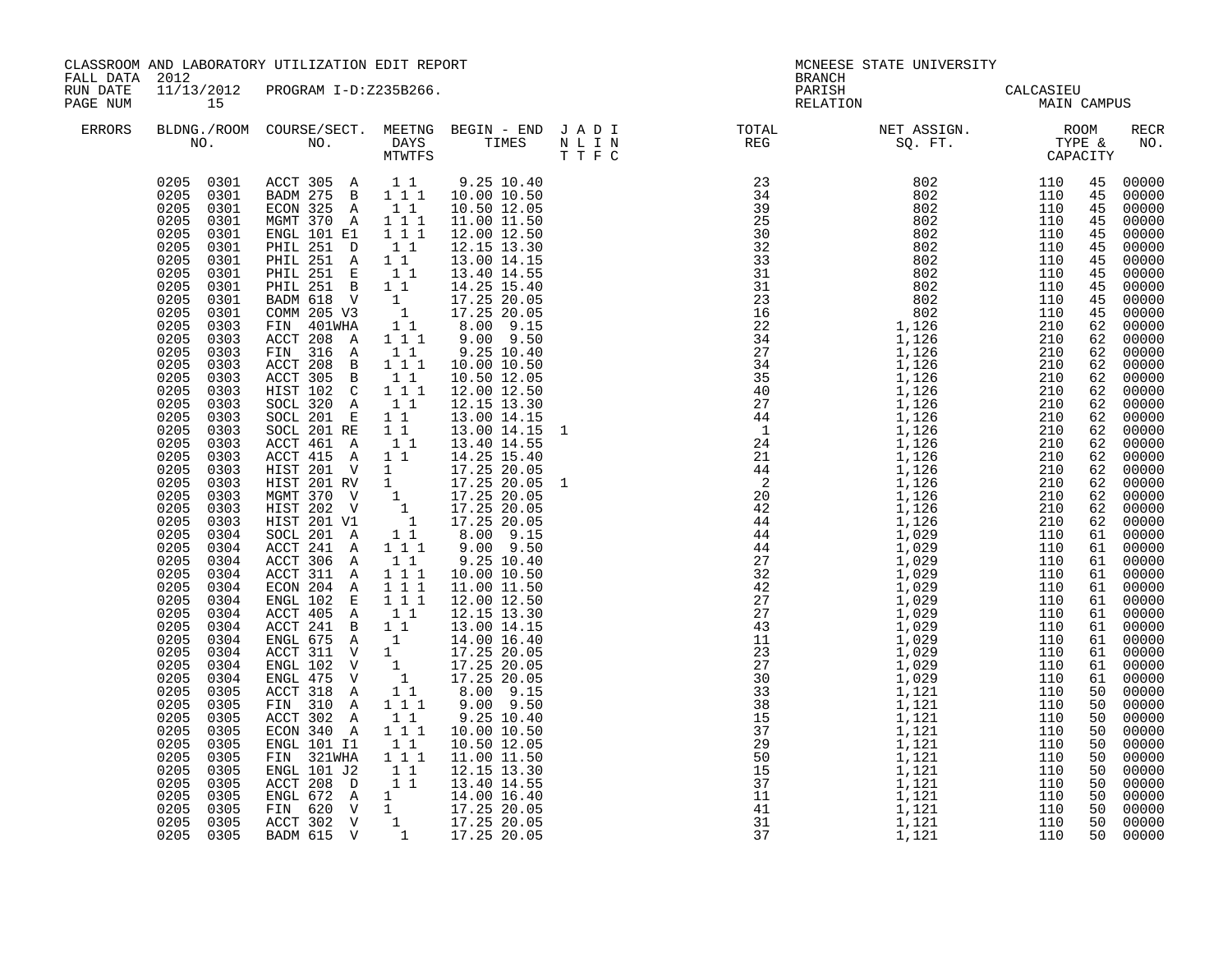| FALL DATA 2012       |                                           | CLASSROOM AND LABORATORY UTILIZATION EDIT REPORT |  |                                             | <b>BRANCH</b>                                                                                                                      | MCNEESE STATE UNIVERSITY                             |                       |                                                                                                                                                                                                                                                                                                                                                                                                                                                                                 |
|----------------------|-------------------------------------------|--------------------------------------------------|--|---------------------------------------------|------------------------------------------------------------------------------------------------------------------------------------|------------------------------------------------------|-----------------------|---------------------------------------------------------------------------------------------------------------------------------------------------------------------------------------------------------------------------------------------------------------------------------------------------------------------------------------------------------------------------------------------------------------------------------------------------------------------------------|
| RUN DATE<br>PAGE NUM | 16                                        | 11/13/2012 PROGRAM I-D:Z235B266.                 |  |                                             |                                                                                                                                    | PARISH<br>RELATION CALCASIEU<br>RELATION MAIN CAMPUS |                       |                                                                                                                                                                                                                                                                                                                                                                                                                                                                                 |
| ERRORS               |                                           |                                                  |  |                                             | BLDNG./ROOM COURSE/SECT. MEETNG BEGIN – END JADI TOTAL NET ASSIGN. NET ASSIGN. ROOM ROOM NO. DAYS TIMES NLIN REG REG SQ.FT. TYPE & |                                                      |                       | <b>RECR</b><br>NO.                                                                                                                                                                                                                                                                                                                                                                                                                                                              |
|                      | 0303<br>0121<br>0303<br>0121<br>0303 0121 | HHP<br>458<br>Α<br>HHP<br>601 A<br>HHP<br>601 C  |  | $\mathbf 1$<br>$\mathbf{1}$<br>$\mathbf{1}$ | $\overline{3}$<br>$\overline{1}$<br>$\mathbf{1}$                                                                                   | 289<br>289<br>289                                    | 310<br>$310$<br>$310$ | 00000<br>00000<br>00000<br>00000<br>00000<br>00000<br>00000<br>00000<br>00000<br>00000<br>00000<br>00000<br>00000<br>00000<br>00000<br>00000<br>00000<br>00000<br>00000<br>00000<br>00000<br>00000<br>00000<br>00000<br>00000<br>00000<br>00000<br>00000<br>00000<br>00000<br>00000<br>00000<br>00000<br>00000<br>00000<br>00000<br>00000<br>00000<br>00000<br>00000<br>00000<br>00000<br>00000<br>00000<br>00000<br>00000<br>00000<br>1 00000<br>1 00000<br>1 00000<br>1 00000 |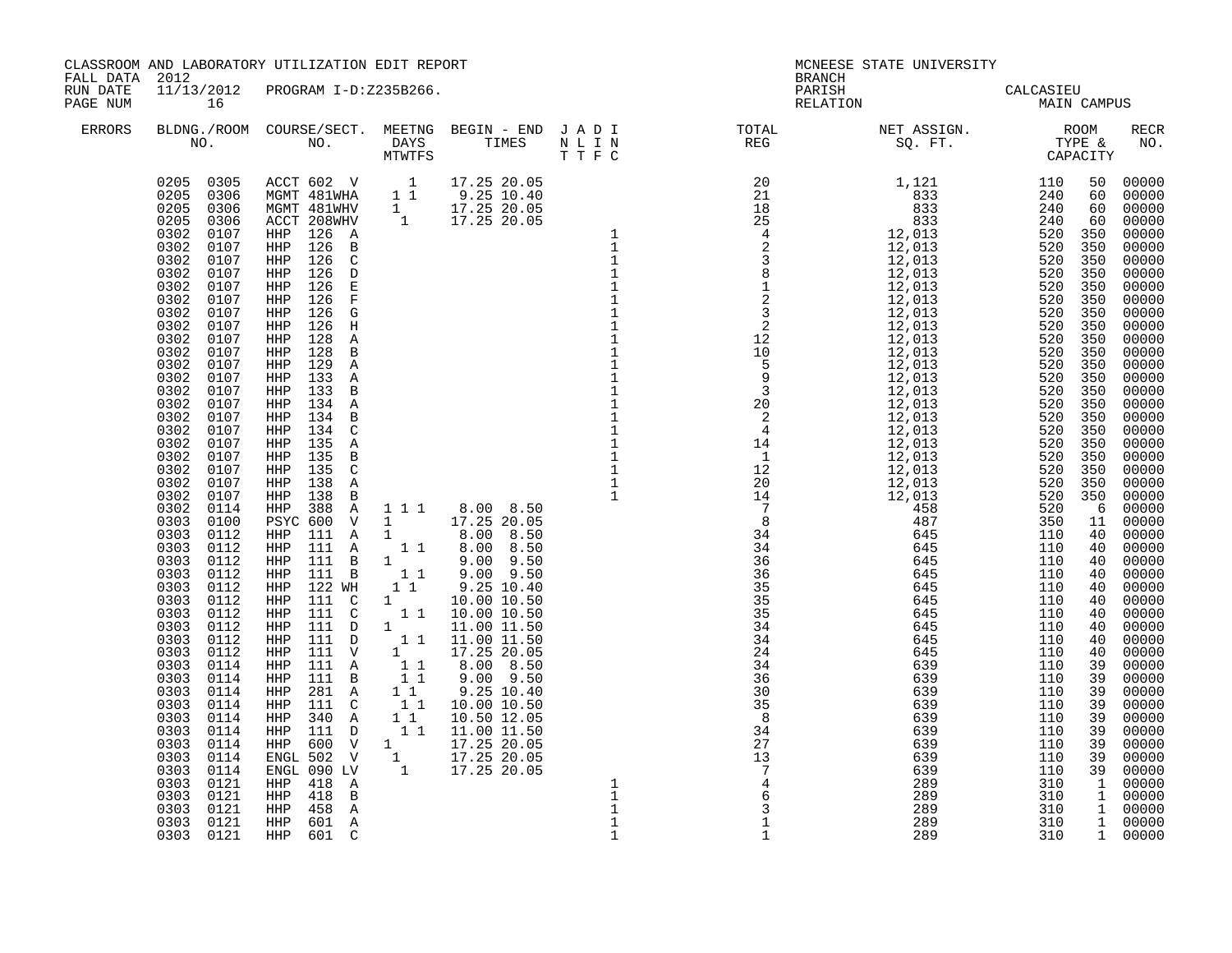| FALL DATA 2012       |                                                                                                                                                                                                                                                                                                                                                                                                                                                                                                                                                                                                                                                                                                                                                                                                          | CLASSROOM AND LABORATORY UTILIZATION EDIT REPORT                                                                                                                                                                                                                                                                                                                                                                                                                                                                                                                                                                                                                                                                                                                                                                                                                                                                                                        |                                                                                                                                                                                                                                                                                       |                                                                                                                                                                                                                                                                                                            |                             |                                                                                       | MCNEESE STATE UNIVERSITY                                                                                                                                                                                                                                                                                                                                                                                                                                                                                                                                                                                        |                                                                                                                                                                                                                                                                                                        |                                                                                                                                                                                  |                                                                                                                                                                                                                                                                                                                                                                                                                                                           |
|----------------------|----------------------------------------------------------------------------------------------------------------------------------------------------------------------------------------------------------------------------------------------------------------------------------------------------------------------------------------------------------------------------------------------------------------------------------------------------------------------------------------------------------------------------------------------------------------------------------------------------------------------------------------------------------------------------------------------------------------------------------------------------------------------------------------------------------|---------------------------------------------------------------------------------------------------------------------------------------------------------------------------------------------------------------------------------------------------------------------------------------------------------------------------------------------------------------------------------------------------------------------------------------------------------------------------------------------------------------------------------------------------------------------------------------------------------------------------------------------------------------------------------------------------------------------------------------------------------------------------------------------------------------------------------------------------------------------------------------------------------------------------------------------------------|---------------------------------------------------------------------------------------------------------------------------------------------------------------------------------------------------------------------------------------------------------------------------------------|------------------------------------------------------------------------------------------------------------------------------------------------------------------------------------------------------------------------------------------------------------------------------------------------------------|-----------------------------|---------------------------------------------------------------------------------------|-----------------------------------------------------------------------------------------------------------------------------------------------------------------------------------------------------------------------------------------------------------------------------------------------------------------------------------------------------------------------------------------------------------------------------------------------------------------------------------------------------------------------------------------------------------------------------------------------------------------|--------------------------------------------------------------------------------------------------------------------------------------------------------------------------------------------------------------------------------------------------------------------------------------------------------|----------------------------------------------------------------------------------------------------------------------------------------------------------------------------------|-----------------------------------------------------------------------------------------------------------------------------------------------------------------------------------------------------------------------------------------------------------------------------------------------------------------------------------------------------------------------------------------------------------------------------------------------------------|
| RUN DATE<br>PAGE NUM | 17                                                                                                                                                                                                                                                                                                                                                                                                                                                                                                                                                                                                                                                                                                                                                                                                       | 11/13/2012 PROGRAM I-D:Z235B266.                                                                                                                                                                                                                                                                                                                                                                                                                                                                                                                                                                                                                                                                                                                                                                                                                                                                                                                        |                                                                                                                                                                                                                                                                                       |                                                                                                                                                                                                                                                                                                            |                             | <b>BRANCH</b>                                                                         | PARISH CALCASIEU<br>RELATION MAIN CAMPUS                                                                                                                                                                                                                                                                                                                                                                                                                                                                                                                                                                        |                                                                                                                                                                                                                                                                                                        |                                                                                                                                                                                  |                                                                                                                                                                                                                                                                                                                                                                                                                                                           |
| <b>ERRORS</b>        |                                                                                                                                                                                                                                                                                                                                                                                                                                                                                                                                                                                                                                                                                                                                                                                                          |                                                                                                                                                                                                                                                                                                                                                                                                                                                                                                                                                                                                                                                                                                                                                                                                                                                                                                                                                         |                                                                                                                                                                                                                                                                                       |                                                                                                                                                                                                                                                                                                            |                             |                                                                                       |                                                                                                                                                                                                                                                                                                                                                                                                                                                                                                                                                                                                                 |                                                                                                                                                                                                                                                                                                        |                                                                                                                                                                                  | RECR<br>NO.                                                                                                                                                                                                                                                                                                                                                                                                                                               |
|                      | 0303 0121<br>0303 0121<br>0303 0121<br>0303<br>0131<br>0303<br>0131<br>0303<br>0131<br>0303<br>0131<br>0303<br>0131<br>0303<br>0131<br>0303<br>0131<br>0303<br>0131<br>0303<br>0131<br>0303<br>0131<br>0303<br>0131<br>0303<br>0131<br>0303<br>0131<br>0303<br>0131<br>0303<br>0131<br>0303<br>0131<br>0303<br>0132<br>0303<br>0132<br>0303<br>0132<br>0303<br>0132<br>0303<br>0132<br>0303<br>0132<br>0303<br>0132<br>0303<br>0132<br>0303<br>0132<br>0303<br>0132<br>0303<br>0132<br>0303<br>0133<br>0303 0133<br>0303<br>0133<br>0303<br>0133<br>0303<br>0133<br>0303<br>0133<br>0303<br>0133<br>0303<br>0133<br>0303<br>0133<br>0303<br>0133<br>0303<br>0133<br>0303<br>0135B<br>0303<br>0135B<br>0303<br>0135B<br>0303<br>0135B<br>0303<br>0135B<br>0303<br>0135B<br>0303<br>0135B<br>0303<br>0135B | 0303 0121 HHP 622 A<br>HHP 622 D<br>HHP 638 A<br>HHP 658 A<br>ENGL 090 E<br>ENGL 090 A<br>ENGL 422 A<br>ENGL 102 C3<br>ENGL 201 C<br>FREN 201 B<br>ENGL 090 D<br>ENGL 090 LJ<br>FREN 305 A<br>FFND 101 GV<br>PSYC 631 V<br>ENGL 090 V<br>COUN 637 V<br>1 17.25 20.05<br>PSYC 685 V<br>1 17.25 20.05<br>COUN 615 V2<br>1 17.25 20.05<br>PSYC 617 V2<br>1 17.25 20.05<br>ENGL 102 G2<br>$HHP$ 122 A<br>343 A<br>HHP<br>HHP 124 A 111<br>HHP 341 A<br>HHP 200 A<br>FFND 101DH1<br>FFND 101DH2<br>HHP 124 C<br>637 V<br>HHP<br>HHP<br>450 V<br>223 A<br>HHP<br>454 A<br>HHP<br>HHP 235 A<br>HHP<br>415 A<br>HHP 122 B<br>SOCL 201 C<br>HHP 346 A<br>115 A 1<br>HHP<br>HHP 115 B 1 14.25 15.40<br>PSYC 603 V 1 17.25 20.05<br>CJUS 352 V 1 17.25 20.05<br>ARED 445 A<br>EDUC 468 A<br>EDUC 468<br>Α<br>EDUC 468<br>Α<br>EDUC 468<br>$\, {\bf B}$<br>EDUC 468<br>$\, {\bf B}$<br>EDUC 468<br>$\, {\bf B}$<br>$\mathsf C$<br>EDUC 468<br>0303 0135B EDUC 468 C | $\begin{smallmatrix}1&1\\1&1&1\end{smallmatrix}$<br>$1\quad1$<br>$1\quad1$<br>$1^{\degree}1^{\degree}1$<br>$\begin{bmatrix} 1 \\ 1 \end{bmatrix}$<br>$1\quad1$<br>$\mathbf{1}$<br>$\overline{\phantom{a}}$ 1<br>$1 1 1$<br>$1\quad1$<br>1 1 1<br>$1\quad1$<br>111<br>$1\quad1$<br>111 | 17.25 20.05 1<br>8.00 9.15<br>9.00 9.50<br>9.25 10.40<br>10.00 10.50<br>10.50 12.05<br>11.00 11.50<br>12.15 13.30<br>12.15 13.30<br>13.00 14.15<br>17.25 20.05<br>17.25 20.05<br>$8.00$ $8.50$<br>$8.00$ $9.15$<br>$9.00$ $9.50$<br>9.25 10.40<br>10.00 10.50<br>10.50 12.05<br>11.00 11.50<br>14.25 15.40 | $\mathbf{1}$<br>$\mathbf 1$ | $\frac{1}{2}$<br>$\frac{1}{2}$<br>$\frac{2}{3}$<br>$\frac{3}{3}$<br>$\mathbf{1}$<br>1 | $\begin{array}{cccc} 289 & 310 & 1 & 00000 \ 289 & 310 & 1 & 00000 \ 289 & 310 & 1 & 00000 \ 289 & 310 & 1 & 00000 \ 602 & 110 & 36 & 00000 \ 602 & 110 & 36 & 00000 \ 602 & 110 & 36 & 00000 \ 602 & 110 & 36 & 00000 \ 602 & 110 & 36 & 00000 \ 602 & 110 & 36 & 00000 \ 602 & 1$<br>602<br>602<br>602<br>602<br>602<br>602<br>602<br>602<br>602<br>602<br>602<br>607<br>607<br>607<br>607<br>607<br>607<br>607<br>607<br>607<br>607<br>607<br>1,052<br>1,052<br>1,052<br>1,052<br>1,052<br>1,052<br>1,052<br>1,052<br>1,052<br>1,052<br>1,052<br>228<br>228<br>228<br>228<br>228<br>228<br>228<br>228<br>228 | 110<br>110<br>110<br>110<br>110<br>110<br>110<br>110<br>110<br>110<br>110<br>110<br>110<br>110<br>110<br>110<br>110<br>110<br>110<br>110<br>110<br>110<br>110<br>110<br>110<br>110<br>110<br>110<br>110<br>110<br>110<br>110<br>110<br>310<br>310<br>310<br>310<br>310<br>310<br>310<br>$310$<br>$310$ | 36<br>36<br>36<br>36<br>36<br>36<br>36<br>36<br>36<br>36<br>36<br>35<br>35<br>35<br>35<br>35<br>35<br>35<br>35<br>35<br>35<br>35<br>56<br>56<br>56<br>56<br>56<br>56<br>56<br>56 | 00000<br>00000<br>00000<br>00000<br>00000<br>00000<br>00000<br>00000<br>00000<br>00000<br>00000<br>00000<br>00000<br>00000<br>00000<br>00000<br>00000<br>00000<br>00000<br>00000<br>00000<br>$00000$<br>$00000$<br>00000<br>00000<br>00000<br>56 00000<br>00000<br>00000<br>00000<br>00000<br>56 00000<br>56 00000<br>1 00000<br>1 00000<br>1 00000<br>1 00000<br>$\begin{array}{cc} 1 & 00000 \\ 1 & 00000 \end{array}$<br>1 00000<br>1 00000<br>1 00000 |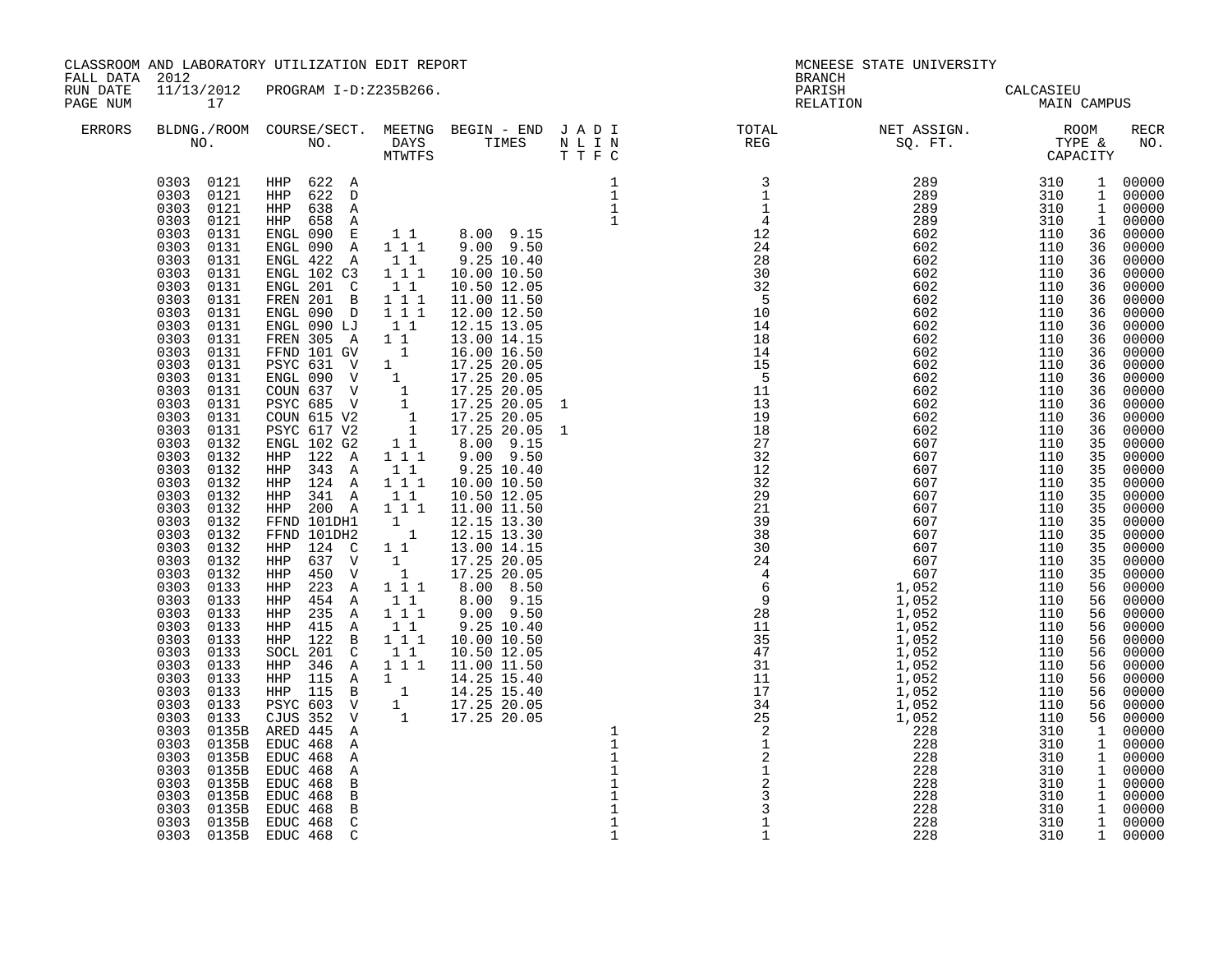| FALL DATA 2012       |                                                                                                                                                                                                                                                                                                                                                                                                                                                                                                                                                                                                                                                                                                                                                                                                                                              | CLASSROOM AND LABORATORY UTILIZATION EDIT REPORT                                                                                                                                                                                                                                                                                                                                                                                                                                                                                                                                                                                                                                                                                                                                                                                                                                                                                                                                                                                                                                                                         |  |                                                                                                                                                                                                                                                                                                                                                                                                                                                                                                                                                                                                                                                            | BRANCH                                                                                                                                                                                                                                                                                                                                                                                                                                          | MCNEESE STATE UNIVERSITY                                                                                                                                                                                                                                                                                                                                                                                                       |                                                                                                                                                                                                                                                                                                                  |                                                                                                                                                                                                                                                                                                                                                                                                                                                                                                                                                         |
|----------------------|----------------------------------------------------------------------------------------------------------------------------------------------------------------------------------------------------------------------------------------------------------------------------------------------------------------------------------------------------------------------------------------------------------------------------------------------------------------------------------------------------------------------------------------------------------------------------------------------------------------------------------------------------------------------------------------------------------------------------------------------------------------------------------------------------------------------------------------------|--------------------------------------------------------------------------------------------------------------------------------------------------------------------------------------------------------------------------------------------------------------------------------------------------------------------------------------------------------------------------------------------------------------------------------------------------------------------------------------------------------------------------------------------------------------------------------------------------------------------------------------------------------------------------------------------------------------------------------------------------------------------------------------------------------------------------------------------------------------------------------------------------------------------------------------------------------------------------------------------------------------------------------------------------------------------------------------------------------------------------|--|------------------------------------------------------------------------------------------------------------------------------------------------------------------------------------------------------------------------------------------------------------------------------------------------------------------------------------------------------------------------------------------------------------------------------------------------------------------------------------------------------------------------------------------------------------------------------------------------------------------------------------------------------------|-------------------------------------------------------------------------------------------------------------------------------------------------------------------------------------------------------------------------------------------------------------------------------------------------------------------------------------------------------------------------------------------------------------------------------------------------|--------------------------------------------------------------------------------------------------------------------------------------------------------------------------------------------------------------------------------------------------------------------------------------------------------------------------------------------------------------------------------------------------------------------------------|------------------------------------------------------------------------------------------------------------------------------------------------------------------------------------------------------------------------------------------------------------------------------------------------------------------|---------------------------------------------------------------------------------------------------------------------------------------------------------------------------------------------------------------------------------------------------------------------------------------------------------------------------------------------------------------------------------------------------------------------------------------------------------------------------------------------------------------------------------------------------------|
| RUN DATE<br>PAGE NUM | 18                                                                                                                                                                                                                                                                                                                                                                                                                                                                                                                                                                                                                                                                                                                                                                                                                                           | 11/13/2012 PROGRAM I-D:Z235B266.                                                                                                                                                                                                                                                                                                                                                                                                                                                                                                                                                                                                                                                                                                                                                                                                                                                                                                                                                                                                                                                                                         |  |                                                                                                                                                                                                                                                                                                                                                                                                                                                                                                                                                                                                                                                            | PARISH<br>RELATION                                                                                                                                                                                                                                                                                                                                                                                                                              | CALCASIEU<br>MAIN CAMPUS                                                                                                                                                                                                                                                                                                                                                                                                       |                                                                                                                                                                                                                                                                                                                  |                                                                                                                                                                                                                                                                                                                                                                                                                                                                                                                                                         |
| ERRORS               |                                                                                                                                                                                                                                                                                                                                                                                                                                                                                                                                                                                                                                                                                                                                                                                                                                              |                                                                                                                                                                                                                                                                                                                                                                                                                                                                                                                                                                                                                                                                                                                                                                                                                                                                                                                                                                                                                                                                                                                          |  |                                                                                                                                                                                                                                                                                                                                                                                                                                                                                                                                                                                                                                                            | $\begin{tabular}{lllllllllllllllllllll} \textsc{BLONG.} \textsc{F100M.} & \textsc{COURSE/SECT.} & \textsc{MEETNG.} & \textsc{BEGIN - END.} & \textsc{J A D I} & \textsc{DTQTAL} & \textsc{NET ASSIGN.} & \textsc{ROOM} \\ \textsc{NO.} & \textsc{NO.} & \textsc{DAYS} & \textsc{TIMES} & \textsc{N L I N} & \textsc{REG} & \textsc{SEG} & \textsc{ST.} & \textsc{STPE & \& \\ \textsc{MO.} & \textsc{NO.} & \textsc{MTWTFS} & \textsc{T T F C}$ |                                                                                                                                                                                                                                                                                                                                                                                                                                |                                                                                                                                                                                                                                                                                                                  | RECR<br>NO.                                                                                                                                                                                                                                                                                                                                                                                                                                                                                                                                             |
|                      | 0135B<br>0303<br>0303<br>0135B<br>0303<br>0135B<br>0303<br>0135B<br>0303<br>0135B<br>0303<br>0135B<br>0303<br>0135B<br>0303<br>0135B<br>0303<br>0135B<br>0303<br>0135B<br>0303<br>0135B<br>0303<br>0135B<br>0303<br>0135B<br>0303<br>0135B<br>0303<br>0135B<br>0303<br>0135B<br>0303<br>0135B<br>0303<br>0135B<br>0303<br>0135B<br>0303<br>0135B<br>0303<br>0135B<br>0303<br>0135B<br>0303<br>0135B<br>0303<br>0135B<br>0303<br>0135B<br>0303<br>0135B<br>0303<br>0135B<br>0303<br>0135B<br>0303<br>0135B<br>0303<br>0135B<br>0303<br>0135B<br>0303<br>0135B<br>0303<br>0135B<br>0303<br>0135B<br>0303<br>0135B<br>0303<br>0135B<br>0303<br>0135B<br>0303<br>0135B<br>0303<br>0135B<br>0303<br>0135B<br>0303<br>0135B<br>0135B<br>0303<br>0303<br>0135B<br>0303<br>0135B<br>0303<br>0135B<br>0303<br>0135B<br>0303<br>0135B<br>0303<br>0135B | 0303 0135B EDUC 468 C<br>EDUC 468 D<br>EDUC 468 D<br>EDUC 468<br>D<br>EDUC 468<br>$\mathbf E$<br>EDUC 468<br>$\mathbf E$<br>EDUC 468<br>$\mathbf E$<br>$\mathbf F$<br>EDUC 468<br>$\mathbf F$<br>EDUC 468<br>EDUC 468<br>$\mathbf F$<br>EDUC 468<br>G<br>EDUC 468<br>G<br>EDUC 468<br>H<br>EDUC 468<br>H<br>EDUC 483<br>Α<br>EDUC 483<br>B<br>EDUC 483<br>$\mathbf B$<br>$\mathsf{C}$<br>EDUC 483<br>EDUC 483<br>$\mathbb D$<br>EDUC 483<br>$\mathbf E$<br>EDUC 483<br>$\rm F$<br>EDUC 485<br>Α<br>EDUC 485<br>Α<br>EDUC 485<br>Α<br>EDUC 485<br>Α<br>EDUC 485<br>$\mathbf B$<br>EDUC 485<br>$\mathbf B$<br>EDUC 485<br>$\mathbf B$<br>EDUC 485<br>C<br>EDUC 485<br>$\mathsf{C}$<br>EDUC 485<br>$\mathbb D$<br>EDUC 485<br>$\mathbf E$<br>EDUC 619<br>Α<br>EDUC 683<br>Α<br>EDUC 683<br>$\mathbf B$<br>EDUC 683<br>C<br>EDUC 683<br>D<br>$\mathbf E$<br>EDUC 683<br>EDUC 683<br>$\mathbf F$<br>EDUC 683<br>G<br>EDUC 683<br>H<br>EDUC 685<br>Α<br>EDUC 685<br>$\mathbf B$<br>EDUC 685<br>C<br>EDUC 685<br>$\mathbb D$<br>EDUC 685<br>$\mathbf E$<br>EDUC 685<br>$\mathbf F$<br>EDUC 685<br>G<br>EDUC 685<br>$\, {\rm H}$ |  | 1<br>$\mathbf{1}$<br>$\mathbf{1}$<br>$\mathbf{1}$<br>$\mathbf 1$<br>$\mathbf 1$<br>$\mathbf 1$<br>$\mathbf 1$<br>$\mathbf{1}$<br>$\mathbf{1}$<br>$\mathbf{1}$<br>$\mathbf{1}$<br>$\mathbf{1}$<br>$\mathbf{1}$<br>$\mathbf{1}$<br>$\mathbf 1$<br>$\mathbf{1}$<br>$\mathbf{1}$<br>$\mathbf 1$<br>$1\,$<br>$\mathbf{1}$<br>$\mathbf{1}$<br>$\mathbf 1$<br>$\mathbf{1}$<br>$1\,$<br>$\mathbf{1}$<br>$\mathbf 1$<br>$\mathbf 1$<br>$\mathbf{1}$<br>$\mathbf{1}$<br>$1\,$<br>$\mathbf{1}$<br>$\mathbf{1}$<br>$\mathbf{1}$<br>$\mathbf{1}$<br>$\mathbf{1}$<br>$1\,$<br>$\mathbf{1}$<br>$1\,$<br>$\mathbf{1}$<br>$\mathbf{1}$<br>$\mathbf{1}$<br>$\mathbf{1}$<br>1 | $\overline{1}$<br>$\overline{2}$<br>1<br>$\sqrt{2}$<br>$\sqrt{2}$<br>$\overline{2}$<br>1<br>$\begin{array}{c} 2 \\ 1 \\ 1 \end{array}$<br>3<br>$\mathbf{1}$<br>$\mathbf{1}$<br>$\begin{array}{c}\n2 \\ 1 \\ 1\n\end{array}$<br>$\overline{a}$<br>$\mathbf{1}$<br>$\mathbf{1}$<br>$\overline{\mathbf{c}}$<br>$\mathbf{1}$<br>$\begin{array}{c}\n1 \\ 2 \\ 2 \\ 2\n\end{array}$                                                                   | $\begin{array}{cc} 228 & 310 \\ 228 & 310 \\ 228 & 310 \\ 228 & 310 \\ 228 & 310 \\ 228 & 310 \end{array}$<br>228<br>228<br>228<br>228<br>228<br>228<br>228<br>228<br>228<br>228<br>228<br>228<br>228<br>228<br>228<br>228<br>228<br>228<br>228<br>228<br>228<br>228<br>228<br>228<br>228<br>228<br>228<br>228<br>228<br>228<br>228<br>228<br>228<br>228<br>228<br>228<br>228<br>228<br>228<br>228<br>228<br>228<br>228<br>228 | 310<br>310<br>310<br>310<br>310<br>310<br>310<br>310<br>310<br>310<br>310<br>310<br>310<br>310<br>310<br>310<br>310<br>310<br>310<br>310<br>310<br>310<br>310<br>310<br>310<br>310<br>310<br>310<br>310<br>310<br>310<br>310<br>310<br>310<br>310<br>310<br>310<br>310<br>310<br>310<br>310<br>310<br>310<br>310 | 1 00000<br>1 00000<br>1 00000<br>1 00000<br>1 00000<br>1 00000<br>1 00000<br>1 00000<br>1 00000<br>1 00000<br>1 00000<br>1 00000<br>1 00000<br>1 00000<br>1 00000<br>1 00000<br>1 00000<br>1 00000<br>1 00000<br>1 00000<br>1 00000<br>1 00000<br>1 00000<br>1 00000<br>1 00000<br>1 00000<br>1 00000<br>1 00000<br>1 00000<br>1 00000<br>1 00000<br>1 00000<br>1 00000<br>1 00000<br>1 00000<br>1 00000<br>1 00000<br>1 00000<br>1 00000<br>1 00000<br>1 00000<br>1 00000<br>1 00000<br>1 00000<br>1 00000<br>1 00000<br>1 00000<br>1 00000<br>1 00000 |
|                      | 0303<br>0135B<br>0303 0135B                                                                                                                                                                                                                                                                                                                                                                                                                                                                                                                                                                                                                                                                                                                                                                                                                  | HHP<br>Α<br>468<br>HHP 468 B                                                                                                                                                                                                                                                                                                                                                                                                                                                                                                                                                                                                                                                                                                                                                                                                                                                                                                                                                                                                                                                                                             |  | $\mathbf 1$<br>$\mathbf{1}$                                                                                                                                                                                                                                                                                                                                                                                                                                                                                                                                                                                                                                | 5<br>4                                                                                                                                                                                                                                                                                                                                                                                                                                          | 228<br>228                                                                                                                                                                                                                                                                                                                                                                                                                     | 310<br>310                                                                                                                                                                                                                                                                                                       | 1 00000<br>1 00000                                                                                                                                                                                                                                                                                                                                                                                                                                                                                                                                      |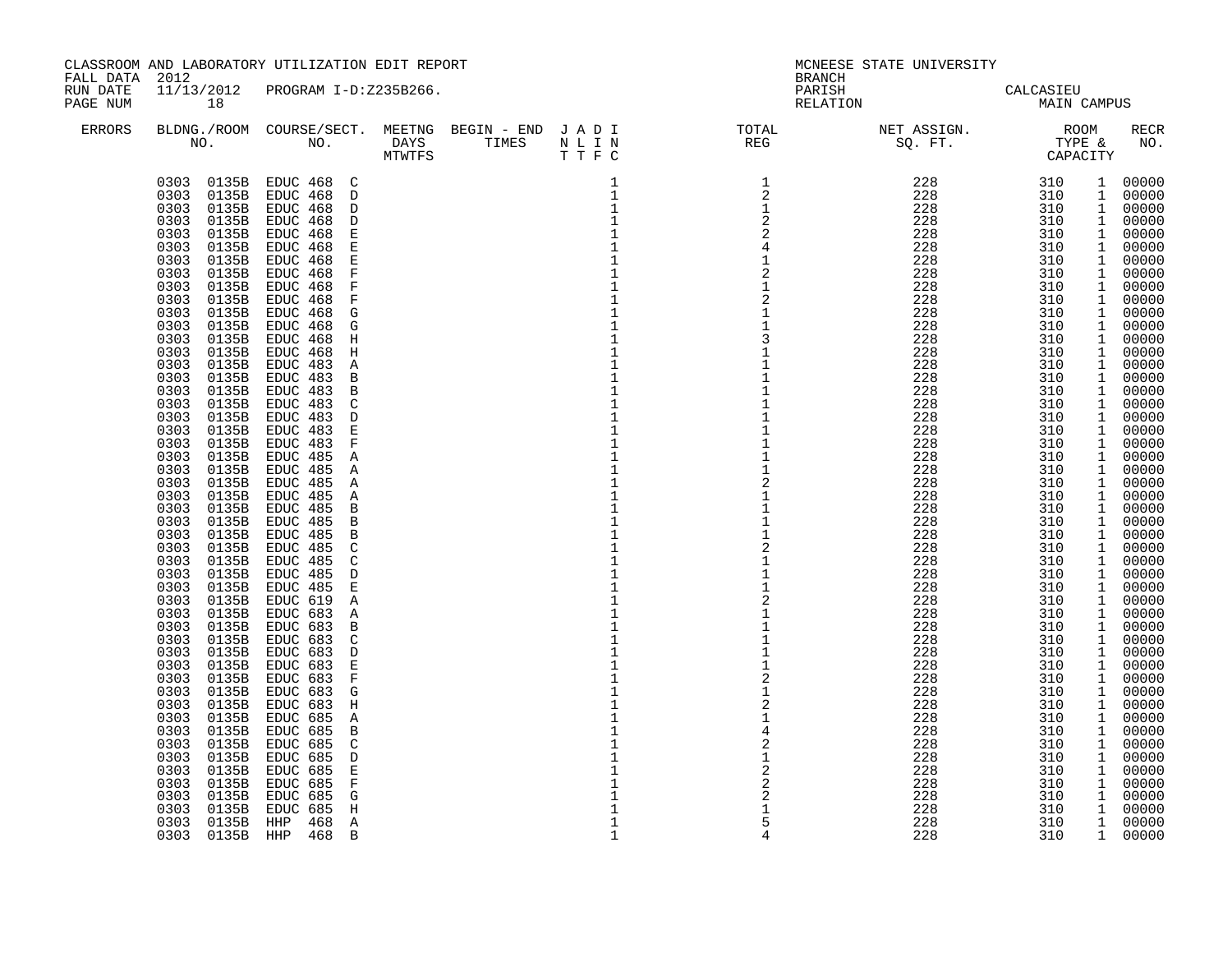| CLASSROOM AND LABORATORY UTILIZATION EDIT REPORT<br>FALL DATA 2012<br>11/13/2012<br>PROGRAM I-D:Z235B266.<br>RUN DATE |                                                                                                                                                                                                                                                                                                                                                                                                                                                                                                                                                                                                                                                                                                                                          |                       |  | <b>BRANCH</b> | MCNEESE STATE UNIVERSITY                                                                                                                                                                                                                                                                                                                                                                                                                                                                                                                 |                     |             |  |
|-----------------------------------------------------------------------------------------------------------------------|------------------------------------------------------------------------------------------------------------------------------------------------------------------------------------------------------------------------------------------------------------------------------------------------------------------------------------------------------------------------------------------------------------------------------------------------------------------------------------------------------------------------------------------------------------------------------------------------------------------------------------------------------------------------------------------------------------------------------------------|-----------------------|--|---------------|------------------------------------------------------------------------------------------------------------------------------------------------------------------------------------------------------------------------------------------------------------------------------------------------------------------------------------------------------------------------------------------------------------------------------------------------------------------------------------------------------------------------------------------|---------------------|-------------|--|
| PAGE NUM                                                                                                              | 19                                                                                                                                                                                                                                                                                                                                                                                                                                                                                                                                                                                                                                                                                                                                       |                       |  |               | PARISH<br>RELATION                                                                                                                                                                                                                                                                                                                                                                                                                                                                                                                       | CALCASIEU<br>MAIN C | MAIN CAMPUS |  |
| <b>ERRORS</b>                                                                                                         |                                                                                                                                                                                                                                                                                                                                                                                                                                                                                                                                                                                                                                                                                                                                          |                       |  |               | $\begin{tabular}{lllllllllllllllllllll} \textsc{BLONG.} \textsc{F100M.} & \textsc{COURSE/SECT.} & \textsc{METING.} & \textsc{BEGIN - END.} & \textsc{J A D I} & \textsc{DTATM E} & \textsc{NEG} & \textsc{NET ASIGN.} & \textsc{ROOM} \\ \textsc{NO.} & \textsc{NO.} & \textsc{DAYS} & \textsc{TIMES} & \textsc{N L I N} & \textsc{REG} & \textsc{SQ. FT.} & \textsc{CTP} & \textsc{CAPACITY} \\ \textsc{MTVTFS} & \textsc{T T F C} &$                                                                                                   |                     |             |  |
|                                                                                                                       | 0303 0136<br>0303 0136<br>0303 0136<br>0303 0136<br>0303 0136<br>0303 0136<br>0303 0136<br>0303 0136<br>0303 0136<br>0303<br>0136<br>0303<br>0136<br>0303<br>0136<br>0303<br>0136<br>0303<br>0136<br>0303<br>0136<br>0303<br>0136<br>0303 0136<br>0303 0136<br>0303 0137<br>0303 0137<br>0303 0137<br>0303 0137<br>0303 0137<br>0303<br>0137<br>0303 0137<br>0303 0137<br>0303<br>0137<br>0303<br>0137<br>0303<br>0137<br>0303 0137<br>0303 0137<br>0303 0137<br>0303<br>0141<br>0303 0141<br>0303 0141<br>0303 0141<br>0303<br>0141<br>0303<br>0141<br>0303<br>0141<br>0303<br>0141<br>0303<br>0141<br>0303<br>0141<br>0303<br>0141<br>0303<br>0141<br>0303<br>0141<br>0303<br>0164<br>0303 0164<br>0303 0164<br>0303 0164<br>0303 0164 | 0303 0135B MUED 442 A |  |               | $\begin{small} \textbf{0.93}\begin{smallmatrix} \textbf{0.94}\begin{smallmatrix} \textbf{0.95}\begin{smallmatrix} \textbf{0.95}\begin{smallmatrix} \textbf{0.95}\begin{smallmatrix} \textbf{0.95}\begin{smallmatrix} \textbf{0.95}\begin{smallmatrix} \textbf{0.95}\begin{smallmatrix} \textbf{0.95}\begin{smallmatrix} \textbf{0.95}\begin{smallmatrix} \textbf{0.95}\begin{smallmatrix} \textbf{0.95}\begin{smallmatrix} \textbf{0.95}\begin{smallmatrix} \textbf{0.95}\begin{smallmatrix} \textbf{0.95}\begin{smallmatrix} \textbf{0$ |                     |             |  |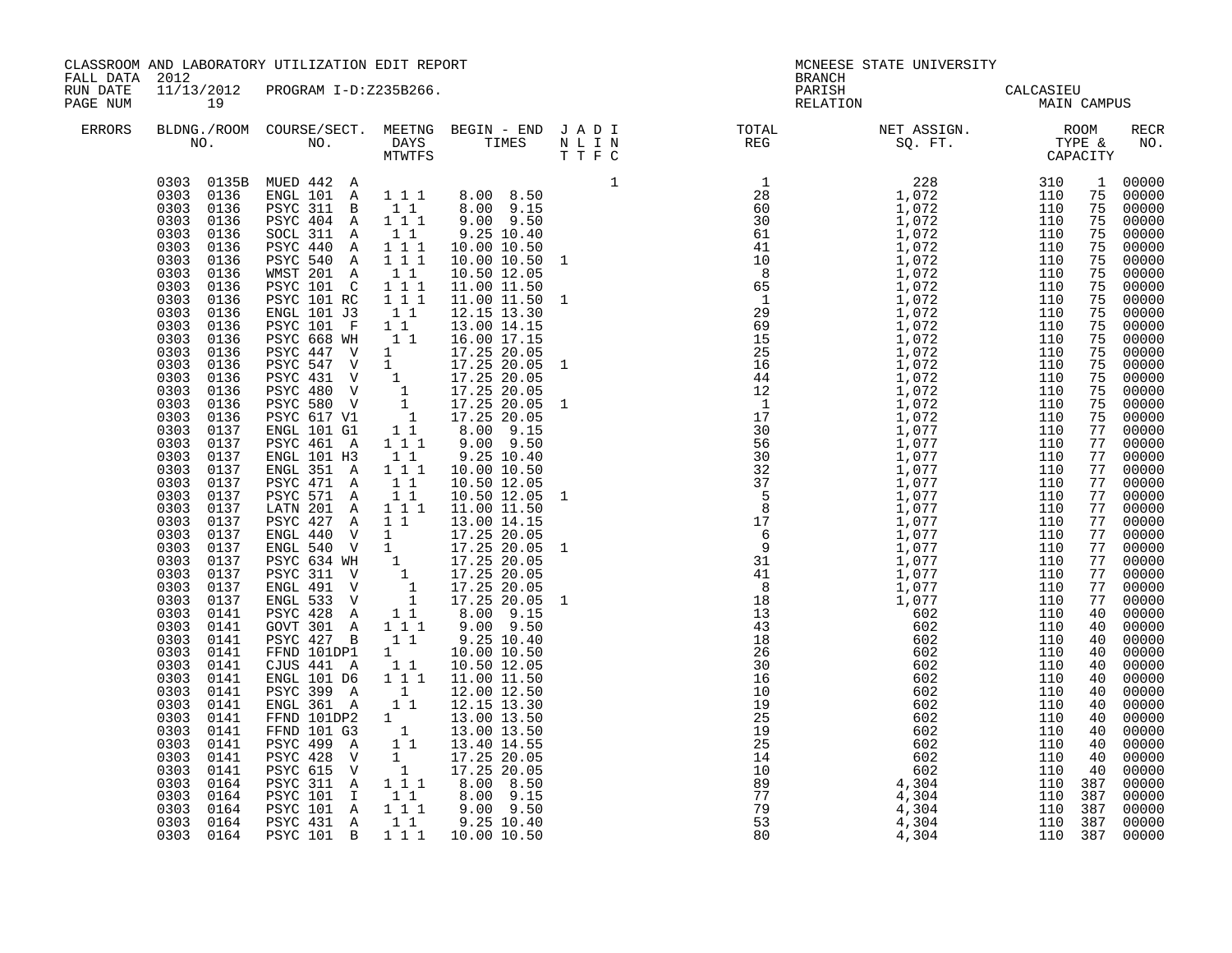| FALL DATA 2012       |                                                                                                                                                                                                                                                                                                                                                                                                                                                                                                                                                                                                                                                                                                                                                                                                            | CLASSROOM AND LABORATORY UTILIZATION EDIT REPORT                                                                                                                                                                                                                                                                                                                                                                                                                                                                                                                                                                                                                                                                                                                                                                                                                                                                                                         |                                                                  |                              | <b>BRANCH</b> | MCNEESE STATE UNIVERSITY                                                                                                                                                                                                                                                                                                                                                                                                                       |  |                                                                                                                                                                                                                                                                                                                                                                                                                                                                                                                                                                                                                                                                     |
|----------------------|------------------------------------------------------------------------------------------------------------------------------------------------------------------------------------------------------------------------------------------------------------------------------------------------------------------------------------------------------------------------------------------------------------------------------------------------------------------------------------------------------------------------------------------------------------------------------------------------------------------------------------------------------------------------------------------------------------------------------------------------------------------------------------------------------------|----------------------------------------------------------------------------------------------------------------------------------------------------------------------------------------------------------------------------------------------------------------------------------------------------------------------------------------------------------------------------------------------------------------------------------------------------------------------------------------------------------------------------------------------------------------------------------------------------------------------------------------------------------------------------------------------------------------------------------------------------------------------------------------------------------------------------------------------------------------------------------------------------------------------------------------------------------|------------------------------------------------------------------|------------------------------|---------------|------------------------------------------------------------------------------------------------------------------------------------------------------------------------------------------------------------------------------------------------------------------------------------------------------------------------------------------------------------------------------------------------------------------------------------------------|--|---------------------------------------------------------------------------------------------------------------------------------------------------------------------------------------------------------------------------------------------------------------------------------------------------------------------------------------------------------------------------------------------------------------------------------------------------------------------------------------------------------------------------------------------------------------------------------------------------------------------------------------------------------------------|
| RUN DATE<br>PAGE NUM | 11/13/2012<br>20                                                                                                                                                                                                                                                                                                                                                                                                                                                                                                                                                                                                                                                                                                                                                                                           | PROGRAM I-D:Z235B266.                                                                                                                                                                                                                                                                                                                                                                                                                                                                                                                                                                                                                                                                                                                                                                                                                                                                                                                                    |                                                                  |                              | PARISH        | CALCASIEU<br>MAIN CAMPUS<br>RELATION                                                                                                                                                                                                                                                                                                                                                                                                           |  |                                                                                                                                                                                                                                                                                                                                                                                                                                                                                                                                                                                                                                                                     |
| <b>ERRORS</b>        |                                                                                                                                                                                                                                                                                                                                                                                                                                                                                                                                                                                                                                                                                                                                                                                                            |                                                                                                                                                                                                                                                                                                                                                                                                                                                                                                                                                                                                                                                                                                                                                                                                                                                                                                                                                          |                                                                  |                              |               | $\begin{tabular}{lllllllllllllllllllll} \textsc{BLONG.} \textsc{F100M.} & \textsc{COURSE/SECT.} & \textsc{METNG.} & \textsc{BEGIN - END} & \textsc{J A D I} & \textsc{DTAT} & \textsc{NTGTL} & \textsc{NET ASSIGN.} & \textsc{ROOM} \\ \textsc{NO.} & \textsc{NO.} & \textsc{DAYS} & \textsc{TIMES} & \textsc{N L I N} & \textsc{REG} & \textsc{SEG.} & \textsc{ST.} & \textsc{CTPE & \& \\ \textsc{MO.} & \textsc{NO.} & \textsc{MTWTFS} & \$ |  | RECR<br>NO.                                                                                                                                                                                                                                                                                                                                                                                                                                                                                                                                                                                                                                                         |
|                      | 0303 0164<br>0303 0164<br>0303<br>0164<br>0303<br>0164<br>0303<br>0164<br>0303<br>0164<br>0303<br>0205<br>0303<br>0205<br>0303<br>0205<br>0303<br>0205<br>0303<br>0205<br>0303<br>0205<br>0303<br>0205<br>0303<br>0205<br>0303<br>0205<br>0303<br>0205<br>0303<br>0205<br>0303<br>0205<br>0303<br>0205<br>0303<br>0205<br>0303<br>0205<br>0303 0212<br>0303 0212<br>0303<br>0212<br>0303<br>0212<br>0212<br>0303<br>0303<br>0212<br>0303<br>0212<br>0303<br>0212<br>0303<br>0212<br>0303<br>0212<br>0303<br>0216<br>0303<br>0216<br>0303<br>0216<br>0303<br>0216<br>0303<br>0216<br>0303<br>0216<br>0303<br>0216<br>0303<br>0216<br>0303<br>0216<br>0303<br>0216<br>0303<br>0232<br>0303<br>0232<br>0303<br>0232<br>0303<br>0232<br>0303<br>0239<br>0303<br>0239<br>0303<br>0239<br>0303 0239<br>0303 0239 | 0303 0164 BADM 120 B 1 1 1<br>ENGR 490 A 111<br>ENGR 490 B 111<br>ENGR 490 C 1 1 1<br>PSYC 310 A 1 1<br>PSYC 101 D 1 1<br>HIST 202 A 111<br>HIST 202 E 1 1<br>HIST 201 A 111<br>HIST 202 G 11<br>HIST 201 C 111<br>HIST 101 A 11<br>HIST 202 B 111<br>HIST 202 RB 1 1 1<br>HIST 202 C 1 1 1<br>HIST 101 B 1 1<br>HIST 101 RB 1 1<br>HIST 202 D 1 1<br>HIST 202 J 11<br>EDUC 647WH1 1<br>EDLD 610 WH 1<br>HIST 330 A 11<br>ENGL 101 C4 1 1 1 10.00 10.50<br>FFND 101LH1 1<br>FFND 101 G4 1<br>ENGL 101 D3 1 1 1<br>HIST 342 A<br>HIST 400 WH<br>HIST 500 WH<br>EDLD 650 WH<br>EDLD 680 WH<br>HHP 268 A<br>FFND 101LM2<br>ENGL 090 LI<br>FFND 101DE1<br>FFND<br>EDUC 440<br>EDUC 440<br>EDLD 660 V<br>EDLD 620 V<br>TOLD 640 V<br>TOLD 640 V<br>TOLD 640 V<br>1<br>1<br>EDUC 324 A<br>ENGL 301 A<br>EDUC 329 WH<br>EDUC 694 WH<br>EDUC 618 A<br>FREN 101 A 1 1 1<br>ENGL 202 A 11 9.25 10.40<br>FREN 101 B 1 1 1 10.00 10.50<br>SPED 453 A 1 1 10.50 12.05 | $1\quad1$<br>11<br>$1\quad1$<br>11<br>$1\quad1$<br>$\frac{1}{1}$ | 13.00 14.15 1<br>17.25 20.05 |               | $\begin{smallmatrix} \mathbf{1} & \mathbf{1} & \mathbf{1} & \mathbf{1} & \mathbf{1} & \mathbf{1} & \mathbf{1} & \mathbf{1} & \mathbf{1} & \mathbf{1} & \mathbf{1} & \mathbf{1} & \mathbf{1} & \mathbf{1} & \mathbf{1} & \mathbf{1} & \mathbf{1} & \mathbf{1} & \mathbf{1} & \mathbf{1} & \mathbf{1} & \mathbf{1} & \mathbf{1} & \mathbf{1} & \mathbf{1} & \mathbf{1} & \mathbf{1} & \mathbf{1} & \mathbf{1} & \mathbf{1} & \mathbf{$           |  | 00000<br>00000<br>00000<br>00000<br>00000<br>00000<br>00000<br>$00000$<br>$00000$<br>00000<br>$00000$<br>$00000$<br>$\frac{70}{70}$ 00000<br>70 00000<br>00000<br>70 00000<br>00000<br>00000<br>00000<br>$\begin{array}{r} 70 & 00000 \\ 70 & 00000 \\ 70 & 00000 \\ \end{array}$<br>00000<br>00000<br>$00000$<br>$00000$<br>$00000$<br>00000<br>00000<br>$00000$<br>00000<br>00000<br>24 00000<br>24 00000<br>24 00000<br>00000<br>24 00000<br>$\begin{bmatrix} 24 & 00000 \\ 24 & 00000 \end{bmatrix}$<br>00000<br>24 00000<br>24 00000<br>$\frac{21}{27}$ 00000<br>27 00000<br>00000<br>00000<br>$\frac{27}{30}$ 00000<br>30 00000<br>00000<br>00000<br>30 00000 |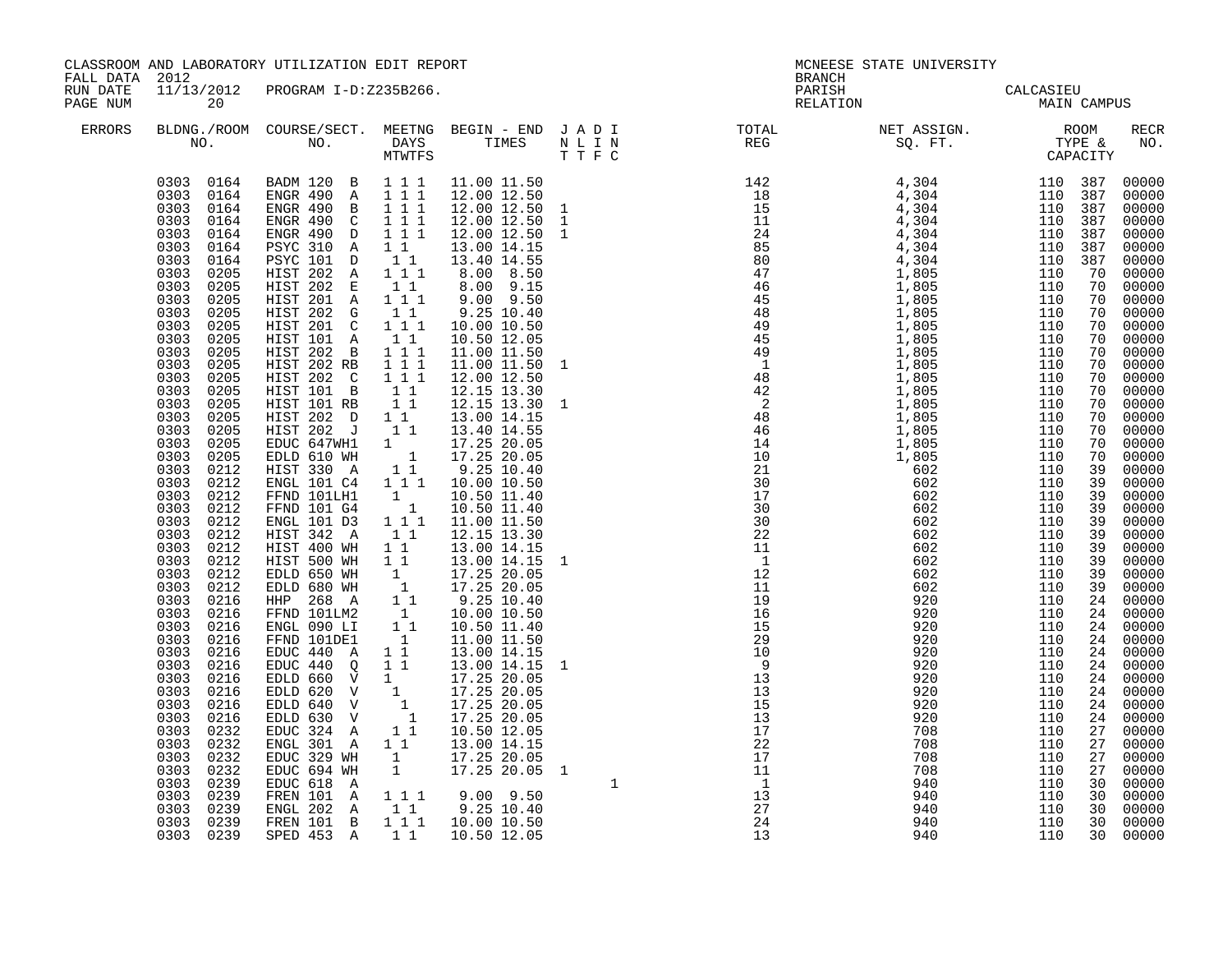|                                        |                                                                                                                                                                                                                                                                                                                                                                                                                                                                                                                                                                                                                                                                                                                                                                                                                  | CLASSROOM AND LABORATORY UTILIZATION EDIT REPORT                                                                                                                                                                                                                                                                                                                                                                                                                                                                                                                                                                                                                                                   |                |                                                                                                                                         |                                                                                                                                                                                                                                                                                                                                                                                                                                                | MCNEESE STATE UNIVERSITY                                                                                                                                                                                                                                                                            |                                                          |                                                                                                                                                         |
|----------------------------------------|------------------------------------------------------------------------------------------------------------------------------------------------------------------------------------------------------------------------------------------------------------------------------------------------------------------------------------------------------------------------------------------------------------------------------------------------------------------------------------------------------------------------------------------------------------------------------------------------------------------------------------------------------------------------------------------------------------------------------------------------------------------------------------------------------------------|----------------------------------------------------------------------------------------------------------------------------------------------------------------------------------------------------------------------------------------------------------------------------------------------------------------------------------------------------------------------------------------------------------------------------------------------------------------------------------------------------------------------------------------------------------------------------------------------------------------------------------------------------------------------------------------------------|----------------|-----------------------------------------------------------------------------------------------------------------------------------------|------------------------------------------------------------------------------------------------------------------------------------------------------------------------------------------------------------------------------------------------------------------------------------------------------------------------------------------------------------------------------------------------------------------------------------------------|-----------------------------------------------------------------------------------------------------------------------------------------------------------------------------------------------------------------------------------------------------------------------------------------------------|----------------------------------------------------------|---------------------------------------------------------------------------------------------------------------------------------------------------------|
| FALL DATA 2012<br>RUN DATE<br>PAGE NUM | 21                                                                                                                                                                                                                                                                                                                                                                                                                                                                                                                                                                                                                                                                                                                                                                                                               | 11/13/2012 PROGRAM I-D:Z235B266.                                                                                                                                                                                                                                                                                                                                                                                                                                                                                                                                                                                                                                                                   |                |                                                                                                                                         | <b>BRANCH</b><br>PARISH<br>RELATION                                                                                                                                                                                                                                                                                                                                                                                                            | CALCASIEU<br>MAIN CAMPUS                                                                                                                                                                                                                                                                            |                                                          |                                                                                                                                                         |
| <b>ERRORS</b>                          |                                                                                                                                                                                                                                                                                                                                                                                                                                                                                                                                                                                                                                                                                                                                                                                                                  |                                                                                                                                                                                                                                                                                                                                                                                                                                                                                                                                                                                                                                                                                                    |                |                                                                                                                                         | $\begin{tabular}{lllllllllllllllllllll} \textsc{BLONG.} \textsc{F100M.} & \textsc{COURSE/SECT.} & \textsc{METNG.} & \textsc{BEGIN - END} & \textsc{J A D I} & \textsc{DTAT} & \textsc{NTGTL} & \textsc{NET ASSIGN.} & \textsc{ROOM} \\ \textsc{NO.} & \textsc{NO.} & \textsc{DAYS} & \textsc{TIMES} & \textsc{N L I N} & \textsc{REG} & \textsc{SEG.} & \textsc{ST.} & \textsc{CTPE & \& \\ \textsc{MO.} & \textsc{NO.} & \textsc{MTWTFS} & \$ |                                                                                                                                                                                                                                                                                                     |                                                          | <b>RECR</b><br>NO.                                                                                                                                      |
|                                        | 0303 0239<br>0303 0239<br>0303<br>0239<br>0303<br>0239<br>0303<br>0239<br>0303<br>0239<br>0303<br>0240<br>0303<br>0240<br>0303 0301<br>0303 0301<br>0303<br>0301<br>0303<br>0301<br>0303<br>0301<br>0303<br>0301<br>0303<br>0301<br>0303<br>0301<br>0303<br>0301<br>0303<br>0301<br>0303<br>0301<br>0303<br>0301<br>0303<br>0302<br>0303<br>0302<br>0303<br>0302<br>0303<br>0302<br>0303<br>0302<br>0303<br>0302<br>0303<br>0302<br>0303<br>0302<br>0303<br>0302<br>0303<br>0303<br>0303<br>0303<br>0303<br>0303<br>0303<br>0303<br>0303<br>0303<br>0303<br>0303<br>0303<br>0303<br>0303<br>0303<br>0303<br>0303<br>0303<br>0305<br>0303<br>0305<br>0303<br>0305<br>0303<br>0305<br>0303<br>0305<br>0303<br>0305<br>0303<br>0305<br>0303<br>0305<br>0303<br>0306<br>0303<br>0306<br>0303<br>0306<br>0303<br>0306 | EDUC 204 WH<br>PHIL 341 V 1 17.25 20.05<br>SPED 452 WH 1 17.25 20.05<br>GEOG 111 A 111 9.00 9.50<br>EDUC 216 B 1 1<br>PHIL 201 A 111<br>GOVT 201 D 1 1<br>GOVT 401 A 111<br>SOCL 201 D 1 1<br>SOCL 201 RD 1 1<br>ENGL 102 F 1 1 13.00 14.15<br>EDUC 699 WH 1 17.25 18.40<br>ENGL 101 B 1 1 1<br>ENGL 101 H1 1 1<br>ENGL 101 C3 1 1 1<br>ENGL 101 14<br>ENGL 101 D4<br>EDUC 335 A<br>EDUC 334 A 1 1 16.00 17.15<br>EDUC 334 V<br>EDUC 523 V<br>ART 322 B<br>ART 423 B<br>ART 331 A 111<br>ART 101 B 11<br>ART 331 B 111<br>ART 334 A 1 1 1<br>ART 413 A 111<br>ART 414 A 1 1 1<br>HIST 102 A 1 1 1<br>SPAN 101 B 1 1 1<br>PHIL 102 A 1 1<br>PSYC 305 A 1 1 1 10.00 10.50<br>0303 0306 HIST 202 H 11 | $1\quad1$<br>1 | 1 1 15.00 16.15<br>1 1 1 11.00 11.50<br>$\overline{1}$ $\overline{17.25}$ $\overline{20.05}$<br>1 $\overline{17.25}$ $\overline{20.05}$ | $27$<br>$29$<br>$1$<br>$30$<br>$37$<br>$19$<br>$39$                                                                                                                                                                                                                                                                                                                                                                                            | $\begin{array}{cccc} 940 & & 110 \ 940 & & 110 \ 940 & & 110 \ 940 & & 110 \ 940 & & 110 \ 940 & & 110 \ 940 & & 110 \ 328 & & 310 \ 328 & & 310 \ 592 & & 110 \ 592 & & 110 \ 592 & & 110 \ 592 & & 110 \ 592 & & 110 \ 592 & & 110 \ 592 & & 110 \ 592 & & 110 \ 592 & & 110 \ 592 & & 110 \ 592$ | 30<br>$\overline{a}$<br>39<br>39<br>39<br>39<br>39<br>39 | 30 00000<br>30 00000<br>30 00000<br>00000<br>30 00000<br>30 00000<br>00000<br>2 00000<br>39 00000<br>00000<br>00000<br>00000<br>00000<br>00000<br>00000 |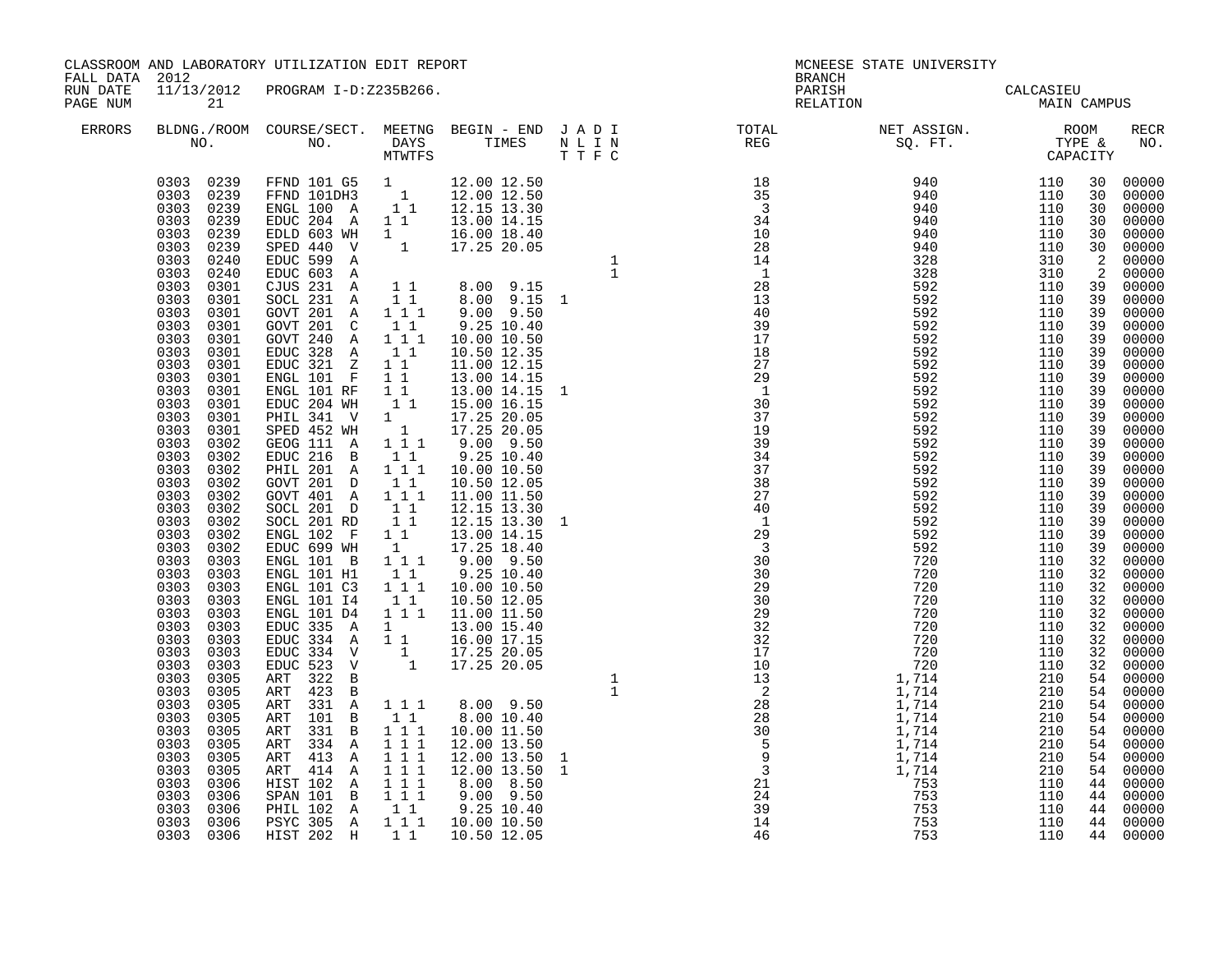| FALL DATA 2012       |                                                                                                                                                                                                                                                                                                                                                                                                                                                                                                                                                                                                                                                                                                                                                                                       | CLASSROOM AND LABORATORY UTILIZATION EDIT REPORT                                                                                                                                                                                                                                                                                                                                                                                                                                                                                                                                                                                                                                                                                                                                                                                                                                                                                                                                                                                                                                                                                                                                                                                                |                                                                                                                                                                                                                     |                                                                                                                                                                                                                                                                                                                                                                                                                                                                               |                                                                                                                                    | <b>BRANCH</b>                                                                                                                                                                                                                                                                                                                                                                                                                                  | MCNEESE STATE UNIVERSITY                                                                                                                                                                                                                                                                                                                                                                                                                                                                |                                                                                                |                                                                                                                                                                            |                                                                                                                                                                                                                                                                                                                                                                                                                                                                                                                                                                                                 |
|----------------------|---------------------------------------------------------------------------------------------------------------------------------------------------------------------------------------------------------------------------------------------------------------------------------------------------------------------------------------------------------------------------------------------------------------------------------------------------------------------------------------------------------------------------------------------------------------------------------------------------------------------------------------------------------------------------------------------------------------------------------------------------------------------------------------|-------------------------------------------------------------------------------------------------------------------------------------------------------------------------------------------------------------------------------------------------------------------------------------------------------------------------------------------------------------------------------------------------------------------------------------------------------------------------------------------------------------------------------------------------------------------------------------------------------------------------------------------------------------------------------------------------------------------------------------------------------------------------------------------------------------------------------------------------------------------------------------------------------------------------------------------------------------------------------------------------------------------------------------------------------------------------------------------------------------------------------------------------------------------------------------------------------------------------------------------------|---------------------------------------------------------------------------------------------------------------------------------------------------------------------------------------------------------------------|-------------------------------------------------------------------------------------------------------------------------------------------------------------------------------------------------------------------------------------------------------------------------------------------------------------------------------------------------------------------------------------------------------------------------------------------------------------------------------|------------------------------------------------------------------------------------------------------------------------------------|------------------------------------------------------------------------------------------------------------------------------------------------------------------------------------------------------------------------------------------------------------------------------------------------------------------------------------------------------------------------------------------------------------------------------------------------|-----------------------------------------------------------------------------------------------------------------------------------------------------------------------------------------------------------------------------------------------------------------------------------------------------------------------------------------------------------------------------------------------------------------------------------------------------------------------------------------|------------------------------------------------------------------------------------------------|----------------------------------------------------------------------------------------------------------------------------------------------------------------------------|-------------------------------------------------------------------------------------------------------------------------------------------------------------------------------------------------------------------------------------------------------------------------------------------------------------------------------------------------------------------------------------------------------------------------------------------------------------------------------------------------------------------------------------------------------------------------------------------------|
| RUN DATE<br>PAGE NUM | 22                                                                                                                                                                                                                                                                                                                                                                                                                                                                                                                                                                                                                                                                                                                                                                                    | 11/13/2012 PROGRAM I-D:Z235B266.                                                                                                                                                                                                                                                                                                                                                                                                                                                                                                                                                                                                                                                                                                                                                                                                                                                                                                                                                                                                                                                                                                                                                                                                                |                                                                                                                                                                                                                     |                                                                                                                                                                                                                                                                                                                                                                                                                                                                               |                                                                                                                                    | PARISH<br>RELATION                                                                                                                                                                                                                                                                                                                                                                                                                             | CALCASIEU<br>MAIN CAMPUS                                                                                                                                                                                                                                                                                                                                                                                                                                                                |                                                                                                |                                                                                                                                                                            |                                                                                                                                                                                                                                                                                                                                                                                                                                                                                                                                                                                                 |
| <b>ERRORS</b>        |                                                                                                                                                                                                                                                                                                                                                                                                                                                                                                                                                                                                                                                                                                                                                                                       |                                                                                                                                                                                                                                                                                                                                                                                                                                                                                                                                                                                                                                                                                                                                                                                                                                                                                                                                                                                                                                                                                                                                                                                                                                                 |                                                                                                                                                                                                                     |                                                                                                                                                                                                                                                                                                                                                                                                                                                                               |                                                                                                                                    | $\begin{tabular}{lllllllllllllllllllll} \textsc{BLONG.} \textsc{F100M.} & \textsc{COURSE/SECT.} & \textsc{METNG.} & \textsc{BEGIN - END} & \textsc{J A D I} & \textsc{DTAT} & \textsc{NTGTL} & \textsc{NET ASSIGN.} & \textsc{ROOM} \\ \textsc{NO.} & \textsc{NO.} & \textsc{DAYS} & \textsc{TIMES} & \textsc{N L I N} & \textsc{REG} & \textsc{SEG.} & \textsc{ST.} & \textsc{CTPE & \& \\ \textsc{MO.} & \textsc{NO.} & \textsc{MTWTFS} & \$ |                                                                                                                                                                                                                                                                                                                                                                                                                                                                                         |                                                                                                |                                                                                                                                                                            | RECR<br>NO.                                                                                                                                                                                                                                                                                                                                                                                                                                                                                                                                                                                     |
|                      | 0303 0306<br>0303<br>0306<br>0303<br>0306<br>0303<br>0306<br>0303<br>0306<br>0303<br>0306<br>0303<br>0311<br>0303 0311<br>0303 0311<br>0303 0311<br>0303<br>0311<br>0303 0311<br>0303 0311<br>0303<br>0311<br>0303<br>0311<br>0303<br>0311<br>0303<br>0311<br>0303<br>0321<br>0303<br>0321<br>0303<br>0321<br>0303<br>0321<br>0303<br>0321<br>0303<br>0321<br>0303<br>0321<br>0303<br>0321<br>0303 0321<br>0303 0321<br>0303<br>0321<br>0303 0321<br>0303 0322<br>0303<br>0322<br>0303<br>0322<br>0303<br>0322<br>0303<br>0322<br>0303<br>0322<br>0303<br>0322<br>0303<br>0322<br>0303<br>0322<br>0303<br>0322<br>0303<br>0322<br>0303<br>0322<br>0303<br>0322<br>0303<br>0322<br>0303<br>0322<br>0303<br>0323<br>0303<br>0323<br>0303<br>0323<br>0303 0323<br>0303 0323<br>0303 0323 | 0303 0306 PSYC 305 B 111<br>HIST 301 B 111<br>HIST 202 I 11<br>HIST 301 C 11<br>EDUC 336 WH 1 17.25 20.05<br>SOCL 201 CS 1 17.25 20.05<br>SOCL 201 CS 1 17.25 20.05<br>SOCL 201 CS 1 17.25 20.05 1<br>ENGL 101 C6 1 1 1 10.00 10.50<br>ENGL 351 D 11<br>ENGL 090 LD 1 1<br>ENGL 090 LD 1 1 11.00 11.50<br>ECED 403 WH 1 17.25 20.05<br>ECED 503QWH 1 17.25 20.05<br>ECED 503QWH 1 17.25 20.05<br>ECED 504QWH 1 17.25 20.05<br>EDUC 403 WH 1 17.25 20.05<br>EDUC 404 WH 1 17.25 20.05<br>EDUC 405 WH 1 17.25 20.05<br>EDUC<br>$ENGL$ 090 LB $11$<br>CJUS 241 A<br>GREK 101 A 1 1 1<br>SPAN 325 A<br>SPAN 101 C 1 1 1<br>SPAN 101 RC 1 1 1<br>SPAN 101 RC 1 1 1 11.00 11.50<br>SPAN 343 WH 1 16.00 17.15<br>EDUC 312 WH 1 16.00 18.40<br>EDUC 412 V 1 17.25 20.05<br>EDUC 525 V 1 17.25 20.05<br>EDUC 654 V 1 17.25 20.05<br>EDUC 351 V 1 17.25 20.05<br>EDUC 351 V 1 17.25 20.05<br>EDUC 42<br>EDUC 420 B<br>EDUC 316 A 1 1<br>EDUC 419 A<br>EDUC 419 B<br>EDUC 409 A<br>$EDUC$ 217 A<br>ENGL 090 LE<br>EDUC 416 A<br>EDUC 416 B<br>EDUC 416 C<br>EDUC 416 A<br>EDUC 416 B<br>EDUC 416 V<br>EDUC 410 V<br>SOCL 211 A<br>CJUS 401 A<br>SOCL 401 A 11 9.25 10.40<br>HIST 102 B 1 1 1 10.00 10.50<br>PHIL 102 B 1 1<br>SOCL 211 B 1 1 1 11.00 11.50 | 11<br>11<br>$1\quad1$<br>$1\quad1$<br>$\begin{array}{c} \begin{array}{c} 1 \\ 1 \\ 1 \end{array}\\ 1 \end{array}$<br>$1\quad1$<br>11<br>11<br>11<br>11<br>11<br>$\overline{1}$ $\overline{1}$<br>1<br>$1 1 1$<br>11 | 11.00 11.50<br>12.00 12.50<br>12.15 13.30<br>13.00 14.15<br>10.50 12.05<br>11.00 11.50<br>$9.00$ $9.50$<br>$9.25$ 10.40<br>10.00 10.50<br>10.50 12.05<br>11.00 11.50<br>11.00 11.50 1<br>$8.00$ $9.15$<br>$8.00$ $9.50$<br>9.25 10.40<br>$9.25$ 10.40<br>10.50 12.05<br>11.00 11.50<br>12.00 12.50<br>12.15 13.30<br>12.15 13.30<br>13.00 15.30<br>13.40 14.55<br>13.40 14.55 1<br>16.00 18.40<br>17.25 20.05<br>$9.00$ $9.50$<br>$9.25$ 10.40<br>$9.25$ 10.40<br>10.50 12.05 | $\mathbf{1}$<br>$\mathbf{1}$<br>$\frac{1}{1}$<br>$\mathbf{1}$<br>1<br>$\mathbf{1}$<br>$\mathbf{1}$<br>$\mathbf{1}$<br>$\mathbf{1}$ | $\begin{array}{r} 14 \\ 1 \\ 2 \\ 1 \\ 5 \\ 4 \\ 3 \\ 6 \\ 6 \\ 9 \\ 10 \\ \end{array}$<br>10<br>44<br>18<br>11<br>27<br>$\frac{1}{1}$<br>9<br>10<br>22<br>$\begin{array}{c} 4 \\ 6 \end{array}$<br>$2\frac{1}{4}$<br>$\frac{4}{9}$<br>28.<br>$\begin{array}{c} 28 \\ 4 \\ 9 \\ 12 \\ 16 \\ 11 \end{array}$<br>$\begin{array}{r} 16 \\ 11 \\ 9 \\ 6 \\ 5 \\ 9 \\ 6 \\ 10 \\ 25 \\ 49 \\ 24 \\ 42 \\ 42 \\ 43 \\ 47 \\ \end{array}$             | 992. Franchi (110)<br>753 110<br>753 1110<br>753 1110<br>753 1110<br>753 1110<br>753 1110<br>753 1110<br>753 1110<br>753 1110<br>753 1110<br>753 1110<br>753 1110<br>753 1110<br>753 1110<br>753 1110<br>753 1110<br>753 1110<br>753 1110<br>753 1110<br>753 1110<br>753<br>910<br>910<br>910<br>$\begin{array}{r} 910 \\ 910 \\ 910 \\ 910 \\ 910 \\ 1,714 \\ 1,714 \\ 1,714 \\ 1,714 \\ 1,714 \\ 1,714 \\ 1,714 \\ 1,714 \\ 1,714 \\ 1,714 \\ 1,714 \\ 1,714 \\ \end{array}$<br>1,714 | 110<br>110<br>110<br>110<br>110<br>110<br>110<br>110<br>110<br>110<br>110<br>110<br>110<br>110 | 44<br>44<br>44<br>44<br>27<br>27<br>27<br>27<br>27<br>27<br>27<br>27<br>27<br>44<br>44<br>44<br>42<br>42<br>42<br>42<br>42<br>42<br>42<br>42<br>42<br>42<br>42<br>42<br>42 | 44 00000<br>00000<br>44 00000<br>00000<br>00000<br>00000<br>44 00000<br>00000<br>00000<br>00000<br>$00000$<br>$00000$<br>$\frac{27}{27}$ 00000<br>27 00000<br>00000<br>00000<br>00000<br>00000<br>00000<br>44 00000<br>44 00000<br>00000<br>00000<br>44 00000<br>44 00000<br>44 00000<br>44 00000<br>44 00000<br>$\begin{matrix}44 & 00000 \\ 44 & 00000\end{matrix}$<br>00000<br>00000<br>42 00000<br>4200000<br>00000<br>00000<br>00000<br>00000<br>00000<br>00000<br>00000<br>00000<br>00000<br>00000<br>00000<br>85 00000<br>85 00000<br>$85$ 00000<br>$85$ 00000<br>$85$ 00000<br>85 00000 |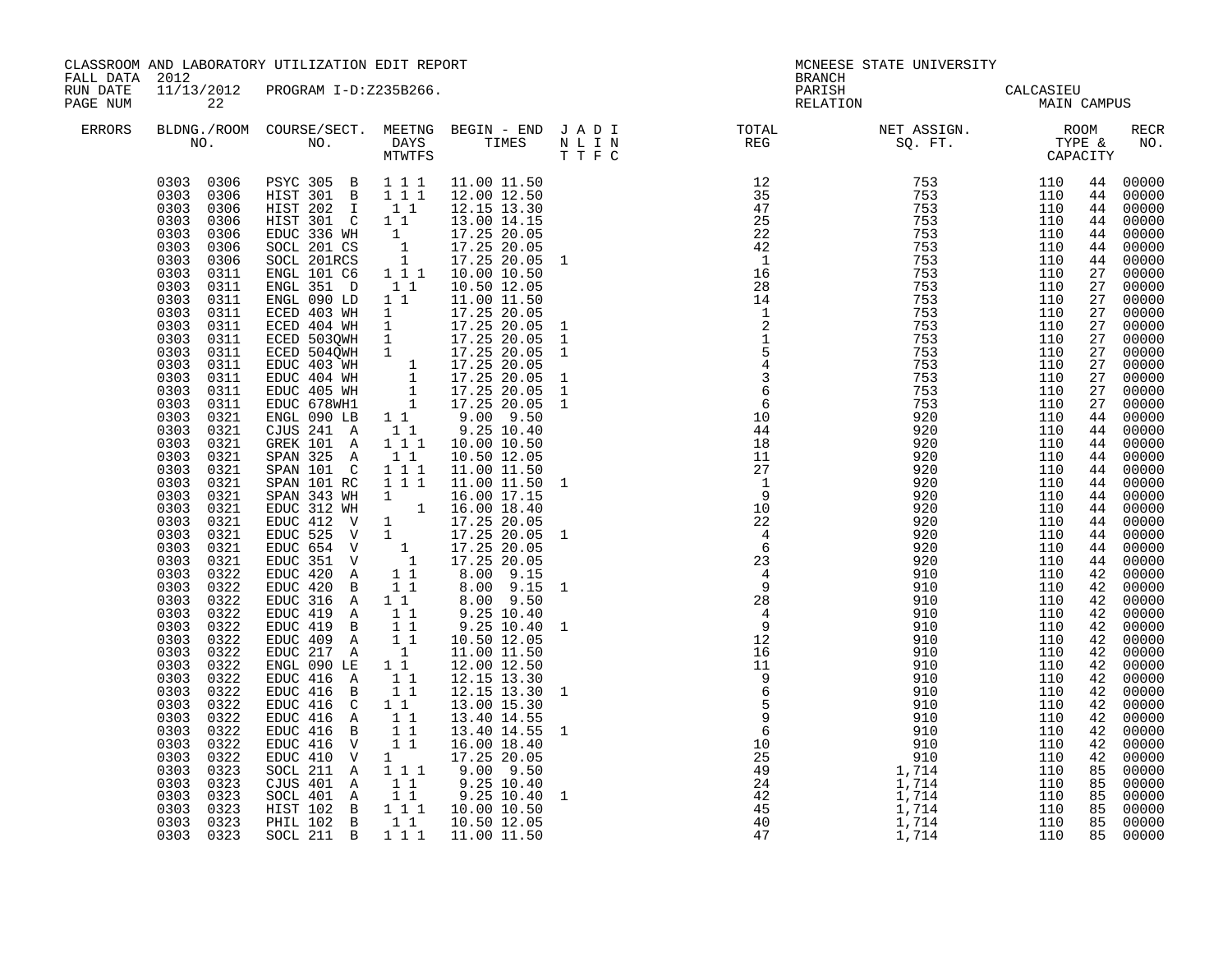| FALL DATA 2012       |                                                                                                                                                                                                                                                                                                                                                                                                                                                                                                                                                                                                                                                                                                            | CLASSROOM AND LABORATORY UTILIZATION EDIT REPORT                                                                                                                                                                                                                                                                                                                                                                                                                                                                                                                                                                                                                                                                                                                                                                                                                                                                                                                                                                                                                                                                                                                                                                                                                                                                                                                                                               |                                                                                                                                                                                |                                                                                                                                                                                                                                                                                                                                                                                                                                                              | MCNEESE STATE UNIVERSITY<br><b>BRANCH</b> |                                                                                                                                                                                                                                                                                                                                                                                                                                       |                          |     |  |             |
|----------------------|------------------------------------------------------------------------------------------------------------------------------------------------------------------------------------------------------------------------------------------------------------------------------------------------------------------------------------------------------------------------------------------------------------------------------------------------------------------------------------------------------------------------------------------------------------------------------------------------------------------------------------------------------------------------------------------------------------|----------------------------------------------------------------------------------------------------------------------------------------------------------------------------------------------------------------------------------------------------------------------------------------------------------------------------------------------------------------------------------------------------------------------------------------------------------------------------------------------------------------------------------------------------------------------------------------------------------------------------------------------------------------------------------------------------------------------------------------------------------------------------------------------------------------------------------------------------------------------------------------------------------------------------------------------------------------------------------------------------------------------------------------------------------------------------------------------------------------------------------------------------------------------------------------------------------------------------------------------------------------------------------------------------------------------------------------------------------------------------------------------------------------|--------------------------------------------------------------------------------------------------------------------------------------------------------------------------------|--------------------------------------------------------------------------------------------------------------------------------------------------------------------------------------------------------------------------------------------------------------------------------------------------------------------------------------------------------------------------------------------------------------------------------------------------------------|-------------------------------------------|---------------------------------------------------------------------------------------------------------------------------------------------------------------------------------------------------------------------------------------------------------------------------------------------------------------------------------------------------------------------------------------------------------------------------------------|--------------------------|-----|--|-------------|
| RUN DATE<br>PAGE NUM | 23                                                                                                                                                                                                                                                                                                                                                                                                                                                                                                                                                                                                                                                                                                         | 11/13/2012 PROGRAM I-D:Z235B266.                                                                                                                                                                                                                                                                                                                                                                                                                                                                                                                                                                                                                                                                                                                                                                                                                                                                                                                                                                                                                                                                                                                                                                                                                                                                                                                                                                               |                                                                                                                                                                                |                                                                                                                                                                                                                                                                                                                                                                                                                                                              |                                           | PARISH<br>RELATION                                                                                                                                                                                                                                                                                                                                                                                                                    | CALCASIEU<br>MAIN CAMPUS |     |  |             |
| ERRORS               |                                                                                                                                                                                                                                                                                                                                                                                                                                                                                                                                                                                                                                                                                                            |                                                                                                                                                                                                                                                                                                                                                                                                                                                                                                                                                                                                                                                                                                                                                                                                                                                                                                                                                                                                                                                                                                                                                                                                                                                                                                                                                                                                                |                                                                                                                                                                                | T T F C                                                                                                                                                                                                                                                                                                                                                                                                                                                      |                                           | BLDNG./ROOM COURSE/SECT. MEETNG BEGIN – END JADI TOTAL NET ASSIGN. NET ASSIGN. ROOM NO. DAYS TIMES NLIN REG SQ.FT. TYPE &                                                                                                                                                                                                                                                                                                             |                          |     |  | RECR<br>NO. |
| 4                    | 0303<br>0327<br>0303<br>0327<br>0303<br>0327<br>0303<br>0332<br>0303<br>0332<br>0303<br>0332<br>0303<br>0332<br>0303<br>0332<br>0303 0332<br>0303 0332<br>0303 0332<br>0303<br>0332<br>0303<br>0332<br>0303<br>0332<br>0303<br>0332<br>0303<br>0333<br>0303<br>0333<br>0303<br>0333<br>0303<br>0333<br>0303<br>0333<br>0303<br>0333<br>0303<br>0333<br>0303<br>0333<br>0303<br>0333<br>0303<br>0333<br>0303 0333<br>0303 0333<br>0303 0333<br>0303<br>0333<br>0303<br>0333<br>0303<br>0333<br>0303<br>0333<br>0303<br>0333<br>0303<br>0333<br>0401<br>0101<br>0401<br>0101<br>0401<br>0101<br>0401<br>0101<br>0401<br>0101<br>0401<br>0106<br>0401<br>0106<br>0401<br>0106<br>0401<br>0106<br>0401<br>0106 | $\begin{array}{cccccc} 0303 & 0323 & \text{EDUC} & 203 & \text{B} & 1 & 1 & 13.40 & 14.55 \\ 0303 & 0323 & \text{ENGL} & 202 & \text{V} & 1 & 17.25 & 20.05 \\ 0303 & 0323 & \text{EDUC} & 202 & \text{V1} & 1 & 17.25 & 20.05 \\ 0303 & 0324 & \text{EDUC} & 503 & \text{QV} & 1 & 1 & 16.00 & 18.40 \\ \end{array}$<br>EDUC 204 B 1 1 1<br>EDUC 204RCV<br>EDUC 333CV1<br>SPAN 101 A 111<br>SPAN 102 A 1 1 1<br>SPAN 201 A<br>ENGL 101 C2 1 1 1<br>HIST 210 A<br>ENGL 351 B 111 11.00 11.50<br>SPAN 312 A 11<br>COUN 687 V 1<br>COUN 687 V 1 16.00 17.15<br>SPAN 201 WH 1 16.00 17.15<br>COUN 626 V 1 17.25 20.05<br>COUN 600 V 1 17.25 20.05<br>PSYC 101 H 111 8.00 8.515<br><b>PSYC 233 B</b><br>PSYC 233 RB<br>PSYC 101 J 111<br>PSYC 101 RJ 1 1 1<br>PSYC 233 C 11<br>ENGL 101 C5 1 1 1<br>PSYC 101 G 1 1<br>PSYC 101 RG 1 1<br>PSYC 101 E 1 1<br>PSYC 101 RG<br>PSYC 101 E<br>PSYC 101 RE 1 1<br>PSYC 233 A 1 1<br>PSYC 233 A 1 1 13.00 14.15<br>ENGL 496 V 1 1 16.00 18.40 1<br>ENGL 502 V1 1 16.00 18.40 1<br>WMST 401 V 1 17.25 20.05<br>PSYC 310 V 1 17.25 20.05<br>PSYC 101 RV 1 17.25 20.05<br>PSYC 211 V 1 17.25 20.05<br>RADS 101 A 1 1 10.50 12.05<br>PL<br>BIOL 101 Q<br>$BIOL$ 101 $R\overline{Q}$<br>BIOL 101 H<br>BIOL 101 RH<br>CLS 416 WH<br>CLS 322 A<br>CLS 420 WH<br>CLS 330 A 1 1 1 11.00 11.50<br>CLS 310 WH 1 1 12.15 12.40<br>CLS 305 A 1 1 13.00 13.50<br>HIST 202 F 1 9.25 10.40 | $1 1 1$<br>1<br>$1\quad1$<br>$\overline{1}$ 1<br>11<br>$\overline{1}$ $\overline{1}$<br>$\begin{array}{c} 1\\ 1\\ 1\\ 1 \end{array}$<br>11<br>11<br>11<br>$1 1 1$<br>$1\quad1$ | 9.45 10.40<br>9.45 10.40<br>17.25 20.05<br>8.00 8.50<br>9.00 9.50<br>9.25 10.40<br>10.00 10.50<br>10.50 12.05<br>13.00 14.15<br>16.00 17.15<br>16.00 17.15 1<br>$8.00$ $9.15$<br>$8.00$ $9.15$<br>$9.00$ $9.50$<br>$9.00$ $9.50$<br>9.25 10.40<br>10.00 10.50<br>10.50 12.05<br>10.50 12.05<br>12.15 13.30<br>$12.15$ $13.30$ 1<br>$13.00$ $14.15$<br>12.15 13.30<br>12.15 13.30<br>13.40 14.55<br>13.40 14.55 1<br>9.25 10.40<br>10.00 10.50<br>10.50 11.40 |                                           | $\begin{smallmatrix} \textbf{R}^{\text{H}} & \textbf{R}^{\text{H}} & \textbf{R}^{\text{H}} & \textbf{R}^{\text{H}} \\ \textbf{R}^{\text{H}} & \textbf{R}^{\text{H}} & \textbf{R}^{\text{H}} \\ \textbf{R}^{\text{H}} & \textbf{R}^{\text{H}} & \textbf{R}^{\text{H}} \\ \textbf{R}^{\text{H}} & \textbf{R}^{\text{H}} & \textbf{R}^{\text{H}} \\ \textbf{R}^{\text{H}} & \textbf{R}^{\text{H}} & \textbf{R}^{\text{H}} \\ \textbf{R}$ |                          |     |  |             |
|                      | 0401 0106<br>0401 0107<br>0401 0112                                                                                                                                                                                                                                                                                                                                                                                                                                                                                                                                                                                                                                                                        | CJUS 461 Q                                                                                                                                                                                                                                                                                                                                                                                                                                                                                                                                                                                                                                                                                                                                                                                                                                                                                                                                                                                                                                                                                                                                                                                                                                                                                                                                                                                                     |                                                                                                                                                                                |                                                                                                                                                                                                                                                                                                                                                                                                                                                              | $\mathbf{1}$                              | 90                                                                                                                                                                                                                                                                                                                                                                                                                                    | 543                      | 310 |  | 1 00000     |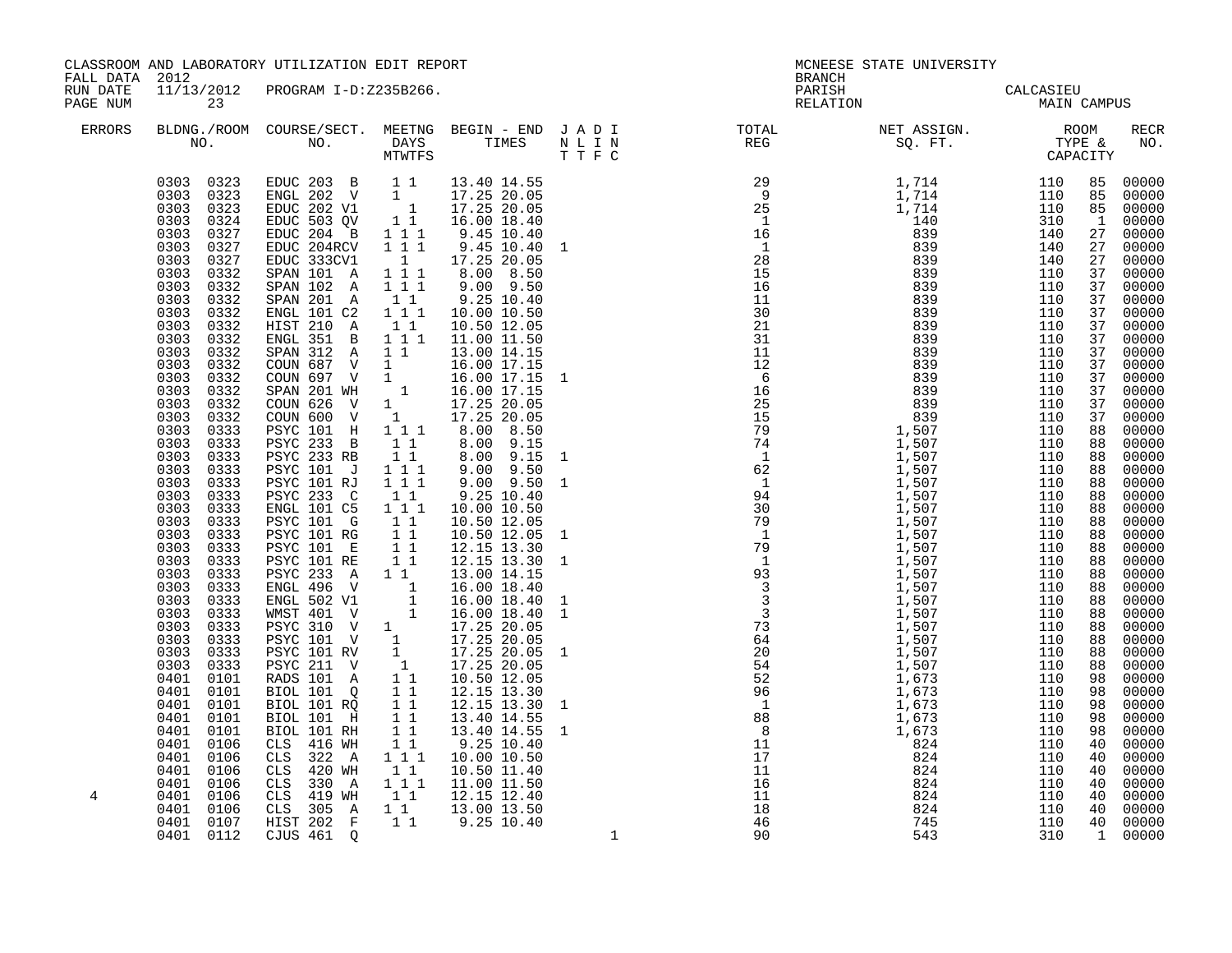| FALL DATA 2012       |                                                                                                                                                                                                                                                                                                                                                                                                                                                                                                                                                                                                                                                                                                                                                                                                            | CLASSROOM AND LABORATORY UTILIZATION EDIT REPORT                                                                                                                                                                                                                                                                                                                                                                                                                                                                                                                                                                                                                                                                                                                                                                                                                                     |                                                                                                                                                                                                                                                                                                                                  |                                                                                                                                                                                                                                                                                                                                                                                                                                                                                                                                       |                                                                             | MCNEESE STATE UNIVERSITY<br><b>BRANCH</b>                                                                                                                                                                                                                                                      |                                                                                                                                                                                                                                                                                                                                                                                                                                                                                                                                            |                                                                                                                                                                                                                                                                                                    |                                                                                                                                                                                                                |                                                                                                                                                                                                                                                                                                                                                                                                            |
|----------------------|------------------------------------------------------------------------------------------------------------------------------------------------------------------------------------------------------------------------------------------------------------------------------------------------------------------------------------------------------------------------------------------------------------------------------------------------------------------------------------------------------------------------------------------------------------------------------------------------------------------------------------------------------------------------------------------------------------------------------------------------------------------------------------------------------------|--------------------------------------------------------------------------------------------------------------------------------------------------------------------------------------------------------------------------------------------------------------------------------------------------------------------------------------------------------------------------------------------------------------------------------------------------------------------------------------------------------------------------------------------------------------------------------------------------------------------------------------------------------------------------------------------------------------------------------------------------------------------------------------------------------------------------------------------------------------------------------------|----------------------------------------------------------------------------------------------------------------------------------------------------------------------------------------------------------------------------------------------------------------------------------------------------------------------------------|---------------------------------------------------------------------------------------------------------------------------------------------------------------------------------------------------------------------------------------------------------------------------------------------------------------------------------------------------------------------------------------------------------------------------------------------------------------------------------------------------------------------------------------|-----------------------------------------------------------------------------|------------------------------------------------------------------------------------------------------------------------------------------------------------------------------------------------------------------------------------------------------------------------------------------------|--------------------------------------------------------------------------------------------------------------------------------------------------------------------------------------------------------------------------------------------------------------------------------------------------------------------------------------------------------------------------------------------------------------------------------------------------------------------------------------------------------------------------------------------|----------------------------------------------------------------------------------------------------------------------------------------------------------------------------------------------------------------------------------------------------------------------------------------------------|----------------------------------------------------------------------------------------------------------------------------------------------------------------------------------------------------------------|------------------------------------------------------------------------------------------------------------------------------------------------------------------------------------------------------------------------------------------------------------------------------------------------------------------------------------------------------------------------------------------------------------|
| RUN DATE<br>PAGE NUM | 24                                                                                                                                                                                                                                                                                                                                                                                                                                                                                                                                                                                                                                                                                                                                                                                                         | 11/13/2012 PROGRAM I-D:Z235B266.                                                                                                                                                                                                                                                                                                                                                                                                                                                                                                                                                                                                                                                                                                                                                                                                                                                     |                                                                                                                                                                                                                                                                                                                                  |                                                                                                                                                                                                                                                                                                                                                                                                                                                                                                                                       |                                                                             |                                                                                                                                                                                                                                                                                                | PARISH CALCASIEU<br>RELATION MAIN CAMPUS                                                                                                                                                                                                                                                                                                                                                                                                                                                                                                   |                                                                                                                                                                                                                                                                                                    |                                                                                                                                                                                                                |                                                                                                                                                                                                                                                                                                                                                                                                            |
| <b>ERRORS</b>        |                                                                                                                                                                                                                                                                                                                                                                                                                                                                                                                                                                                                                                                                                                                                                                                                            | NO. NO. DAYS TIMES NLIN<br>MTWTFS TTFC                                                                                                                                                                                                                                                                                                                                                                                                                                                                                                                                                                                                                                                                                                                                                                                                                                               |                                                                                                                                                                                                                                                                                                                                  |                                                                                                                                                                                                                                                                                                                                                                                                                                                                                                                                       |                                                                             |                                                                                                                                                                                                                                                                                                | BLDNG./ROOM COURSE/SECT. MEETNG BEGIN – END JADI TOTAL NET ASSIGN. NET ASSIGN. NO. NOOM DAYS TIMES NLIN REG SQ.FT. TYPE &                                                                                                                                                                                                                                                                                                                                                                                                                  |                                                                                                                                                                                                                                                                                                    |                                                                                                                                                                                                                | RECR<br>NO.                                                                                                                                                                                                                                                                                                                                                                                                |
|                      | 0401 0112<br>0401 0112<br>0401 0112<br>0401<br>0112<br>0112<br>0401<br>0401<br>0112<br>0112<br>0401<br>0401<br>0112<br>0401<br>0112<br>0401<br>0117<br>0401<br>0117<br>0401<br>0130<br>0401<br>0130<br>0401<br>0130<br>0401<br>0130<br>0401<br>0130<br>0401<br>0130<br>0401<br>0130<br>0401<br>0130<br>0401<br>0130<br>0401<br>0130<br>0401<br>0130<br>0401<br>0130<br>0401<br>0130<br>0401<br>0135<br>0401<br>0135<br>0401<br>0136<br>0401 0136<br>0401<br>0136<br>0401<br>0136<br>0401<br>0136<br>0401<br>0136<br>0401<br>0136<br>0136<br>0401<br>0401<br>0136<br>0401<br>0136<br>0401<br>0136<br>0401<br>0136<br>0401<br>0138<br>0401<br>0138<br>0401<br>0138<br>0401<br>0138<br>0401<br>0138<br>0401<br>0138<br>0401<br>0138<br>0401<br>0138<br>0401<br>0139<br>0401<br>0139<br>0401 0139<br>0401 0139 | 0401  0112  CJUS  561  Q<br>GOVT 430 Q<br>PLEG 225 Z<br>SOCL 451 Q<br>SOCL 551 Q<br>SOSC 370 Z<br>SOSC 371<br>$\rm{Z}$<br>SOSC 372<br>Ζ<br>SOSC 400<br>$\mathbf V$<br>SOSC 499<br>$\mathsf{Q}$<br>ENGL 500<br>Q<br>ENGL 600<br>Q<br>BIOL 226 A<br>BIOL 101 F<br>BIOL 225 A<br>BIOL 226 B<br>BIOL 100 A<br>BIOL 226 C<br>BIOL 225 B 111<br>MBIO 201 B 111<br>BIOL 101 G<br>BIOL 101 D<br>BIOL 101 E<br>BIOL 102 V<br>BIOL 225 V<br>BIOL 405 A<br>BIOL 405 A<br>BIOL 101 A 111<br>BIOL 106 A 1 1<br>BIOL 102 A 1 1 1<br>FFND 101SB1<br>FFND 101SB3<br>BIOL 101 C<br>BIOL 414 A<br>MBIO 201 C<br>FFND 101SB2<br>BIOL 250 A<br>BIOL 481 V<br>BIOL 105WHV<br>RADS 342 A<br>RADS 471 A<br>RADS 320 A<br>RADS 320 A<br>RADS 468 A<br>RADS 354 A<br>RADS 470 A<br>RADS 466 A<br>BIOL 226 LC 1 8.00 10.30<br>BIOL 226 LE 1 8.00 10.30<br>BIOL 226 LA 1 9.00 11.30<br>BIOL 226 LF 1 9.00 11.30 | $1\quad1$<br>1 1 1<br>$1\quad1$<br>11<br>11<br>11<br>1 1<br>11<br>11<br>11<br>$1\quad1$<br>1<br>$\begin{smallmatrix}1&&\\&1\end{smallmatrix}$<br>1 1 1<br>1 1 1<br>$\begin{smallmatrix}1&&1\\&1\\1&&\end{smallmatrix}$<br>11<br>$1\quad1$<br>$\overline{1}$<br>$1\quad1$<br>11<br>$\sim$ 1<br>$1\quad1$<br>11<br>1 1<br>11<br>11 | 1 1 1 8.00 8.50<br>8.00 9.15<br>9.00 9.50<br>$9.25\ 10.40$<br>10.00 10.50<br>10.50 12.05<br>11.00 11.50<br>12.00 12.50<br>12.15 13.30<br>13.00 14.15<br>14.25 15.40<br>16.00 17.15<br>17.25 18.40<br>$9.25$ $10.40$<br>13.40 16.10<br>8.00 8.50<br>8.00 9.15<br>$9.00$ $9.50$<br>9.25 10.15<br>9.25 10.15<br>10.00 10.50<br>11.00 11.50<br>12.15 13.30<br>13.00 13.50<br>13.40 14.55<br>16.00 17.15<br>17.25 18.40<br>8.00 8.50<br>8.00 9.15<br>8.00 9.40<br>$9.00$ $9.50$<br>9.25 10.40<br>10.00 11.15<br>10.50 12.05<br>13.30 14.20 | 1<br>$\mathbf{1}$<br>$\begin{smallmatrix}1\\1\\1\end{smallmatrix}$<br>$1\,$ | $\frac{1}{1}$<br>$\overline{\phantom{a}}$<br>$\begin{array}{c} 2 \\ 141 \\ 1 \end{array}$<br>$\overline{\phantom{a}}$<br>27<br>$\frac{1}{19}$<br>$\frac{49}{36}$<br>36<br>34<br>49<br>41<br>50<br>34<br>37<br>16<br>45<br>20<br>20<br>20<br>20<br>20<br>20<br>15<br>20<br>25<br>25<br>25<br>24 | $\begin{array}{cccc} 543 & 310 & 1 & 000000 \\ 543 & 310 & 1 & 000000 \\ 543 & 310 & 1 & 000000 \\ 543 & 310 & 1 & 000000 \\ 543 & 310 & 1 & 000000 \\ 543 & 310 & 1 & 000000 \\ 543 & 310 & 1 & 000000 \\ 543 & 310 & 1 & 000000 \\ 543 & 310 & 1 & 000000 \\ 543 & 310 & 1 & 000000 \\ 54$<br>$1,798$<br>$1,798$<br>$815$<br>$815$<br>$815$<br>$815$<br>$815$<br>$815$<br>$815$<br>$815$<br>$815$<br>$815$<br>815<br>815<br>815<br>815<br>815<br>815<br>604<br>604<br>604<br>604<br>604<br>604<br>604<br>604<br>820<br>820<br>820<br>820 | 310<br>680<br>680<br>110<br>110<br>110<br>110<br>110<br>110<br>110<br>110<br>110<br>110<br>110<br>110<br>110<br>210<br>210<br>110<br>110<br>110<br>110<br>110<br>110<br>110<br>110<br>110<br>110<br>110<br>110<br>110<br>110<br>110<br>110<br>110<br>110<br>110<br>110<br>210<br>210<br>210<br>210 | 89<br>89<br>89<br>89<br>89<br>89<br>89<br>89<br>89<br>89<br>89<br>89<br>89<br>24<br>51<br>51<br>51<br>51<br>51<br>51<br>51<br>51<br>51<br>51<br>51<br>51<br>40<br>40<br>40<br>40<br>40<br>40<br>40<br>40<br>24 | 1 00000<br>35 00000<br>35 00000<br>00000<br>00000<br>00000<br>00000<br>00000<br>00000<br>00000<br>00000<br>00000<br>00000<br>00000<br>00000<br>00000<br>24 00000<br>00000<br>00000<br>00000<br>00000<br>00000<br>00000<br>00000<br>00000<br>00000<br>00000<br>00000<br>00000<br>00000<br>00000<br>00000<br>00000<br>00000<br>00000<br>00000<br>00000<br>00000<br>24 00000<br>00000<br>24 00000<br>24 00000 |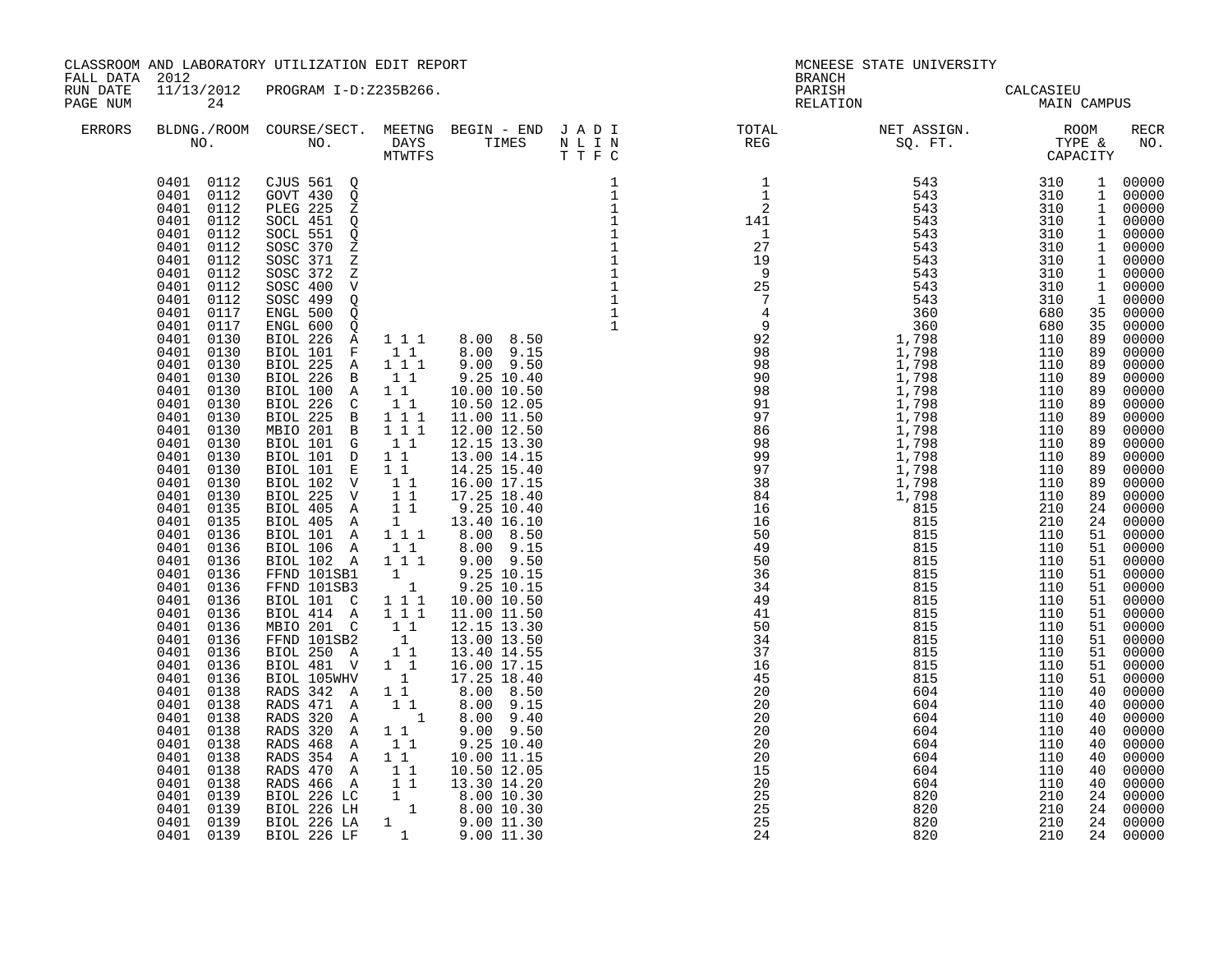| FALL DATA 2012       |                                                                                                                                                                                                                                                                                                                                                                                                                                        | CLASSROOM AND LABORATORY UTILIZATION EDIT REPORT                                                                                                                                                                                                                                                                                                                                                                                                                                                                                                          |                                                      |                                                                                                            | MCNEESE STATE UNIVERSITY<br><b>BRANCH</b> |                                                                                                                                                                                                                                                                                                                                                                                                                                          |                                                                                                                                                                                                                                                                                                                      |                                                                                                                                                                                                  |                                              |                                                                                                                                                                                                                                                                                                                                                         |
|----------------------|----------------------------------------------------------------------------------------------------------------------------------------------------------------------------------------------------------------------------------------------------------------------------------------------------------------------------------------------------------------------------------------------------------------------------------------|-----------------------------------------------------------------------------------------------------------------------------------------------------------------------------------------------------------------------------------------------------------------------------------------------------------------------------------------------------------------------------------------------------------------------------------------------------------------------------------------------------------------------------------------------------------|------------------------------------------------------|------------------------------------------------------------------------------------------------------------|-------------------------------------------|------------------------------------------------------------------------------------------------------------------------------------------------------------------------------------------------------------------------------------------------------------------------------------------------------------------------------------------------------------------------------------------------------------------------------------------|----------------------------------------------------------------------------------------------------------------------------------------------------------------------------------------------------------------------------------------------------------------------------------------------------------------------|--------------------------------------------------------------------------------------------------------------------------------------------------------------------------------------------------|----------------------------------------------|---------------------------------------------------------------------------------------------------------------------------------------------------------------------------------------------------------------------------------------------------------------------------------------------------------------------------------------------------------|
| RUN DATE<br>PAGE NUM | 25                                                                                                                                                                                                                                                                                                                                                                                                                                     | 11/13/2012 PROGRAM I-D:Z235B266.                                                                                                                                                                                                                                                                                                                                                                                                                                                                                                                          |                                                      |                                                                                                            |                                           | PARISH<br>RELATION                                                                                                                                                                                                                                                                                                                                                                                                                       | CALCASIEU<br>MAIN CAMPUS                                                                                                                                                                                                                                                                                             |                                                                                                                                                                                                  |                                              |                                                                                                                                                                                                                                                                                                                                                         |
| ERRORS               |                                                                                                                                                                                                                                                                                                                                                                                                                                        | NO. NO. DAYS TIMES NLIN<br>MTWTFS TTFC                                                                                                                                                                                                                                                                                                                                                                                                                                                                                                                    |                                                      |                                                                                                            |                                           | $\begin{tabular}{lllllllllllllllllllll} \textsc{BLONG.} \textsc{F100M.} & \textsc{CUIRSE/SECT.} & \textsc{METNG.} & \textsc{BEGIN - END.} & \textsc{J A D I} & \textsc{TOTAL} & \textsc{NET ASSIGN.} & \textsc{ROOM} \\ \textsc{NO.} & \textsc{NO.} & \textsc{DAYS} & \textsc{TIMES} & \textsc{N L I N} & \textsc{REG} & \textsc{SQ. FT.} & \textsc{STGN.} & \textsc{TPE & \textsc{GAPACITY}} \\ & \textsc{MTVTFS} & \textsc{T T F C} &$ |                                                                                                                                                                                                                                                                                                                      |                                                                                                                                                                                                  |                                              | RECR<br>NO.                                                                                                                                                                                                                                                                                                                                             |
| 8                    | 0401<br>0140<br>0401<br>0140<br>0401<br>0140<br>0401<br>0140<br>0401<br>0140<br>0401 0141<br>0401<br>0141<br>0401 0226<br>0401 0226                                                                                                                                                                                                                                                                                                    | $\begin{tabular}{cccc} 0401 & 0139 & BIOL 226 LD & 1 & 10.50 13.20 \\ 0401 & 0139 & BIOL 226 LB & 1 & 13.00 15.30 \\ 0401 & 0139 & BIOL 226 LG & 1 & 13.00 15.30 \\ 0401 & 0139 & BIOL 226 LE & 1 & 13.40 16.10 \\ 0401 & 0139 & BIOL 226 LE & 1 & 14.25 16.55 \\ 0401 & 0139 & BIOL 226 LV & 1 & 17$<br>BIOL 225 LG 1 13.00 15.30<br>BIOL 225 LG 1 13.00 15.30<br>BIOL 225 LE 1 13.40 16.10<br>BIOL 225LV1 1 17.25 19.55<br>BIOL 225LV2 1 17.25 19.55<br>BIOL 225LV3 1 17.25 19.55<br>BIOL 250 LA<br>BIOL 250 LB<br>RADS 464 A<br>RADS 320 A             | $\begin{smallmatrix} 1\\1\\1 \end{smallmatrix}$<br>1 | 13.00 15.30<br>13.00 15.30<br>12.30 15.00                                                                  | $\mathbf{1}$                              | 25<br>24<br>25<br>26<br>25<br>25<br>24<br>25<br>24<br>$\frac{25}{25}$<br>25<br>23<br>25<br>24<br>24<br>25<br>25<br>10<br>24<br>18                                                                                                                                                                                                                                                                                                        | $\begin{array}{r} 820 & 210 \ 820 & 210 \ 820 & 210 \ 820 & 210 \ 820 & 210 \ 820 & 210 \ 820 & 210 \ 820 & 210 \ 820 & 210 \ 820 & 210 \ 820 & 210 \ 820 & 210 \ 820 & 210 \ 820 & 210 \ 820 & 210 \ 820 & 210 \ 820 & 210 \ 820 & 210 \ 820 & 210 \ 820 & 210 \ 820 & 210 \ 82$<br>820<br>740<br>740<br>196<br>196 | 210<br>210<br>210<br>310<br>310                                                                                                                                                                  | 24                                           | 24 00000<br>00000<br>24 00000<br>24 00000<br>24 00000<br>24 00000<br>24 00000<br>24 00000<br>24 00000<br>24 00000<br>24 00000<br>24 00000<br>24 00000<br>24 00000<br>24 00000<br>24 00000<br>24 00000<br>24 00000<br>24 00000<br>24 00000<br>$\begin{bmatrix} 24 & 00000 \\ 1 & 00000 \end{bmatrix}$<br>1 00000                                         |
|                      | 0401 0226<br>0227<br>0401<br>0401<br>0229<br>0401<br>0230<br>0401<br>0233<br>0401<br>0233<br>0401<br>0233<br>0401<br>0233<br>0401<br>0233<br>0401<br>0233<br>0401<br>0233<br>0401<br>0233<br>0401<br>0233<br>0401 0233<br>0233<br>0401<br>0401<br>0233<br>0233<br>0401<br>0401<br>0233<br>0401<br>0234<br>0401<br>0234<br>0401<br>0313<br>0401<br>0317<br>0401<br>0317<br>0401<br>0317<br>0401<br>0318<br>0401<br>0318<br>0401<br>0318 | RADS 320 B<br>ENSC 110 A<br>BIOL 410 A 1<br>BIOL 410 A 1 14.25 16.15<br>BIOL 404 A<br>BIOL 101 A 1 8.00 9.50<br>BIOL 101 D 1 8.00 9.50<br>BIOL 101 RD 1 8.00 9.50 1<br>BIOL 101 F 1 8.00 9.50 1<br>BIOL 101 F 1 8.00 9.50<br>BIOL 101 E 1 10.00 11.50 1<br>BIOL 101 RJ 1 10.50 12.40<br>BIOL<br>ENSC 471 A<br>ENSC 496 A<br>GEOL 216 A<br>PHYS 206 B 1 9.25 11.55<br>PHYS 206 A 1 13.00 15.30<br>PHYS 321 Q 1 13.00 15.30<br>PHSC 235 A 1 9.25 10.40<br>PHSC 235 B 1.1 10.50 12.05<br>PHYS 311 A 1 1 1 12.00 12.50<br>0401 0319B PHYS 470 A 1 10.00 12.30 |                                                      | $\begin{array}{cccc} 1 & 12.30 & 15.00 \\ 1 & 13.00 & 14.50 \end{array}$<br>14.25 16.15<br>$1$ 12.00 14.30 | $\mathbf{1}$                              | $\begin{array}{c}\n1 \\ 10 \\ 10 \\ \end{array}$<br>$\begin{array}{c}\n 8 \\  14 \\  6\n \end{array}$<br>23<br>$\begin{array}{c} 24 \\ 24 \\ 1 \\ 25 \end{array}$                                                                                                                                                                                                                                                                        | 196<br>572<br>820<br>809<br>818<br>818<br>818<br>818<br>818<br>818<br>818<br>818<br>818<br>818<br>818<br>818<br>818<br>818<br>277<br>277<br>562<br>530<br>530<br>530<br>546<br>546<br>546<br>262                                                                                                                     | 310<br>210<br>210<br>310<br>210<br>210<br>210<br>210<br>210<br>210<br>210<br>210<br>210<br>210<br>210<br>210<br>210<br>210<br>310<br>310<br>290<br>210<br>210<br>210<br>110<br>110<br>110<br>220 | 27<br>27<br>27<br>20<br>20<br>20<br>40<br>40 | 1 00000<br>$\begin{bmatrix} 22 & 00000 \\ 20 & 00000 \\ 2 & 00000 \end{bmatrix}$<br>27 00000<br>27 00000<br>27 00000<br>27 00000<br>27 00000<br>27 00000<br>27 00000<br>00000<br>00000<br>27 00000<br>27 00000<br>27 00000<br>00000<br>27 00000<br>5 00000<br>5 00000<br>20 00000<br>00000<br>00000<br>$00000$<br>00000<br>00000<br>40 00000<br>6 00000 |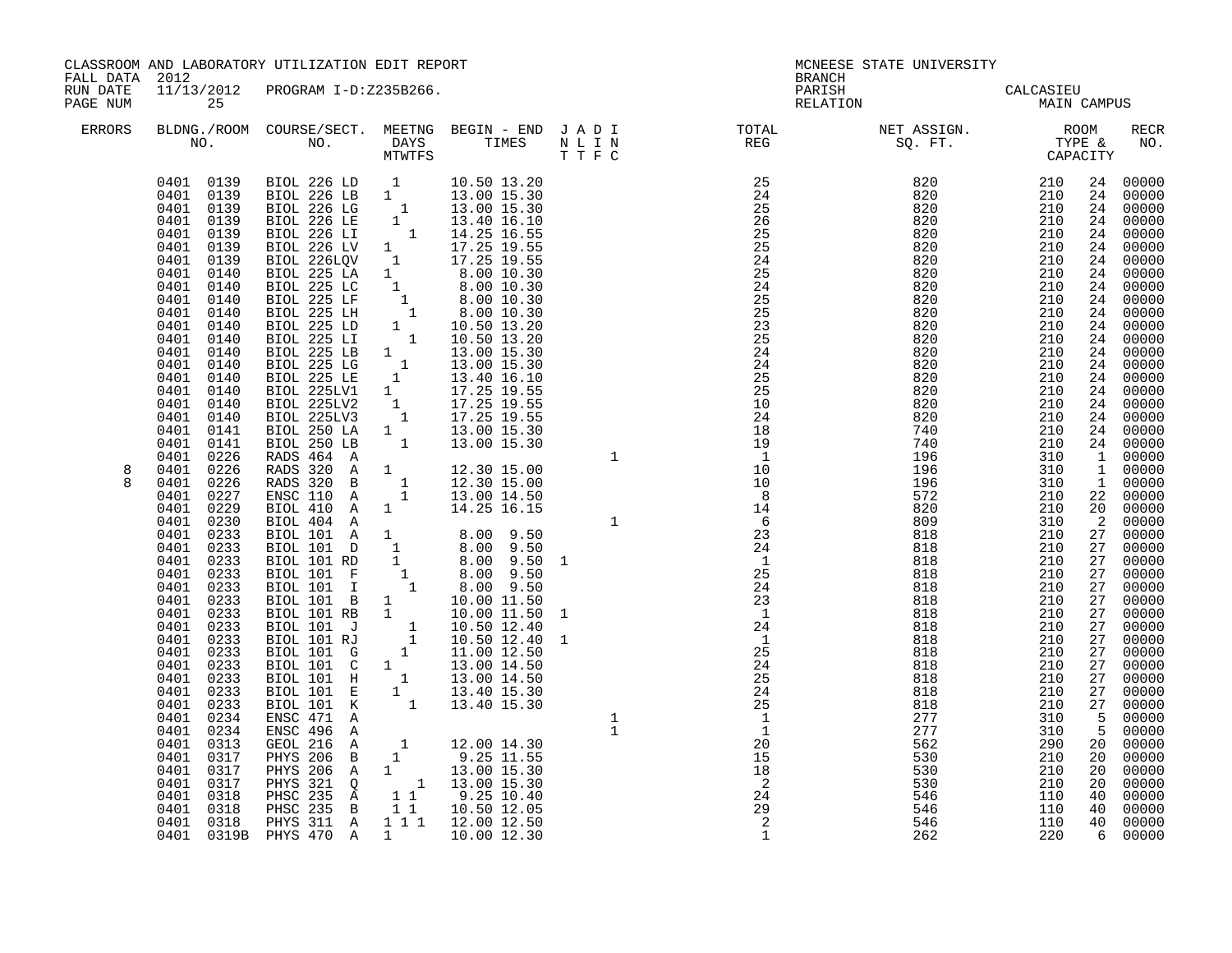| FALL DATA 2012       |                                                                                                                                                                                                                                                                                                                                                                                                                                                                                                                                                                                                                                                                                                                                                                     | CLASSROOM AND LABORATORY UTILIZATION EDIT REPORT                                                                                                                                                                                                                                                                                                                                                                                                                                                                                                                                                                                                                                                                                                                                                                                                                                                                                                                                                                                                                                                                                                                                                                                                                                                                       |                                                       |                                                                                                                                                                                                                                                                                                 |  | <b>BRANCH</b>                                                                                                                     | MCNEESE STATE UNIVERSITY                                                                                                                                                                                                                                                                                                                                                                          |                                                                                  |    |                                                                                                                                                                                                                                                                                                                                                                                                                                                                                                                                                                                   |
|----------------------|---------------------------------------------------------------------------------------------------------------------------------------------------------------------------------------------------------------------------------------------------------------------------------------------------------------------------------------------------------------------------------------------------------------------------------------------------------------------------------------------------------------------------------------------------------------------------------------------------------------------------------------------------------------------------------------------------------------------------------------------------------------------|------------------------------------------------------------------------------------------------------------------------------------------------------------------------------------------------------------------------------------------------------------------------------------------------------------------------------------------------------------------------------------------------------------------------------------------------------------------------------------------------------------------------------------------------------------------------------------------------------------------------------------------------------------------------------------------------------------------------------------------------------------------------------------------------------------------------------------------------------------------------------------------------------------------------------------------------------------------------------------------------------------------------------------------------------------------------------------------------------------------------------------------------------------------------------------------------------------------------------------------------------------------------------------------------------------------------|-------------------------------------------------------|-------------------------------------------------------------------------------------------------------------------------------------------------------------------------------------------------------------------------------------------------------------------------------------------------|--|-----------------------------------------------------------------------------------------------------------------------------------|---------------------------------------------------------------------------------------------------------------------------------------------------------------------------------------------------------------------------------------------------------------------------------------------------------------------------------------------------------------------------------------------------|----------------------------------------------------------------------------------|----|-----------------------------------------------------------------------------------------------------------------------------------------------------------------------------------------------------------------------------------------------------------------------------------------------------------------------------------------------------------------------------------------------------------------------------------------------------------------------------------------------------------------------------------------------------------------------------------|
| RUN DATE<br>PAGE NUM | 26                                                                                                                                                                                                                                                                                                                                                                                                                                                                                                                                                                                                                                                                                                                                                                  | 11/13/2012 PROGRAM I-D:Z235B266.                                                                                                                                                                                                                                                                                                                                                                                                                                                                                                                                                                                                                                                                                                                                                                                                                                                                                                                                                                                                                                                                                                                                                                                                                                                                                       |                                                       |                                                                                                                                                                                                                                                                                                 |  | PARISH<br>RELATION                                                                                                                | CALCASIEU<br>MAIN CAMPUS                                                                                                                                                                                                                                                                                                                                                                          |                                                                                  |    |                                                                                                                                                                                                                                                                                                                                                                                                                                                                                                                                                                                   |
| ERRORS               |                                                                                                                                                                                                                                                                                                                                                                                                                                                                                                                                                                                                                                                                                                                                                                     |                                                                                                                                                                                                                                                                                                                                                                                                                                                                                                                                                                                                                                                                                                                                                                                                                                                                                                                                                                                                                                                                                                                                                                                                                                                                                                                        |                                                       | MTWTFS T T F C                                                                                                                                                                                                                                                                                  |  | BLDNG./ROOM COURSE/SECT. MEETNG BEGIN – END JADI TOTAL NET ASSIGN. NET ASSIGN. NO. ROOM COURSE REG REG REG REG REG SQ. FT. TYPE & |                                                                                                                                                                                                                                                                                                                                                                                                   |                                                                                  |    | <b>RECR</b><br>NO.                                                                                                                                                                                                                                                                                                                                                                                                                                                                                                                                                                |
|                      | 0401 0323<br>0401 0323<br>0401 0323<br>0401 0324<br>0401<br>0324<br>0401<br>0324<br>0401<br>0324<br>0401<br>0324<br>0401<br>0324<br>0401<br>0331<br>0401<br>0336<br>0401<br>0336<br>0401 0336<br>0401 0336<br>0401<br>0336<br>0401 0336<br>0401 0336<br>0401 0336<br>0401<br>0336<br>0401<br>0336<br>0401 0337<br>0401<br>0337<br>0401<br>0337<br>0401<br>0337<br>0401<br>0337<br>0401<br>0337<br>0401 0337<br>0401<br>0337<br>0401 0337<br>0401 0337<br>0401 0338<br>0401 0338<br>0401 0339<br>0401<br>0339<br>0401<br>0339<br>0401<br>0339<br>0401<br>0339<br>0401<br>0339<br>0401<br>0339<br>0401<br>0339<br>0401<br>0342<br>0401<br>0342<br>0401<br>0342<br>0401<br>0345<br>0401<br>0345<br>0401<br>0345<br>0401<br>0345<br>0401 0345<br>0401 0345<br>0401 0345 | 0401 0323 PHYS 212 A 11<br>PHYS 202 A 111<br>PHSC 101 B 111<br>PHSC 101 B 1 1 13.40 14.55<br>PHYS 205 B 1 9.25 11.55<br>PHYS 205 B 1 9.25 11.55<br>PHYS 205 B 1 12.00 14.30<br>PHYS 205 Q 1 12.00 14.30 1<br>PHYS 205 Q 1 13.40 16.10<br>PHYS 205 C 1 13.40 16.10<br>PHYS 205 C 1 13.40 16.10<br>PHYS 151 LV<br>BIOL 339 A 1 1 1 12.00 12.50<br>PHYS 211 A<br>PHSC 101 C<br>PHYS 201 A 111<br>PHYS 211 B 111<br>PHSC 101 A 1 1 1 11.00 11.50<br>GEOL 216 A 1 12.00 13.40<br>GEOL 101WH3 1 12.15 13.30<br>PHSC 101 D 1 1 13.40 14.55<br>GEOL 101WH1<br>PHSC 101 E<br>BIOL 315 A 111<br>BIOL 101 B 111<br>BIOL 211 A 1 1 1<br>BIOL 315 A 1<br>MBIO 201 A 1 1 1<br>FFND 101SB4<br>BIOL 410 A<br>BIOL 105 A<br>BIOL 106 V 1 1<br>BIOL 105 V 1 1<br>BIOL 105 V 1 1 16.00 17.15<br>CLS 322 A 1 10.50 12.05<br>CLS 412 WH 1 1 3.40 15.40<br>MBIO 201LC1 1 8.00 9.50<br>MBIO 201LC1 1 8.00 9.50<br>MBIO 201LE1 1 8.00 9.50<br>BIOL 211 LA 1 10.50 12.40<br>BIOL 211 LC 1 10.50 12.40<br>BIOL 211 LC 1 13.40 1<br>BIOL 102 A 1 12.00 13.50<br>BIOL 102 B 1 13.00 14.50<br>BIOL 102<br>BIOL 102<br>MBIO 201LA2<br>MBIO 201LA2<br>1<br>8.00 9.50<br>MBIO 201LE2<br>1 8.00 9.50<br>MBIO 201LE2<br>1 10.50 12.05<br>MBIO 201LE2<br>MBIO 201LE2<br>1 13.40 15.30<br>MBIO 201LE2<br>1 13.40 15.30<br>MBIO 201LE2<br>1 13.40 15.30<br> | 111<br>$1\quad1$<br>$\overline{1}$<br>$1\quad1$<br>11 | 8.00 9.15<br>10.00 10.50<br>12.00 12.50<br>8.00 8.50<br>8.00 9.15<br>$9.00$ $9.50$<br>10.00 10.50<br>1   14.25   15.40<br>1 1 16.00 17.15<br>8.00 8.50<br>$9.00$ $9.50$<br>10.00 10.50<br>10.50 12.40<br>11.00 11.50<br>12.15 13.05<br>13.00 14.15<br>13.40 14.55<br>16.00 17.15<br>16.00 17.15 |  |                                                                                                                                   | $\begin{array}{cccc} \text{S1} & \text{S1} & \text{LPE} & \text{CAPACITY} \\ \text{CAPACTY} & \text{CAPACITY} \\ 572 & 110 & 40 \\ 5772 & 110 & 40 \\ 732 & 110 & 40 \\ 5335 & 210 & 20 \\ 5335 & 210 & 20 \\ 5335 & 210 & 20 \\ 5335 & 210 & 20 \\ 5335 & 210 & 20 \\ 5335 & 210 & 20 \\ 5335 & 210 & 20 \\ 5335 & 210 & 20 \\ 5$<br>835<br>835<br>815<br>815<br>815<br>815<br>815<br>815<br>815 | 210<br>210<br>210<br>210<br>210<br>210<br>210<br>210<br>210<br>210<br>210<br>210 | 20 | 00000<br>00000<br>00000<br>40 00000<br>00000<br>00000<br>20 00000<br>20 00000<br>20 00000<br>00000<br>00000<br>00000<br>55 00000<br>00000<br>00000<br>00000<br>55 00000<br>00000<br>55 00000<br>00000<br>55 00000<br>00000<br>00000<br>00000<br>00000<br>48 00000<br>00000<br>48 00000<br>48 00000<br>48 00000<br>00000<br>24 00000<br>24 00000<br>16 00000<br>16 00000<br>16 00000<br>16 00000<br>16 00000<br>16 00000<br>16 00000<br>16 00000<br>24 00000<br>24 00000<br>24 00000<br>20 00000<br>$\frac{20}{20}$ 00000<br>20 00000<br>00000<br>20 00000<br>20 00000<br>20 00000 |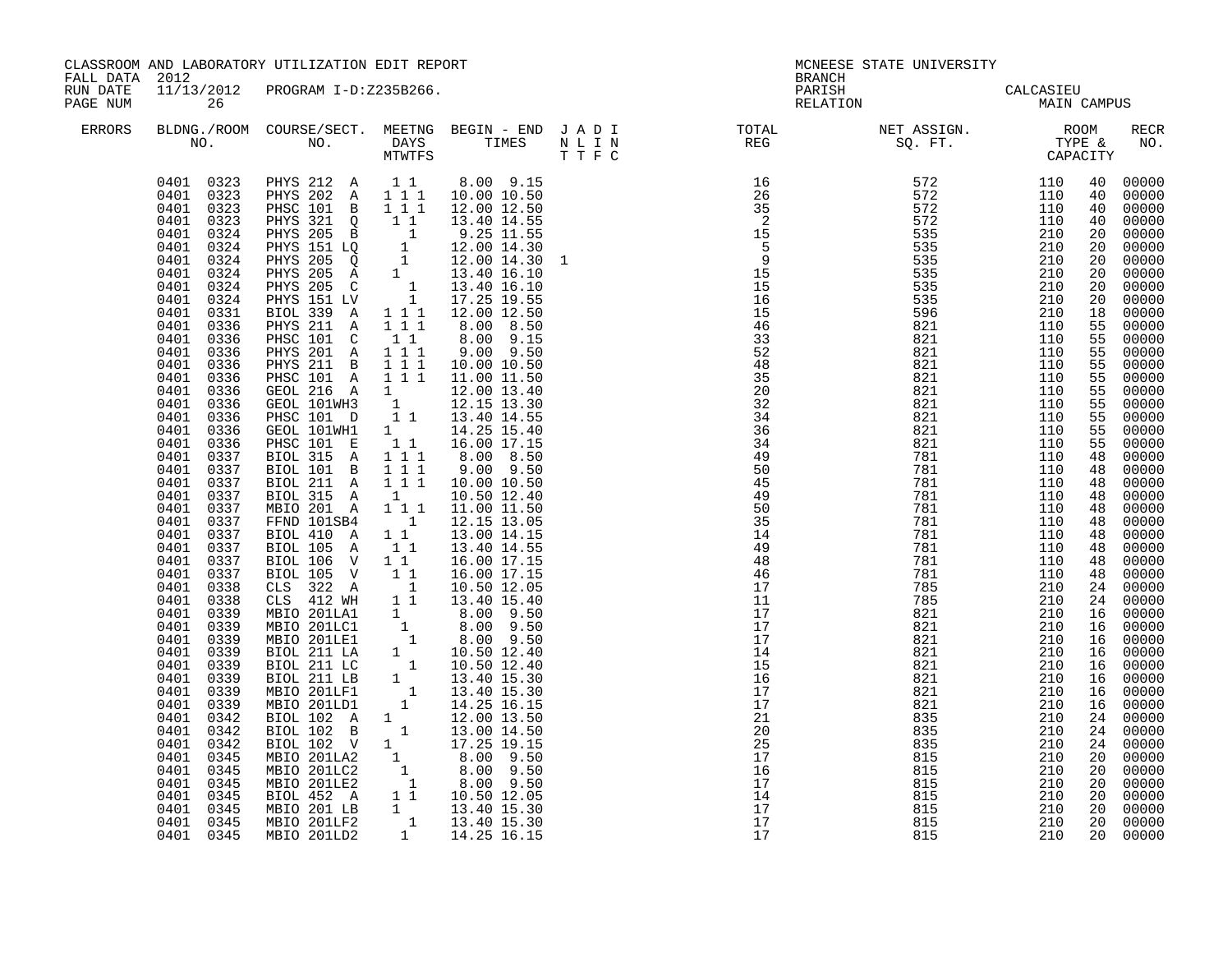| FALL DATA 2012       |                                                                                                                                                                                                                                                                                                                                                                                                                                                                                                                                                                                                                                                                                                                                                                          | CLASSROOM AND LABORATORY UTILIZATION EDIT REPORT                                                                                                                                                                                                                                                                                                                                                                                                                                                                                                                                                                                                                                                                                                                                                                                                                                                                                                |                                                                                                                                                                                                                                                                                                                             |                                                                                                                                                                                                                                                                                                                                                                                                                                                                                                                                                                                                                                                                                                                                | MCNEESE STATE UNIVERSITY<br><b>BRANCH</b>                                    |                                                                                                                                                                                                                                                                                                                                                                                                                                                  |                                                                                                                                                                                                                                                                                                                                                                                                                                          |                          |                      |                                             |
|----------------------|--------------------------------------------------------------------------------------------------------------------------------------------------------------------------------------------------------------------------------------------------------------------------------------------------------------------------------------------------------------------------------------------------------------------------------------------------------------------------------------------------------------------------------------------------------------------------------------------------------------------------------------------------------------------------------------------------------------------------------------------------------------------------|-------------------------------------------------------------------------------------------------------------------------------------------------------------------------------------------------------------------------------------------------------------------------------------------------------------------------------------------------------------------------------------------------------------------------------------------------------------------------------------------------------------------------------------------------------------------------------------------------------------------------------------------------------------------------------------------------------------------------------------------------------------------------------------------------------------------------------------------------------------------------------------------------------------------------------------------------|-----------------------------------------------------------------------------------------------------------------------------------------------------------------------------------------------------------------------------------------------------------------------------------------------------------------------------|--------------------------------------------------------------------------------------------------------------------------------------------------------------------------------------------------------------------------------------------------------------------------------------------------------------------------------------------------------------------------------------------------------------------------------------------------------------------------------------------------------------------------------------------------------------------------------------------------------------------------------------------------------------------------------------------------------------------------------|------------------------------------------------------------------------------|--------------------------------------------------------------------------------------------------------------------------------------------------------------------------------------------------------------------------------------------------------------------------------------------------------------------------------------------------------------------------------------------------------------------------------------------------|------------------------------------------------------------------------------------------------------------------------------------------------------------------------------------------------------------------------------------------------------------------------------------------------------------------------------------------------------------------------------------------------------------------------------------------|--------------------------|----------------------|---------------------------------------------|
| RUN DATE<br>PAGE NUM | 27                                                                                                                                                                                                                                                                                                                                                                                                                                                                                                                                                                                                                                                                                                                                                                       | 11/13/2012 PROGRAM I-D:Z235B266.                                                                                                                                                                                                                                                                                                                                                                                                                                                                                                                                                                                                                                                                                                                                                                                                                                                                                                                |                                                                                                                                                                                                                                                                                                                             |                                                                                                                                                                                                                                                                                                                                                                                                                                                                                                                                                                                                                                                                                                                                |                                                                              | PARISH<br>RELATION                                                                                                                                                                                                                                                                                                                                                                                                                               | CALCASIEU<br>MAIN CAMPUS                                                                                                                                                                                                                                                                                                                                                                                                                 |                          |                      |                                             |
| <b>ERRORS</b>        |                                                                                                                                                                                                                                                                                                                                                                                                                                                                                                                                                                                                                                                                                                                                                                          |                                                                                                                                                                                                                                                                                                                                                                                                                                                                                                                                                                                                                                                                                                                                                                                                                                                                                                                                                 |                                                                                                                                                                                                                                                                                                                             |                                                                                                                                                                                                                                                                                                                                                                                                                                                                                                                                                                                                                                                                                                                                |                                                                              | $\begin{tabular}{lllllllllllllllllllll} \textsc{BLONG.} \textsc{F100M.} & \textsc{COURSE/SECT.} & \textsc{METING.} & \textsc{BEGIN - END.} & \textsc{J A D I} & \textsc{DTAT} & \textsc{NT10TAL} & \textsc{NET ASSIGN.} & \textsc{ROOM} \\ \textsc{NO.} & \textsc{NO.} & \textsc{DAYS} & \textsc{TIMES} & \textsc{N L I N} & \textsc{REG} & \textsc{SG. FT.} & \textsc{STP} & \textsc{CAPACITY} \\ & \textsc{MTVTFS} & \textsc{T T F C} & & & &$ |                                                                                                                                                                                                                                                                                                                                                                                                                                          |                          |                      | RECR<br>NO.                                 |
|                      | 0503 0107<br>0503 0107<br>0503<br>0107<br>0503<br>0107<br>0503<br>0107<br>0503<br>0107<br>0503<br>0107<br>0503 0107<br>0503 0107<br>0503 0107<br>0503<br>0107<br>0503 0107<br>0503 0107<br>0503 0107<br>0503<br>0107<br>0503 0107<br>0503 0107<br>0503<br>0107<br>0503<br>0107<br>0503<br>0107<br>0503<br>0107<br>0503<br>0107<br>0503<br>0107<br>0503<br>0107<br>0503<br>0107<br>0503<br>0107<br>0503<br>0107<br>0503<br>0107<br>0503<br>0107<br>0503<br>0107<br>0503 0108<br>0503<br>0108<br>0503 0108<br>0503<br>0108<br>0503<br>0108<br>0503<br>0108<br>0503<br>0108<br>0503<br>0108<br>0503<br>0108<br>0503<br>0108<br>0503<br>0108<br>0503<br>0108<br>0503<br>0108<br>0503<br>0108<br>0503<br>0108<br>0503<br>0108<br>0503<br>0108<br>0503<br>0108<br>0503<br>0108 | 0503 0101 MATH 541 A 11 13.40 14.55<br>MATH 231 A 111<br>STAT 231 A 111<br>MATH 231 F 11<br>STAT 231 F<br>MATH 231 B1<br>STAT 231 B1<br>MATH 231 G<br>$STAT$ 231 G $1$ 1<br>MATH 231 C 1 1 1<br>STAT 231 C 1 1 1<br>MATH 292 A 1 1<br>MATH 292 A 1<br>MATH 301 A 1 1 1<br>MATH 231 H2 1 1<br>STAT 231 H2 1 1<br>MATH 231 D1 1 1<br>MATH 231RD1 1 1<br>STAT 231 D1 1<br>MATH 231 E1 11<br>$STAT$ 231 $E1$<br>MATH 231 V1<br>STAT 231 V1<br>MATH 231 V2<br>STAT 231 V2<br>MATH 175 Q<br>STAT 433 $\tilde{V}$<br>STAT 563 V<br>CSCI 641 V 11<br>MATH 641 V 11<br>MATH 606 V<br>MATH 291 A 11<br>MATH 291 A 1 1<br>MATH 231 B2 1 1 1<br>STAT 231 B2 1 1 1<br>MATH 322 B<br>MATH 190 A<br>MATH 190 RA<br>MATH 190 A<br>MATH 190 RA<br>MATH 291 B<br>MATH 190 B<br>MATH 190 RB<br>MATH 291 B<br>MATH 322 A 1 1<br>MATH 190 B 1 1<br>MATH 190 B 1 1<br>MATH 190 RB 1 1<br>MATH 113 Q4 1 1 14.25 15.40<br>MATH 113 Q4 1 1 14.25 15.40 1<br>MATH 292 V 1 | $1\quad1$<br>$1 1 1$<br>$1 1 1$<br>11<br>$\overline{1}$ $\overline{1}$<br>$1\quad1$<br>$\begin{smallmatrix}1&&1\\&1\\1&&1\end{smallmatrix}$<br>11<br>$1\quad1$<br>$1\overline{1}$<br>11<br>11<br>$1\quad1$<br>$1\quad1$<br>$\begin{smallmatrix}1&1\1&1\end{smallmatrix}$<br>$1\quad1$<br>11<br>$1\quad1$<br>$1\quad1$<br>11 | 8.00 8.50<br>8.00 8.50 1<br>$8.00$ $9.15$<br>8.00 9.15<br>$9.00$ $9.50$<br>9.00 9.50<br>9.25 10.40<br>9.25 10.40<br>10.00 10.50<br>10.00 10.50<br>10.50 12.05<br>11.00 11.50<br>12.00 12.50<br>12.15 13.30<br>12.15 13.30<br>13.00 14.15<br>13.00 14.15<br>13.00 14.15<br>14.25 15.40<br>14.25 15.40<br>16.00 17.15<br>16.00 17.15<br>16.00 17.15<br>16.00 17.15 1<br>17.25 18.40<br>17.25 18.40<br>17.25 18.40 1<br>18.50 20.05<br>18.50 20.05 1<br>18.50 20.05<br>8.00 8.50<br>8.00 9.15<br>$9.00$ $9.50$<br>$9.00$ $9.50$<br>9.25 10.40<br>10.00 10.50<br>10.00 10.50<br>10.50 12.05<br>10.50 12.05<br>11.00 11.50<br>12.00 12.50<br>12.00 12.50<br>12.15 13.30<br>13.00 14.15<br>13.40 14.55<br>13.40 14.55<br>16.00 16.50 | $\mathbf{1}$<br>$\mathbf{1}$<br>$\mathbf{1}$<br>$\mathbf{1}$<br><sup>1</sup> | $6\overline{6}$<br>$\begin{array}{c} 6 \\ 24 \\ 21 \end{array}$<br>36<br>26<br>20<br>31<br>$\frac{5}{35}$<br>$\begin{array}{c} 3 \\ 3 \\ 35 \end{array}$<br>$\overline{\textbf{3}}$<br>37<br>$\frac{37}{5}$<br>$6^{\circ}$<br>37<br>$\overline{33}$<br>$\overline{37}$<br>$6\overline{6}$<br>$\begin{array}{c} 45 \\ 1 \end{array}$<br>22                                                                                                        | $\begin{array}{cccc} \text{SC. FT.} & \text{TPF.} & \text{CAPRE A} & \text{NO.} \\ \text{CAPRCLTT} & \text{CO.} & \text{O.} & \text{O.} & \text{O.} & \text{O.} \\ \text{TPF.} & \text{CAPRCLTT} & \text{NO.} & \text{O.} & \text{O.} & \text{O.} & \text{O.} \\ \text{TPF.} & \text{P143} & \text{110} & \text{50} & \text{O.} & \text{O.} & \text{O.} & \text{O.} \\ \text{TPF.} & \text{P144} & \text{11$<br>752<br>752<br>752<br>752 | 110<br>110<br>110<br>110 | 50<br>50<br>50<br>50 | $00000$<br>00000<br>00000<br>00000<br>00000 |
|                      |                                                                                                                                                                                                                                                                                                                                                                                                                                                                                                                                                                                                                                                                                                                                                                          | 0503 0108 MATH 292 V 1 1 16.00 17.15                                                                                                                                                                                                                                                                                                                                                                                                                                                                                                                                                                                                                                                                                                                                                                                                                                                                                                            |                                                                                                                                                                                                                                                                                                                             |                                                                                                                                                                                                                                                                                                                                                                                                                                                                                                                                                                                                                                                                                                                                |                                                                              | 22                                                                                                                                                                                                                                                                                                                                                                                                                                               | 752                                                                                                                                                                                                                                                                                                                                                                                                                                      | 110                      | 50                   | 00000                                       |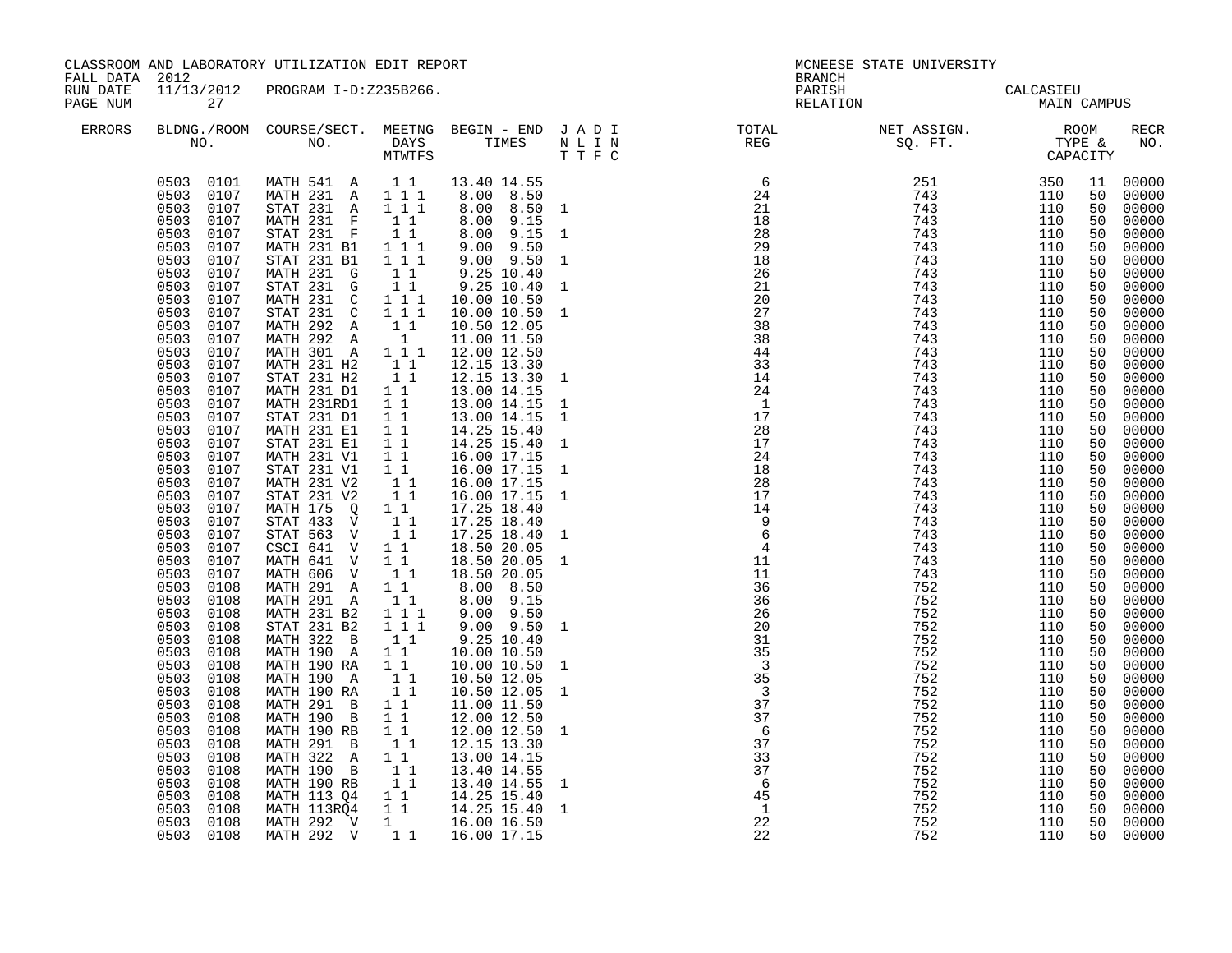| FALL DATA 2012       |                                                                                                                                                                                                                                                                                                                                                                                                                                                                                                                                                                                                                                                                                                                                                                          | CLASSROOM AND LABORATORY UTILIZATION EDIT REPORT                                                                                                                                                                                                                                                                                                                                                                                                                                                                                                                                                                                                                                                                                                                                                                                                                                                                                                                            |                                                                                                                                                                                                                                                                       |                                                                                                                                                                                                                                                                                                                                                                                                                                                                                                                                                                                                                                                                                                         | MCNEESE STATE UNIVERSITY<br><b>BRANCH</b>                                                                                                                                                          |                                                                                                                                                                                                                                                                                                                                                                                                                                                                                                                                                                                                                                                                                                           |                          |                                               |                                                                                                                                                                                                                                                                                              |                                                                                                                                                                                                                                                                                                                                                                                                                                                                      |
|----------------------|--------------------------------------------------------------------------------------------------------------------------------------------------------------------------------------------------------------------------------------------------------------------------------------------------------------------------------------------------------------------------------------------------------------------------------------------------------------------------------------------------------------------------------------------------------------------------------------------------------------------------------------------------------------------------------------------------------------------------------------------------------------------------|-----------------------------------------------------------------------------------------------------------------------------------------------------------------------------------------------------------------------------------------------------------------------------------------------------------------------------------------------------------------------------------------------------------------------------------------------------------------------------------------------------------------------------------------------------------------------------------------------------------------------------------------------------------------------------------------------------------------------------------------------------------------------------------------------------------------------------------------------------------------------------------------------------------------------------------------------------------------------------|-----------------------------------------------------------------------------------------------------------------------------------------------------------------------------------------------------------------------------------------------------------------------|---------------------------------------------------------------------------------------------------------------------------------------------------------------------------------------------------------------------------------------------------------------------------------------------------------------------------------------------------------------------------------------------------------------------------------------------------------------------------------------------------------------------------------------------------------------------------------------------------------------------------------------------------------------------------------------------------------|----------------------------------------------------------------------------------------------------------------------------------------------------------------------------------------------------|-----------------------------------------------------------------------------------------------------------------------------------------------------------------------------------------------------------------------------------------------------------------------------------------------------------------------------------------------------------------------------------------------------------------------------------------------------------------------------------------------------------------------------------------------------------------------------------------------------------------------------------------------------------------------------------------------------------|--------------------------|-----------------------------------------------|----------------------------------------------------------------------------------------------------------------------------------------------------------------------------------------------------------------------------------------------------------------------------------------------|----------------------------------------------------------------------------------------------------------------------------------------------------------------------------------------------------------------------------------------------------------------------------------------------------------------------------------------------------------------------------------------------------------------------------------------------------------------------|
| RUN DATE<br>PAGE NUM | 28                                                                                                                                                                                                                                                                                                                                                                                                                                                                                                                                                                                                                                                                                                                                                                       | 11/13/2012 PROGRAM I-D:Z235B266.                                                                                                                                                                                                                                                                                                                                                                                                                                                                                                                                                                                                                                                                                                                                                                                                                                                                                                                                            |                                                                                                                                                                                                                                                                       |                                                                                                                                                                                                                                                                                                                                                                                                                                                                                                                                                                                                                                                                                                         |                                                                                                                                                                                                    | PARISH<br>RELATION                                                                                                                                                                                                                                                                                                                                                                                                                                                                                                                                                                                                                                                                                        | CALCASIEU<br>MAIN CAMPUS |                                               |                                                                                                                                                                                                                                                                                              |                                                                                                                                                                                                                                                                                                                                                                                                                                                                      |
| <b>ERRORS</b>        |                                                                                                                                                                                                                                                                                                                                                                                                                                                                                                                                                                                                                                                                                                                                                                          |                                                                                                                                                                                                                                                                                                                                                                                                                                                                                                                                                                                                                                                                                                                                                                                                                                                                                                                                                                             |                                                                                                                                                                                                                                                                       |                                                                                                                                                                                                                                                                                                                                                                                                                                                                                                                                                                                                                                                                                                         |                                                                                                                                                                                                    | $\begin{tabular}{lllllllllllllllllllll} \textsc{BLONG.} \textsc{F100M.} & \textsc{COURSE/SECT.} & \textsc{METNG.} & \textsc{BEGIN - END.} & \textsc{J A D I} & \textsc{DTATM E} & \textsc{NET ASSIGN.} & \textsc{ROOM} \\ \textsc{NO.} & \textsc{NO.} & \textsc{DAYS} & \textsc{TIMES} & \textsc{N L I N} & \textsc{REG} & \textsc{SEG} & \textsc{ST.} & \textsc{STF.} & \textsc{CTPACITY} \\ & \textsc{MTVTFS} & \textsc{T T F C} & \textsc{$                                                                                                                                                                                                                                                            |                          |                                               |                                                                                                                                                                                                                                                                                              | RECR<br>NO.                                                                                                                                                                                                                                                                                                                                                                                                                                                          |
|                      | 0503 0108<br>0503 0108<br>0503 0108<br>0503<br>0108<br>0503<br>0108<br>0503<br>0109<br>0503<br>0109<br>0503<br>0109<br>0503<br>0109<br>0503<br>0109<br>0503 0109<br>0503<br>0109<br>0503 0109<br>0503 0109<br>0503 0109<br>0503<br>0109<br>0503 0109<br>0503<br>0109<br>0503<br>0109<br>0503<br>0109<br>0503<br>0109<br>0503<br>0109<br>0503<br>0109<br>0503<br>0109<br>0503<br>0109<br>0503<br>0109<br>0503<br>0109<br>0503<br>0109<br>0503<br>0109<br>0503<br>0111<br>0503 0111<br>0503 0111<br>0503<br>0111<br>0503 0111<br>0503 0111<br>0503<br>0111<br>0503<br>0111<br>0503<br>0111<br>0503<br>0111<br>0503<br>0111<br>0503<br>0111<br>0503<br>0111<br>0503<br>0111<br>0503<br>0111<br>0503<br>0111<br>0503<br>0111<br>0503<br>0111<br>0503<br>0111<br>0503<br>0111 | MATH 190 V 1 17.25 18.15<br>MATH 190 RV 1 17.25 18.15 1<br>MATH 190 V 1 1 17.25 19.05<br>MATH 190 RV<br>MATH 313 V<br>MATH 170 A 1 1 1<br>MATH 170 RA 1 1 1<br>MATH 170 E<br>MATH 170 RE<br>MATH 170 B 1 1 1<br>MATH 175 C 1 1<br>MATH 175 C 1 1 1<br>MATH 170 RC 1 1 1<br>MATH 170 F 1 1<br>MATH 170 RF 1 1<br>MATH 175 A 1 1 1<br>MATH 175 B 1 1 1<br>MATH 1<br>MATH 231 H <sub>1</sub><br>STAT 231 H1 1<br>MATH 231 D2 1 1<br>STAT 231 D2 1 1<br>MATH 170 G 1 1<br>MATH 170 G 1 1<br>MATH 170 RG 1 1<br>MATH 231 E2<br>STAT 231 E2<br>MATH 332 V<br>STAT 332 V<br>MATH 113 Q2<br>MATH 113 Q2<br>MATH 170 Q<br>MATH 113 A 1 1 1<br>MATH 113 RA 1 1 1<br>MATH 113 G<br>MATH 113 B 1 1 1<br>MATH 113 RB 1 1 1<br>MATH 113 H<br>MATH 113 RH 11<br>MATH 130 B 111<br>MATH 113 I<br>MATH 113 D 1 1 1<br>MATH 113 RD<br>MATH 113 E<br>MATH 113 RE<br>$MATH$ 113 $J$<br>MATH 113 F 1 1<br>MATH 113 RF 1 1<br>MATH 113 K 1<br>MATH 170 D 1 1<br>MATH 170 RD 1 1<br>MATH 170 V 1 1 | 11<br>11<br>$\begin{array}{rr} & 1 & 1 \\ & 1 & 1 \end{array}$<br>11<br>$1\quad1$<br>$1\quad1$<br>$1\quad1$<br>$\begin{bmatrix} 1 & 1 \\ 1 & 1 \end{bmatrix}$<br>11<br>$1\quad1$<br>11<br>$\begin{array}{cccc} 1 & 1 & 1 \\ 1 & 1 & 1 \\ 1 & 1 & 1 \end{array}$<br>11 | 17.25 19.05 1<br>18.50 20.05<br>8.00 8.50<br>8.00 8.50<br>8.00 9.15<br>8.00 9.15<br>$9.00$ $9.50$<br>9.25 10.40<br>10.00 10.50<br>10.00 10.50<br>10.50 12.05<br>10.50 12.05<br>11.00 11.50<br>12.00 12.50<br>12.15 13.30<br>12.15 13.30<br>13.00 14.15<br>13.00 14.15<br>13.40 14.55<br>13.40 14.55<br>14.25 15.40<br>14.25 15.40 1<br>16.00 17.15<br>16.00 17.15<br>16.00 17.15<br>17.25 18.40<br>8.00 8.50<br>8.00 8.50<br>8.00 9.15<br>$9.00$ $9.50$<br>$9.00$ $9.50$<br>9.25 10.40<br>9.25 10.40<br>10.00 10.50<br>10.50 12.05<br>11.00 11.50<br>11.00 11.50<br>12.00 12.50<br>12.00 12.50<br>12.15 13.30<br>13.00 14.15<br>13.00 14.15<br>13.40 14.55<br>14.25 15.40<br>14.25 15.40<br>16.00 17.15 | $\mathbf{1}$<br>$\overline{1}$<br>$\mathbf{1}$<br>1<br>$\mathbf{1}$<br>$\mathbf{1}$<br>$\mathbf{1}$<br>1<br>1<br>$\mathbf{1}$<br>$\mathbf{1}$<br>$\mathbf{1}$<br>$\mathbf{1}$<br>$\mathbf{1}$<br>1 | $\begin{array}{r} \texttt{a} \\ \texttt{b} \\ \texttt{c} \\ \texttt{d} \\ \texttt{d} \\ \texttt{e} \\ \texttt{f} \\ \texttt{f} \\ \texttt{f} \\ \texttt{f} \\ \texttt{f} \\ \texttt{f} \\ \texttt{f} \\ \texttt{f} \\ \texttt{f} \\ \texttt{f} \\ \texttt{f} \\ \texttt{f} \\ \texttt{f} \\ \texttt{f} \\ \texttt{f} \\ \texttt{f} \\ \texttt{f} \\ \texttt{f} \\ \texttt{f} \\ \texttt{f} \\ \texttt{f} \\ \texttt{f} \\ \texttt{f} \\ \texttt{f} \\ \texttt$<br>47<br>$\overline{1}$<br>47<br>43<br>$\overline{5}$<br>46<br>$\overline{1}$<br>$4\overline{7}$<br>47<br>49<br>$4\overline{3}$<br>$\overline{5}$<br>47<br>$\overline{41}$<br>$\overline{4}$<br>46<br>45<br>$\overline{\phantom{0}}$<br>44 |                          | 110<br>110<br>110<br>110<br>110<br>110<br>110 | 50<br>50<br>50<br>50<br>49<br>49<br>49<br>49<br>49<br>49<br>49<br>49<br>49<br>49<br>49<br>49<br>49<br>49<br>49<br>49<br>49<br>49<br>49<br>49<br>49<br>49<br>49<br>49<br>55<br>55<br>55<br>55<br>55<br>55<br>55<br>55<br>55<br>55<br>55<br>55<br>55<br>55<br>55<br>55<br>55<br>55<br>55<br>55 | 50 00000<br>00000<br>00000<br>00000<br>00000<br>00000<br>00000<br>00000<br>00000<br>00000<br>00000<br>00000<br>00000<br>00000<br>00000<br>00000<br>00000<br>00000<br>00000<br>00000<br>00000<br>00000<br>00000<br>00000<br>00000<br>00000<br>00000<br>00000<br>00000<br>00000<br>00000<br>00000<br>$00000$<br>$00000$<br>00000<br>$00000$<br>$00000$<br>00000<br>00000<br>00000<br>00000<br>00000<br>00000<br>00000<br>00000<br>$00000$<br>$00000$<br>00000<br>00000 |
|                      | 0503<br>0111                                                                                                                                                                                                                                                                                                                                                                                                                                                                                                                                                                                                                                                                                                                                                             | MATH 175 V<br>0503 0111 MATH 175 RV 1 1 16.00 17.15 1                                                                                                                                                                                                                                                                                                                                                                                                                                                                                                                                                                                                                                                                                                                                                                                                                                                                                                                       | 11                                                                                                                                                                                                                                                                    | 16.00 17.15                                                                                                                                                                                                                                                                                                                                                                                                                                                                                                                                                                                                                                                                                             |                                                                                                                                                                                                    | 40<br>$\overline{\phantom{0}}$                                                                                                                                                                                                                                                                                                                                                                                                                                                                                                                                                                                                                                                                            | 721<br>721               | 110<br>110                                    | 55<br>55                                                                                                                                                                                                                                                                                     | 00000<br>00000                                                                                                                                                                                                                                                                                                                                                                                                                                                       |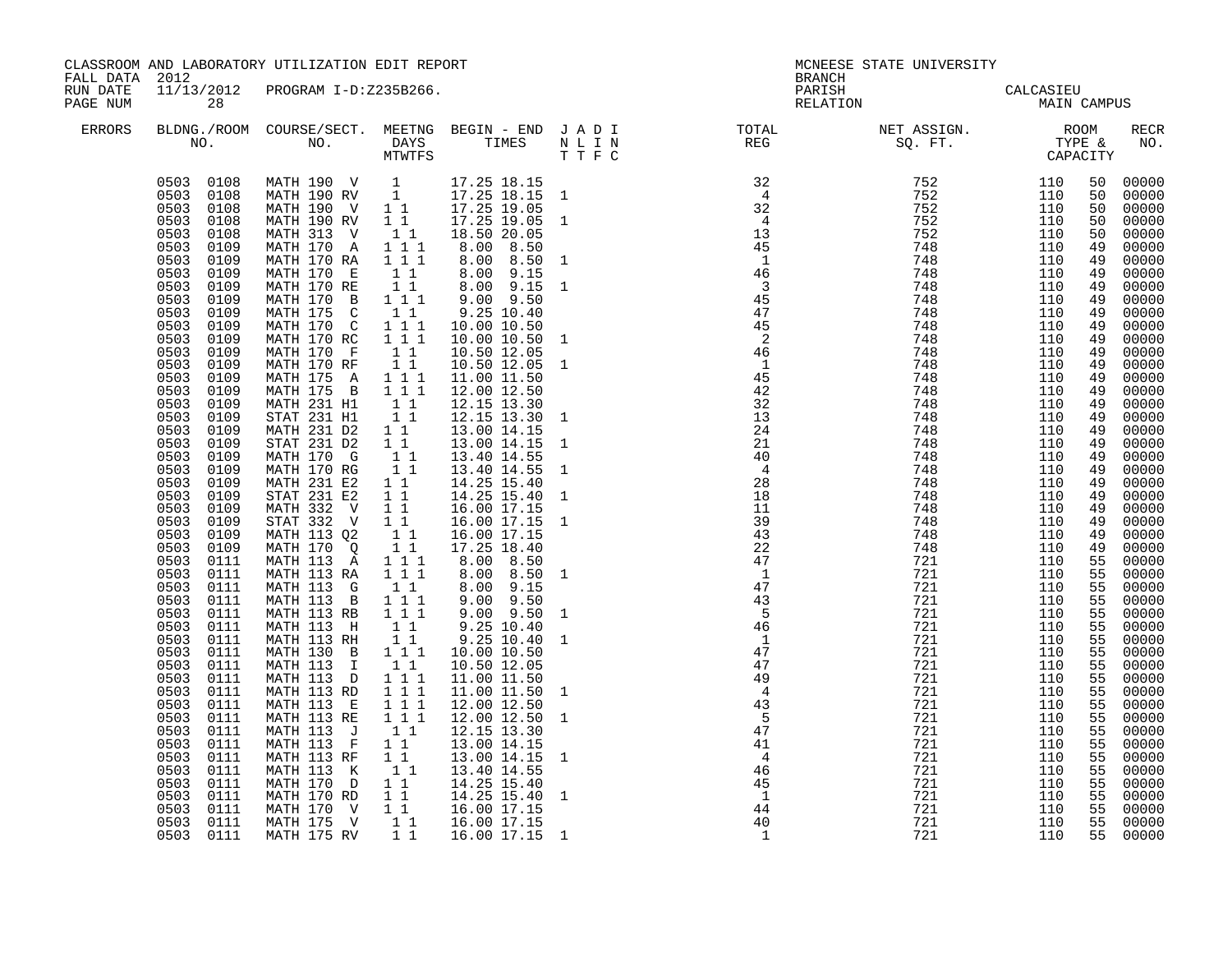| FALL DATA 2012       |                                                                                                                                                                                                                                                                                                                                                                                                                                                                                                                                                                                                                                                                                                                                                                        | CLASSROOM AND LABORATORY UTILIZATION EDIT REPORT                                                                                                                                                                                                                                                                                                                                                                                                                                                                                                                                                                                                                                                                                                                                                                                                                                                                                                                                                                                                                                                                                                                                                                                                                        |                                                                     |                                                                                                                                                                                                                                                                                                                                                                                                                                                    | <b>BRANCH</b>                                                                                                                                                                                                                                                                                                                                                                                                                                     | MCNEESE STATE UNIVERSITY                 |  |             |
|----------------------|------------------------------------------------------------------------------------------------------------------------------------------------------------------------------------------------------------------------------------------------------------------------------------------------------------------------------------------------------------------------------------------------------------------------------------------------------------------------------------------------------------------------------------------------------------------------------------------------------------------------------------------------------------------------------------------------------------------------------------------------------------------------|-------------------------------------------------------------------------------------------------------------------------------------------------------------------------------------------------------------------------------------------------------------------------------------------------------------------------------------------------------------------------------------------------------------------------------------------------------------------------------------------------------------------------------------------------------------------------------------------------------------------------------------------------------------------------------------------------------------------------------------------------------------------------------------------------------------------------------------------------------------------------------------------------------------------------------------------------------------------------------------------------------------------------------------------------------------------------------------------------------------------------------------------------------------------------------------------------------------------------------------------------------------------------|---------------------------------------------------------------------|----------------------------------------------------------------------------------------------------------------------------------------------------------------------------------------------------------------------------------------------------------------------------------------------------------------------------------------------------------------------------------------------------------------------------------------------------|---------------------------------------------------------------------------------------------------------------------------------------------------------------------------------------------------------------------------------------------------------------------------------------------------------------------------------------------------------------------------------------------------------------------------------------------------|------------------------------------------|--|-------------|
| RUN DATE<br>PAGE NUM | 29                                                                                                                                                                                                                                                                                                                                                                                                                                                                                                                                                                                                                                                                                                                                                                     | 11/13/2012 PROGRAM I-D:Z235B266.                                                                                                                                                                                                                                                                                                                                                                                                                                                                                                                                                                                                                                                                                                                                                                                                                                                                                                                                                                                                                                                                                                                                                                                                                                        |                                                                     |                                                                                                                                                                                                                                                                                                                                                                                                                                                    |                                                                                                                                                                                                                                                                                                                                                                                                                                                   | PARISH CALCASIEU<br>RELATION MAIN CAMPUS |  |             |
| <b>ERRORS</b>        |                                                                                                                                                                                                                                                                                                                                                                                                                                                                                                                                                                                                                                                                                                                                                                        |                                                                                                                                                                                                                                                                                                                                                                                                                                                                                                                                                                                                                                                                                                                                                                                                                                                                                                                                                                                                                                                                                                                                                                                                                                                                         |                                                                     |                                                                                                                                                                                                                                                                                                                                                                                                                                                    | $\begin{tabular}{lllllllllllllllllllll} \textsc{BLONG.} \textsc{ROOM} & \textsc{CUIRSE/SECT.} & \textsc{METING} & \textsc{BEGIN} & - & \textsc{END} & \textsc{J} & \textsc{A} & \textsc{D} & \textsc{I} & & & \textsc{TOTAL} & & \textsc{NET} & \textsc{ASSIGN.} & & \textsc{ROOM} \\ \textsc{NO.} & \textsc{NO.} & \textsc{DAYS} & \textsc{TIMES} & \textsc{N} & \textsc{L} & \textsc{I} & \textsc{NEG} & & \textsc{SEG} & & \textsc{ST.} & & \$ |                                          |  | RECR<br>NO. |
|                      | 0503 0111<br>0503 0111<br>0503<br>0115<br>0503<br>0115<br>0503<br>0115<br>0503<br>0115<br>0503<br>0115<br>0503<br>0115<br>0503<br>0115<br>0503<br>0115<br>0503<br>0115<br>0503 0115<br>0503 0115<br>0503 0115<br>0503<br>0123<br>0503 0123<br>0503 0123<br>0503<br>0123<br>0503<br>0123<br>0503<br>0123<br>0503<br>0123<br>0503<br>0123<br>0503<br>0123<br>0503<br>0123<br>0503 0123<br>0503 0123<br>0503 0124<br>0503<br>0124<br>0503 0124<br>0503 0124<br>0503 0124<br>0503<br>0124<br>0503 0126<br>0503 0126<br>0503<br>0126<br>0503<br>0126<br>0503<br>0126<br>0503<br>0126<br>0503<br>0126<br>0503<br>0126<br>0503<br>0126<br>0503<br>0126<br>0503<br>0126<br>0503<br>0126<br>0503<br>0126<br>0503<br>0135<br>0503<br>0135<br>0503 0140<br>0503 0140<br>0503 0140 | 0503 0111 MATH 113 V1 1 1 17.25 18.40<br>MATH 113 V2 1 1 17.25 18.40<br>MATH 113RV2 1 1 17.25 18.40<br>CSCI 241 A 111<br>NATH 621 A 1 1 9.25 10.40<br>CSCI 102 A 1 10.00 10.50<br>CSCI 241WH1 1 10.50 12.05<br>CSCI 241WH2 1 10.50 12.05<br>CSCI 242 A 1 1 12.00 12.50<br>CPST 101WH3 1 12.15 13.30<br>MATH 223 A 1 1 13.00 14.15<br>PET 101WH1 1 14.25 15.40<br>CPST 101QWH 1 16.00 17.15<br>MATH 092 V1 1 16.25 17.15<br>MATH 092 V1 1 17.25 18.40<br>CSCI 309 A 1,11 9.00 9.50<br>CSCI 409 A<br>CSCI 539 A<br>CSCI 102 A 1 1 10.00 10.50<br>CSCI 180 B 1 10.00 10.50<br>CSCI 180 B 1 1 10.50 12.05<br>MATH 695 A 1 1 1 11.00 11.50<br>CSCI 491 A 1 12.15 13.30<br>MATH 491 A 1 12.15 13.30 1<br>CSCI 282 A 1 12.15 13.30<br>CSCI 309 A 1 12.15 13.30<br>CSCI 282 A 1 1<br>CSCI 409 B 1 1 1<br>CSCI 180 A 1 1 1<br>CSCI 304 A 1<br>MATH 304 A 1<br>CSCI 180 A 1<br>CSCI 102 B 1 1<br>$CSCI$ 102 B<br>CSCI 321 A 111<br>CSCI 410 A 11<br>CSCI 321 B 11<br>CSCI 619 A 11<br>CHEM 136 B 1 1 1<br>MATH 185 A 1 1 1<br>CSCI 304 A 11<br>MATH 304 A<br>CSCI 491 A 1<br>MATH 491 A 1<br>CSCI 415 A<br>MATH 113 Q1<br>STAT 604 V<br>CHEM 421 Q 1 13.00 14.00<br>CHEM 421 A 1 13.00 16.00<br>MATH 421 A 1 11 9.00 9.50<br>MATH 551 A 111 9.00 9.50<br>ENGL 301 B 11 9.25 10.40 | $1\quad1$<br>11<br>$\overline{1}$ $\overline{1}$<br>$1\quad1$<br>11 | 17.25 18.40 1<br>8.00 8.50<br>$9.25$ $10.40$<br>$9.25$ 10.40<br>13.40 14.55<br>8.00 8.50<br>10.00 10.50<br>10.50 11.40<br>10.50 11.40<br>12.15 13.30<br>13.40 14.55<br>8.00 8.50<br>$8.00$ $9.15$<br>9.25 10.40<br>10.50 12.05<br>11.00 11.50<br>12.00 12.50<br>12.15 13.30<br>$12.15$ $13.30$<br>13.00 14.15<br>$\begin{array}{cccc} 1 & 13.00 & 14.15 & 1 \\ 1 & 1 & 14.25 & 15.40 \end{array}$<br>16.00 17.15<br>16.00 17.15<br>$9.00$ $9.50$ 1 | $\begin{array}{c} 2 \\ 2 \\ 5 \\ 1 \end{array}$<br>$\begin{array}{r} 5 \\ 1 \\ 22 \\ 43 \\ 12 \\ 10 \\ 15 \\ 17 \\ 1 \end{array}$                                                                                                                                                                                                                                                                                                                 |                                          |  |             |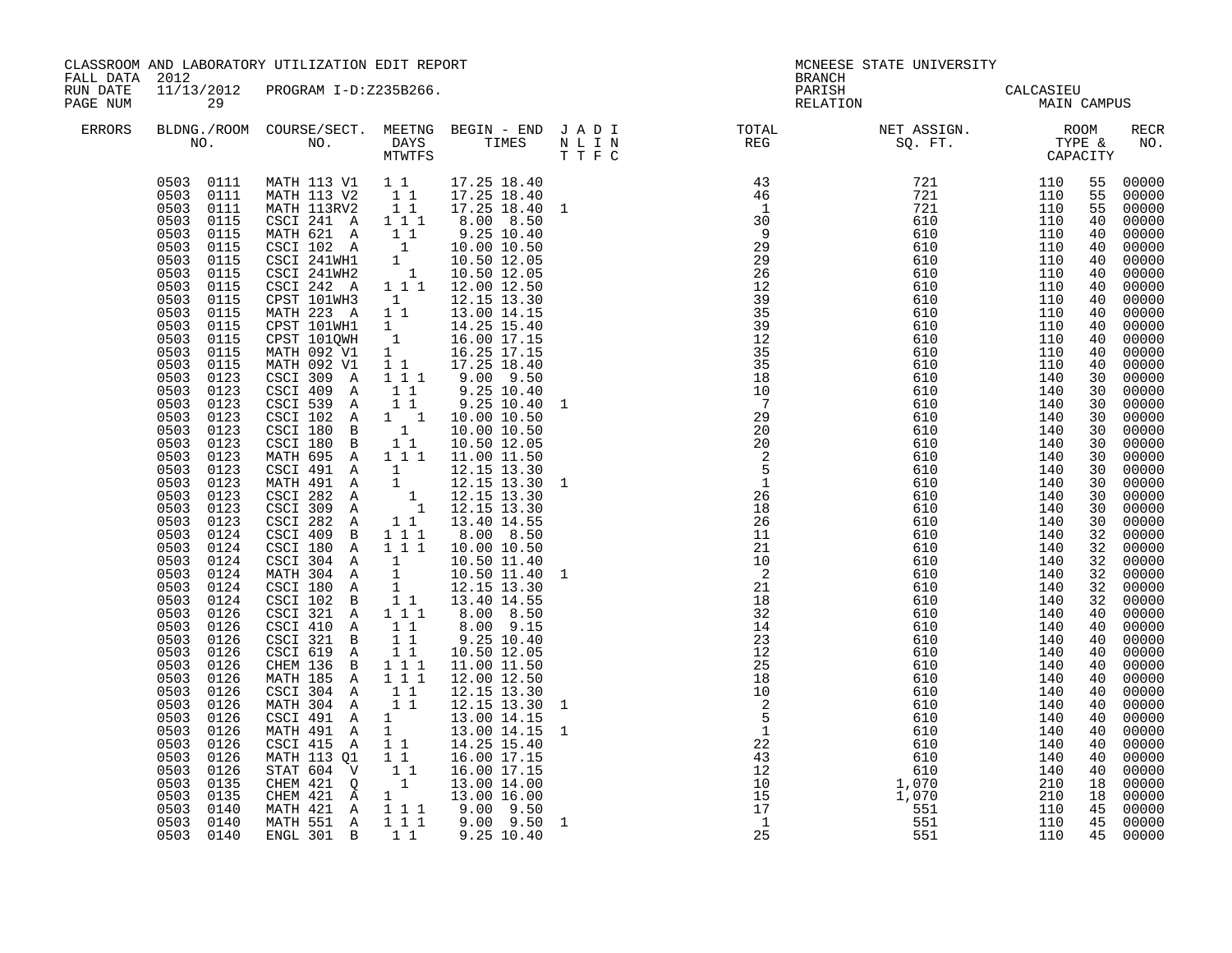| FALL DATA 2012       |                                                                                                                                                                                                                                                                                                                                                                                                                                                                                                                                                                                                                                                                                                                                                                                                                     | CLASSROOM AND LABORATORY UTILIZATION EDIT REPORT                                                                                                                                                                                                                                                                                                                                                                                                                                                                                                                                                                                                                                                                                                      |                                     |                                                                                                                                                                                |                                                                                                                                                                                                                                                                                                                                             |                                                                                                                                                                                                                                                                                                                                                                                                                                                | MCNEESE STATE UNIVERSITY<br><b>BRANCH</b> |     |    |                                                                                                                                                                                                                                                                                                                                                                                                                                                                                               |
|----------------------|---------------------------------------------------------------------------------------------------------------------------------------------------------------------------------------------------------------------------------------------------------------------------------------------------------------------------------------------------------------------------------------------------------------------------------------------------------------------------------------------------------------------------------------------------------------------------------------------------------------------------------------------------------------------------------------------------------------------------------------------------------------------------------------------------------------------|-------------------------------------------------------------------------------------------------------------------------------------------------------------------------------------------------------------------------------------------------------------------------------------------------------------------------------------------------------------------------------------------------------------------------------------------------------------------------------------------------------------------------------------------------------------------------------------------------------------------------------------------------------------------------------------------------------------------------------------------------------|-------------------------------------|--------------------------------------------------------------------------------------------------------------------------------------------------------------------------------|---------------------------------------------------------------------------------------------------------------------------------------------------------------------------------------------------------------------------------------------------------------------------------------------------------------------------------------------|------------------------------------------------------------------------------------------------------------------------------------------------------------------------------------------------------------------------------------------------------------------------------------------------------------------------------------------------------------------------------------------------------------------------------------------------|-------------------------------------------|-----|----|-----------------------------------------------------------------------------------------------------------------------------------------------------------------------------------------------------------------------------------------------------------------------------------------------------------------------------------------------------------------------------------------------------------------------------------------------------------------------------------------------|
| RUN DATE<br>PAGE NUM | 30                                                                                                                                                                                                                                                                                                                                                                                                                                                                                                                                                                                                                                                                                                                                                                                                                  | 11/13/2012 PROGRAM I-D:Z235B266.                                                                                                                                                                                                                                                                                                                                                                                                                                                                                                                                                                                                                                                                                                                      |                                     |                                                                                                                                                                                |                                                                                                                                                                                                                                                                                                                                             | PARISH<br>RELATION                                                                                                                                                                                                                                                                                                                                                                                                                             | CALCASIEU<br>MAIN CAMPUS                  |     |    |                                                                                                                                                                                                                                                                                                                                                                                                                                                                                               |
| ERRORS               |                                                                                                                                                                                                                                                                                                                                                                                                                                                                                                                                                                                                                                                                                                                                                                                                                     |                                                                                                                                                                                                                                                                                                                                                                                                                                                                                                                                                                                                                                                                                                                                                       |                                     |                                                                                                                                                                                |                                                                                                                                                                                                                                                                                                                                             | $\begin{tabular}{lllllllllllllllllllll} \textsc{BLONG.} \textsc{F100M.} & \textsc{COURSE/SECT.} & \textsc{METNG.} & \textsc{BEGIN - END} & \textsc{J A D I} & \textsc{DTAT} & \textsc{NTGTL} & \textsc{NET ASSIGN.} & \textsc{ROOM} \\ \textsc{NO.} & \textsc{NO.} & \textsc{DAYS} & \textsc{TIMES} & \textsc{N L I N} & \textsc{REG} & \textsc{SEG.} & \textsc{ST.} & \textsc{CTPE & \& \\ \textsc{MO.} & \textsc{NO.} & \textsc{MTWTFS} & \$ |                                           |     |    | RECR<br>NO.                                                                                                                                                                                                                                                                                                                                                                                                                                                                                   |
|                      | 0503 0140<br>0503 0140<br>0503 0140<br>0503<br>0140<br>0503<br>0140<br>0503<br>0140<br>0503<br>0140<br>0503<br>0140<br>0503<br>0140<br>0503<br>0140<br>0503<br>0200<br>0503<br>0200<br>0503<br>0200<br>0503<br>0200<br>0503<br>0200<br>0503<br>0200<br>0503<br>0200<br>0503<br>0200<br>0503<br>0200<br>0503<br>0200<br>0503<br>0200<br>0503<br>0200<br>0503<br>0200<br>0503<br>0200<br>0503<br>0200<br>0503<br>0503<br>0200<br>0200<br>0503<br>0200<br>0503<br>0200<br>0503<br>0200<br>0503<br>0200<br>0503<br>0200<br>0503<br>0200<br>0503<br>0200<br>0503<br>0200<br>0503<br>0200<br>0503<br>0200<br>0503<br>0200<br>0503<br>0200<br>0503<br>0200<br>0503<br>0200<br>0503<br>0200<br>0503<br>0200<br>0503<br>0200<br>0503<br>0200<br>0503<br>0200<br>0503<br>0200<br>0503<br>0200<br>0503<br>0200<br>0503<br>0200 | MATH 113 C 1 1 1 10.00 10.50<br>MATH 122 B 1 1<br>MATH 122 A 1 1 1<br>MATH 122 C 1 1<br>CHEM 101 A<br>CHEM 101 RA<br>CHEM 102LD1<br>CHEM 301 A<br>ENGL 101 H2<br>CHEM 101 C1 1 1 1<br>CHEM 101RC1   1   1   1<br>CHEM 101RC1 1 1 1 10.00 10.50<br>CHEM 101LA1 1 10.50 11.20<br>CHEM 101LA3 1 10.50 11.20<br>CHEM 101LA3 1 10.50 11.20<br>CHEM 101RL3 1 10.50 11.20<br>CHEM 103 A 1 10.50 11.20<br>CHEM 102LC1 1 10.50 11.20<br>CHEM 102LC2 1 10.50 11.20<br>CHE<br>MATH 431 A 111<br>MATH 561 A 111<br>MATH 561 A 1 1 1 11.00 11.50<br>STAT 431 A 1 1 1 11.00 11.50<br>CHEM 102LA1 1 12.00 12.30<br>CHEM 102LA2 1 12.00 12.30<br>CHEM 104 A 1 12.00 12.30<br>CHEM 104 A 1 12.00 12.30<br>CHEM 245 LA 1 12.00 12.30<br>CHEM 101LC1 1 12.00 12.30<br>CH | $1 1 1$<br>$1 1 1$<br>$1 1 1$<br>11 | 10.50 12.05<br>11.00 11.50<br>12.15 13.30<br>8.00 8.50<br>8.00 8.50<br>1 8.00 10.30<br>9.00 9.50<br>9.25 10.40<br>10.00 10.50<br>10.00 10.50<br>11.00 11.50<br>$11.00$ $11.50$ | $\mathbf{1}$<br>$\mathbf{1}$<br>$\mathbf{1}$<br>$\mathbf{1}$<br>$\mathbf{1}$<br>$\mathbf{1}$<br>$\mathbf{1}$<br>$\,$ 1 $\,$<br><sup>1</sup><br>$\mathbf{1}$<br>$\mathbf{1}$<br>$\mathbf{1}$<br>$\mathbf{1}$<br>$\mathbf{1}$<br>$\mathbf{1}$<br>$\mathbf{1}$<br>$\mathbf{1}$<br>$\,1\,$<br>1<br>$\mathbf{1}$<br>$\mathbf{1}$<br>$\mathbf{1}$ | $\begin{array}{cccc} \text{R.ER} & \text{STPE} & \text{SQ}, & \text{FT}: & \text{TSPE A} \\ \text{SQ}, & \text{ST}= & \text{CCPATE} & \text{S} \\ \text{SQ}, & \text{SST}: & 110 & 458 \\ \text{S511} & 1110 & 458 \\ \text{S512} & 1110 & 458 \\ \text{S513} & 1110 & 458 \\ \text{S514} & 1110 & 458 \\ \text{S515} & 1110 & 458 \\ \text{S515} & 1110 & 458 \\ \text{S51$<br>21                                                             | 826                                       | 110 | 60 | 00000<br>00000<br>45 00000<br>00000<br>00000<br>00000<br>00000<br>00000<br>00000<br>00000<br>$00000$<br>$00000$<br>60 00000<br>00000<br>00000<br>00000<br>00000<br>00000<br>00000<br>00000<br>00000<br>00000<br>00000<br>00000<br>$00000$<br>00000<br>00000<br>00000<br>00000<br>$00000$<br>00000<br>00000<br>00000<br>00000<br>00000<br>00000<br>00000<br>00000<br>00000<br>00000<br>00000<br>$00000$<br>00000<br>00000<br>$60 00000$<br>$60 00000$<br>$60 00000$<br>00000<br>00000<br>00000 |
|                      | 0503 0200                                                                                                                                                                                                                                                                                                                                                                                                                                                                                                                                                                                                                                                                                                                                                                                                           |                                                                                                                                                                                                                                                                                                                                                                                                                                                                                                                                                                                                                                                                                                                                                       |                                     |                                                                                                                                                                                | $\overline{1}$                                                                                                                                                                                                                                                                                                                              | 14                                                                                                                                                                                                                                                                                                                                                                                                                                             | 826                                       | 110 |    | 60 00000                                                                                                                                                                                                                                                                                                                                                                                                                                                                                      |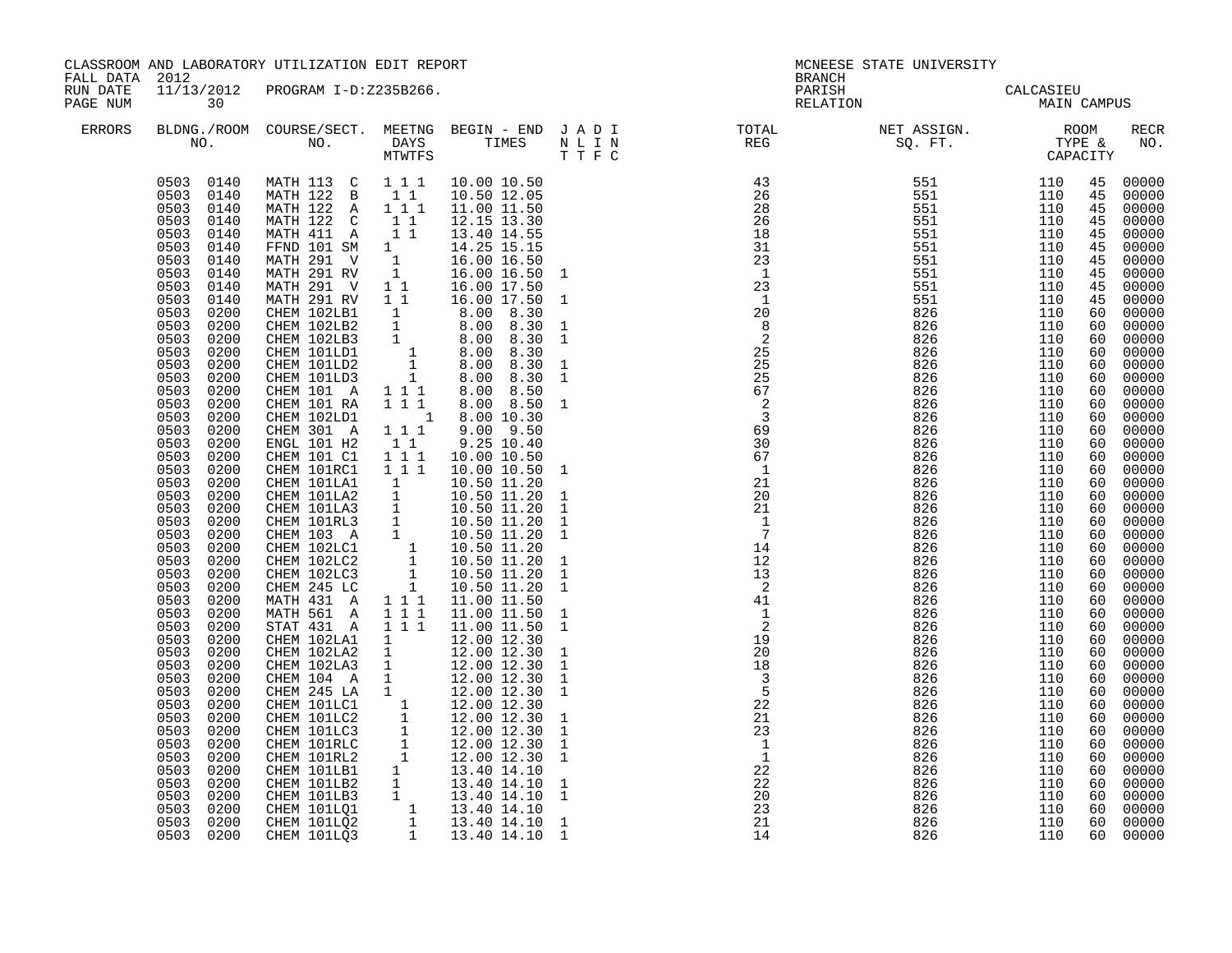CLASSROOM AND LABORATORY UTILIZATION EDIT REPORT **And the CLASS CONFLOON CONFLUENCE STATE** UNIVERSITY FALL DATA 2012 SEANCH RUN DATE  $11/13/2012$  PROGRAM I-ERRORS BLDNG./ROOM COURSE/SECTRIC BEGING BEGING BEGINS A METHOD SECT. A BEGIN BEGIN BEGIN A DUMINOL REFRECRIT

| FALL DAIA<br>RUN DATE<br>PAGE NUM | ZUIZ<br>11/13/2012<br>31                                                                                                                                                                                                                                                                                                                                                                                                                                                                                                                                                                                                                                                                                                                            | PROGRAM I-D:Z235B266.                                                                                                                                                                                                                                                                                                                                                                                                                                                                                                                                                                                                                                                                                                                                                                                                                                            |                                                                                                                                                                                                                                                                                                                                                     |                                                                                                                                                                                                                                                                                                                                                                                                                                                                                                                                                                                                                        |                                                                                                                                                                                                                                                                                                                                                                                                                                      | BRANCH<br>PARISH CALCASIEU<br>RELATION MAIN CAMPUS                                                                                                                                                                                                                               |                                                                                                                                                                                                                                                                                                                                                                                                                            |  |  |  |
|-----------------------------------|-----------------------------------------------------------------------------------------------------------------------------------------------------------------------------------------------------------------------------------------------------------------------------------------------------------------------------------------------------------------------------------------------------------------------------------------------------------------------------------------------------------------------------------------------------------------------------------------------------------------------------------------------------------------------------------------------------------------------------------------------------|------------------------------------------------------------------------------------------------------------------------------------------------------------------------------------------------------------------------------------------------------------------------------------------------------------------------------------------------------------------------------------------------------------------------------------------------------------------------------------------------------------------------------------------------------------------------------------------------------------------------------------------------------------------------------------------------------------------------------------------------------------------------------------------------------------------------------------------------------------------|-----------------------------------------------------------------------------------------------------------------------------------------------------------------------------------------------------------------------------------------------------------------------------------------------------------------------------------------------------|------------------------------------------------------------------------------------------------------------------------------------------------------------------------------------------------------------------------------------------------------------------------------------------------------------------------------------------------------------------------------------------------------------------------------------------------------------------------------------------------------------------------------------------------------------------------------------------------------------------------|--------------------------------------------------------------------------------------------------------------------------------------------------------------------------------------------------------------------------------------------------------------------------------------------------------------------------------------------------------------------------------------------------------------------------------------|----------------------------------------------------------------------------------------------------------------------------------------------------------------------------------------------------------------------------------------------------------------------------------|----------------------------------------------------------------------------------------------------------------------------------------------------------------------------------------------------------------------------------------------------------------------------------------------------------------------------------------------------------------------------------------------------------------------------|--|--|--|
| <b>ERRORS</b>                     |                                                                                                                                                                                                                                                                                                                                                                                                                                                                                                                                                                                                                                                                                                                                                     |                                                                                                                                                                                                                                                                                                                                                                                                                                                                                                                                                                                                                                                                                                                                                                                                                                                                  |                                                                                                                                                                                                                                                                                                                                                     |                                                                                                                                                                                                                                                                                                                                                                                                                                                                                                                                                                                                                        |                                                                                                                                                                                                                                                                                                                                                                                                                                      |                                                                                                                                                                                                                                                                                  | <b>RECR</b><br>NO.                                                                                                                                                                                                                                                                                                                                                                                                         |  |  |  |
|                                   | 0503 0200<br>0503 0200<br>0503 0200<br>0503<br>0200<br>0503<br>0200<br>0503<br>0200<br>0503<br>0200<br>0503<br>0200<br>0503<br>0200<br>0503<br>0202<br>0503<br>0202<br>0503<br>0202<br>0503<br>0202<br>0503<br>0202<br>0503<br>0202<br>0503<br>0202<br>0503<br>0202<br>0503<br>0202<br>0503<br>0202<br>0503<br>0202<br>0503<br>0202<br>0503<br>0202<br>0503<br>0202<br>0503<br>0202<br>0503<br>0202<br>0503<br>0202<br>0503<br>0202<br>0503<br>0202<br>0503<br>0203<br>0503<br>0203<br>0503<br>0203<br>0503<br>0203<br>0503<br>0203<br>0503<br>0203<br>0503<br>0204<br>0503<br>0204<br>0503<br>0204<br>0503<br>0204<br>0503<br>0204<br>0503<br>0204<br>0503<br>0204<br>0503<br>0204<br>0204<br>0503<br>0503<br>0204<br>0503<br>0204<br>0503<br>0204 | CHEM 101RLQ 1<br>CHEM 620 V 1 1<br>CHEM 101LV1 1 16.00 17.15<br>CHEM 101LV1 1 17.25 17.55<br>CHEM 101LV2 1 17.25 17.55 1<br>CHEM 102LV1 1 17.25 17.55 1<br>CHEM 102LV1 1 17.25 17.55<br>CHEM 102LV2 1 17.25 17.55 1<br>CHEM 245 LV 1 17.25 17.55 1<br>CHEM 245 LV 1 17.25 17.55<br>CHEM 135 A 1 1 1<br>CHEM 135 RA<br>CHEM 475 A 1 1<br>CHEM 136 A<br>CHEM 136 RA<br>CHEM 136 C<br>CHEM 421 A 1 1 1<br>CHEM 521 A 1 1 1<br>ENGL 351 D1<br>CHEM 120 A 1 1 1<br>CHEM 120 RA 1 1 1<br>CHEM 120 B<br>CHEM 120 RB<br>CHEM 101 Q<br>CHEM 101 RQ<br>CHEM 695 A 1<br>CHEM 441 A 1<br>CHEM 631 V<br>CHEM 102 V<br>CHEM 390 A<br>MATH 130 D 1 1<br>CHEM 102 A 1 1 1<br>CHEM 102 B 1 1 1<br>CHEM 442 A 1<br>CHEM 101 WH 1<br>MATH 130 A 1 1 1<br>CHEM 203 A 1 1<br>CHEM 101 B 111<br>ENGL 401 A<br>CHEM 101 C2<br>ENGL 253 A1<br>CHEM 101 D<br>CHEM 301 A 1<br>CHEM 301 B 1 | 1 1 1<br>$\begin{array}{rrrr} & 1 & 1 & 1 \\ & 1 & 1 & 1 \end{array}$<br>$1\quad1$<br>$1\quad1$<br>$\begin{array}{cccc}\n1 & 1 & 1 \\ 1 & 1 & 1 \\ 1 & 1 & 1 \\ 1 & 1 & \\ 1 & 1\n\end{array}$<br>$1\quad1$<br>$\begin{array}{rrrr} & 1 & 1 \\ & 1 & 1 & 1 \end{array}$<br>$1\quad1$<br>$1^{\degree}1^{\degree}1$<br>$1\quad1$<br>$1\quad 1\quad 1$ | 13.40 14.10 1<br>16.00 17.15<br>8.00 8.50<br>8.00 8.50 1<br>8.00 9.15<br>9.00 9.50<br>$9.00$ $9.50$ 1<br>9.25 10.40<br>10.00 10.50<br>10.00 10.50 1<br>10.50 12.05<br>11.00 11.50<br>11.00 11.50 1<br>$12.00$ $12.50$<br>$12.00$ $12.50$ $1$<br>13.00 14.15<br>13.00 14.15<br>13.00 14.15 1<br>15.00 15.50<br>15.00 15.50<br>16.00 17.15<br>17.25 18.40<br>$9.00$ $9.50$<br>9.25 10.40<br>10.00 10.50<br>11.00 11.50<br>12.15 13.15<br>13.00 14.30<br>8.00 8.50<br>8.00 9.15<br>$9.00$ $9.50$<br>9.25 10.40<br>10.00 10.50<br>10.50 12.05<br>11.00 11.50<br>12.00 12.30<br>12.00 12.30<br>16.00 17.15<br>16.00 17.15 1 | $\begin{tabular}{l c c c} \hline \texttt{D} & \texttt{TP} & \texttt{MSE} & \texttt{MSE} & \texttt{MSE} \\ \hline \texttt{D} & \texttt{TP} & \texttt{NP} & \texttt{TP} \\ \hline \texttt{I} & \texttt{R} & \texttt{SQ} & \texttt{SQ} & \texttt{SQ} & \texttt{I} & \texttt{I} & \texttt{I} \\ \hline \texttt{I} & \texttt{R} & \texttt{SQ} & \texttt{SQ} & \texttt{I} & \texttt{I} & \texttt{I} & \texttt{I} \\ \hline \texttt{I} & \$ | 60<br>60<br>60<br>60<br>60<br>60<br>60<br>60<br>60<br>60<br>60<br>60<br>60<br>60<br>60<br>60<br>60<br>60<br>60<br>60<br>60<br>60<br>60<br>60<br>60<br>60<br>60<br>60<br>62<br>62<br>62<br>62<br>62<br>62<br>60<br>60<br>60<br>60<br>60<br>60<br>60<br>60<br>60<br>60<br>60<br>60 | 00000<br>00000<br>00000<br>00000<br>00000<br>00000<br>00000<br>00000<br>00000<br>00000<br>00000<br>00000<br>00000<br>00000<br>00000<br>00000<br>00000<br>00000<br>00000<br>00000<br>00000<br>00000<br>00000<br>00000<br>00000<br>00000<br>00000<br>00000<br>00000<br>00000<br>00000<br>00000<br>00000<br>00000<br>00000<br>00000<br>00000<br>00000<br>00000<br>00000<br>00000<br>00000<br>00000<br>00000<br>00000<br>00000 |  |  |  |
|                                   | 0503<br>0204<br>0503<br>0208<br>0503<br>0208<br>0208<br>0503<br>0503 0210                                                                                                                                                                                                                                                                                                                                                                                                                                                                                                                                                                                                                                                                           | CHEM 301 B 1 12.00 12.30<br>CHEM 211 A 1 13.40 14.10<br>CHEM 100 V 1 16.00 17.15<br>CHEM 301 V 1 17.25 17.55<br>CHEM 301 A 1 12.31 14.40<br>CHEM 301 B 1 12.31 14.40<br>CHEM 301 B 1 12.31 14.40<br>CHEM 301 V 1 17.56 20.05<br>CHEM 211 A                                                                                                                                                                                                                                                                                                                                                                                                                                                                                                                                                                                                                       | $\overline{1}$                                                                                                                                                                                                                                                                                                                                      | 14.11 16.20                                                                                                                                                                                                                                                                                                                                                                                                                                                                                                                                                                                                            |                                                                                                                                                                                                                                                                                                                                                                                                                                      | 60<br>24<br>24<br>210                                                                                                                                                                                                                                                            | 00000<br>00000<br>00000<br>24<br>00000<br>24 00000                                                                                                                                                                                                                                                                                                                                                                         |  |  |  |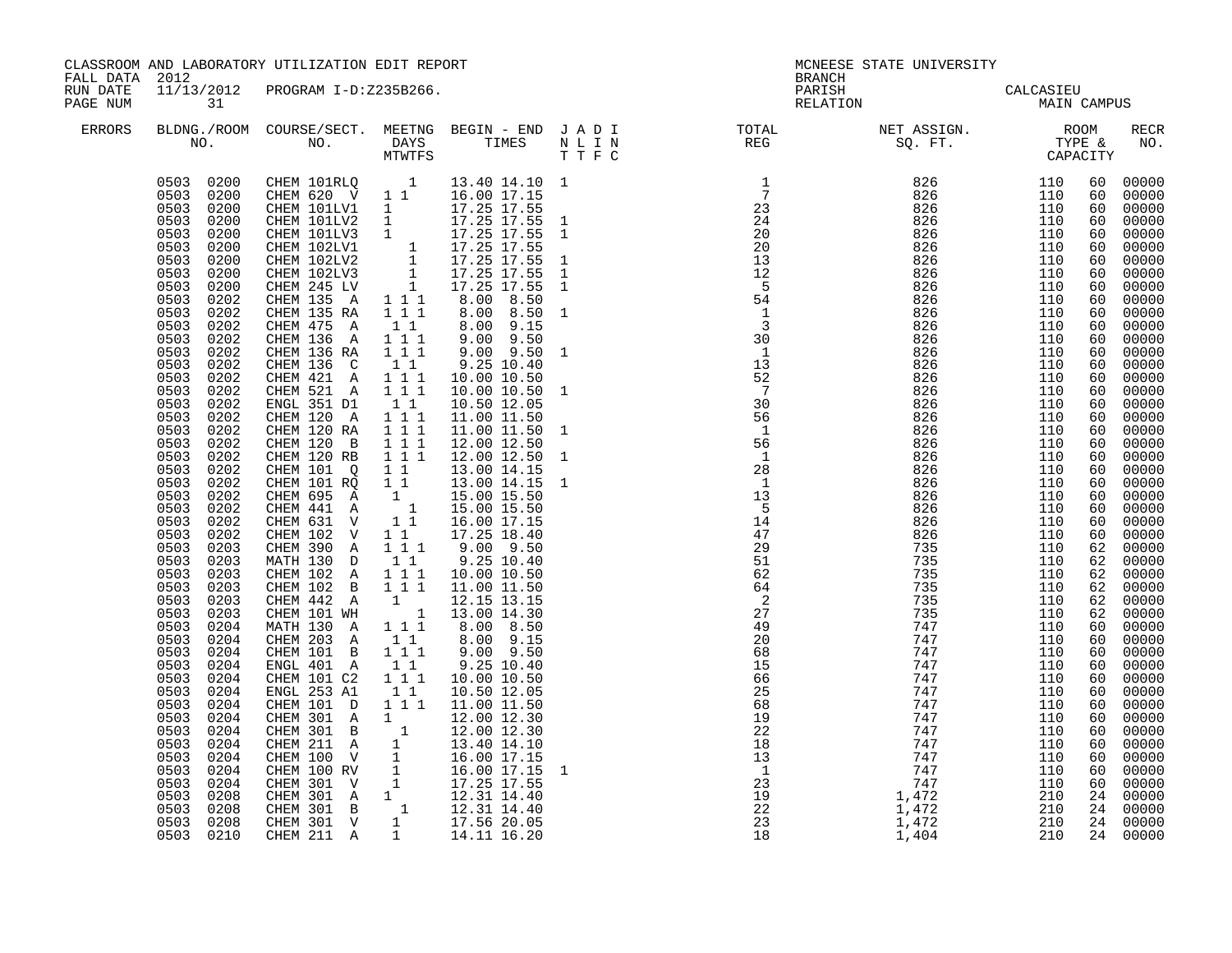| FALL DATA 2012       |                                                                                                                                                                                                                                                                                                                                                                                                                                                                                                                                                                                                                                                                                                                                                                          | CLASSROOM AND LABORATORY UTILIZATION EDIT REPORT                                                                                                                                                                                                                                                                                                                                                                                                                                                                                                                                                                                                                                                                                                                                                                                                                                                                                                                                                                                                                                                                 |                                                                                                                                                                                                                                                                                                                                                       |                                                                                           | MCNEESE STATE UNIVERSITY<br><b>BRANCH</b>                                                                                                                                 |                                                                                                                                                                                                                                                                                                                                                                                                                                                                                                                                     |                                                                                                                                                        |  |                                                                                                                                                                                                                                                                                                                                                                                                                                                                                                                                                                                                                                                                                                                         |
|----------------------|--------------------------------------------------------------------------------------------------------------------------------------------------------------------------------------------------------------------------------------------------------------------------------------------------------------------------------------------------------------------------------------------------------------------------------------------------------------------------------------------------------------------------------------------------------------------------------------------------------------------------------------------------------------------------------------------------------------------------------------------------------------------------|------------------------------------------------------------------------------------------------------------------------------------------------------------------------------------------------------------------------------------------------------------------------------------------------------------------------------------------------------------------------------------------------------------------------------------------------------------------------------------------------------------------------------------------------------------------------------------------------------------------------------------------------------------------------------------------------------------------------------------------------------------------------------------------------------------------------------------------------------------------------------------------------------------------------------------------------------------------------------------------------------------------------------------------------------------------------------------------------------------------|-------------------------------------------------------------------------------------------------------------------------------------------------------------------------------------------------------------------------------------------------------------------------------------------------------------------------------------------------------|-------------------------------------------------------------------------------------------|---------------------------------------------------------------------------------------------------------------------------------------------------------------------------|-------------------------------------------------------------------------------------------------------------------------------------------------------------------------------------------------------------------------------------------------------------------------------------------------------------------------------------------------------------------------------------------------------------------------------------------------------------------------------------------------------------------------------------|--------------------------------------------------------------------------------------------------------------------------------------------------------|--|-------------------------------------------------------------------------------------------------------------------------------------------------------------------------------------------------------------------------------------------------------------------------------------------------------------------------------------------------------------------------------------------------------------------------------------------------------------------------------------------------------------------------------------------------------------------------------------------------------------------------------------------------------------------------------------------------------------------------|
| RUN DATE<br>PAGE NUM | 32                                                                                                                                                                                                                                                                                                                                                                                                                                                                                                                                                                                                                                                                                                                                                                       | 11/13/2012 PROGRAM I-D:Z235B266.                                                                                                                                                                                                                                                                                                                                                                                                                                                                                                                                                                                                                                                                                                                                                                                                                                                                                                                                                                                                                                                                                 |                                                                                                                                                                                                                                                                                                                                                       |                                                                                           |                                                                                                                                                                           | PARISH<br>PARISH CALCASIEU<br>RELATION MAIN CAMPUS                                                                                                                                                                                                                                                                                                                                                                                                                                                                                  |                                                                                                                                                        |  |                                                                                                                                                                                                                                                                                                                                                                                                                                                                                                                                                                                                                                                                                                                         |
| ERRORS               |                                                                                                                                                                                                                                                                                                                                                                                                                                                                                                                                                                                                                                                                                                                                                                          |                                                                                                                                                                                                                                                                                                                                                                                                                                                                                                                                                                                                                                                                                                                                                                                                                                                                                                                                                                                                                                                                                                                  |                                                                                                                                                                                                                                                                                                                                                       |                                                                                           |                                                                                                                                                                           |                                                                                                                                                                                                                                                                                                                                                                                                                                                                                                                                     |                                                                                                                                                        |  | RECR<br>NO.                                                                                                                                                                                                                                                                                                                                                                                                                                                                                                                                                                                                                                                                                                             |
|                      | 0503 0214<br>0503<br>0214<br>0503<br>0214<br>0503<br>0214<br>0503<br>0214<br>0503<br>0214<br>0503<br>0214<br>0503<br>0217<br>0503<br>0222<br>0503<br>0222<br>0503<br>0222<br>0503<br>0222<br>0503<br>0222<br>0503<br>0222<br>0503<br>0222<br>0503 0222<br>0503 0222<br>0503 0222<br>0503<br>0222<br>0503 0222<br>0503<br>0222<br>0503<br>0226<br>0503<br>0226<br>0503<br>0226<br>0503<br>0226<br>0503<br>0226<br>0503<br>0226<br>0503<br>0226<br>0503<br>0226<br>0503<br>0226<br>0503<br>0226<br>0503<br>0226<br>0503<br>0226<br>0503<br>0226<br>0503<br>0226<br>0503<br>0226<br>0503<br>0226<br>0504<br>0100<br>0504<br>0100<br>0504<br>0100<br>0504 0100<br>0504 0100<br>0504 0101<br>0504<br>0105<br>0504 0105<br>0504<br>0105<br>0504 0106<br>0504 0106<br>0504 0106 | 0503 0214 CHEM 102LB3 1 8.31 10.30<br>0503 0214 CHEM 101LD3 1 8.31 10.30<br>CHEM 101LA3 1 1.21 13.20<br>CHEM 101LA3 1 11.21 13.20<br>CHEM 102LC3 1 11.21 13.20<br>CHEM 102LA3<br>CHEM 101LB3<br>CHEM 101LQ3<br>CHEM 101LV3<br>CHEM 102LV3<br>CHEM 203 A<br>CHEM 102LB2 1 1.21 13.20<br>CHEM 102LB2 1 8.31 10.30<br>CHEM 101LB2 1 8.31 10.30<br>CHEM 101LB2 1 8.31 10.30<br>CHEM 101LB2 1 11.21 13.20<br>CHEM 101RL3 1 11.21 13.20<br>CHEM 102LG2 1 12.31 14.30<br>CHEM 102LG2 1 12.31 14.30<br>CHEM 101LB<br>CHEM 102LC1 1 11.21 13.20<br>CHEM 245 LC 1 11.21 13.20<br>CHEM 245 LC<br>CHEM 102LA1 1 12.31 14.30<br>CHEM 245 LA 1 12.31 14.30<br>CHEM 245 LA 1 12.31 14.30<br>CHEM 104 A 1 14.11 16.10<br>CHEM 101LQ1 1 14.11 16.40<br>CHEM 101LQ1 1 14.11 16.40<br>CHEM 101LV1 1 17.56 20.05<br>CHEM 102LV1<br>CHEM 245 LV<br>PRTC 360 W<br>TECH 324 LA 1 12.10 14.40<br>PRTC 206 A 1 12.10 14.40<br>PRTC 206 QW 1<br>PRTC 226 LA 1<br>ELEN 340 A 1<br>PRTC 228 LA 1 12.10 14.40<br>PRTC 224 LA 1 12.10 14.40<br>CHEG 411 A 1 13.40 16.20<br>PRTC 228 LA 1 12.10 14.10<br>CHEG 409 A 1 13.00 14.20<br>MEEN 415 A | $\begin{array}{cccc} 1 & 1.21 & 1.32 \\ 1 & 1.231 & 14.30 \\ 1 & 14.11 & 16.40 \\ 1 & 17.56 & 20.05 \\ 1 & 17.56 & 20.05 \\ 1 & 9.25 & 12.05 \\ 1 & 9.21 & 20.05 \\ \end{array}$<br>$\begin{matrix} - & & & 17.56 & 20.05 \\ 1 & & 17.56 & 20.05 \\ 1 & & 17.56 & 20.05 \end{matrix}$<br>12.10 14.40 1<br>12.10 14.40<br>13.40 16.20<br>1 13.40 16.20 | $\mathbf{1}$<br>$\begin{array}{c} 6 \\ 10 \\ 7 \\ 11 \\ 18 \\ 7 \\ 2 \\ 2 \\ \end{array}$ | 14<br>$\overline{\phantom{0}}^2$<br>19<br>$\frac{-2}{5}$<br>$\frac{22}{23}$<br>$\frac{23}{20}$<br>$rac{20}{5}$<br>12<br>$\begin{array}{r} 14 \\ 14 \\ 3 \\ 6 \end{array}$ | $\begin{array}{cccc} 2 & 9 & 40 & 210\\ 25 & 940 & 210\\ 21 & 940 & 210\\ 21 & 940 & 210\\ 18 & 940 & 210\\ 19 & 440 & 210\\ 210 & 210 & 210\\ 21 & 940 & 210\\ 210 & 210 & 210\\ 21 & 9440 & 210\\ 210 & 210 & 210\\ 21 & 9447 & 210\\ 21 & 9447 & 210\\ 21 & 9447 & 210\\ 21 & 9447$<br>947<br>947<br>947<br>947<br>947<br>947<br>947<br>947<br>947<br>947<br>669<br>669<br>669<br>669<br>669<br>$\begin{array}{r} 0 & 0 \\ 7 & 8 & 6 \\ 1 & 2 & 2 \\ 1 & 2 & 2 \\ 1 & 2 & 2 \\ 4 & 2 & 2 \\ 4 & 2 & 2 \end{array}$<br>422<br>422 | 210<br>210<br>210<br>210<br>210<br>210<br>210<br>210<br>210<br>210<br>240<br>240<br>240<br>240<br>240<br>240<br>210<br>210<br>210<br>140<br>140<br>140 |  | 24 00000<br>24 00000<br>24 00000<br>24 00000<br>24 00000<br>24 00000<br>24 00000<br>24 00000<br>24 00000<br>24 00000<br>24 00000<br>24 00000<br>24 00000<br>24 00000<br>24 00000<br>24 00000<br>24 00000<br>24 00000<br>24 00000<br>24 00000<br>$\begin{bmatrix} 24 & 00000 \\ 24 & 00000 \end{bmatrix}$<br>24 00000<br>24 00000<br>$\begin{bmatrix} 24 & 00000 \\ 24 & 00000 \\ 24 & 00000 \end{bmatrix}$<br>24 00000<br>24 00000<br>24 00000<br>24 00000<br>24 00000<br>24 00000<br>24 00000<br>24 00000<br>24 00000<br>24 00000<br>24 00000<br>24 00000<br>14 00000<br>14 00000<br>14 00000<br>14 00000<br>14 00000<br>28 00000<br>$\frac{24}{24}$ 00000<br>24 00000<br>24 00000<br>30 00000<br>30 00000<br>30 00000 |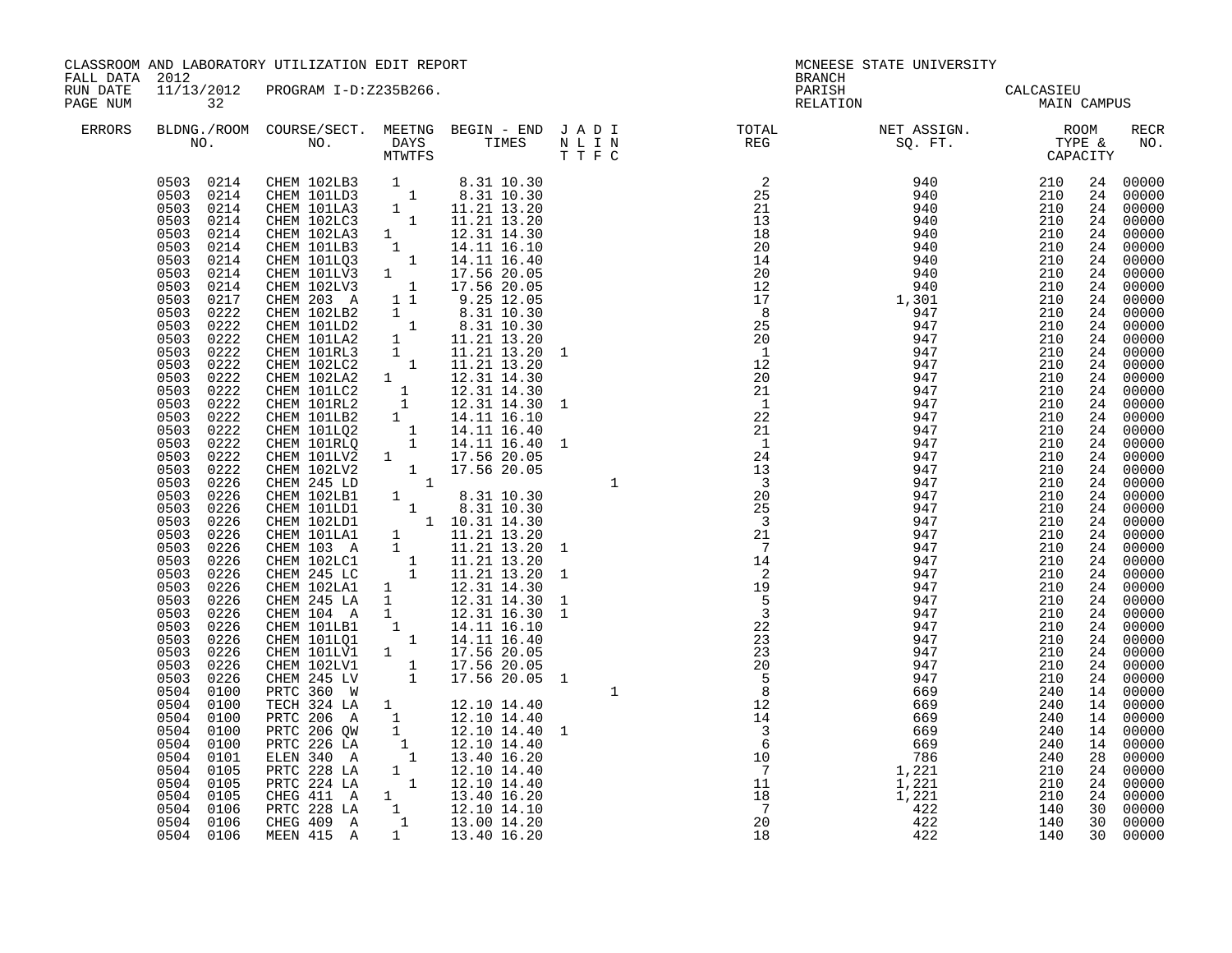|          | CLASSROOM AND LABORATORY UTILIZATION EDIT REPORT<br>FALL DATA 2012<br>RUN DATE<br>11/13/2012 PROGRAM I-D:Z235B266.                                                                                                                                                                                                                                                                                                                                                                                                                                                                                                                                                                                       |                                                                                                                                                                                                                                                                                                                                                                                                                                                                                                                                                                                                                                                                                                                                                                                                                                                                                                        |                                                                                                                                                                          |                                                                                                                                                                                                                                                                                                                                                                              |  | MCNEESE STATE UNIVERSITY<br><b>BRANCH</b><br>PARISH                                                                                                                                                                                                                                                                                                                                                                                |                          |     |    |             |  |
|----------|----------------------------------------------------------------------------------------------------------------------------------------------------------------------------------------------------------------------------------------------------------------------------------------------------------------------------------------------------------------------------------------------------------------------------------------------------------------------------------------------------------------------------------------------------------------------------------------------------------------------------------------------------------------------------------------------------------|--------------------------------------------------------------------------------------------------------------------------------------------------------------------------------------------------------------------------------------------------------------------------------------------------------------------------------------------------------------------------------------------------------------------------------------------------------------------------------------------------------------------------------------------------------------------------------------------------------------------------------------------------------------------------------------------------------------------------------------------------------------------------------------------------------------------------------------------------------------------------------------------------------|--------------------------------------------------------------------------------------------------------------------------------------------------------------------------|------------------------------------------------------------------------------------------------------------------------------------------------------------------------------------------------------------------------------------------------------------------------------------------------------------------------------------------------------------------------------|--|------------------------------------------------------------------------------------------------------------------------------------------------------------------------------------------------------------------------------------------------------------------------------------------------------------------------------------------------------------------------------------------------------------------------------------|--------------------------|-----|----|-------------|--|
| PAGE NUM | 33                                                                                                                                                                                                                                                                                                                                                                                                                                                                                                                                                                                                                                                                                                       |                                                                                                                                                                                                                                                                                                                                                                                                                                                                                                                                                                                                                                                                                                                                                                                                                                                                                                        |                                                                                                                                                                          |                                                                                                                                                                                                                                                                                                                                                                              |  | RELATION                                                                                                                                                                                                                                                                                                                                                                                                                           | CALCASIEU<br>MAIN CAMPUS |     |    |             |  |
| ERRORS   |                                                                                                                                                                                                                                                                                                                                                                                                                                                                                                                                                                                                                                                                                                          |                                                                                                                                                                                                                                                                                                                                                                                                                                                                                                                                                                                                                                                                                                                                                                                                                                                                                                        |                                                                                                                                                                          |                                                                                                                                                                                                                                                                                                                                                                              |  | BLDNG./ROOM COURSE/SECT. MEETNG BEGIN – END JADI TOTAL NET ASSIGN. NET ASSIGN. ROOM NO. DAYS TIMES NLIN REG SQ.FT. TYPE &                                                                                                                                                                                                                                                                                                          |                          |     |    | RECR<br>NO. |  |
|          | 0504 0108<br>0504 0116<br>0504 0116<br>0504 0116<br>0504<br>0116<br>0504<br>0120<br>0504<br>0120<br>0504<br>0120<br>0504<br>0122<br>0504<br>0122<br>0504<br>0122<br>0504 0122<br>0504 0123<br>0504 0123<br>0504 0123<br>0504 0123<br>0504 0123<br>0504 0123<br>0504<br>0123<br>0504 0123<br>0504 0123<br>0504 0123<br>0504<br>0123<br>0504<br>0123<br>0512 0107<br>0512 0107<br>0512 0107<br>0512 0107<br>0512 0107<br>0512 0107<br>0512 0107<br>0512 0107<br>0512 0107<br>0512 0107<br>0512 0107<br>0512<br>0107<br>0512 0108<br>0512 0108<br>0512<br>0108<br>0512<br>0108<br>0512<br>0108<br>0512<br>0108<br>0512<br>0108<br>0512<br>0108<br>0512<br>0108<br>0512<br>0108<br>0512<br>0108<br>0512 0108 | 0504 0107 INST 244 A 1<br>$ENGR$ 475 A 1<br>ENGR 475 A 1 14.45 17.15<br>CIEN 210 A 1 9.25 10.45<br>CIEN 403 A 1 13.40 16.10<br>MEEN 316 B 1 13.40 16.20<br>TECH 324 LA 1 12.10 14.40<br>ENGR 312 Q 1 13.00 16.39<br>ENGR 312 Q 1 13.00 16.39<br>ENGR 312 Q 1 13.00 16.39<br>ENGR 312 A 1 1<br>ENGR 312 A 1 13.40 16.20<br>INST 101 LA 1 12.10 14.40<br>INST 101 LA 1 12.10 14.40<br>INST 101 LB 1 12.10 14.40<br>INST 102 LA 1 14.45<br>INST 102 LA 1 14.40<br>INST 102 LA 1 14.40<br>ENGR 107 A 1 8.00 10.40<br>ENGR 109 A 1 13.40 16.20<br>E<br>ELEN 304 A<br>LATN 101 A<br>CHEG 403 A<br>CHEG 403 A 11<br>ENGR 206 A 11<br>PHIL 251 D1<br>ENGL 221 A<br>ELEN 340 A 1<br>CIEN 308 V 11<br>MEEN 402 V<br>ENGR 203 V<br>CHEG 314 A<br>CHEG 409 A<br>ENGL 101 B2<br>ENGR 207 A<br>CHEG 311 A<br>ENGL 101 12<br>ENGR 433 A<br>CIEN 416 A<br>INOV 280 A<br>PHIL 252 A<br>MEEN 414 A 1 1<br>MEEN 620 V 1 1 | 11<br>$1 1 1$<br>11<br>$1\quad1$<br>$1\quad1$<br>$1 1 1$<br>$\begin{bmatrix} 1 \\ 1 \end{bmatrix}$<br>1 1 1<br>$1\quad1$<br>111<br>11<br>1 1 1<br>$1\quad1$<br>1 1<br>11 | 12.10 14.40<br>14.45 17.15<br>$9.25$ $10.40$<br>10.00 10.50<br>10.50 12.05<br>11.00 11.50<br>12.15 13.30<br>13.00 14.15<br>13.40 16.20<br>16.00 17.15<br>1 1 16.25 18.05<br>17.25 18.40<br>8.00 8.50<br>8.00 9.15<br>$9.00$ $9.50$<br>$9.25$ $10.40$<br>10.00 10.50<br>10.50 12.05<br>11.00 11.50<br>12.15 13.30<br>13.00 14.15<br>13.40 14.55<br>16.00 17.15<br>16.00 17.15 |  | $\begin{smallmatrix} \text{R} & \text{R} & \text{R} & \text{R} & \text{R} & \text{R} & \text{R} & \text{R} & \text{R} & \text{R} \\ \text{R} & \text{R} & \text{R} & \text{R} & \text{R} & \text{R} & \text{R} \\ \text{R} & \text{R} & \text{R} & \text{R} & \text{R} & \text{R} & \text{R} \\ \text{R} & \text{R} & \text{R} & \text{R} & \text{R} & \text{R} & \text{R} \\ \text{R} & \text{R} & \text{R} & \text{R} & \text{R$ |                          |     |    |             |  |
|          | 0512 0108<br>0512 0108                                                                                                                                                                                                                                                                                                                                                                                                                                                                                                                                                                                                                                                                                   | ENGR 433 V 11<br>ENGR 431 V 11 17.25 18.40                                                                                                                                                                                                                                                                                                                                                                                                                                                                                                                                                                                                                                                                                                                                                                                                                                                             |                                                                                                                                                                          | 17.25 18.40                                                                                                                                                                                                                                                                                                                                                                  |  | 13                                                                                                                                                                                                                                                                                                                                                                                                                                 | 632                      | 110 | 39 | 00000       |  |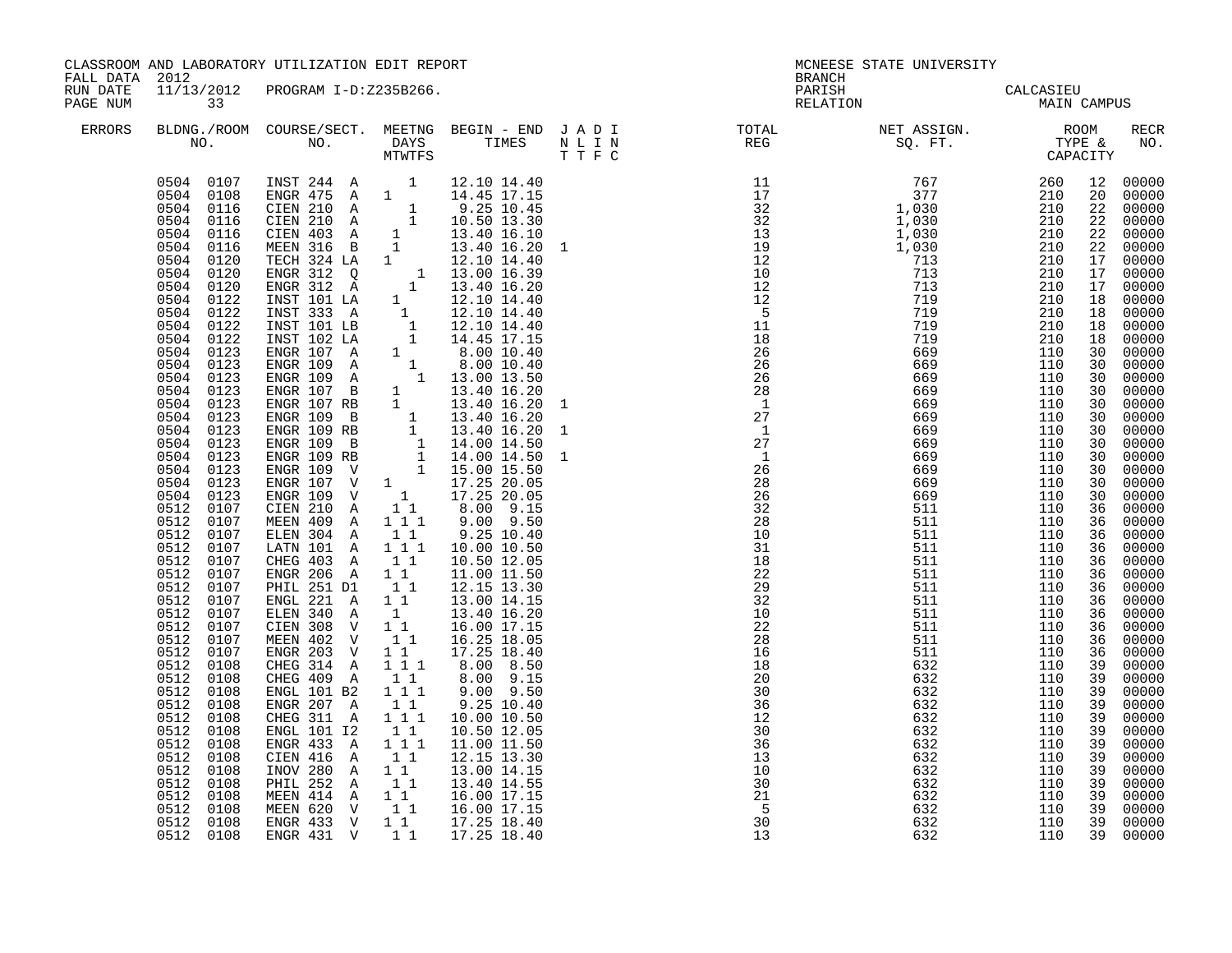| CLASSROOM AND LABORATORY UTILIZATION EDIT REPORT<br>MCNEESE STATE UNIVERSITY<br>FALL DATA 2012<br><b>BRANCH</b>                                                                                                                                                                                                                                                                                                                                                                                                                                                                                                                                                                                                                                                                                                                                                                                                                                                                                                                                                                                                                                                                                                                                                                                                                                                                                                                                                                                                                                                                                                                                                                                                                                                                                                                                                                                                                                                                                                                                                                                                                                                                                                                                                                                                                                                                                                                                                                                                                                                                                                                                                                                                                                                                                                                                                                                                                                                                                                                                                                                                                                                                                                                                                                                                                                     |                                                                                                                                                                                                                                                          |                                                                                                                                                                                                                                                                                                                                                                                                                                                                                                                                                                                                                                                                                                                                                                                                                                                                          |             |
|-----------------------------------------------------------------------------------------------------------------------------------------------------------------------------------------------------------------------------------------------------------------------------------------------------------------------------------------------------------------------------------------------------------------------------------------------------------------------------------------------------------------------------------------------------------------------------------------------------------------------------------------------------------------------------------------------------------------------------------------------------------------------------------------------------------------------------------------------------------------------------------------------------------------------------------------------------------------------------------------------------------------------------------------------------------------------------------------------------------------------------------------------------------------------------------------------------------------------------------------------------------------------------------------------------------------------------------------------------------------------------------------------------------------------------------------------------------------------------------------------------------------------------------------------------------------------------------------------------------------------------------------------------------------------------------------------------------------------------------------------------------------------------------------------------------------------------------------------------------------------------------------------------------------------------------------------------------------------------------------------------------------------------------------------------------------------------------------------------------------------------------------------------------------------------------------------------------------------------------------------------------------------------------------------------------------------------------------------------------------------------------------------------------------------------------------------------------------------------------------------------------------------------------------------------------------------------------------------------------------------------------------------------------------------------------------------------------------------------------------------------------------------------------------------------------------------------------------------------------------------------------------------------------------------------------------------------------------------------------------------------------------------------------------------------------------------------------------------------------------------------------------------------------------------------------------------------------------------------------------------------------------------------------------------------------------------------------------------------|----------------------------------------------------------------------------------------------------------------------------------------------------------------------------------------------------------------------------------------------------------|--------------------------------------------------------------------------------------------------------------------------------------------------------------------------------------------------------------------------------------------------------------------------------------------------------------------------------------------------------------------------------------------------------------------------------------------------------------------------------------------------------------------------------------------------------------------------------------------------------------------------------------------------------------------------------------------------------------------------------------------------------------------------------------------------------------------------------------------------------------------------|-------------|
| PARISH<br>RUN DATE<br>11/13/2012<br>PROGRAM I-D:Z235B266.<br>34<br>RELATION<br>PAGE NUM                                                                                                                                                                                                                                                                                                                                                                                                                                                                                                                                                                                                                                                                                                                                                                                                                                                                                                                                                                                                                                                                                                                                                                                                                                                                                                                                                                                                                                                                                                                                                                                                                                                                                                                                                                                                                                                                                                                                                                                                                                                                                                                                                                                                                                                                                                                                                                                                                                                                                                                                                                                                                                                                                                                                                                                                                                                                                                                                                                                                                                                                                                                                                                                                                                                             | CALCASIEU<br>MAIN CAMPUS                                                                                                                                                                                                                                 |                                                                                                                                                                                                                                                                                                                                                                                                                                                                                                                                                                                                                                                                                                                                                                                                                                                                          |             |
| BLDNG./ROOM COURSE/SECT. MEETNG BEGIN - END JADI TOTAL NET ASSIGN. NET ASSIGN. ROOM ROOM NO. DAYS TIMES NLIN REG SQ.FT. TYPE &<br><b>ERRORS</b>                                                                                                                                                                                                                                                                                                                                                                                                                                                                                                                                                                                                                                                                                                                                                                                                                                                                                                                                                                                                                                                                                                                                                                                                                                                                                                                                                                                                                                                                                                                                                                                                                                                                                                                                                                                                                                                                                                                                                                                                                                                                                                                                                                                                                                                                                                                                                                                                                                                                                                                                                                                                                                                                                                                                                                                                                                                                                                                                                                                                                                                                                                                                                                                                     |                                                                                                                                                                                                                                                          |                                                                                                                                                                                                                                                                                                                                                                                                                                                                                                                                                                                                                                                                                                                                                                                                                                                                          | RECR<br>NO. |
| $\begin{matrix} \text{SQ. FT.} & \text{CAPAC:} \\ \text{SQ. FT.} & \text{CAPAC:} \\ \text{P1 110} & 767 & 110 \\ 767 & 110 \\ 10 & 767 & 110 \\ 10 & 767 & 110 \\ 10 & 767 & 110 \\ 10 & 767 & 110 \\ 256 & 767 & 110 \\ 256 & 767 & 110 \\ 256 & 767 & 110 \\ 256 & 767 & 110 \\ 256 & 110 \\ 256 & 110 \\ 256 & 110 \\$<br>$\begin{array}{cccccccc} 0512 & 0108 & \text{ENGR} & 531 & \text{V} & 1 & 1 & 17.25 & 18.40 & 1 \\ 0512 & 0110 & \text{ENGR} & 305 & \text{A} & 1 & 1 & 8.00 & 8.50 \end{array}$<br>$8.00$ $9.15$<br>$9.00$ $9.50$<br>ELEN 431 A<br>$1\quad1$<br>0512 0110<br>ENGL 101 B3 1 1 1<br>0512 0110<br>0512 0110<br>-> 151 A - 11<br>ENGR 550 V 111<br>ENGL 102 I3 11<br>HUMN 105 -<br>$9.25$ $10.40$<br>0512 0110<br>10.00 10.50<br>0512 0110<br>10.50 12.05<br>HUMN 105 A 1 1 1<br>11.00 11.50<br>0512 0110<br>ENGR 430 A<br>0512 0110<br>11<br>12.15 13.30<br>0512 0110<br>COMM 201 E3<br>1 1 1 13.00 14.15<br>ELEN 650 V<br>ELEN 355 A<br>$17.25$ 18.40<br>8.00 8.50<br>0512 0110<br>0512 0125<br>$\begin{smallmatrix}1&1\\1&1&1\end{smallmatrix}$<br>MEEN 321 A<br>$8.00$ $9.15$<br>$9.00$ $9.50$<br>0512 0125<br>0512 0125<br>MEEN 321 A 11<br>HIST 201 B 111<br>0512 0125<br>0512 0125<br>ENGL 102 H3<br>CHEG 413 A<br>$\begin{smallmatrix}1&1\\1&1&1\end{smallmatrix}$<br>$9.25$ $10.40$<br>10.00 10.50<br>HIST 201 I<br>10.50 12.05<br>0512 0125<br>11<br>HIST 201 E 111<br>0512 0125<br>11.00 11.50<br>12.15 13.30<br>0512 0125<br>HIST 201 J 11<br>HIST 410 A<br>$1\quad1$<br>0512 0125<br>13.40 14.55<br>16.00 17.15<br>ELEN 664 WH<br>0512 0125<br>$1\quad1$<br>0512 0125<br>ELEN 362 V<br>$1\quad1$<br>16.35 18.40<br>$\overline{11}$<br>ELEN 367 V<br>0512 0125<br>1 17.25 18.40<br>CHEG 210 A<br>1 1 1 8.00 8.50<br>0512 0126<br>0512 0126<br>CIEN 403 A<br>9.00 9.50<br>$1\quad1$<br>CIEN 419 A 1 1 1<br>ENGR 202 A 1 1<br>0512 0126<br>0512 0126<br>10.00 10.50<br>10.50 12.05<br>ENGR 242 A 1 1 1.00 11.50<br>HONS 100 A 1 12.00 12.50<br>0512 0126<br>0512<br>0126<br>HONS 200 A 1 12.00 12.50<br>FFND 101EN1 1 13.00 13.50<br>FFND 101EN2 1 13.00 13.50<br>FFND 101EN3 1 13.40 14.30<br>0512 0126<br>0512 0126<br>0512 0126<br>0512<br>0126<br>CIEN 603 V 1 1<br>17.25 18.40<br>0512<br>$\overline{5}$<br>0126<br>ENGR 211 A 111<br>0512 0219<br>$9.00$ $9.50$<br>$9.25$ 10.40<br>$9.25$ 10.40<br>$\begin{array}{c} 56 \\ 33 \\ 9 \end{array}$<br>0512 0219<br>ENGR 311 A 11<br>0512 0219<br>ENGR 311 B<br>11<br>1<br>31<br>0512 0219<br>ENGR 201 A 111<br>10.00 10.50<br>ENGR 201 B 1 1 1<br>0512 0219<br>10.00 10.50<br>23<br>$\mathbf{1}$<br>ENGL 442 A 1 1<br>0512 0219<br>14<br>10.50 12.05<br>MATH 130 C 1 1 1<br>ENGL 102 J2 1 1<br>0512 0219<br>12.00 12.50<br>44<br>0512<br>0219<br>30<br>12.15 13.30<br>FFND 101EN4 1 1 13.00 13.50<br>FFND 101EN5 1 13.40 14.30<br>FFND 101EN6 1 13.40 14.30<br>ENGL 351 V 1 17.25 20.05<br>0512 0219<br>0512 0219<br>35<br>29<br>$\overline{\phantom{0}}^2$<br>0512 0219<br>0219<br>$3\bar{0}$<br>0512<br>$1^{\circ}1$ 1 $1^{\circ}0.00$ 10.50<br>TECH 324 A<br>$\overline{12}$<br>0512<br>0228<br>LATN 411 V 11<br>ENGR 699 A 111<br>ENGR 350 A 111<br>CHEG 403 A 11<br>0512 0228<br>16.00 17.15<br>$\begin{array}{c} 3 \\ 5 \end{array}$<br>0512<br>8.00 8.50<br>0229<br>$9.00$ $9.50$<br>0512 0229<br>$\overline{3}$<br>0512 0229<br>$9.25$ $10.40$<br>18 | 715<br>110<br>845<br>110<br>845<br>110<br>845<br>110<br>845<br>110<br>845<br>110<br>845<br>110<br>845<br>110<br>845<br>110<br>845<br>110<br>845<br>110<br>845<br>110<br>845<br>110<br>605<br>110<br>605<br>110<br>240<br>910<br>240<br>910<br>240<br>910 | 00000<br>39<br>00000<br>45<br>45<br>00000<br>00000<br>45<br>00000<br>45<br>00000<br>45<br>00000<br>45<br>$00000$<br>$00000$<br>45<br>45<br>00000<br>45<br>$00000$<br>$00000$<br>45<br>48<br>$\frac{18}{48}$ 00000<br>48 00000<br>48 00000<br>00000<br>48<br>00000<br>48<br>00000<br>48<br>00000<br>48<br>00000<br>48<br>$00000$<br>00000<br>48<br>48<br>00000<br>48<br>00000<br>48<br>$\begin{array}{r} 48 & 00000 \\ 48 & 00000 \\ 48 & 00000 \\ 48 & 00000 \end{array}$<br>$\begin{array}{c} 48 & 00000 \\ 48 & 00000 \end{array}$<br>$\frac{48}{48}$ 00000<br>48 00000<br>00000<br>48<br>48 00000<br>48 00000<br>64 00000<br>00000<br>64<br>64 00000<br>64 00000<br>64 00000<br>64 00000<br>64 00000<br>64 00000<br>$64$ 00000<br>64 00000<br>64 00000<br>64 00000<br>$\begin{bmatrix} 12 & 00000 \\ 12 & 00000 \end{bmatrix}$<br>00000<br>40<br>40 00000<br>40 00000 |             |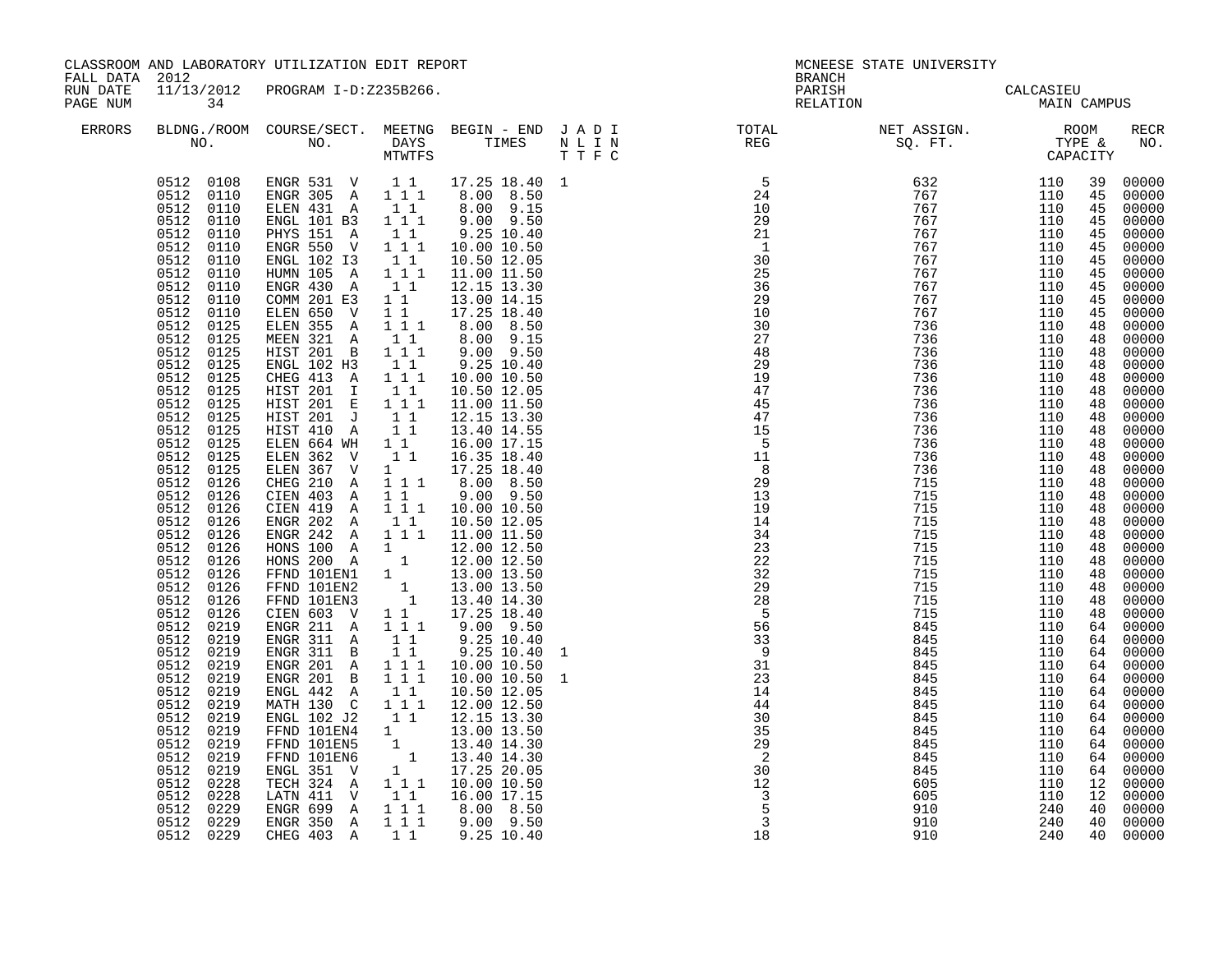| FALL DATA 2012       |                                                                                                                                                                                                                                                                                                                                                                                                                                                                                                                                                                                                                                                             | CLASSROOM AND LABORATORY UTILIZATION EDIT REPORT                                                                    |  |  |  |  | MCNEESE STATE UNIVERSITY<br><b>BRANCH</b> |                   |  |                                  |  |
|----------------------|-------------------------------------------------------------------------------------------------------------------------------------------------------------------------------------------------------------------------------------------------------------------------------------------------------------------------------------------------------------------------------------------------------------------------------------------------------------------------------------------------------------------------------------------------------------------------------------------------------------------------------------------------------------|---------------------------------------------------------------------------------------------------------------------|--|--|--|--|-------------------------------------------|-------------------|--|----------------------------------|--|
| RUN DATE<br>PAGE NUM | 35                                                                                                                                                                                                                                                                                                                                                                                                                                                                                                                                                                                                                                                          | 11/13/2012 PROGRAM I-D:Z235B266.                                                                                    |  |  |  |  | PARISH CALCASIEU<br>RELATION MAIN CAMPUS  |                   |  |                                  |  |
| ERRORS               |                                                                                                                                                                                                                                                                                                                                                                                                                                                                                                                                                                                                                                                             |                                                                                                                     |  |  |  |  |                                           |                   |  | RECR<br>NO.                      |  |
|                      | 0512 0229<br>0512 0229<br>0512 0229<br>0512 0229<br>0512 0229<br>0512 0229<br>0512 0229<br>0512 0303<br>0512 0303<br>0512 0303<br>0512 0303<br>0512 0303<br>0512 0303<br>0512 0303<br>0512 0303<br>0512<br>0304<br>0512 0304<br>0512 0304<br>0512 0304<br>0512<br>0304<br>0512<br>0305<br>0512 0305<br>0512 0305<br>0512 0305<br>0512 0305<br>0512 0305<br>0512 0317<br>0512 0317<br>0512 0317<br>0512 0317<br>0512 0320<br>0512 0320<br>0512 0320<br>0512 0320<br>0512 0320<br>0512 0320<br>0512<br>0320<br>0512<br>0320<br>0512 0321<br>0512 0321<br>0512 0321<br>0512 0321<br>0512 0321<br>0512 0321<br>0512 0321<br>0512 0321<br>0512 0321<br>0512 0321 | 0512 0321 GOVT 201 RB 1 1 13.00 14.15<br>0512 0321 GOVT 201 E 1 1 13.40 14.55<br>0512 0321 PRTC 121 V 1 17.25 20.05 |  |  |  |  | 752<br>752<br>752                         | 110<br>110<br>110 |  | 45 00000<br>45 00000<br>45 00000 |  |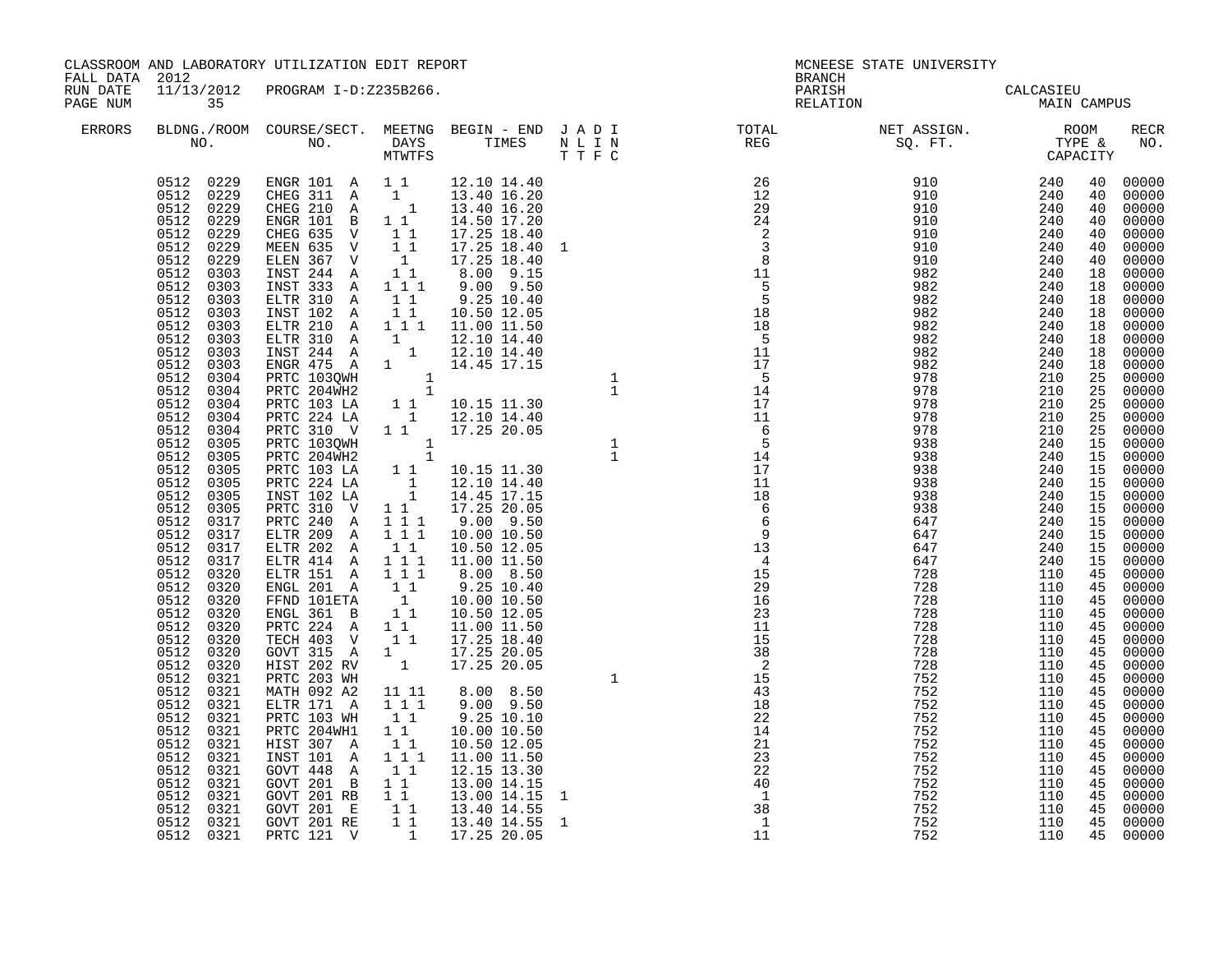| FALL DATA 2012       |           | CLASSROOM AND LABORATORY UTILIZATION EDIT REPORT                                                                                                                                                                                                                                                                                          |  |  |              | MCNEESE STATE UNIVERSITY<br><b>BRANCH</b> |                                                                                                                                                                                                                                                                                                                                                                                                                                                      |  |                                                                   |
|----------------------|-----------|-------------------------------------------------------------------------------------------------------------------------------------------------------------------------------------------------------------------------------------------------------------------------------------------------------------------------------------------|--|--|--------------|-------------------------------------------|------------------------------------------------------------------------------------------------------------------------------------------------------------------------------------------------------------------------------------------------------------------------------------------------------------------------------------------------------------------------------------------------------------------------------------------------------|--|-------------------------------------------------------------------|
| RUN DATE<br>PAGE NUM | 36        | 11/13/2012 PROGRAM I-D:Z235B266.                                                                                                                                                                                                                                                                                                          |  |  |              |                                           | PARISH CALCASIEU<br>RELATION MAIN CAMPUS                                                                                                                                                                                                                                                                                                                                                                                                             |  |                                                                   |
| ERRORS               |           | NO. NO. DAYS TIMES N L I N T T F C                                                                                                                                                                                                                                                                                                        |  |  |              |                                           | $\begin{tabular}{lllllllllllllllllllll} \textsc{BLONG.} \textsc{ROOM.} & \textsc{CUIRSE/SECT.} & \textsc{METNG.} & \textsc{BEGIN - END.} & \textsc{J A D I} & \textsc{DTQTAL} & \textsc{NET ASSIGN.} & \textsc{ROOM} \\ \textsc{NO.} & \textsc{NO.} & \textsc{DAYS} & \textsc{TIMES} & \textsc{N L I N} & \textsc{REG} & \textsc{SQ. FT.} & \textsc{TTPE & \textsc{CAPACITY}} \\ & \textsc{MTVTFS} & \textsc{T T F C} & \textsc{STST-SU} & \textsc{$ |  | RECR<br>NO.                                                       |
| 4                    | 0612 0206 | ENGL 102 KH 1 1 9.25 10.40<br>ENGL 102 C1 1 1 1 10.00 10.50<br>ENGL 101 15 1 1 11.00 11.50<br>ENGL 102 D2 1 1 1 1.00 11.50<br>HIST 121 A 1 1 1 9.00 9.50<br>HIST 121 B 1 1 1 9.00 9.50<br>HIST 121 RB 1 1 1 9.00 9.50<br>HIST 121 RB 1 1 1 9<br>NRCM 101 A<br>0612 0206 NRCM 101 A 1 9.25 10.40<br>0612 0206 HIST 201 K 1 1 1 10.00 10.50 |  |  | $\mathbf{1}$ | $\overline{1}$<br>27<br>43                |                                                                                                                                                                                                                                                                                                                                                                                                                                                      |  | 00000<br>58 00000<br>58 00000<br>58 00000<br>58 00000<br>58 00000 |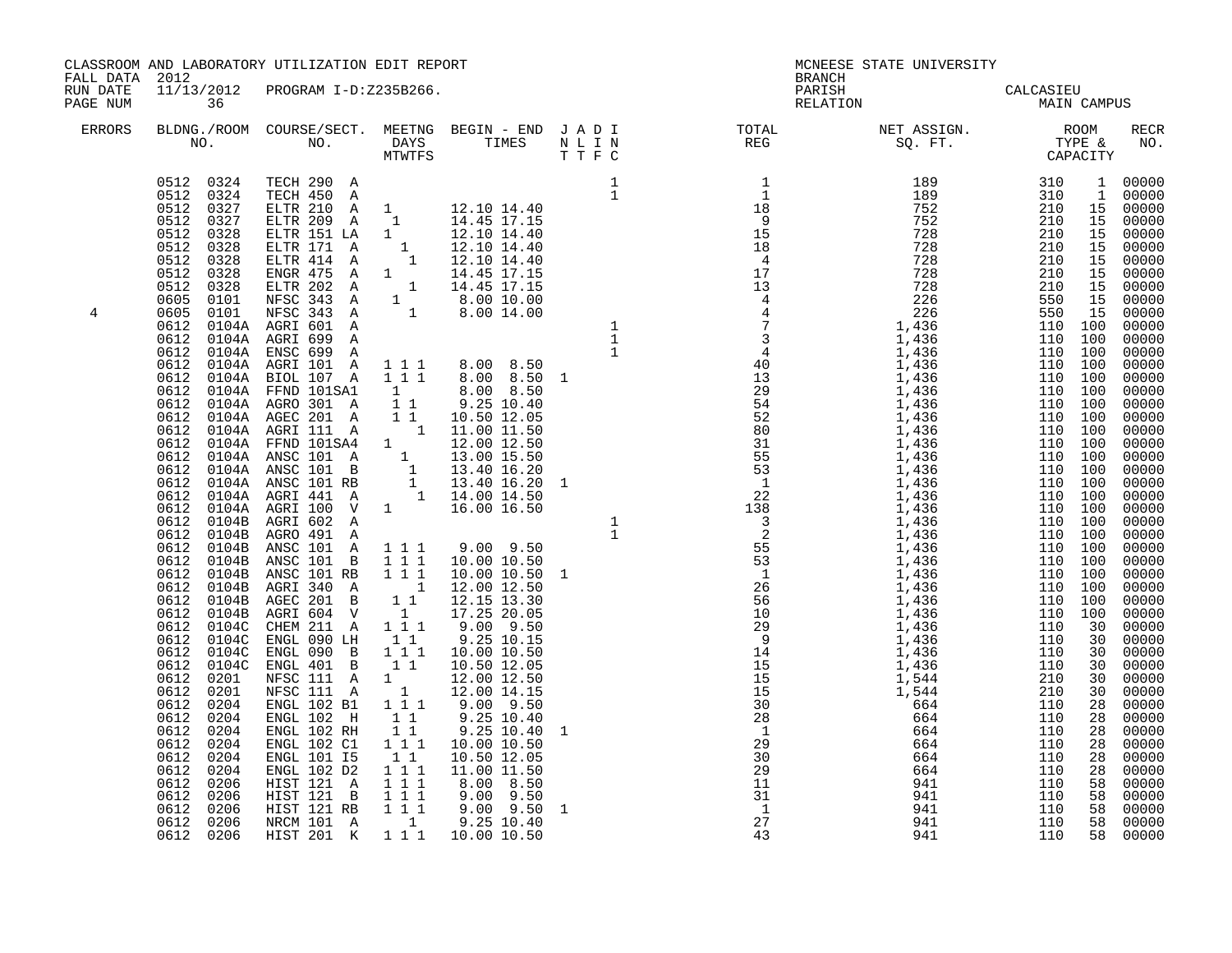| FALL DATA 2012<br>RUN DATE<br>11/13/2012 PROGRAM I-D:Z235B266.<br>PARISH CALCASIEU<br>RELATION MAIN CAMPUS<br>PAGE NUM<br>37<br>$\begin{tabular}{lllllllllllllllllllll} \textsc{BLDNG.} \textsc{(ROM COURSE/SECT.}\textsc{MEETNG} & \textsc{BEGIN} & - & \textsc{END} & J & A & D & I & & & \textsc{TOTAL} & & & \textsc{NET ASSIGN.} & & & \textsc{ROM} \\ \textsc{NO.} & \textsc{NO.} & \textsc{DAYS} & \textsc{TIMES} & \textsc{N} & L & I & N & & \textsc{REG} & & \textsc{SQ. FT.} & & \textsc{TPFE & & \textsc{CAPACITY}} \\ & & & & & & & \textsc{TWTFS} & & & \textsc{T} & \textsc{F}$<br>ERRORS<br>$\begin{array}{cccccccc} 0612 & 0206 & \text{ENGL} & 090 & \text{G} & 1 & 1 & 10.50 & 12.05 \\ 0612 & 0206 & \text{CHEM} & 135 & \text{B} & 1 & 1 & 11.00 & 11.50 \end{array}$<br>10.50 12.05<br>0612 0206<br>NFSC 603 A 1<br>NFSC 604 A 1 12.00 15.00<br>NFSC 350 A 1 12.15 15.35<br>ENSC 101 A 1 1 8.00 9.15<br>THE 101 B4 1 1 1 9.00 9.50<br>0612 0206<br>0612 0206<br>0612<br>0212<br>0612<br>0212<br>NFSC 131 A<br>9.25 10.40<br>0612<br>$1\quad1$<br>0212<br>0612 0212<br>ENGL 090 LC 1 1<br>10.00 10.50<br>ENSC 101 B 1 1<br>ENSC 101 RB 1 1<br>FCST 322 A 1 1<br>0612 0212<br>10.50 12.05<br>0612<br>0212<br>10.50 12.05 1<br>0612<br>0212<br>12.15 13.30<br>0612 0212<br>ENSC 495 A 11<br>13.00 14.15<br>0612 0212<br>13.00 14.15 1<br>ENSC 595 A 11<br>0612 0212<br>ENSC 102 A 1 1<br>ENSC 301 V 1 1<br>13.40 14.55<br>0612 0212<br>16.00 17.15<br>ENSC 420 V 11<br>0612 0212<br>17.25 18.40<br>ENSC 520 V 1 1<br>0612 0212<br>17.25 18.40<br>0612 0212<br>ENSC 442 V<br>11<br>17.25 18.40<br>ENSC 542 V<br>0612<br>0212<br>$1\quad1$<br>17.25 18.40<br>0612 0301<br>AGEC 301 A 111 8.00 8.50<br>ANSC 311 A 11 9.00 9.50<br>0612 0301<br>0612 0301<br>FFND 101SA2 1<br>ENGL 101 C 111<br>$9.25$ $10.15$<br>$10.00$ $10.50$<br>0612 0301<br>AGRO 201 A<br>10.50 12.05<br>0612<br>0301<br>$1\quad1$<br>0612 0301<br>ANSC 302 A 1 1 1 11.00 11.50<br>ENSC 102 WH 1 12.00 12.50<br>FFND 101SA3 1 12.00 12.50<br>ANSC 311 A 1 13.00 15.40<br>0612 0301<br>0612 0301<br>0612 0301<br>AGRO 201 A 1 13.40 16.20<br>ANSC 443 V 11 16.00 17.15<br>0612 0301<br>0612 0301<br>ANSC 422 V<br>0612 0301<br>17.25 20.05<br>$\mathbf{1}$<br>MATH 092 A1<br>0612<br>0302<br>11 11<br>8.00 8.50<br>MATH 092 B 1 1<br>MATH 092 B 1 1<br>0612 0302<br>$9.00$ $9.50$<br>0612 0302<br>9.25 10.15<br>MATH 092 C<br>MATH 092 C<br>0612 0302<br>$\begin{smallmatrix}1&&1\\&1&1\end{smallmatrix}$<br>10.00 10.50<br>0612<br>0302<br>10.50 11.40<br>MATH 092 D 1 1 11.00 11.50<br>MATH 092 E 1 1 12.00 12.50<br>0612 0302<br>0612 0302<br>MATH 092 D 1 1<br>0612<br>0302<br>12.15 13.05<br>CJUS $271$ A 1 1<br>13.00 14.15<br>0612<br>0302<br>MATH 092 E 11<br>MATH 092 V2 1<br>MATH 092 V2 11<br>13.40 14.30<br>0612<br>0302<br>0612<br>0302<br>16.25 17.15 | CLASSROOM AND LABORATORY UTILIZATION EDIT REPORT |            |  |             |  | MCNEESE STATE UNIVERSITY<br><b>BRANCH</b> |  |  |  |             |  |
|---------------------------------------------------------------------------------------------------------------------------------------------------------------------------------------------------------------------------------------------------------------------------------------------------------------------------------------------------------------------------------------------------------------------------------------------------------------------------------------------------------------------------------------------------------------------------------------------------------------------------------------------------------------------------------------------------------------------------------------------------------------------------------------------------------------------------------------------------------------------------------------------------------------------------------------------------------------------------------------------------------------------------------------------------------------------------------------------------------------------------------------------------------------------------------------------------------------------------------------------------------------------------------------------------------------------------------------------------------------------------------------------------------------------------------------------------------------------------------------------------------------------------------------------------------------------------------------------------------------------------------------------------------------------------------------------------------------------------------------------------------------------------------------------------------------------------------------------------------------------------------------------------------------------------------------------------------------------------------------------------------------------------------------------------------------------------------------------------------------------------------------------------------------------------------------------------------------------------------------------------------------------------------------------------------------------------------------------------------------------------------------------------------------------------------------------------------------------------------------------------------------------------------------------------------------------------------------------------------------------------------------------------------------------------------------------------------------------------------------------------------------------------------------------------------------------------------------------------------|--------------------------------------------------|------------|--|-------------|--|-------------------------------------------|--|--|--|-------------|--|
|                                                                                                                                                                                                                                                                                                                                                                                                                                                                                                                                                                                                                                                                                                                                                                                                                                                                                                                                                                                                                                                                                                                                                                                                                                                                                                                                                                                                                                                                                                                                                                                                                                                                                                                                                                                                                                                                                                                                                                                                                                                                                                                                                                                                                                                                                                                                                                                                                                                                                                                                                                                                                                                                                                                                                                                                                                                         |                                                  |            |  |             |  |                                           |  |  |  |             |  |
|                                                                                                                                                                                                                                                                                                                                                                                                                                                                                                                                                                                                                                                                                                                                                                                                                                                                                                                                                                                                                                                                                                                                                                                                                                                                                                                                                                                                                                                                                                                                                                                                                                                                                                                                                                                                                                                                                                                                                                                                                                                                                                                                                                                                                                                                                                                                                                                                                                                                                                                                                                                                                                                                                                                                                                                                                                                         |                                                  |            |  |             |  |                                           |  |  |  | RECR<br>NO. |  |
| $1\quad1$<br>9.25 10.40<br>0612<br>0303<br>ENGL 102 C2<br>111<br>0612<br>0303<br>10.00 10.50<br>0612 0303<br>ENGL 102 T 11 10.50 12.05<br>ENGL 102 D 1 1 1 11.00 11.50<br>AGRO 331 A 11 8.00 9.15<br>0612 0303<br>0612 0304<br>ENGL 102 B2 1 1 1 9.00 9.50<br>0612 0304<br>50 00000<br>0612 0304<br>ANSC 441 A 1 1 10.00 10.50<br>21<br>593<br>110                                                                                                                                                                                                                                                                                                                                                                                                                                                                                                                                                                                                                                                                                                                                                                                                                                                                                                                                                                                                                                                                                                                                                                                                                                                                                                                                                                                                                                                                                                                                                                                                                                                                                                                                                                                                                                                                                                                                                                                                                                                                                                                                                                                                                                                                                                                                                                                                                                                                                                      | 0612<br>0302                                     | ENGL 090 F |  | 17.25 18.40 |  |                                           |  |  |  |             |  |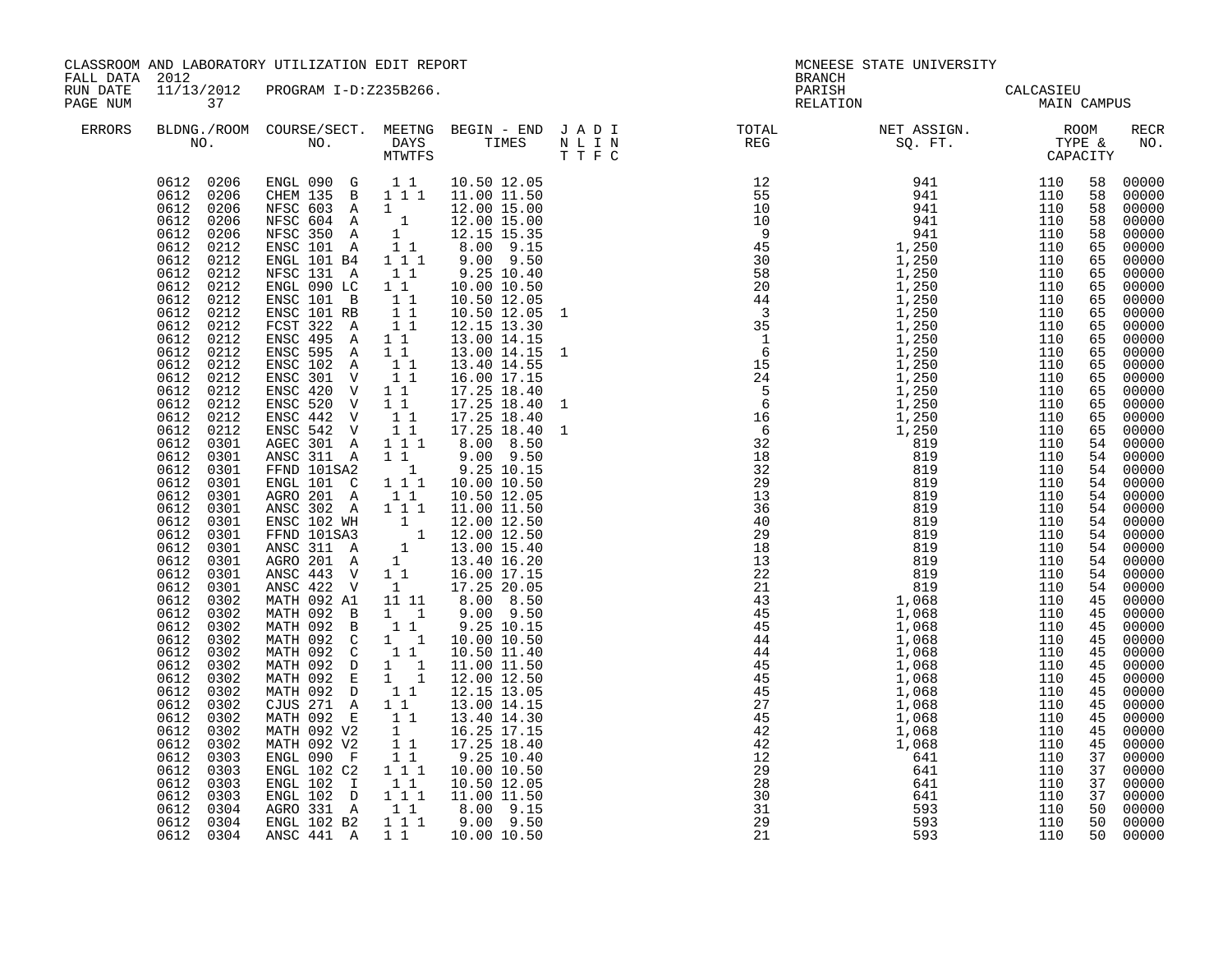| FALL DATA 2012       |                                                                                                                                                                                                                                                                                                                                                                                                                                                                                                                                                                                                                                                                           | CLASSROOM AND LABORATORY UTILIZATION EDIT REPORT                                                                                                                                                                                                                                                                                                                                                                                                                                                                                                                                                                                                                                                                                                                                                                                                                                                                                                                                                     |                                                                                                                                                                                                                                                                                                                                                                                                                                                                                                                                                         | <b>BRANCH</b> | MCNEESE STATE UNIVERSITY            |             |                                                                                                                                                                                                                                                    |                                                                                                                                                                                                                                                                                                                                                                               |
|----------------------|---------------------------------------------------------------------------------------------------------------------------------------------------------------------------------------------------------------------------------------------------------------------------------------------------------------------------------------------------------------------------------------------------------------------------------------------------------------------------------------------------------------------------------------------------------------------------------------------------------------------------------------------------------------------------|------------------------------------------------------------------------------------------------------------------------------------------------------------------------------------------------------------------------------------------------------------------------------------------------------------------------------------------------------------------------------------------------------------------------------------------------------------------------------------------------------------------------------------------------------------------------------------------------------------------------------------------------------------------------------------------------------------------------------------------------------------------------------------------------------------------------------------------------------------------------------------------------------------------------------------------------------------------------------------------------------|---------------------------------------------------------------------------------------------------------------------------------------------------------------------------------------------------------------------------------------------------------------------------------------------------------------------------------------------------------------------------------------------------------------------------------------------------------------------------------------------------------------------------------------------------------|---------------|-------------------------------------|-------------|----------------------------------------------------------------------------------------------------------------------------------------------------------------------------------------------------------------------------------------------------|-------------------------------------------------------------------------------------------------------------------------------------------------------------------------------------------------------------------------------------------------------------------------------------------------------------------------------------------------------------------------------|
| RUN DATE<br>PAGE NUM | 38                                                                                                                                                                                                                                                                                                                                                                                                                                                                                                                                                                                                                                                                        | 11/13/2012 PROGRAM I-D:Z235B266.                                                                                                                                                                                                                                                                                                                                                                                                                                                                                                                                                                                                                                                                                                                                                                                                                                                                                                                                                                     |                                                                                                                                                                                                                                                                                                                                                                                                                                                                                                                                                         |               | PARISH CALCASIEU<br>RELATION MAIN C | MAIN CAMPUS |                                                                                                                                                                                                                                                    |                                                                                                                                                                                                                                                                                                                                                                               |
| ERRORS               |                                                                                                                                                                                                                                                                                                                                                                                                                                                                                                                                                                                                                                                                           |                                                                                                                                                                                                                                                                                                                                                                                                                                                                                                                                                                                                                                                                                                                                                                                                                                                                                                                                                                                                      |                                                                                                                                                                                                                                                                                                                                                                                                                                                                                                                                                         |               |                                     |             |                                                                                                                                                                                                                                                    | <b>RECR</b><br>NO.                                                                                                                                                                                                                                                                                                                                                            |
|                      | 0612 0304<br>0612<br>0304<br>0612<br>0304<br>0304<br>0612<br>0612<br>0304<br>0612<br>0304<br>0612<br>0304<br>0612<br>0304<br>0612<br>0304<br>0304<br>0612<br>0612<br>0304<br>0612<br>0305<br>0612<br>0305<br>0612<br>0305<br>0612<br>0305<br>0305<br>0612<br>0612<br>0305<br>0612<br>0305<br>0612<br>0305<br>0612<br>0305<br>0612<br>0305<br>0612<br>0308<br>0612<br>0308<br>0612<br>0308<br>0612<br>0308<br>0612<br>0308<br>0612<br>0308<br>0612<br>0308<br>0612<br>0309<br>0612<br>0309<br>0612<br>0309<br>0612<br>0309<br>0612<br>0309<br>0612<br>0309<br>0805<br>0157<br>0805<br>0157<br>0805<br>0157<br>0805<br>0157<br>0157<br>0805<br>0805<br>0157<br>0805<br>0157 | ANSC 541 A 11<br>AGRI 401 A<br>$1\quad1$<br>ENSC 435 A<br>11<br>ENSC 535 A<br>$1\quad1$<br>ANSC 441 A<br>1<br>ANSC 541 A<br>1<br>AGRI 401 A<br>1<br>ENSC 404 V<br>$1\quad1$<br>ENSC 504 V<br>$1\quad1$<br>CJUS 111 C<br>1<br>AGRI 603 V<br>1<br>ENGL 102 B3<br>$1 1 1$<br>11<br>ENGL 102 H2<br>AGEC 431 A<br>11<br>ANSC 431 A<br>$1\quad1$<br>ENGL 102 12<br>11<br>11<br>ENGL 102RI2<br>CJUS 111 A<br>1 1 1<br>CJUS 111 B<br>111<br>1<br>AGEC 431 A<br>$1 \quad \blacksquare$<br>ANSC 431 A<br>NRCM 341 A 111<br>WMGT 343 A<br>1 1 1<br>GEOG 231 A<br>$1\quad1$<br>WMGT 457 A<br>1 1 1<br>111<br>WMGT 557 A<br>WMGT 457 A<br>$\mathbf{1}$<br>WMGT 557 A<br>$\overline{1}$<br>AGRO 301 LA 1<br>AGRI 101 LB<br>BIOL 107 LB<br>1<br>AGRI 101 LA<br>$\mathbf{1}$<br>BIOL 107 LA<br>$\overline{1}$<br>AGRO 301 LB<br>HHP 127 A<br>HHP<br>127<br>B<br>127<br>$\mathsf{C}$<br>HHP<br>127<br><b>HHP</b><br>$\mathbb D$<br>$\mathbf E$<br>127<br>HHP<br>$\overline{\mathrm{F}}$<br>HHP<br>127<br>HHP 127<br>G | 10.00 10.50 1<br>10.50 12.05<br>12.15 13.30<br>12.15 13.30 1<br>13.00 15.40<br>13.00 15.40 1<br>13.40 16.20<br>16.00 17.15<br>16.00 17.15 1<br>17.25 20.05<br>17.25 20.05<br>$9.00$ $9.50$<br>9.25 10.40<br>10.00 10.50<br>10.00 10.50 1<br>10.50 12.05<br>10.50 12.05 1<br>11.00 11.50<br>12.00 12.50<br>13.00 15.50<br>13.00 15.50 1<br>$9.00$ $9.50$<br>11.00 11.50<br>12.15 13.30<br>13.00 13.50<br>13.00 13.50 1<br>13.40 16.30<br>13.40 16.30 1<br>13.00 15.50<br>1 13.00 15.50<br>1 13.00 15.50 1<br>13.40 16.20<br>13.40 16.20 1<br>13.40 16.20 |               |                                     |             | 50<br>50<br>50<br>50<br>50<br>50<br>50<br>50<br>50<br>50<br>50<br>45<br>45<br>45<br>45<br>45<br>45<br>45<br>45<br>45<br>45<br>35<br>35<br>35<br>35<br>35<br>35<br>35<br>35<br>35<br>35<br>35<br>35<br>35<br>44<br>44<br>44<br>44<br>44<br>44<br>44 | 00000<br>00000<br>00000<br>00000<br>00000<br>00000<br>00000<br>00000<br>00000<br>00000<br>00000<br>00000<br>00000<br>00000<br>00000<br>00000<br>00000<br>00000<br>00000<br>00000<br>00000<br>00000<br>00000<br>00000<br>00000<br>00000<br>00000<br>00000<br>00000<br>00000<br>00000<br>00000<br>00000<br>00000<br>00000<br>00000<br>00000<br>00000<br>00000<br>00000<br>00000 |

0805 0157 HHP 127 H 1 13 6,647 520 44 00000 0806 0102 HHP 334 A 1 6 1 , 316 520 30 00000 0806 0102 HHP 365 A 1 1 9.25 10.40 1,316 520 30 00000

0919 0105 ANSC 101 A 1 13.00 15.50 55 995 110 66 00000

0829 0104A HHP 125 A 1 1 18 18 183 520 28 00000 0829 0104A HHP 125 B 1 9 183 520 28 00000 0829 0104A HHP 125 C 1 13 183 520 28 00000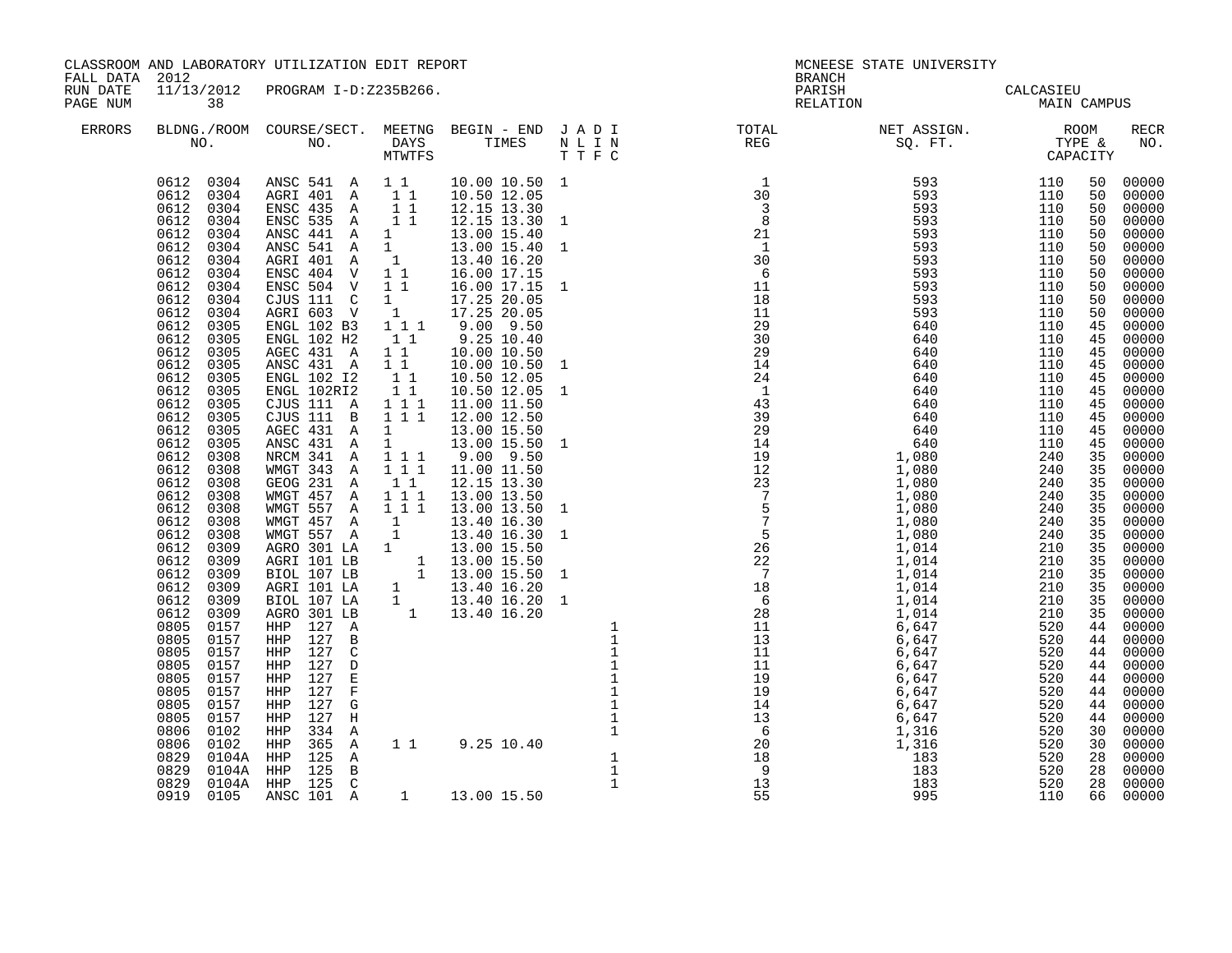- ERROR 1 CLASS AND LABORATORY UTILIZATION FILE DOES NOT MATCH WITH BLDGS AND ROOMS FILE. THE ROOM, BUILDING, AND CLASS FILES MUST ALL MATCH. IF THE ROOM NUMBER ON THE UTILIZATION IS CORRECT, THE ROOM SHOULD TO BE ADDED TO THE ROOM FILE.
- ERROR 2 THERE SHOULD BE AT LEAST ONE ENTRY IN THE DAYS-OF-WEEK-COURSE-MEETS FIELD.
- ERROR 3 BEGIN-END-TIME FIELDS MUST BE BETWEEN 06.00 AND 23.00
- ERROR 4 WARNING CLASS TIME EXCEEDS 5 HOURS. 106

- ERROR 5 ROOM TYPE INVALID FOR TEACHING CLASS, CLASSES CANNOT BE SCHEDULED IN ROOMS DESIGNATED AS CIRCULATION, CUSTODIAL OR MECHANICAL.
- ERROR 7 THE TOTAL REGISTRANTS FIELD MUST NOT BE BLANK OR ZEROS
- ERROR 8 WARNING EXCEEDS THE CAPACITY OF THE ROOM BY 50% (IF THIS IS A JOINT CLASS ITS REGISTRANTS ARE INCLUDED). 67 PLEASE CHECK THE CAPACITY OF THE ROOM AS IT APPEARS ON THE ROOM FILE.
- ERROR 9 UNLESS THERE IS A JOINT CLASS, ALTERNATE WEEKS OR INCONSISTENT MEETING TIMES, THERE SHOULD BE NO DUPLICATES.

| TOTAL ERRORS (INCLUDING WARNINGS)                                  | 173  |
|--------------------------------------------------------------------|------|
| TOTAL NUMBER OF RECORDS READ                                       | 1935 |
| TOTAL NUMBER OF RECORDS ACCEPTED FOR SPACE UTILIZATION COMPUTATION | 1727 |
| NUMBER OF JOINT-CLASS RECORDS                                      | 325  |
| NUMBER OF ALTERATE WEEKS RECORDS                                   |      |
| NUMBER OF DIFFERENT TIMES RECORDS                                  |      |
| NUMBER OF INCONSISTENT RECORDS                                     | 208  |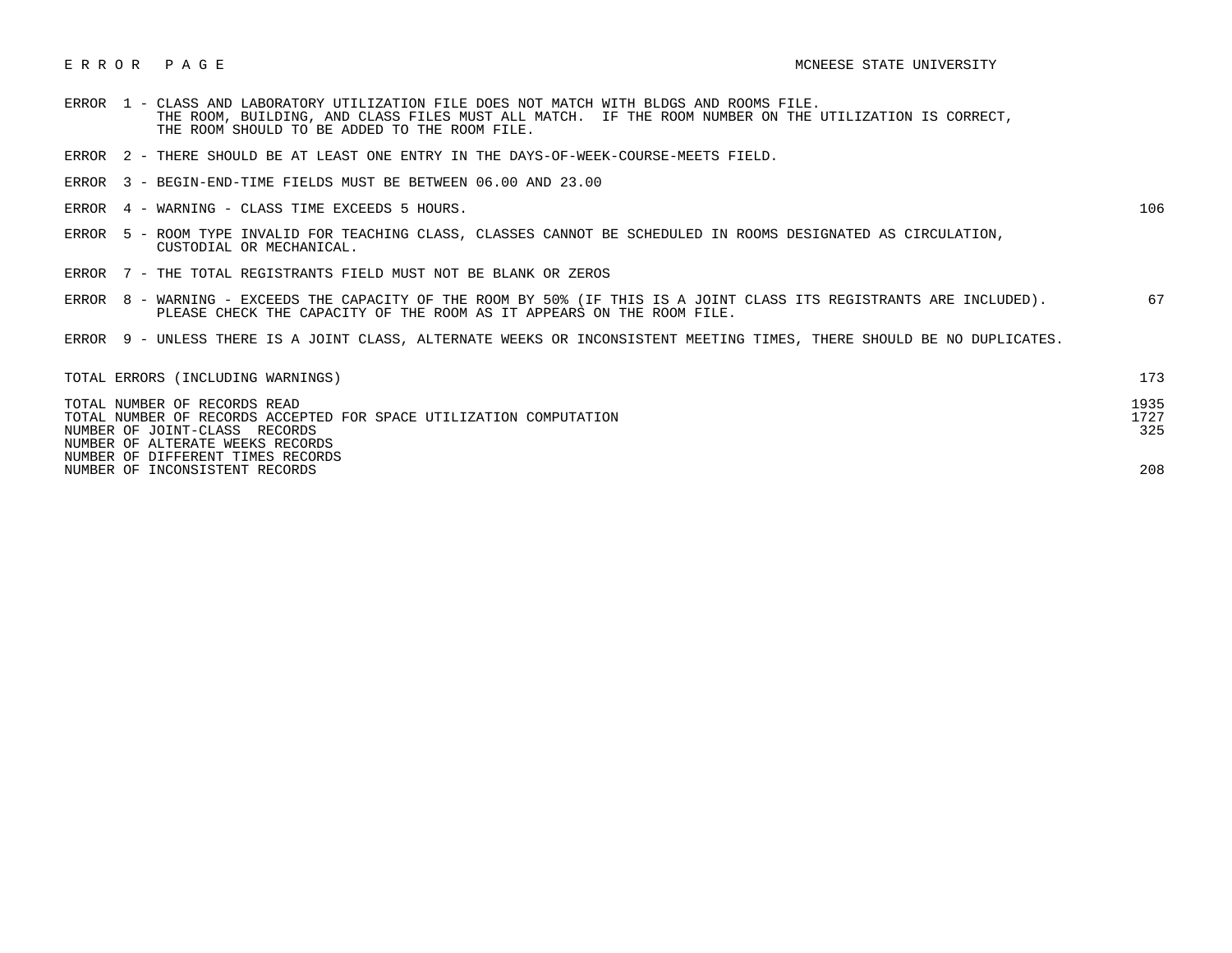|                                                                                      | DAY USE         | NIGHT USE       | TOTAL           |  |
|--------------------------------------------------------------------------------------|-----------------|-----------------|-----------------|--|
|                                                                                      | $(0600 - 1700)$ | (1700-2300)     | $(0600 - 2300)$ |  |
| *CLASSROOM FACILITIES                                                                |                 |                 |                 |  |
| TOTAL NUMBER OF ROOMS                                                                |                 |                 | 86              |  |
| TOTAL NUMBER OF STATIONS (CAPACITY)                                                  |                 |                 | 4807            |  |
| WEEKLY STUDENT CONTACT HOURS                                                         | 70768           | 8536            | 79304           |  |
| WEEKLY TOTAL OF ROOMS AVAILABLE - COUNTED IN HALF HOUR INCREMENTS                    | 7740            | 4300            | 12040           |  |
| WEEKLY TOTAL OF ROOMS IN USE - COUNTED IN HALF HOUR INCREMENTS                       | 5644            | 853             | 6497            |  |
| WEEKLY TOTAL OF STUDENT STATIONS AVAILABLE - COUNTED IN HALF HOUR INCREMENTS         | 432630          | 240350          | 672980          |  |
| WEEKLY TOTAL OF STATIONS AVAILABLE IN ROOMS IN USE - COUNTED IN HALF HOUR INCREMENTS | 570848          | 42928           | 613776          |  |
| WEEKLY TOTAL OF STATIONS IN USE - COUNTED IN HALF HOUR INCREMENTS                    | 141537          | 17072           | 158609          |  |
| PERCENT OF ROOMS IN USE TO ROOMS AVAILABLE                                           | 72.9            | 19.8            | 54.0            |  |
| PERCENT OF STATIONS IN USE TO STATIONS AVAILABLE                                     | 32.7            | 7.1             | 23.6            |  |
| PERCENT OF STATIONS IN USE TO STATIONS AVAILABLE IN OCCUPIED ROOMS                   | 24.8            | 39.8            | 25.8            |  |
|                                                                                      | DAY USE         | NIGHT USE       | TOTAL           |  |
|                                                                                      | $(0600 - 1700)$ | $(1700 - 2300)$ | $(0600 - 2300)$ |  |
| CLASSROOM                                                                            |                 |                 |                 |  |
| TOTAL NUMBER OF ROOMS                                                                |                 |                 | 81              |  |
| TOTAL NUMBER OF STATIONS (CAPACITY)                                                  |                 |                 | 4648            |  |
| WEEKLY STUDENT CONTACT HOURS                                                         | 69376           | 8452            | 77828           |  |
| WEEKLY TOTAL OF ROOMS AVAILABLE - COUNTED IN HALF HOUR INCREMENTS                    | 7290            | 4050            | 11340           |  |
| WEEKLY TOTAL OF ROOMS IN USE - COUNTED IN HALF HOUR INCREMENTS                       | 5468            | 847             | 6315            |  |
| WEEKLY TOTAL OF STUDENT STATIONS AVAILABLE - COUNTED IN HALF HOUR INCREMENTS         | 418320          | 232400          | 650720          |  |
| WEEKLY TOTAL OF STATIONS AVAILABLE IN ROOMS IN USE - COUNTED IN HALF HOUR INCREMENTS | 564834          | 42766           | 607600          |  |
| WEEKLY TOTAL OF STATIONS IN USE - COUNTED IN HALF HOUR INCREMENTS                    | 138752          | 16904           | 155656          |  |
| PERCENT OF ROOMS IN USE TO ROOMS AVAILABLE                                           | 75.0            | 20.9            | 55.7            |  |
| PERCENT OF STATIONS IN USE TO STATIONS AVAILABLE                                     | 33.2            | 7.3             | 23.9            |  |
| PERCENT OF STATIONS IN USE TO STATIONS AVAILABLE IN OCCUPIED ROOMS                   | 24.6            | 39.5            | 25.6            |  |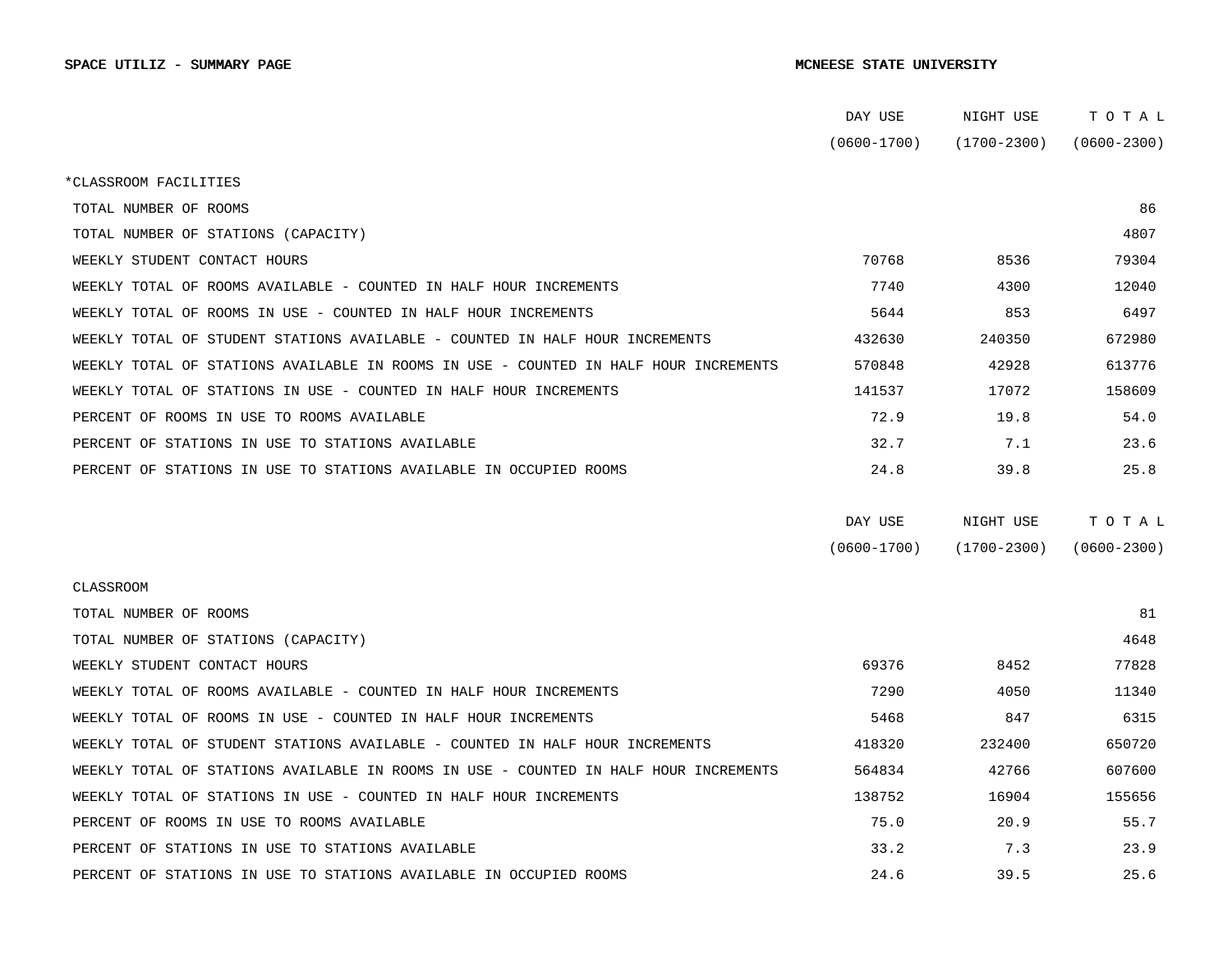|                                                                                      | DAY USE         | NIGHT USE       | TOTAL           |
|--------------------------------------------------------------------------------------|-----------------|-----------------|-----------------|
|                                                                                      | $(0600 - 1700)$ | (1700-2300)     | $(0600 - 2300)$ |
| COMPUTER CLASSROOM                                                                   |                 |                 |                 |
| TOTAL NUMBER OF ROOMS                                                                |                 |                 | 5               |
| TOTAL NUMBER OF STATIONS (CAPACITY)                                                  |                 |                 | 159             |
| WEEKLY STUDENT CONTACT HOURS                                                         | 1392            | 84              | 1476            |
| WEEKLY TOTAL OF ROOMS AVAILABLE - COUNTED IN HALF HOUR INCREMENTS                    | 450             | 250             | 700             |
| WEEKLY TOTAL OF ROOMS IN USE - COUNTED IN HALF HOUR INCREMENTS                       | 176             | 6               | 182             |
| WEEKLY TOTAL OF STUDENT STATIONS AVAILABLE - COUNTED IN HALF HOUR INCREMENTS         | 14310           | 7950            | 22260           |
| WEEKLY TOTAL OF STATIONS AVAILABLE IN ROOMS IN USE - COUNTED IN HALF HOUR INCREMENTS | 6014            | 162             | 6176            |
| WEEKLY TOTAL OF STATIONS IN USE - COUNTED IN HALF HOUR INCREMENTS                    | 2785            | 168             | 2953            |
| PERCENT OF ROOMS IN USE TO ROOMS AVAILABLE                                           | 39.1            | 2.4             | 26.0            |
| PERCENT OF STATIONS IN USE TO STATIONS AVAILABLE                                     | 19.5            | 2.1             | 13.3            |
| PERCENT OF STATIONS IN USE TO STATIONS AVAILABLE IN OCCUPIED ROOMS                   | 46.3            | 103.7           | 47.8            |
|                                                                                      | DAY USE         | NIGHT USE       | TOTAL           |
|                                                                                      | $(0600 - 1700)$ | $(1700 - 2300)$ | $(0600 - 2300)$ |
| *LABORATORY FACILITIES                                                               |                 |                 |                 |
| TOTAL NUMBER OF ROOMS                                                                |                 |                 | 73              |
| TOTAL NUMBER OF STATIONS (CAPACITY)                                                  |                 |                 | 1844            |
| WEEKLY STUDENT CONTACT HOURS                                                         | 12170           | 1403            | 13573           |
| WEEKLY TOTAL OF ROOMS AVAILABLE - COUNTED IN HALF HOUR INCREMENTS                    | 6570            | 3650            | 10220           |
| WEEKLY TOTAL OF ROOMS IN USE - COUNTED IN HALF HOUR INCREMENTS                       | 1505            | 140             | 1645            |
| WEEKLY TOTAL OF STUDENT STATIONS AVAILABLE - COUNTED IN HALF HOUR INCREMENTS         | 165960          | 92200           | 258160          |

WEEKLY TOTAL OF STATIONS AVAILABLE IN ROOMS IN USE - COUNTED IN HALF HOUR INCREMENTS 60352 4630 4630 54982 WEEKLY TOTAL OF STATIONS IN USE - COUNTED IN HALF HOUR INCREMENTS  $24341$  2806 27147 PERCENT OF ROOMS IN USE TO ROOMS AVAILABLE **16.1** 22.9 3.8 16.1 PERCENT OF STATIONS IN USE TO STATIONS AVAILABLE  $14.7$  3.0 10.5 PERCENT OF STATIONS IN USE TO STATIONS AVAILABLE IN OCCUPIED ROOMS 48.3 60.6 49.4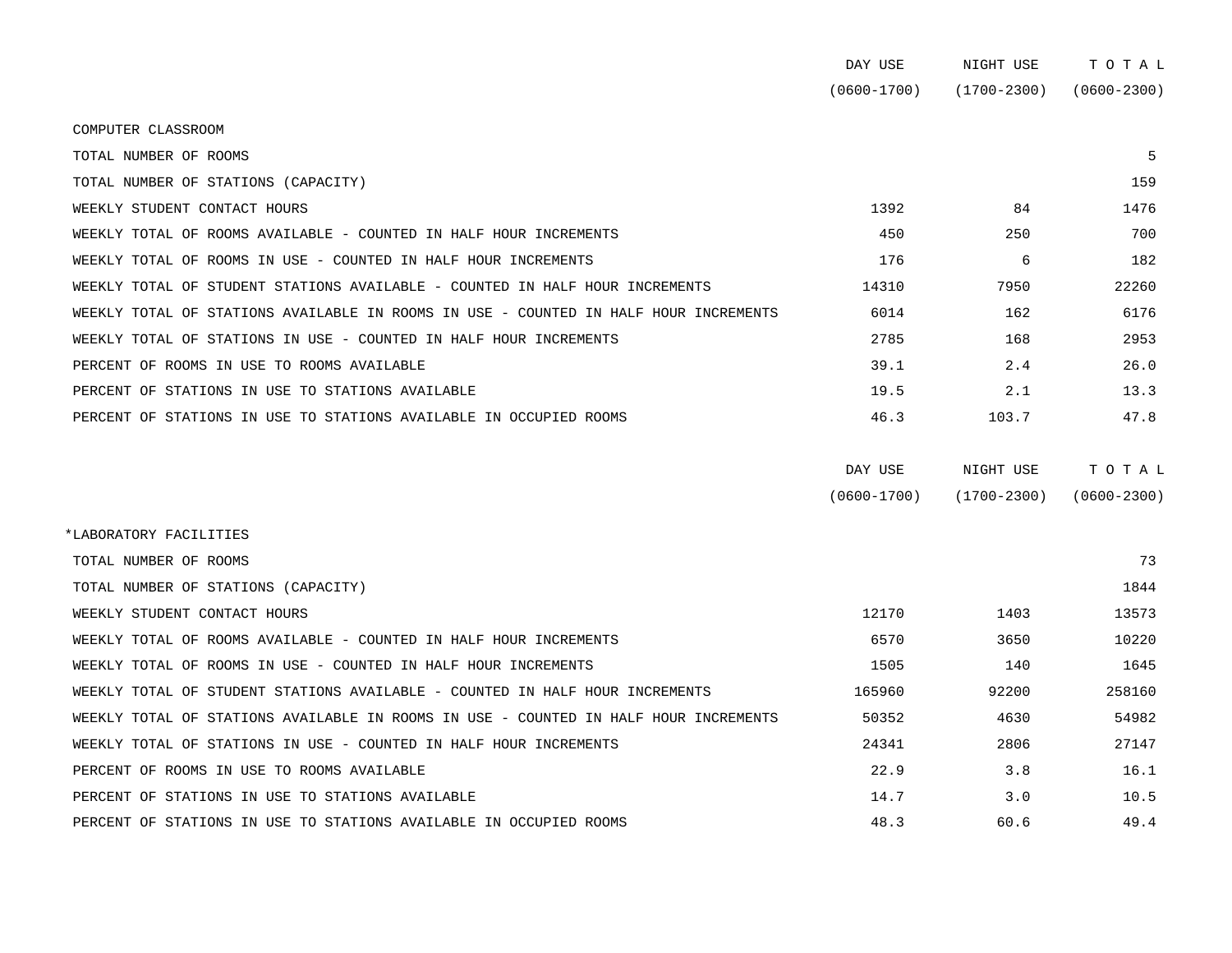|                                                                                      | DAY USE         | NIGHT USE       | TOTAL           |
|--------------------------------------------------------------------------------------|-----------------|-----------------|-----------------|
|                                                                                      | $(0600 - 1700)$ | $(1700 - 2300)$ | $(0600 - 2300)$ |
| CLASS LABORATORY                                                                     |                 |                 |                 |
| TOTAL NUMBER OF ROOMS                                                                |                 |                 | 46              |
| TOTAL NUMBER OF STATIONS (CAPACITY)                                                  |                 |                 | 1403            |
| WEEKLY STUDENT CONTACT HOURS                                                         | 11946           | 1403            | 13349           |
| WEEKLY TOTAL OF ROOMS AVAILABLE - COUNTED IN HALF HOUR INCREMENTS                    | 4140            | 2300            | 6440            |
| WEEKLY TOTAL OF ROOMS IN USE - COUNTED IN HALF HOUR INCREMENTS                       | 1452            | 140             | 1592            |
| WEEKLY TOTAL OF STUDENT STATIONS AVAILABLE - COUNTED IN HALF HOUR INCREMENTS         | 126270          | 70150           | 196420          |
| WEEKLY TOTAL OF STATIONS AVAILABLE IN ROOMS IN USE - COUNTED IN HALF HOUR INCREMENTS | 49554           | 4630            | 54184           |
| WEEKLY TOTAL OF STATIONS IN USE - COUNTED IN HALF HOUR INCREMENTS                    | 23892           | 2806            | 26698           |
|                                                                                      |                 |                 |                 |
| PERCENT OF ROOMS IN USE TO ROOMS AVAILABLE                                           | 35.1            | 6.1             | 24.7            |
| PERCENT OF STATIONS IN USE TO STATIONS AVAILABLE                                     | 18.9            | 4.0             | 13.6            |
| PERCENT OF STATIONS IN USE TO STATIONS AVAILABLE IN OCCUPIED ROOMS                   | 48.2            | 60.6            | 49.3            |
|                                                                                      |                 |                 |                 |
|                                                                                      | DAY USE         | NIGHT USE       | TOTAL           |
|                                                                                      | $(0600 - 1700)$ | $(1700 - 2300)$ | $(0600 - 2300)$ |
| OPEN LABBORATORY                                                                     |                 |                 |                 |
| TOTAL NUMBER OF ROOMS                                                                |                 |                 | 27              |
| TOTAL NUMBER OF STATIONS (CAPACITY)                                                  |                 |                 | 441             |
| WEEKLY STUDENT CONTACT HOURS                                                         | 224             |                 | 224             |
| WEEKLY TOTAL OF ROOMS AVAILABLE - COUNTED IN HALF HOUR INCREMENTS                    | 2430            | 1350            | 3780            |
| WEEKLY TOTAL OF ROOMS IN USE - COUNTED IN HALF HOUR INCREMENTS                       | 53              |                 | 53              |
| WEEKLY TOTAL OF STUDENT STATIONS AVAILABLE - COUNTED IN HALF HOUR INCREMENTS         | 39690           | 22050           | 61740           |
| WEEKLY TOTAL OF STATIONS AVAILABLE IN ROOMS IN USE - COUNTED IN HALF HOUR INCREMENTS | 798             |                 | 798             |
| WEEKLY TOTAL OF STATIONS IN USE - COUNTED IN HALF HOUR INCREMENTS                    | 449             |                 | 449             |
| PERCENT OF ROOMS IN USE TO ROOMS AVAILABLE                                           | 2.2             | $\cdot$ 0       | 1.4             |
| PERCENT OF STATIONS IN USE TO STATIONS AVAILABLE                                     | 1.1             | $\cdot$ 0       | .7              |
| PERCENT OF STATIONS IN USE TO STATIONS AVAILABLE IN OCCUPIED ROOMS                   | 56.3            | $\cdot$ 0       | 56.3            |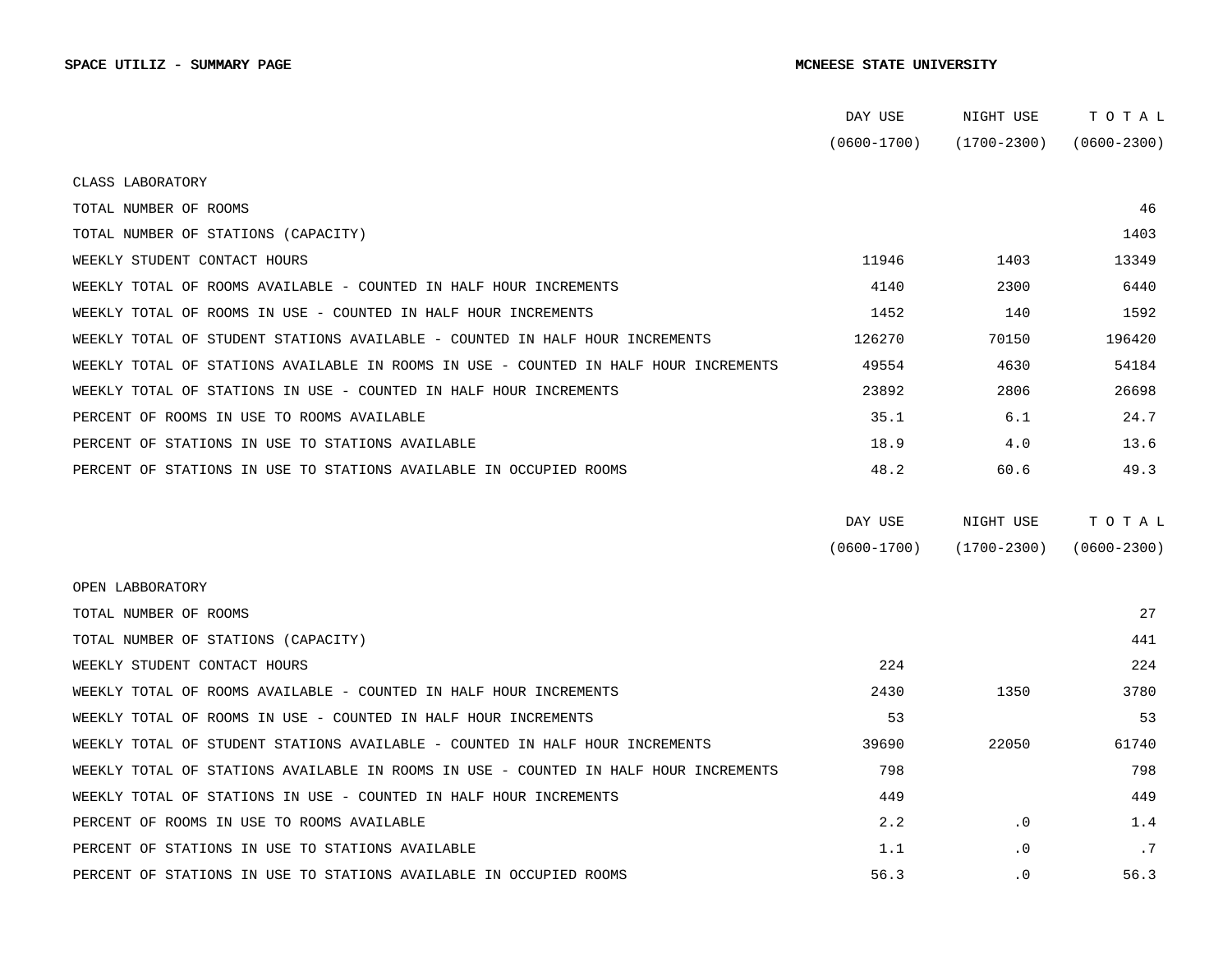| DAY USE     | NIGHT USE       | тотаг           |
|-------------|-----------------|-----------------|
| (0600-1700) | $(1700 - 2300)$ | $(0600 - 2300)$ |

\*SPECIAL USE FACILITIES

| TOTAL NUMBER OF ROOMS                                                                |       |           | 26     |
|--------------------------------------------------------------------------------------|-------|-----------|--------|
| TOTAL NUMBER OF STATIONS (CAPACITY)                                                  |       |           | 1005   |
| WEEKLY STUDENT CONTACT HOURS                                                         | 1529  |           | 1529   |
| WEEKLY TOTAL OF ROOMS AVAILABLE - COUNTED IN HALF HOUR INCREMENTS                    | 2340  | 1300      | 3640   |
| WEEKLY TOTAL OF ROOMS IN USE - COUNTED IN HALF HOUR INCREMENTS                       | 136   |           | 136    |
| WEEKLY TOTAL OF STUDENT STATIONS AVAILABLE - COUNTED IN HALF HOUR INCREMENTS         | 90450 | 50250     | 140700 |
| WEEKLY TOTAL OF STATIONS AVAILABLE IN ROOMS IN USE - COUNTED IN HALF HOUR INCREMENTS | 9876  |           | 9876   |
| WEEKLY TOTAL OF STATIONS IN USE - COUNTED IN HALF HOUR INCREMENTS                    | 3058  |           | 3058   |
| PERCENT OF ROOMS IN USE TO ROOMS AVAILABLE                                           | 5.8   | $\cdot$ 0 | 3.7    |
| PERCENT OF STATIONS IN USE TO STATIONS AVAILABLE                                     | 3.4   | $\cdot$ 0 | 2.2    |
| PERCENT OF STATIONS IN USE TO STATIONS AVAILABLE IN OCCUPIED ROOMS                   | 31.0  | $\cdot$ 0 | 31.0   |

| DAY USE         | NIGHT USE       | тотаь           |
|-----------------|-----------------|-----------------|
| $(0600 - 1700)$ | $(1700 - 2300)$ | $(0600 - 2300)$ |

| ATHLETIC AND P.E.                                                                    |       |           |        |
|--------------------------------------------------------------------------------------|-------|-----------|--------|
| TOTAL NUMBER OF ROOMS                                                                |       |           | 18     |
| TOTAL NUMBER OF STATIONS (CAPACITY)                                                  |       |           | 909    |
| WEEKLY STUDENT CONTACT HOURS                                                         | 1497  |           | 1497   |
| WEEKLY TOTAL OF ROOMS AVAILABLE - COUNTED IN HALF HOUR INCREMENTS                    | 1620  | 900       | 2520   |
| WEEKLY TOTAL OF ROOMS IN USE - COUNTED IN HALF HOUR INCREMENTS                       | 120   |           | 120    |
| WEEKLY TOTAL OF STUDENT STATIONS AVAILABLE - COUNTED IN HALF HOUR INCREMENTS         | 81810 | 45450     | 127260 |
| WEEKLY TOTAL OF STATIONS AVAILABLE IN ROOMS IN USE - COUNTED IN HALF HOUR INCREMENTS | 9636  |           | 9636   |
| WEEKLY TOTAL OF STATIONS IN USE - COUNTED IN HALF HOUR INCREMENTS                    | 2994  |           | 2994   |
| PERCENT OF ROOMS IN USE TO ROOMS AVAILABLE                                           | 7.4   | $\cdot$ 0 | 4.8    |
| PERCENT OF STATIONS IN USE TO STATIONS AVAILABLE                                     | 3.7   | $\cdot$ 0 | 2.4    |
| PERCENT OF STATIONS IN USE TO STATIONS AVAILABLE IN OCCUPIED ROOMS                   | 31.1  | $\cdot$ 0 | 31.1   |